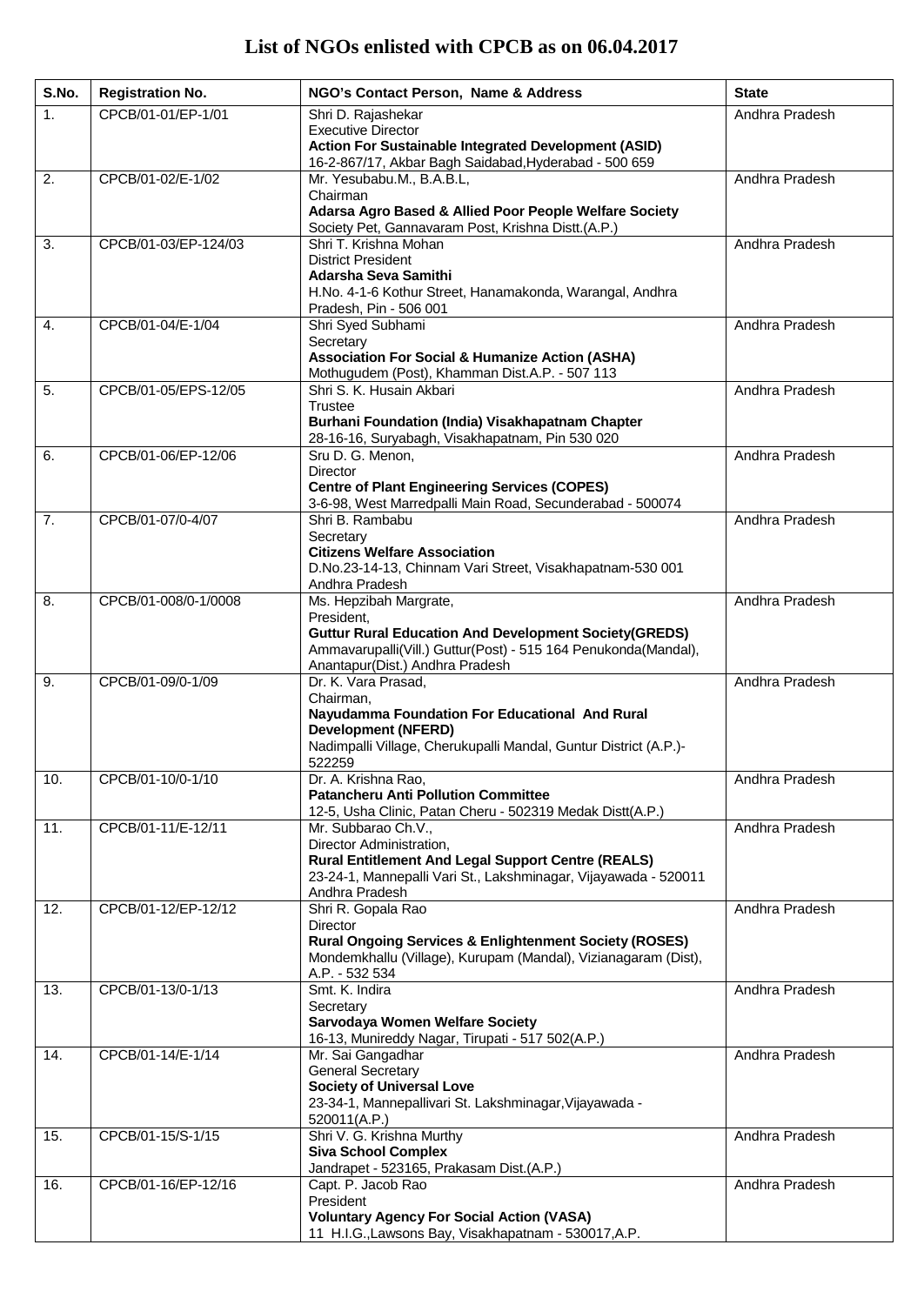| S.No.             | <b>Registration No.</b> | NGO's Contact Person, Name & Address                                                                            | <b>State</b>   |
|-------------------|-------------------------|-----------------------------------------------------------------------------------------------------------------|----------------|
| 17.               | CPCB/01-17/0-1/17       | Shri V. Ramana,                                                                                                 | Andhra Pradesh |
|                   |                         | Secretary<br><b>Wood Vard Street Residents Welfare Association</b>                                              |                |
|                   |                         | D.No.26/14/373, Woodyard Street, Visakhapatnam - 530 001                                                        |                |
| 18.               | CPCB/03-01/0-1/18       | Shri Prakash Chandra Sharma                                                                                     | Assam          |
|                   |                         | Secretary<br><b>Assam Science Society(A.S.S.)</b>                                                               |                |
|                   |                         | C/o Haflong Govt. College, PO: Haflong, NC Hills District, Assam -                                              |                |
| 19.               | CPCB/03-02/0-1/19       | 788819<br>Shri Chandra Kumar Dhungel                                                                            | Assam          |
|                   |                         | Secretary                                                                                                       |                |
|                   |                         | Jyoti Puthi Bharal & Yuvak Sangha<br>Vill & PO - Gamiri, Dist - Sonitpur, Assam - 784172                        |                |
| 20.               | CPCB/03-03/0-1/20       | Shri Ranjit K. Dutta                                                                                            | Assam          |
|                   |                         | Director                                                                                                        |                |
|                   |                         | <b>North Eastern Socio Educative Forum (NESEF)</b><br>C/o Registrar, Labour Court, Guwahati - 781 003Assam      |                |
| 21.               | CPCB/03-04/E-1/21       | Shri Sanjib Goswami                                                                                             | Assam          |
|                   |                         | Secretary & Chief Executive<br><b>Shram India</b>                                                               |                |
|                   |                         | Ambari Byelane, GNB Road, Guwahati - 781 001                                                                    |                |
| 22.               | CPCB/04-01/E12/22       | Mr. Ravi Kumar<br><b>Executive Director</b>                                                                     | <b>Bihar</b>   |
|                   |                         | Alternative For India Development (AID)                                                                         |                |
|                   |                         | 8-16, T.R.F. Housing Colony, P.O. Harhar Guttu, Jamshedpur -                                                    |                |
| $\overline{23}$ . | CPCB/04-02/EL-34/23     | 831002, Dist. East Singhbhum, Bihar<br>Dr. M. P. Singh,                                                         | Bihar          |
|                   |                         | HOD (Forest Sciences), Department of Forest Sciences, Faculty of                                                |                |
|                   |                         | Forestry,<br><b>Birsa Agriculture University</b>                                                                |                |
|                   |                         | Kanke, Ranchi - 834 006                                                                                         |                |
| 24.               | CPCB/04-03/0-1/24       | Shri Ranjit Kumar Roy                                                                                           | <b>Bihar</b>   |
|                   |                         | <b>Organising Secretary</b><br>Ranchi Zila Nagrik Kalyan Samity                                                 |                |
|                   |                         | Tara Villa, Shukla Colony, Hindoo, Ranchi - 834002                                                              |                |
| 25.               | CPCB/04-04/EP-12/25     | Shri Rajendra Kant<br>President                                                                                 | <b>Bihar</b>   |
|                   |                         | <b>Rural Development Environment Protection Forestation &amp;</b>                                               |                |
|                   |                         | <b>Research Organisation (REFRO)</b><br>17, IAS Colony, Kidwai Puri, Patna - 1 (BIHAR)                          |                |
| 26.               | CPCB/04-05/EP-12/26     | Shri Ajit Kumar                                                                                                 | <b>Bihar</b>   |
|                   |                         | <b>Executive President</b><br>Save International                                                                |                |
|                   |                         | Post Box No.229, Bandar Bagicha, Behind Maurya Lok, GPO Patna                                                   |                |
|                   |                         | - 800 001 (BIHAR)                                                                                               |                |
| 27.               | CPCB/04-06/ELP-234/27   | Shri S. C. Roy<br><b>Director</b>                                                                               | <b>Bihar</b>   |
|                   |                         | <b>Socio-Techno Environment Institute</b>                                                                       |                |
| 28.               | CPCB/04-07/0-1/28       | Bastalolla, Dhansar, Dhanbad, Bihar<br>Shri Prafulla Chandra Ghosh                                              | <b>Bihar</b>   |
|                   |                         | Sulabh Swarajgar Jan Vikas Sansthan                                                                             |                |
|                   |                         | NH-31, Baldev Nagar (Maurkahi) PO-Durgapur, Dist-Khagaria,<br><b>Bihar</b>                                      |                |
| 29.               | CPCB/06-01/0-1/29       | Shri Dodia Ajit Naranbhai                                                                                       | Gujarat        |
|                   |                         | <b>Field Officer</b>                                                                                            |                |
|                   |                         | Acil Navsarjan Rural Development Foundation<br>Mahi Canal Colony, Wanak Bori, Tal-Balasinor, Dist.Kheda Gujarat |                |
| 30.               | CPCB/06-02/0-1/30       | Mr. Madhu Menon                                                                                                 | Gujarat        |
|                   |                         | <b>Managing Trustee</b><br><b>Ahmedabad Nature Lovers Association(ANALA)</b>                                    |                |
|                   |                         | C/151 Ashok Nagar, Jodhpur Tekda Ahemdabad - 380 015                                                            |                |
| 31.               | CPCB/06-03/0-1/31       | Shri Apurva A. Dave<br><b>Managing Trustee</b>                                                                  | Gujarat        |
|                   |                         | <b>ARPAN</b>                                                                                                    |                |
|                   |                         | C/o. Apurva. A. Dave, "Asutosh" Gayatri Mandir Road, Society                                                    |                |
| 32.               | CPCB/06-04/0-1/32       | Nagar, Himatnagar - 383 001<br>Mr. Jayout Kumar Pandya                                                          | Gujarat        |
|                   |                         | <b>Managing Trustee</b>                                                                                         |                |
|                   |                         | <b>Bal Vikas Mandal Trust</b><br>Shakti Smruti, Near Jansatta Press, 4-Bhilvas, P.O.Box No.325                  |                |
|                   |                         | Rajkot - 360 001                                                                                                |                |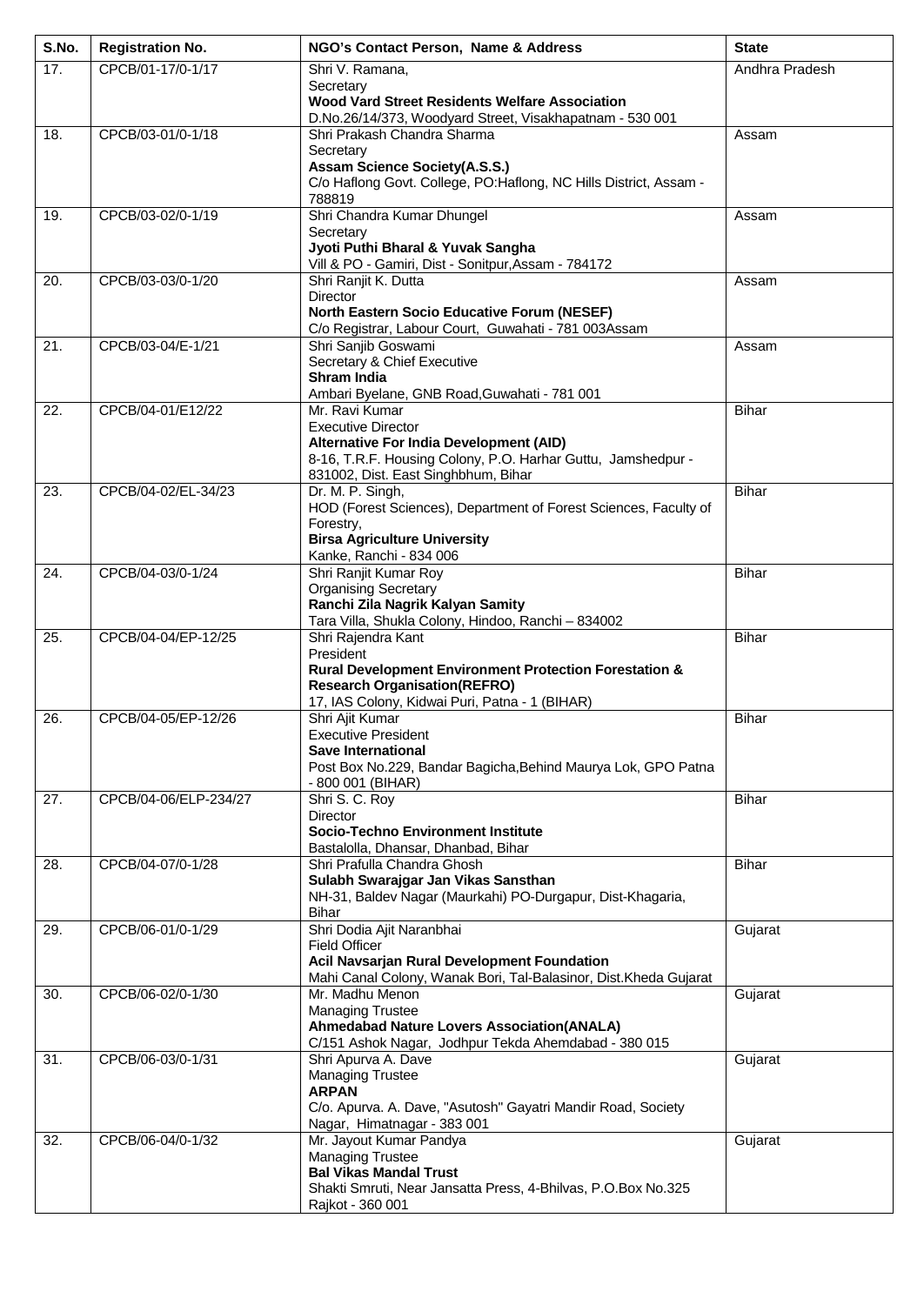| S.No. | <b>Registration No.</b> | NGO's Contact Person, Name & Address                                                                                       | <b>State</b> |
|-------|-------------------------|----------------------------------------------------------------------------------------------------------------------------|--------------|
| 33.   | CPCB/06-05/EP-124/33    | Dr. R. Gopichandran<br>Programme Officer                                                                                   | Gujarat      |
|       |                         | <b>Centre For Environment Education</b>                                                                                    |              |
|       |                         | Thaltej Tekra, Ahmedabad, Pin 380 054                                                                                      |              |
| 34.   | CPCB/06-06/0-1/34       | Shri V. B. Desai<br>Jt. Secretary                                                                                          | Gujarat      |
|       |                         | <b>Community Science Centre</b>                                                                                            |              |
|       |                         | 2nd Floor, Bombay Shopping Centre, Race Course Circle, Baroda -<br>390 005                                                 |              |
| 35.   | CPCB/06-07/EL-134/35    | Dr. R. C. Trivedi                                                                                                          | Gujarat      |
|       |                         | Advisor (Env.Protection)<br><b>Consumer Education &amp; Research Centre</b>                                                |              |
|       |                         | "Suraksha Sankool", Gandhi Nagar Highway, Thaltej, - 380                                                                   |              |
|       |                         | 054, Ahemdabad                                                                                                             |              |
| 36.   | CPCB/06-08/E-1/36       | <b>District Organising Council</b><br>Shakti Smruti, Near Jansatta Press Chowk, 4-Bhilvas, P.O.Box                         | Gujarat      |
|       |                         | No.63, Rajkot - 360001                                                                                                     |              |
| 37.   | CPCB/06-09/EP-12/37     | Mr. Ketau, S. Tatu<br>Vice President                                                                                       | Gujarat      |
|       |                         | <b>Environmental Conservation Group (ECG)</b>                                                                              |              |
|       |                         | 4/21, Azad Apartments, Part-I, Near Azad Society, Himmatpal Park<br>Road, Ambawadi - 380 015, Ahmedabad                    |              |
| 38.   | CPCB/06-10/0-1/38       | Shri Anil S. Navale                                                                                                        | Gujarat      |
|       |                         | President                                                                                                                  |              |
|       |                         | <b>Environment Education Project</b><br>NSS Campus, Behind Faculty of Social Work, Fatehganj, Baroda                       |              |
|       |                         |                                                                                                                            |              |
| 39.   | CPCB/06-11/E-12/39      | Mr. Mihir R. Bhatt<br>Director                                                                                             | Gujarat      |
|       |                         | <b>ASHA - Foundation For Public Interest</b>                                                                               |              |
|       |                         | 4-Panchsheel Society, Near Usmanpura Crossing, Ahmedabad -<br>380013                                                       |              |
| 40.   | CPCB/06-12/0-1/40       | Shri Jayesh J. Shah                                                                                                        | Gujarat      |
|       |                         | Secretary<br><b>Friend Society</b>                                                                                         |              |
|       |                         | Himmatnagar, C/o. Jayesh J. Shah, 6, Kotiyork Society,                                                                     |              |
| 41.   | CPCB/06-13/0-1/41       | Vishwakarma Nagar, Himmatnagar - 383001<br>Shri Ashvin Dave                                                                | Gujarat      |
|       |                         | <b>Organising Secretary</b>                                                                                                |              |
|       |                         | <b>Gujarat Mazdoor Panchayat</b><br>Dr. Lohia Sada, Odhav Road, Ahmedabad-382145                                           |              |
|       |                         |                                                                                                                            |              |
| 42.   | CPCB/06-14/EP-12/42     | Dr. Paresh Pandya<br><b>Gujarat Vigyan Parishad</b>                                                                        | Gujarat      |
|       |                         | 1- Jivan Nagar, Near Brahma Samaj, Raiya Road, Rajkot - 360 005                                                            |              |
| 43.   | CPCB/06-15/E-12/43      | Prof. S. J. Bedi                                                                                                           | Gujarat      |
|       |                         | <b>Indian Association For Air Pollution Control</b><br>Department of Botany, Faculty of Science, M.S.                      |              |
|       |                         | University, VADODARA - 390 002                                                                                             |              |
| 44.   | CPCB/06-16/ELTP-2345/44 | Prof. G. S. Parthasarathy<br>Hon. Secretary                                                                                | Gujarat      |
|       |                         | <b>Indian Water Works Association</b>                                                                                      |              |
|       |                         | C/o., Environmental Engineering Laboratory, Civil Engineering<br>Department, Kalabhavan, Rajmahal Road, Vadodara - 390 001 |              |
| 45.   | CPCB/06-17/0-1/45       | Mr. Jay Narayan Vyas                                                                                                       | Gujarat      |
|       |                         | President<br><b>Lok Vikas</b>                                                                                              |              |
|       |                         | 107, harikrupa Shopping Centre, B/h National Chambers, Ashram                                                              |              |
|       |                         | Road, Ahmedabad - 380 009                                                                                                  |              |
| 46.   | CPCB/06-18/0-1/46       | Shri K. V. Patel<br>Secretary                                                                                              | Gujarat      |
|       |                         | Mahatma Gandhi Lok Seva Sangh                                                                                              |              |
| 47.   | CPCB/06-19/E-1/47       | At P.O., Tal - Meghraj, Dist. Sabarkantha - 383350 Gujarat<br>Mr. Lallubhai. A Desai                                       | Gujarat      |
|       |                         | <b>Managing Trustee</b>                                                                                                    |              |
|       |                         | <b>Manav Kalyan Trust</b><br>P.O. Kheroj, Taluka Khedbrahma, Distt. Sabarkantha North Gujarat                              |              |
| 48.   | CPCB/06-20/0-1/48       | Shri G. J. Pandya, Secretary, Nijanand Sewa Sangh, 4/46 Rajiv                                                              | Gujarat      |
|       |                         | Nagar, B/n ESI Hospital, Bapunagar, Ahmedabad-380 024                                                                      |              |
|       |                         |                                                                                                                            |              |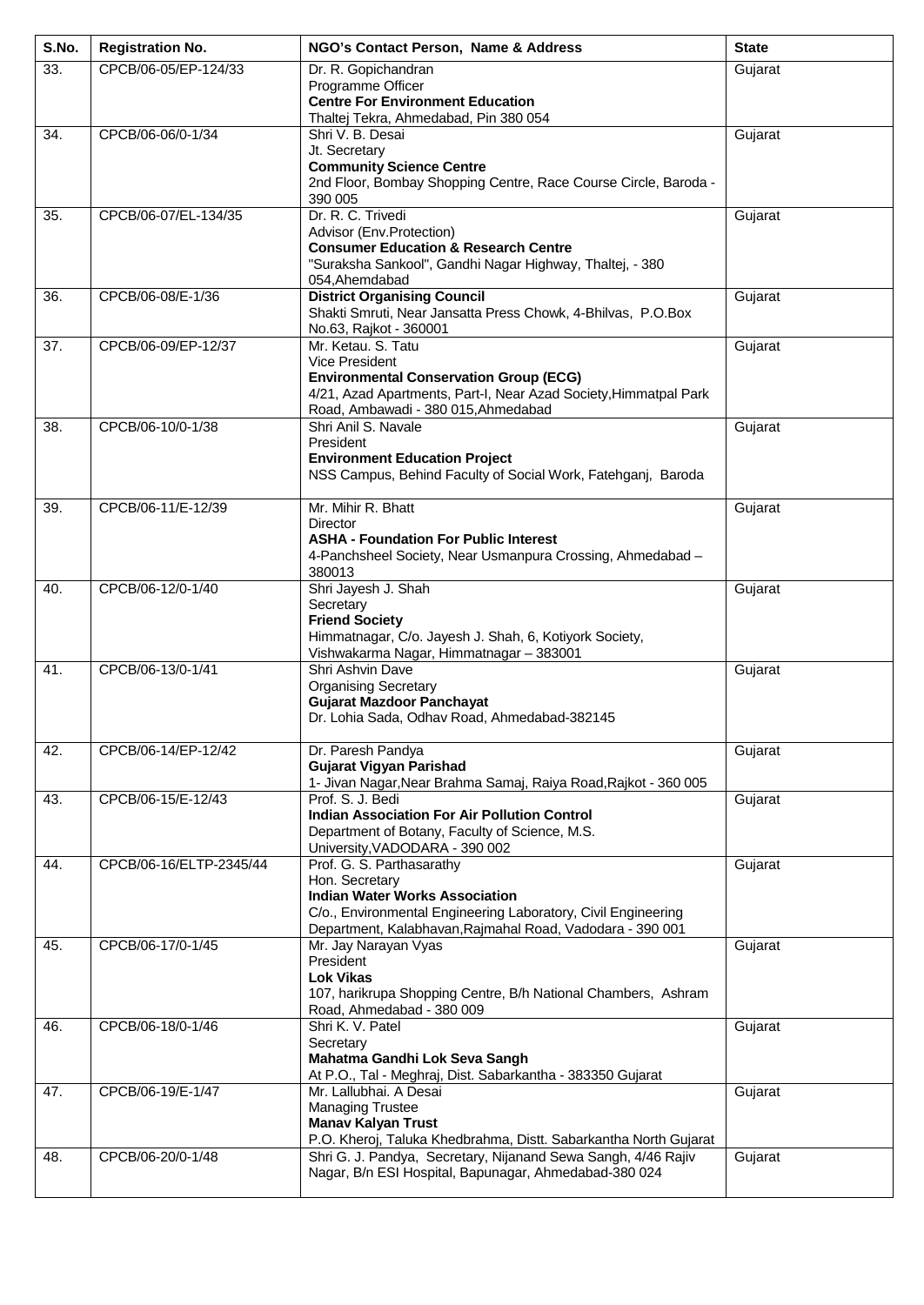| S.No. | <b>Registration No.</b> | NGO's Contact Person, Name & Address                                                                                                                                                                | <b>State</b> |
|-------|-------------------------|-----------------------------------------------------------------------------------------------------------------------------------------------------------------------------------------------------|--------------|
| 49.   | CPCB/06-21/E-12/49      | Shri Vinay Patel                                                                                                                                                                                    | Gujarat      |
|       |                         | Founder<br>Lovers of Nature In Adventure, "NISARG"<br>G-2/1 Vidhyavihar Society, Military Boys' Hostel Road, Chhani<br>Jakat Nara, Vadodara - 390 002                                               |              |
| 50.   | CPCB/06-22/0-1/50       | Shri Rajesh Bhat                                                                                                                                                                                    | Gujarat      |
|       |                         | Trustee<br>'Prakruti' - (C.E.D.A.P.) Centre For Ecocentric Development &<br><b>People's Action</b><br>L/114 Swatantrya Senani Nagar, Nawa Vadaj, Opp. Akhbar Nagar,<br>Ahmedabad-380 013            |              |
| 51.   | CPCB/06-23/0-1/51       | Shri Vasantlal M. Dalal<br><b>Managing Trustee</b><br>Prakruti Jeevan Suraksha Trust<br>101, "Shalibhadra" Complex, Nanpura, Timaliawad, Surat-395001                                               | Gujarat      |
| 52.   | CPCB/06-24/0-1/52       | Shri Shambhubha M. Yogi<br>Secretary<br>Raval Yogi Uttejak Mandal<br>C/o Navjivan Ashramshala At P.O. Manund. Tah. - Patan, Distt.<br>Mehsana - 384260 Gujarat                                      | Gujarat      |
| 53.   | CPCB/06-25/E-12/53      | Rtn. Ashok Panjwani                                                                                                                                                                                 | Gujarat      |
|       |                         | Chairman<br>Rotary Pollution Control Cell, Rotary Club of Ankleshwar<br>C/o., United Phosphorus Ltd., 117, GIDC Estate, Ankleshwar - 393<br>001                                                     |              |
| 54.   | CPCB/06-26/ELS-135/54   | Dr. Prem Pangotra<br><b>Director</b><br><b>School of Planning</b><br>University road, Navrangpura, Ahmedabad - 380 009                                                                              | Gujarat      |
| 55.   | CPCB/06-27/0-1/55       | Shri Miraj Chatterjee<br><b>Health Coordinator</b><br>Self Employed Women's Association (SEWA)<br>Opp. Lokmanya Tilak Bagh, Bhadra, Ahmedabad-380001                                                | Gujarat      |
| 56.   | CPCB/06-28/0-1/56       | Shri Vaghela Babulal Mohanbhai<br>Shri Vaghela Khadi Gramodhoyag Mandal<br>3, Ambedkar Nagar, Near Alankar Cinema, Distt. Surendra Nagar -<br>363001 Gujarat                                        | Gujarat      |
| 57.   | CPCB/06-29/0-1/57       | Shri Jayesh Patel<br><b>Sneh Sankul Seva Mandal</b><br>C/o Shri Mahesh Bhai Parmar, Rasulpur - Padal, Tah. Thasara, Dt.<br>Kheda - 388235 Gujarat                                                   | Gujarat      |
| 58.   | CPCB/06-30/EP-14/58     | Shri R. D. Gupta<br>Organiser<br><b>Society For Clean Environment (SOCLEEN)</b><br>C/o., Micro Biology Department, Faculty of Science, M.S. University<br>of Baroda, Baroda - 390 002               | Gujarat      |
| 59.   | CPCB/06-31/E-24/59      | Shri S. P. Jhala<br><b>Executive Secretary</b><br>The Green Environment Services Co-operative Society Ltd.<br>503, Doctor House, Near Parimal Railway Crossing, Ellisbridge,<br>Ahmedabad - 380 006 | Gujarat      |
| 60.   | CPCB/06-32/E-12/60      | Shri Binoy Acharya<br>Director<br><b>Organisation For Development Education (Unnati)</b><br>7, Payal Park Society, Satellite Road, Ahmedabad, -380 015                                              | Gujarat      |
| 61.   | CPCB/06-33/EP-12/61     | Shri Naliniben Joglekar<br>President<br>Vasundhara<br>C/o Naliniben Joglekar, 5, Kadampalli Society, Nanpura, Surat-<br>395001                                                                      | Gujarat      |
| 62.   | CPCB/06-34/0-1/62       | Shri V. J. Raghuvanshi<br><b>YUVA</b><br>8, Bhagyalaxmi Society, Nava Vadaj, Ahmedabad                                                                                                              | Gujarat      |
| 63.   | CPCB/07-01/0-1/63       | Shri Khalil Ahmed Pradhan<br>Gram Vikas Evam Samaj Kalyan Society<br>Vill: Peepaka, Tavru, Gurgaon (Haryana)                                                                                        | Haryana      |
| 64.   | CPCB/07-02/0-1/64       | Sh. Rajendra Kumar<br>President<br><b>Gramin Vikas Mandal</b><br>Nihalgarh, P.O.-Rambnas, Distt.Bhiwani, Haryana-123310                                                                             | Haryana      |
| 65.   | CPCB/07-03/0-1/65       | Shri Satpal<br>President<br>Manav Sewa Sangam (R)<br>Court Road, Tohana-126120, Haryana                                                                                                             | Haryana      |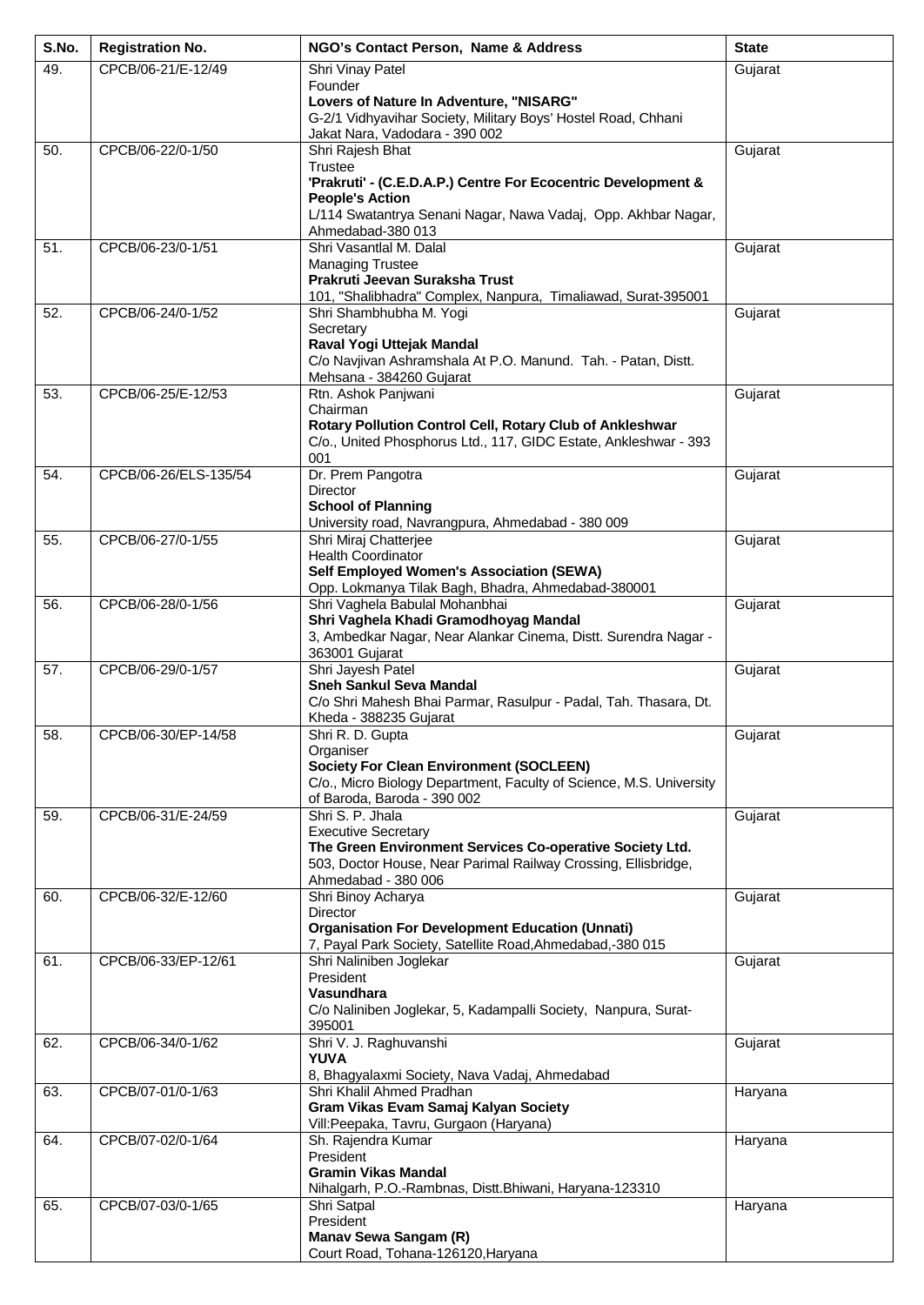| S.No. | <b>Registration No.</b> | NGO's Contact Person, Name & Address                                                                                                                                              | <b>State</b>            |
|-------|-------------------------|-----------------------------------------------------------------------------------------------------------------------------------------------------------------------------------|-------------------------|
| 66.   | CPCB/07-04/0-1/66       | Dr. Vikas Bhatheja<br><b>United National Yourth</b><br>D-25, Subhash Nagar, Ambala Cantt - 133001 Haryana                                                                         | Haryana                 |
| 67.   | CPCB/08-01/0-1/67       | Shri Raj K. Kapoor<br>Secretary<br><b>Yuvak Mandal</b><br>Mashobra, Simla-171007                                                                                                  | <b>Himachal Pradesh</b> |
| 68.   | CPCB/09-01/0-1/68       | Shri Arun Prakash<br>President<br>Devika Sudhar Samiti<br>Everest House, Udhampur - 182101 Jammu & Kashmir                                                                        | Jammu & Kashmir         |
| 69.   | CPCB/09-02/E-1/69       | Shri B. R. Jandial<br>President<br><b>Paryavaran Conservation Consultants</b><br>House No.9, Opp. Baby Creche, Near Luthra School, Gandhi<br>Nagar, Rampura, Jammu - 180 004      | Jammu & Kashmir         |
| 70.   | CPCB/10-01/0-1/70       | Mr. Devendra J. Patil<br>Secretary<br>Bhartiya Kashtakari Rayat Seva Sanstha<br>Agawe, at & Post Agawe, Tal-Lanja, Dist.-Ratangiri                                                | Karnataka               |
| 71.   | CPCB/10-02/0-1/71       | Shri M.G.S. Ramu<br><b>Director</b><br><b>Centre for Peace and Development</b><br>12/1, BT Road I Cross, Chamarajapet, Bangalore-560018                                           | Karnataka               |
| 72.   | CPCB/10-3/EP-1234/72    | Shri K. V. Narendra<br>Convenor<br><b>Centre For Science &amp; Technology</b><br>111/1, 56 (New), 6th Main Road, Malleswaram, Bangalore - 560 003                                 | Karnataka               |
| 73.   | CPCB/10-04/E-1/73       | Shri V. N. Tandon<br>Hony. Director<br><b>Institute of Conservation &amp; Management</b><br>105, NGEF Colony, Nagashettyhalli Layout, Bangalore-560 024                           | Karnataka               |
| 74.   | CPCB/10-05/E-1/74       | Shri G. Amalarani<br>Secretary<br>Janudaya Rural Development Society<br>Dodda Sagara Halli, Karahalli Post, Devanahalli Taluk, Bangalore<br>Rural Distt.Karnataka                 | Karnataka               |
| 75.   | CPCB/10-06/ES-1/75      | Mr. B.L. Muniyappa<br>Secretary<br>Kannada Jyothi Education Society<br>No.2, Ist Cross, S. G. Palya, D.R.C. Post, Bangalore -<br>39, Karnataka                                    | Karnataka               |
| 76.   | CPCB/10-07/EP-1,2/76    | Shri M. Krishna Murthy<br>Hon. Secretary<br><b>Prakrithi Society For Environment</b><br>Jothi Nilayam, FRANK & Co, Marikuppam, K.G.F. - 563 119, Kolar<br>Distt., Karnataka       | Karnataka               |
| 77.   | CPCB/11-01/0-1/77       | Smt. Vijaya Kesavan<br>President<br>Ambalavayal Mahila Samajam<br>Ambalavayal P.O., Wayanad District, Kerala - 673593                                                             | Kerala                  |
| 78.   | CPCB/11-02/0-1/78       | Shri P. K. Damodaran Nair<br>Bodhi Kala Samskarika Samiti<br>Thapammal, P.O. Karayad (via) Meppayur 673524 Kozhikode,<br>Kerala                                                   | Kerala                  |
| 79.   | CPCB/11-03/0-1/79       | Sh. M. K. Balakrishnan<br><b>General Secretary</b><br><b>Cannanore District Consumer's Council</b><br>Near Koyili Hospital Kannur - 670004                                        | Kerala                  |
| 80.   | CPCB/11-04/E-1/80       | Mr. George Cheriyan<br>Secretary & Director<br>Centre for Environment & Sustainable Development India<br>(CESDI)<br>Chalakuzhy Building, Near Head P.O. Tiruvalla - 689101 Kerala | Kerala                  |
| 81.   | CPCB/11-05/EL-34/81     | Shri V.T. Padmanabhan<br>Director<br>Centre for Industrial Safety & Environmental Concerns (CISEC)<br>Kottamukku, Kollam, Kerala - 691013                                         | Kerala                  |
| 82.   | CPCB/11-06/0-1/82       | Shri U. Balagangadharan<br>Secretary<br><b>Citizen's Forum</b><br>Gopal Mandivam, Kunnathur Medu(Post) Palakkad - 678013                                                          | Kerala                  |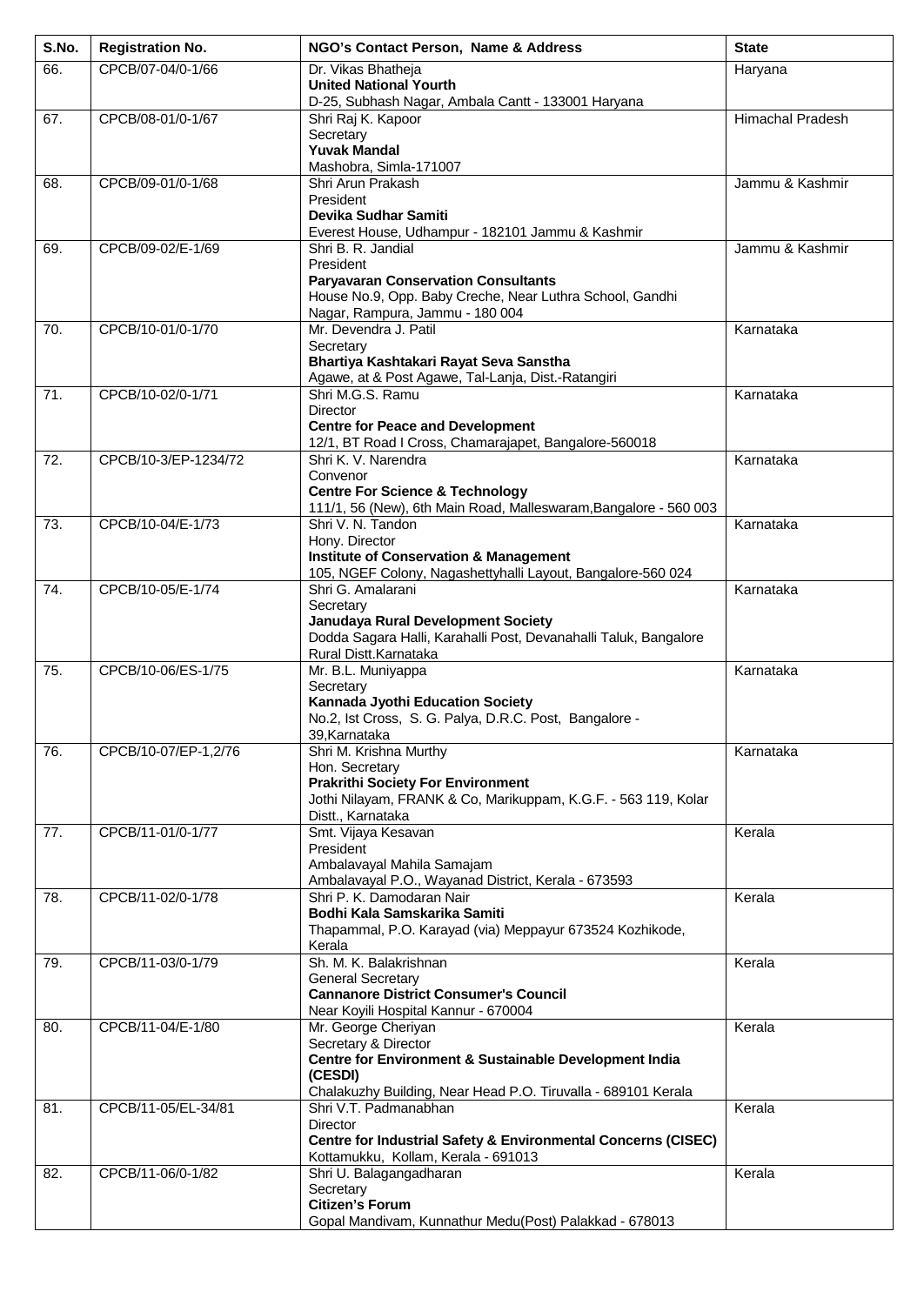| S.No. | <b>Registration No.</b> | NGO's Contact Person, Name & Address                                                                                | <b>State</b>   |
|-------|-------------------------|---------------------------------------------------------------------------------------------------------------------|----------------|
| 83.   | CPCB/11-07/0-1/83       | Shri Hamza Manapadan                                                                                                | Kerala         |
|       |                         | <b>General Secretary</b><br><b>Cochin Citizen's Voice</b>                                                           |                |
|       |                         | Indira Nagar, Behind Reserve Bank Of India, Kaloor, Cochin-                                                         |                |
|       |                         | 682017                                                                                                              |                |
| 84.   | CPCB/11-08/0-1/84       | Smt. Usha B. Menon<br>Secretary                                                                                     | Kerala         |
|       |                         | Cochin Mahila Consumer Vigyan Kendra                                                                                |                |
|       |                         | Prathibha, 44/1292, Asoka Road, Cochin-682017 Kerala                                                                |                |
| 85.   | CPCB/11-09/0-1/85       | Shri N. S. Nair<br>Director (Administration)                                                                        | Kerala         |
|       |                         | <b>ECO Friends</b>                                                                                                  |                |
|       |                         | VIII/402, LN Vilas, Vadavathoor P.O. Kottayam 686010 Kerala                                                         |                |
| 86.   | CPCB/11-10/0-1/86       | Shri K. C. Peter<br>Health Inspector                                                                                | Kerala         |
|       |                         | <b>Health Education Cell</b>                                                                                        |                |
|       |                         | Koikara House, Asoka Road, Cochin-682017                                                                            |                |
| 87.   | CPCB/11-11/0-1/87       | Shri K. P. Reghunath                                                                                                | Kerala         |
|       |                         | Secretary<br>Idukki Jilla Upabhokthru Samithi                                                                       |                |
|       |                         | Jillasamithy Karyalayam, Muttom-685587 Kerala                                                                       |                |
| 88.   | CPCB/11-12/0-1/88       | Shri A. Nissamudeen                                                                                                 | Kerala         |
|       |                         | Secretary<br>Indiraji Memorial Rural Development Trust                                                              |                |
|       |                         | Paracheril Buildings, Kakkazhom(P.O.) Alleppey-688005                                                               |                |
| 89.   | CPCB/11-13/0-1/89       | Dr. T. Balachandran                                                                                                 | Kerala         |
|       |                         | Secretary<br><b>Kerala Consumer Service Society</b>                                                                 |                |
|       |                         | Prathibha, Asoka Road, Cochin-682017                                                                                |                |
| 90.   | CPCB/11-14/L-13/90      | Prof. E. K. Narayanan                                                                                               | Kerala         |
|       |                         | <b>General Secretary</b><br>Kerala Sastra Sahithya Parishad                                                         |                |
|       |                         | Parishat Bhawan, Guruvayoor Road, Thrissur-680004, Kerala                                                           |                |
| 91.   | CPCB/12-01/T-15/91      | Shri K. R. Joshi                                                                                                    | Madhya Pradesh |
|       |                         | <b>Regional Director</b><br>All India Institute of Local Self-government                                            |                |
|       |                         | 4, Shivaji Nagar, Bhopal(M.P.) - 462016                                                                             |                |
| 92.   | CPCB/12-02/E-14/92      | Shri Rahul Saxena                                                                                                   | Madhya Pradesh |
|       |                         | <b>Chief Coordinator</b>                                                                                            |                |
|       |                         | <b>Environment And Energy Management Group (EEMG)</b><br>Sevania Gond, P.O.Box.No.349 CPO.TT Nagar, Bhopal 462 001  |                |
| 93.   | CPCB/12-03/EP-12/93     | Shri Prakash Singh Nimraje                                                                                          | Madhya Pradesh |
|       |                         | Gopal Kiran Shiksha & Sanskritic Samiti<br>Nimraje Puram, New Mohan Nagar, Thathipur, Gwalior, M.P.-                |                |
|       |                         | 474011                                                                                                              |                |
| 94.   | CPCB/12-04/EP-12/94     | Shri Alik Wilson Thiophilus                                                                                         | Madhya Pradesh |
|       |                         | Gramya Pradushan Niyantrak Samiti                                                                                   |                |
|       |                         | C/o., M/s. Ideal Engg. Works, Jabalpur Road, Bargawan West, Katni<br>$-483501$ (M.P.)                               |                |
| 95.   | CPCB/12-05/0-1/95       | Shri Sadiq Agwan                                                                                                    | Madhya Pradesh |
|       |                         | Secretary                                                                                                           |                |
|       |                         | Institute for Development of Yourh, Women & Child (IDYWC)<br>Behind Police Station Amarwara, Distt.Chhindwara(M.P.) |                |
| 96.   | CPCB/12-06/0-1/96       | Shri Rajendra Bhakte                                                                                                | Madhya Pradesh |
|       |                         | Institute Of Rural, Tribal, Social Development                                                                      |                |
|       |                         | Gondiwadhona, P.O. Khoiri Taygaon, Pin-480108, Tah-Sausar,<br>Distt. Chhindwara(M.P.)                               |                |
| 97.   | CPCB/12-07/0-1/97       | Shri Rajendra Guru                                                                                                  | Madhya Pradesh |
|       |                         | President<br><b>Madhavroa SPRE Educational &amp; Cultural Committe</b>                                              |                |
|       |                         | Vill-Post-Patheria, Distt-Damoh(M.P.)-470666                                                                        |                |
| 98.   | CPCB/12-08/E-1/98       | Shri Birender Kumar Yadav                                                                                           | Madhya Pradesh |
|       |                         | Maharishi Atri Siksha Prasar Samiti                                                                                 |                |
| 99.   | CPCB/12-09/EP-A/99      | Gola Ka Mandir, Gwalior, Madhya Pradesh-474005<br>Shri R. R. Nigoskar                                               | Madhya Pradesh |
|       |                         | <b>Member Secretary</b>                                                                                             |                |
|       |                         | <b>National Centre For Human Settlement and Environment</b>                                                         |                |
|       |                         | (NCHSE)<br>E-5/A, Girish Kunj, Arera Colony, Bhopal - 462016                                                        |                |
| 100.  | CPCB/12-10/0-1/100      | Shri R. P. Koharu                                                                                                   | Madhya Pradesh |
|       |                         | Secretary                                                                                                           |                |
|       |                         | Sharda Shishu Sangam Scouts/Guides, Open Group<br>C/o., Sadbavana Bahnudyashiya, Shiksha Samiti, Jaiprakash         |                |
|       |                         | Ward, Mahakaleshwar Nagar - 480661 Siwani-(M.P.)                                                                    |                |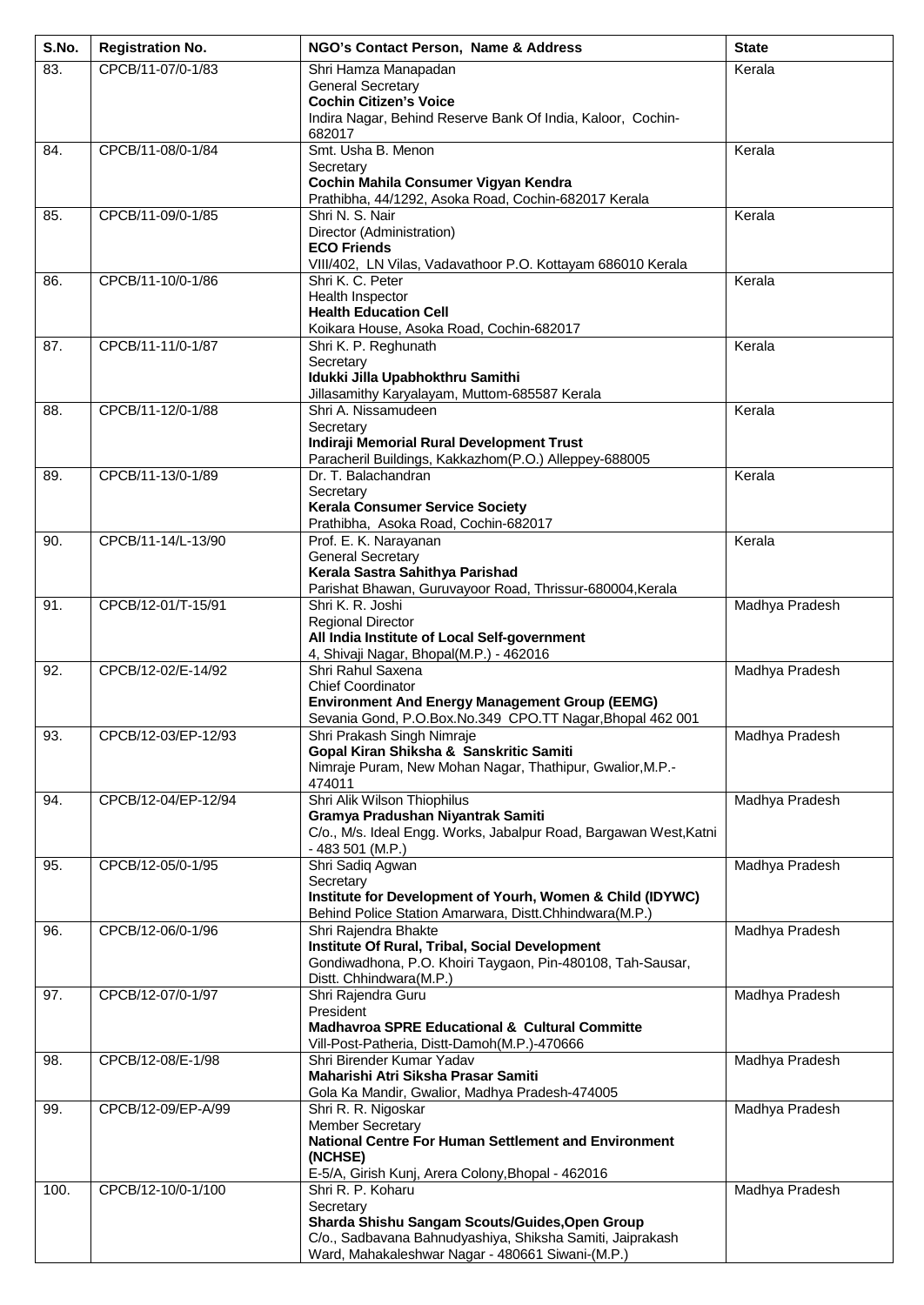| S.No. | <b>Registration No.</b>  | NGO's Contact Person, Name & Address                                                                          | <b>State</b>   |
|-------|--------------------------|---------------------------------------------------------------------------------------------------------------|----------------|
| 101.  | CPCB/12-11/0-1/101       | Shri Kishore Chaudhury                                                                                        | Madhya Pradesh |
|       |                          | Organiser<br><b>Shramik Mahila Mandal</b>                                                                     |                |
|       |                          | Pipla Narainwar, Sausar, Distt.-Chindwada(MP)-480109                                                          |                |
| 102.  | CPCB/12-12/E-3A/102      | Sh. V. C. Mandaeker                                                                                           | Madhya Pradesh |
|       |                          | Secretary                                                                                                     |                |
|       |                          | Society for Ecological and Environmental Development (SEED)<br>D/21, Machana Colony, Shivaji Nagar, Bhopal    |                |
| 103.  | CPCB/13-01/0-1/103       | Dr. S. V. Khokhar                                                                                             | Maharashtra    |
|       |                          | <b>Director</b>                                                                                               |                |
|       |                          | Arogya Sewa Mandal                                                                                            |                |
| 104.  | CPCB/13-02/0-1/104       | Tah-Mukhed, Distt.-Nanded, Maharashtra Pin-431715<br>Dr. Arun Bal                                             | Maharashtra    |
|       |                          | President                                                                                                     |                |
|       |                          | Association For Consumers Action On Safety & Health                                                           |                |
|       |                          | (ACASH)<br>P.O.Box.No.2498 Bombay-400 002                                                                     |                |
| 105.  | CPCB/13-03/0-1/105       | Shri Sharad Bhandarkar                                                                                        | Maharashtra    |
|       |                          | <b>Director</b>                                                                                               |                |
|       |                          | <b>Association Of Social Action In Rural Activities (ASARA)</b><br>Gadchiroli-442605 Maharashtra              |                |
| 106.  | CPCB/13-04/S-1/106       | Sh. Bhim Rao Shende                                                                                           | Maharashtra    |
|       |                          | Secretary                                                                                                     |                |
|       |                          | <b>Bahujan Education Society</b>                                                                              |                |
| 107.  | CPCB/13-05/EP-24/107     | At. Tembhari, Post Silli, Tq. Kuhi, Distt.Nagpur - 441 202<br>Shri N. K. Patel                                | Maharashtra    |
|       |                          | <b>Principal Director</b>                                                                                     |                |
|       |                          | Bhaskaracharya Research Institute                                                                             |                |
| 108.  | CPCB/13-06/0-1/108       | 135, Jaihind Colony, Deopur, Dhule-424002 Maharastra<br>Ms. Debi Goenka                                       | Maharashtra    |
|       |                          | <b>Bombay Environmental Action Group</b>                                                                      |                |
|       |                          | P.O.Box.2429, Kalba Devi P.O. Bombay-400 002                                                                  |                |
| 109.  | CPCB/13-07/E-2,4/109     | Shri M. R. Khambete                                                                                           | Maharashtra    |
|       |                          | President<br><b>Chamber Of Small Industries Associations (COSIA)</b>                                          |                |
|       |                          | P-26, Rd. 16T, Tssia House, Wagle Estate, Thane-400 604                                                       |                |
| 110.  | CPCB/13-08/ES-1/110      | Mr. Shivraj Bahadur                                                                                           | Maharashtra    |
|       |                          | Chairman<br><b>Consumer Guidance Society of India</b>                                                         |                |
|       |                          | Htment 'J', Opp. Cama Hospital, Mahapalikamarg, Bombay-400001                                                 |                |
| 111.  | CPCB/13-09/ELP-34/111    | Dr. A. M. Ranu                                                                                                | Maharashtra    |
|       |                          | Chairman<br><b>Environmental Medical Associations of India</b>                                                |                |
|       |                          | 44, Saikripa Sector 16A, Vashinagar, New Bombay - 400 705                                                     |                |
| 112.  | CPCB/13-10/ELPT-2345/112 | Dr. B. Subba Rao                                                                                              | Maharashtra    |
|       |                          | <b>Environmental Protection Research Foundation</b><br>'Arundhati' Near M.S.E.B., Vishrambag, Sangli - 461415 |                |
|       |                          | Maharashtra                                                                                                   |                |
| 113.  | CPCB/13-11/ES-1/113      | Dr. Y.S. Toro                                                                                                 | Maharashtra    |
|       |                          | Hon. Director<br>Institute of Applied Research and Development in Agriculture                                 |                |
|       |                          | Willingdon College Campus, Vishrambad Sangli-416415                                                           |                |
| 114.  | CPCB/13-12/EL-1/114      | Dr. A. S. Bhole                                                                                               | Maharashtra    |
|       |                          | President                                                                                                     |                |
|       |                          | Institute of Social Science Research and Development<br>2, Ishwar Colony, Old Meharun Road, Jalgaon-425001    |                |
|       |                          | Maharashtra                                                                                                   |                |
| 115.  | CPCB/13-13/0-1/115       | Shri S. S. Khashid                                                                                            | Maharashtra    |
|       |                          | President<br><b>Jamkhed Gramvikas Mandal</b>                                                                  |                |
|       |                          | C/o., Shankar Rao. S. Kashid, Behind Urban Bank, Jamkhed-                                                     |                |
|       |                          | 413201 Dist.-Ahmed Nagar, Maharashtra                                                                         |                |
| 116.  | CPCB/13-14/0-1/116       | Shri N. N. Kini<br>Kridangan Sangopan Samiti                                                                  | Maharashtra    |
|       |                          | 18th Road, Khar (West), Mumbai-400 052 Ph.6053365 &                                                           |                |
|       |                          | fax:6054419                                                                                                   |                |
| 117.  | CPCB/13-15/0-1/117       | Shri Kailash Patil                                                                                            | Maharashtra    |
|       |                          | President<br><b>Lokmitra Mandal</b>                                                                           |                |
|       |                          | Teh.-Kannad, Distt.-Aurangabad, Maharashtra                                                                   |                |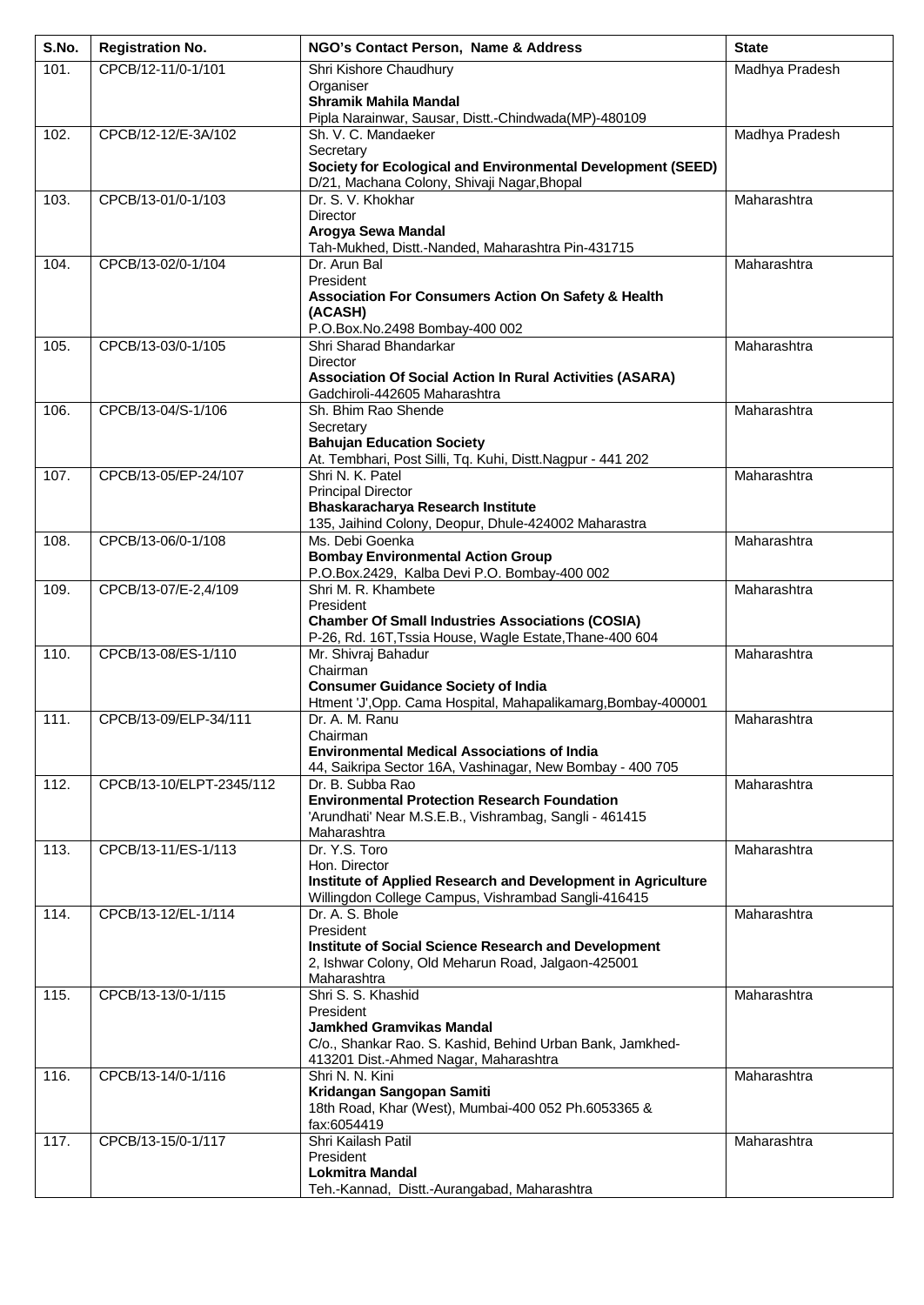| S.No. | <b>Registration No.</b> | NGO's Contact Person, Name & Address                                                                             | <b>State</b> |
|-------|-------------------------|------------------------------------------------------------------------------------------------------------------|--------------|
| 118.  | CPCB/13-16/0-1/118      | Mr. Rajesh Pinjorkar                                                                                             | Maharashtra  |
|       |                         | <b>Director</b><br>Maharashtra Village Development Education and Work                                            |              |
|       |                         | <b>Foundation</b>                                                                                                |              |
|       |                         | "BAHAR", Bapuji Nagar, Gopal Puri, Chandrapur-442402                                                             |              |
| 119.  | CPCB/13-17/0-1/119      | Maharashtra<br>Dr. J. D. Kale                                                                                    | Maharashtra  |
|       |                         | Secretary                                                                                                        |              |
|       |                         | Manav Kalyan Samajik Vikas Karya & Shiksha Sanstha                                                               |              |
| 120.  | CPCB/13-18/0-1/120      | Wagegaon(AMALA) Tg.-Georai, Distt.-BEED-431122<br>Shri Madhuban Bhesare                                          | Maharashtra  |
|       |                         | Secretary                                                                                                        |              |
|       |                         | Nalanda Jankalyan Sanstha                                                                                        |              |
| 121.  | CPCB/13-19/E-1,2/121    | Mahatmaphule Chowk, Patipura, Yawatmal-445001, Maharashtra<br>Shri Nikhil Kumar Bagde                            | Maharashtra  |
|       |                         | Secretary                                                                                                        |              |
|       |                         | <b>National Academy Of Culture (Nagpur)</b>                                                                      |              |
| 122.  | CPCB/13-20/0-1/122      | 71, Buddha Nagar, P.O.Dr. Ambedkar Marg, Nagpur-440 017<br>Shri Chander Kumar Sonavane                           | Maharashtra  |
|       |                         | Asstt. Secretary                                                                                                 |              |
|       |                         | Navjivan Budhuudeshiy Shikshan Sanstha                                                                           |              |
|       |                         | Biroli, P.O. Mundikota, Th - Tiroda, Dist.-Bhandara-441605,<br>Maharashtra                                       |              |
| 123.  | CPCB/13-21/E-1/123      | Dr. Datta Deshmukh                                                                                               | Maharashtra  |
|       |                         | Nehru Yuva Gramin Vikas Sanstha                                                                                  |              |
|       |                         | C/o., Nehru Vuva Kendra, Korkhashan Road, Akola - 444 001<br>Maharahtra State                                    |              |
| 124.  | CPCB/13-22/0-1/124      | Dr. Nandini Nimbkar                                                                                              | Maharashtra  |
|       |                         | President                                                                                                        |              |
|       |                         | Nimbkar Agricultural Research Institute (NARI)<br>P.O.Box.44, Phaltan-415523 (Maharashtra)                       |              |
| 125.  | CPCB/13-23/E-1/125      | Mr. Rathod Chandra Shekar                                                                                        | Maharashtra  |
|       |                         | Paryawaran Surakasha Bal                                                                                         |              |
|       |                         | Kannad Dist.-Aurangabad, Mene Niwas, Samartha Nagar, Kannad,<br>Tq.Kannad, Dist.Aurangabad, Kannad-431103        |              |
| 126.  | CPCB/13-24/EL-23/126    | Dr. R. M. Belkune                                                                                                | Maharashtra  |
|       |                         | President                                                                                                        |              |
|       |                         | <b>Pavan Rural Development Foundation</b><br>41, Suyog Industrial Estate, L.B.S. Marg, Vikhroli(W), Bombay - 400 |              |
|       |                         | 083                                                                                                              |              |
| 127.  | CPCB/13-25/S-12/127     | Shri Mukesh Sharma<br>President Priyadarshani Shikshan Prasarax Sanstha                                          | Maharashtra  |
|       |                         | Krushna Nagar, I.B.M. Road, Seminary Hills, Nagpur - 440 006                                                     |              |
| 128.  | CPCB/13-26/0-1/128      | Prof. R. D. Jha                                                                                                  | Maharashtra  |
|       |                         | Pt. Vashodeo Educational Charitable Society<br>38/115D, Manish Nagar, Andhen(West) Bombay-400058                 |              |
| 129.  | CPCB/13-27/EP-234/129   | Shri Chandersen Borhade                                                                                          | Maharashtra  |
|       |                         | Secretary                                                                                                        |              |
|       |                         | <b>RANJAI</b><br>'Sunder Sadan' 19, Panmala Parvati, Pune - 411 030                                              |              |
| 130.  | CPCB/13-28/E-1/130      | Shri Arun Jogi                                                                                                   | Maharashtra  |
|       |                         | President                                                                                                        |              |
|       |                         | Rashtriya Gramin Vikas Sanstha<br>Dist. Chanderpur, Maharashtra - 442 905                                        |              |
| 131.  | CPCB/13-29/0-1/131      | Shri Mukund Sundarlal Kalamkar                                                                                   | Maharashtra  |
|       |                         | President                                                                                                        |              |
|       |                         | <b>Rural Development Institute</b><br>Main Road, Jintur-431509 Distt. Parbhani, Maharashtra                      |              |
| 132.  | CPCB/13-30/E-1/132      | Mr. Madhu Sawant                                                                                                 | Maharashtra  |
|       |                         | Chairman<br><b>Safal Sindhu</b>                                                                                  |              |
|       |                         | 2nd Floor, Sawant Sadan, Sir M. V. Road, Andheri(E) Bombay -                                                     |              |
|       |                         | 400 099                                                                                                          |              |
| 133.  | CPCB/13-31/ES-1/133     | Shri V. R. Asrani<br><b>Trustee</b>                                                                              | Maharashtra  |
|       |                         | Sandipani Gurukul                                                                                                |              |
|       |                         | C/o., P.O.Box.6740, 101, Vishnu Villa, 10th Road Khar, Bombay-                                                   |              |
| 134.  | CPCB/13-32/ELS-2.4/134  | 400032<br>Prof. H. K. Abhyankar                                                                                  | Maharashtra  |
|       |                         | Principal                                                                                                        |              |
|       |                         | Sanjivani Education Society - College of Engineering                                                             |              |
|       |                         | Kopargaon, P.O.: Shingnapur - 423 603 Distt. A Nagar,                                                            |              |
|       |                         | Maharashtra                                                                                                      |              |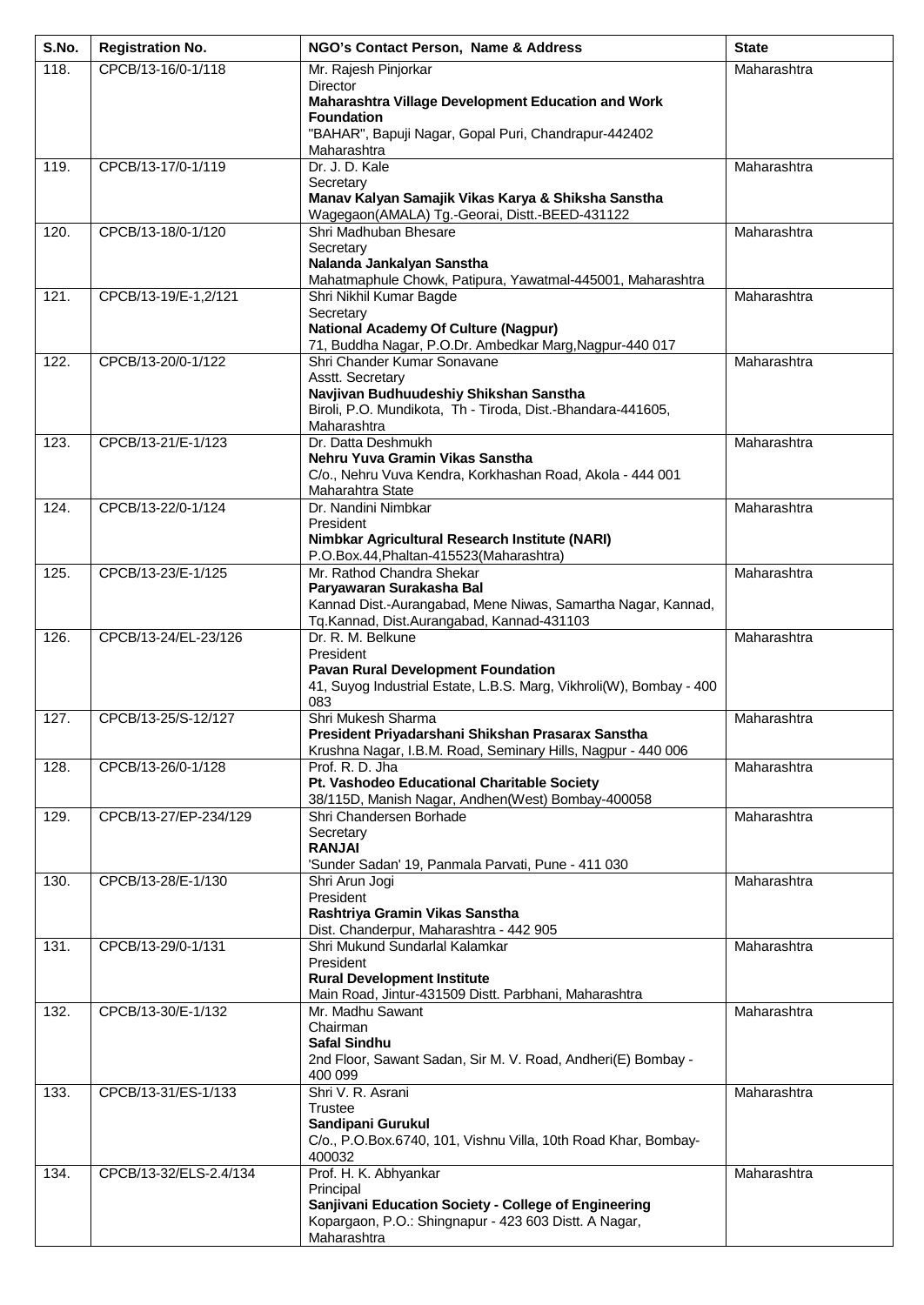| S.No. | <b>Registration No.</b> | NGO's Contact Person, Name & Address                                                                                     | <b>State</b> |
|-------|-------------------------|--------------------------------------------------------------------------------------------------------------------------|--------------|
| 135.  | CPCB/13-33/0-1/135      | Mr. Karan Singh                                                                                                          | Maharashtra  |
|       |                         | Chairman<br>Sarthi Sarvangin Vikas Sanstha                                                                               |              |
|       |                         | 26, Karanpur, Cantonment Area, Aurangabad-431002 Maharashtra                                                             |              |
| 136.  | CPCB/13-34/E-12/136     | Shri Kisan Mehta<br>President                                                                                            | Maharashtra  |
|       |                         | <b>Save Bombay Committee</b>                                                                                             |              |
|       |                         | 123, Mahatma Gandhi Road, Fort, Bombay - 400 023                                                                         |              |
| 137.  | CPCB/13-35/ELTS-125/137 | Dr. D. J. Shah<br>Principal                                                                                              | Maharashtra  |
|       |                         | Shri Bhagubhai Mafatlal Polytechnic                                                                                      |              |
| 138.  | CPCB/13-36/0-1/138      | Irla Juhu Road, Vile Parle (West) Bombay - 400 056<br>Shri Ram Bhan Shiv Ramji                                           | Maharashtra  |
|       |                         | <b>Director</b>                                                                                                          |              |
|       |                         | Shri Gurudev Krishi Seva Kendra                                                                                          |              |
| 139.  | CPCB/13-37/0-1/139      | Khanziward, Varora, Dist. chanderpur - 442907<br>Shri N. L. Tavade                                                       | Maharashtra  |
|       |                         | Member                                                                                                                   |              |
|       |                         | Shri Shivam Kreeda & Yuvak Mandal<br>Namuna Lane No.6, Opp. Nanak Shahi Wada, Amraoti (M.S.) -444                        |              |
|       |                         | 601                                                                                                                      |              |
| 140.  | CPCB/13-38/E1,2/140     | Dr. L. J. Aherwadkar<br>Secretary Society for Action in Creative Education and                                           | Maharashtra  |
|       |                         | <b>Development (SACRED)</b>                                                                                              |              |
|       |                         | C/o IMTR, 'Shrinath', 2nd Floor, Khadkeshwar Road, Mill Corner,                                                          |              |
| 141.  | CPCB/13-39/S-1/141      | Post Box. 87, Aurangabad - 431001<br>Shri Rajkumar Nagrake                                                               | Maharashtra  |
|       |                         | Secretary                                                                                                                |              |
|       |                         | <b>Sugatanand Education Society</b><br>WARDHA, C/o Rajkumar Nagarake, Secretary, Gajanan Nagar,                          |              |
|       |                         | Near Remand Home, Wardha, Maharashtra                                                                                    |              |
| 142.  | CPCB/13-40/0-1/142      | Shri Suresh Kalyani<br>President                                                                                         | Maharashtra  |
|       |                         | Vanshri                                                                                                                  |              |
|       |                         | 56, Polanpeth, Near Ashok Cinema, P.O.& Distt. Jalgaon                                                                   |              |
| 143.  | CPCB/13-41/S-1/143      | Maharashtra - 425001<br>Shri R. A. Sujkar                                                                                | Maharashtra  |
|       |                         | Secretary                                                                                                                |              |
|       |                         | <b>Village Upift Society</b><br>Katol Road, Nagpur, Pin-440 013                                                          |              |
| 144.  | CPCB/13-42/0-1/144      | Mr. M.A. Naiem Zahid                                                                                                     | Maharashtra  |
|       |                         | Secretary<br><b>Women's Welfare Society</b>                                                                              |              |
|       |                         | 294-Bashir Gunj, Beed - 431122, Maharashtra                                                                              |              |
| 145.  | CPCB/13-43/E-1/145      | Shri E.C. Dutt<br><b>Project Director</b>                                                                                | Maharashtra  |
|       |                         | <b>Yusuf Meherally Centre</b>                                                                                            |              |
|       |                         | National House, 6, Tulloch Road, APOLLO Bunder, Bombay - 400                                                             |              |
| 146.  | CBCB/14-01/0-1/146      | 039<br>Shri S. Jayanta Kumar                                                                                             | Manipur      |
|       |                         | <b>Executive Secretary</b>                                                                                               |              |
|       |                         | The Orient Ecology & Environment Development Organisation<br>TIDIM Road, Lower Lamka, Opp. 'The Light House Cinema' P.O. |              |
|       |                         | Box. No.106, Churachandpur, Manipur - 7851289                                                                            |              |
| 147.  | CPCB/14-02/E-1/147      | Mr. Soubam Anil Kumar<br>Hony. Secretary                                                                                 | Manipur      |
|       |                         | The Socio-environmental Research Centre                                                                                  |              |
|       |                         | Sega Road, Dhobi Machu Leirak, Imphal - 795001, Manipur                                                                  |              |
| 148.  | CPCB/15-01/0-1/148      | Shri P. A. Thorose<br>Meghalaya Environmental Wildlife Society                                                           | Meghalaya    |
|       |                         | Marylanos, Jowaind, Shillong - 153 003                                                                                   |              |
| 149.  | CPCB/18-01/0-1/149      | Md. Amin<br>President                                                                                                    | Orissa       |
|       |                         | <b>ADHIKAR</b>                                                                                                           |              |
| 150.  | CPCB/18-02/0-1/150      | Plot - 50, Unit - 3, Bhubaneswar - Orissa - 751001<br>Shri Bijay Kumar Parichha                                          | Orissa       |
|       |                         | Secretary                                                                                                                |              |
|       |                         | Agranee Jana Kalyan Anusthan (AJKA)<br>Beredakia, P.O. Raikia, Dist. Phulbani-762101, Orissa                             |              |
| 151.  | CPCB/18-03/0-1/151      | Shri Chinmaya Prasad Sahu                                                                                                | Orissa       |
|       |                         | Secretary                                                                                                                |              |
|       |                         | <b>Amma Club</b><br>At/P.O. Bahei Tangi, Via/Dist. Khurda-752055 Orissa                                                  |              |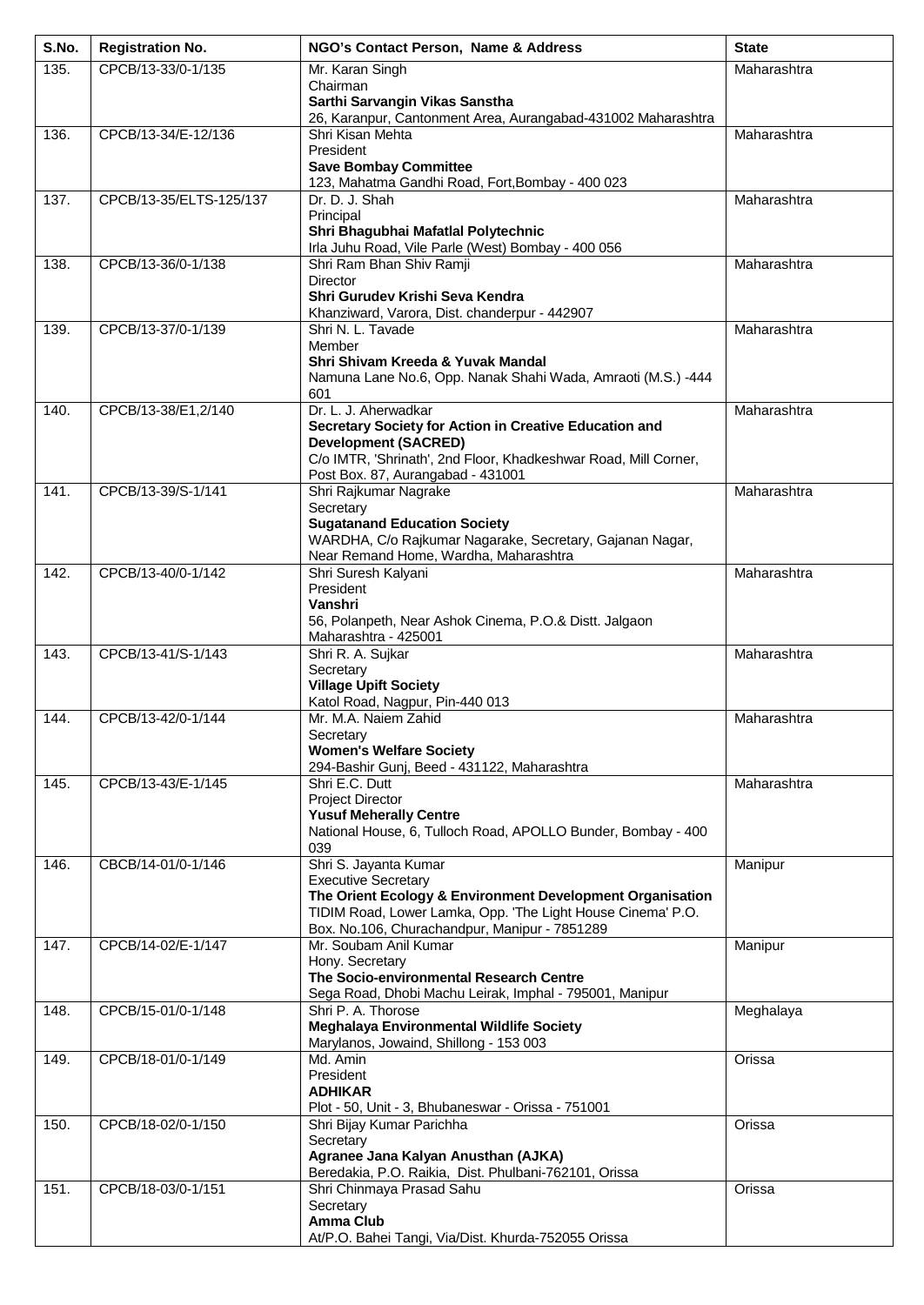| S.No. | <b>Registration No.</b> | NGO's Contact Person, Name & Address                                                   | <b>State</b> |
|-------|-------------------------|----------------------------------------------------------------------------------------|--------------|
| 152.  | CPCB/18-04/E-1/152      | Shri Badal Kumar Tah                                                                   | Orissa       |
|       |                         | Director<br><b>ANKURAN</b>                                                             |              |
|       |                         | Post - Narayanpatna, Dist. Korapur-765014 Orissa                                       |              |
| 153.  | CPCB/18-05/E-1/153      | Mr. Rashmi Ranjan Mishra                                                               | Orissa       |
|       |                         | Secretary<br><b>Association for National Unity and Prosperity</b>                      |              |
|       |                         | Administrative Office at Mallipur, P.O. Garhnial, Via/Dist.Khurda-                     |              |
|       |                         | 752055 Orissa                                                                          |              |
| 154.  | CPCB/18-06/0-1/154      | Shri Bikash Ranjan Rautray<br>Secretary                                                | Orissa       |
|       |                         | Association for Rural Area Social Modification, Improvement &                          |              |
|       |                         | Nestling, 'ARASMIN'<br>At Post.Gressingia, Via G. Udayagiri, Dist.Phulbani Orissa -    |              |
|       |                         | 762100                                                                                 |              |
| 155.  | CPCB/18-07/0-21/155     | Mr. Dasarathi Das                                                                      | Orissa       |
|       |                         | Treasurer<br>Bapujee Gramya Silpad Yoga Samitee (BGSS)                                 |              |
|       |                         | At. Mallipur, PO.Garhnial, Via/Dist.Khurda-752055 Orissa                               |              |
| 156.  | CPCB/18-08/E-1/156      | Shri Dillip Kumar Parida                                                               | Orissa       |
|       |                         | Secretary<br>Bapuji Yuba Sangha                                                        |              |
|       |                         | At/P.O.Bolgarh, Dist. Khurda, Orissa - 752066                                          |              |
| 157.  | CPCB/18-09/E-1/157      | Shri Naim Ahmed,<br><b>Environmental Consultant</b>                                    | Orissa       |
|       |                         | <b>Bhadrak Nagarik Parishad</b>                                                        |              |
|       |                         | Vill - Shankerpur, Dist/P.O.Bhadrax-756100 Orissa                                      |              |
| 158.  | CPCB/18-10/ES-1/158     | Shri Lal Mohan Pattanaik<br>Secretary                                                  | Orissa       |
|       |                         | <b>Bright Career Academy Main Road</b>                                                 |              |
|       |                         | Opp. Congress Bhawan, At/PO.Jeypore, Dist.Korapur, Orissa -                            |              |
| 159.  | CPCB/18-11/0-1/159      | 764001<br>Shri Bighnaraj Routray                                                       | Orissa       |
|       |                         | Secretary                                                                              |              |
|       |                         | <b>Centre For Action Research &amp; Training (CART)</b>                                |              |
|       |                         | MIG-II, Qr.8/4, Housing Board Colony, Chandrasekharpur,<br>Bhubaneswar-751016 (Orissa) |              |
| 160.  | CPCB/18-12/0-1,2/160    | Mr. Jagannath Kr. Padhy                                                                | Orissa       |
|       |                         | Director<br><b>Centre For Awakening Of Rural environment (CARE)</b>                    |              |
|       |                         | AT/PO. Manikyapur, Via.Bamakoyi, Dist.Ganjan Orissa - 761 042                          |              |
| 161.  | CPCB/18-13/ELP-234/161  | Dr. S. K. Sarangi<br>Gen. Secretary                                                    | Orissa       |
|       |                         | <b>Centre for Resource and Environment Studies (CREST)</b>                             |              |
|       |                         | 754/15, Joyodev Vihar, Bhubaneswar - 751 013, Orissa                                   |              |
| 162.  | CPCB/18-14/ELTP-345/162 | Mr. N. K. Das<br>Secretary                                                             | Orissa       |
|       |                         | <b>Centre For Resource Environment and Social Development</b>                          |              |
|       |                         | (CRESOD)                                                                               |              |
| 163.  | CPCB/18-15/E-1/163      | 15, Satyanagar (Ist Floor), Bhubaneswar - 751 007 Orissa<br>Shri Prafulla Kumar Dash   | Orissa       |
|       |                         | Secretary                                                                              |              |
|       |                         | <b>Club Nandikeswar</b><br>At/PO. Taradapara, (Nausasan) Dist.Jagar Singhpur, Orissa-  |              |
|       |                         | 754103                                                                                 |              |
| 164.  | CPCB/18-16/EP-12/164    | Ashwini Kumar Pal                                                                      | Orissa       |
|       |                         | Secretary<br><b>Community Action for Rural Development - (CARD)</b>                    |              |
|       |                         | Sikhyapara, Angul, Orissa                                                              |              |
| 165.  | CPCB/18-17/0-1/165      | Mr. P. V. Raman<br>Secretary                                                           | Orissa       |
|       |                         | Developmental Institute For Social & Human Advancement                                 |              |
|       |                         | (DISHA)                                                                                |              |
| 166.  | CPCB/18-18/E-1/166      | M-57, Baramunda Housing Board Colony, Bhubaneswar-751003<br>Mr. D. Jena                | Orissa       |
|       |                         | Secretary                                                                              |              |
|       |                         | <b>Federation of Consumer Organisation</b>                                             |              |
| 167.  | CPCB/18-19/E-12/167     | 39, Budha Nagar, Kalpana Square, Bhubaneswar - 751014<br>Shri Biraja Das               | Orissa       |
|       |                         | President                                                                              |              |
|       |                         | Friends And Guardians of Nature And Environment (FAGUNE)                               |              |
|       |                         | 1022, Nayaballi, Bhubaneswar - 751 012, Orissa                                         |              |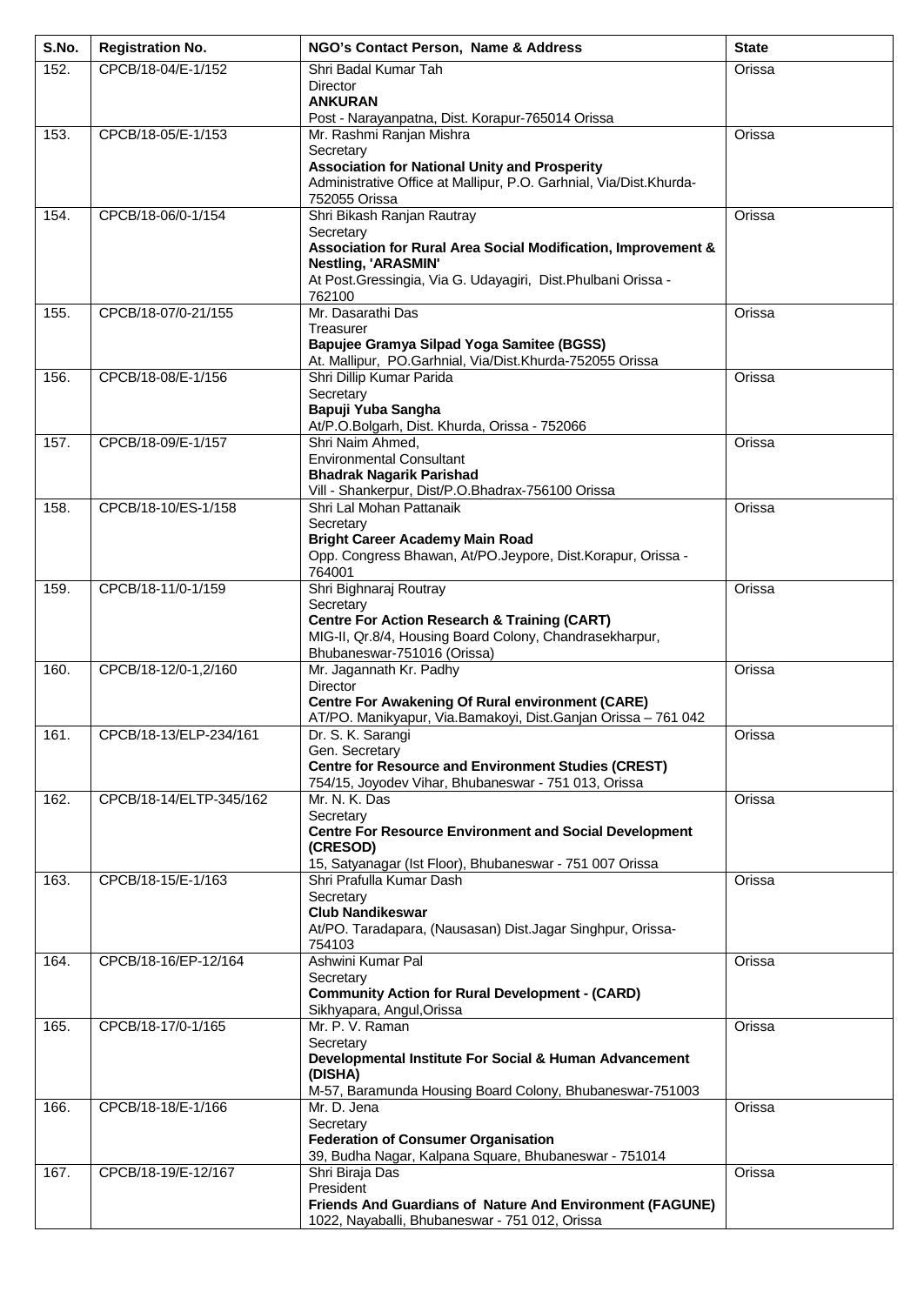| S.No. | <b>Registration No.</b> | NGO's Contact Person, Name & Address                                                                                                                                                                  | <b>State</b> |
|-------|-------------------------|-------------------------------------------------------------------------------------------------------------------------------------------------------------------------------------------------------|--------------|
| 168.  | CPCB/18-20/E-1/168      | Shri Hrushikesh Panda                                                                                                                                                                                 | Orissa       |
|       |                         | Chairman<br><b>Gandhian Trust of Social Research and Rural Reconstruction</b><br>218, Bayababa Math Lane, Unit-IX(Flat), Bhubaneswar(Orissa)-                                                         |              |
| 169.  | CPCB/18-21/E-1/169      | 751007<br>Shri Anand Charan Sethy                                                                                                                                                                     | Orissa       |
|       |                         | Secretary<br>Gopeisuni Yubak Sangha<br>At Bhalukuma, P.O. Badaekatali, Via-Ghasipura, Dist.Keonjhar,<br>Orissa - 758015                                                                               |              |
| 170.  | CPCB/18-22/0-1/170      | Mr. J. P. Biswal<br><b>Gram Vikash Sangha</b><br>Vikash Bhawan, Nagapur, P.O. Balikuda, Dist. Jagat Singhpur-<br>754108 Orissa                                                                        | Orissa       |
| 171.  | CPCB/18-23/E-1/171      | Shri Rama Chandra Panda<br>Advisor<br><b>Gyan Foundation</b><br>Berhampur, Dist. Ganjam Orissa - 760001                                                                                               | Orissa       |
| 172.  | CPCB/18-24/Ed-1/172     | Shri Kishore Chandra Parida<br>Secretary<br>Human Resource Development Forum<br>399, Saheednagar, Bhubneswar, Dist. Khurda, Orissa                                                                    | Orissa       |
| 173.  | CPCB/18-25/0-1/173      | Dr. P.C. Bal<br>President<br><b>KARUNA</b><br>At/PO. Ghasipura(Anandapur), Dist. Keonjhar-758015 Orissa                                                                                               | Orissa       |
| 174.  | CPCB/18-26/0-1/174      | Shri Duskar Barik<br>Secretary                                                                                                                                                                        | Orissa       |
|       |                         | KIRDTI - Keonjhar Integrated Rural, Development & Training<br><b>Institute</b><br>At/PO.Harichandanpur, Dist. Keonjhar, Orissa-758028                                                                 |              |
| 175.  | CPCB/18-27/E-1/175      | Shri Pitabasa Jena<br>President<br>Maa Jagulai Youth Club<br>At/PO. Badabarchikayan, Via-Randiahat, Dist. Bhadrak, Orissa -<br>756 135                                                                | Orissa       |
| 176.  | CPCB/18-28/ET-14/176    | Ranjan Panda<br>Secretary<br><b>Manav Adhikar Seva Samitee (MASS)</b><br>At PO Dhanupali - 768 100 Dist. Sambalpur, Orissa                                                                            | Orissa       |
| 177.  | CPCB/18-29/E-1/177      | Shri Braja Kishor Das<br>Secretary<br><b>Miraben Ladies Mission</b><br>At/Post:Belatikiri, Via Govindapur, Dist. Dhenkanal Orissa - 759<br>027                                                        | Orissa       |
| 178.  | CPCB/18-30/E-1/178      | Mr. Jitender Kumar Rath<br><b>Executive Director</b><br><b>MUKTI</b><br>Gandhi Mandir Road, Dhenkanal - 759001, Orissa                                                                                | Orissa       |
| 179.  | CPCB/18-31/0-1/179      | Shri Charan Prusty<br><b>Organising Secretary</b><br><b>National Institute Of Community Development</b><br>At. College Road (Baniapat, P.O. Keonjhargarh, Dist.<br>Keonjhar, Orissa-758001            | Orissa       |
| 180.  | CPCB/18-32/EP-12/180    | Dr. Pradeepta Kumar Pradhan<br><b>Executive Secretary</b><br><b>Organisation for Health and Social Action (OHSA)</b><br>Post Bag No.1, PO:Kurmingia, Via Kalinga, Dist. Phulbani - 762<br>022, Orissa | Orissa       |
| 181.  | CPCB/18-33/EP-124/181   | Dr. S. N. Patro<br>Secretary<br><b>Orissa Environmental Society</b><br>N-6/530, Naya Palli, Bhubaneswar - 751 015, Orissa                                                                             | Orissa       |
| 182.  | CPCB/18-34/EP-1,2/182   | Mr. P. K. Pattanaik<br>Gen. Secretary<br><b>Orissa State Volunteers and Social Workers Association</b><br>N-1/324, IRC Village, Bhubaneswar - 751 015, Orissa                                         | Orissa       |
| 183.  | CPCB/18-35/EP-12/183    | <b>Master Tuna</b><br><b>Member Director</b><br><b>Peace Bird of Capability</b><br>Vill. Amara P.O.Orangi, Via - Haldipada, Dist. Balasore, Orissa -<br>756 027                                       | Orissa       |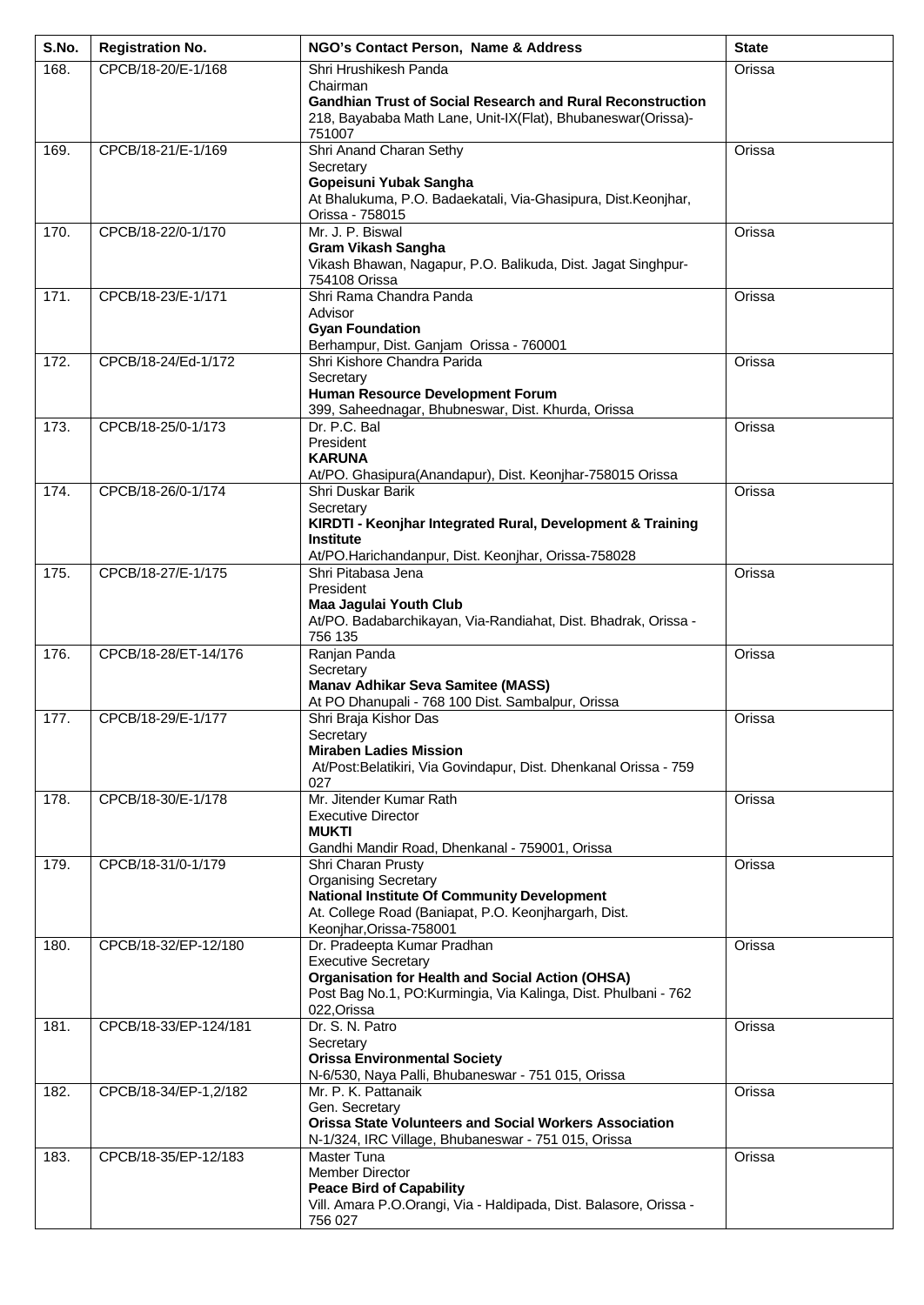| S.No. | <b>Registration No.</b> | NGO's Contact Person, Name & Address                                                        | <b>State</b> |
|-------|-------------------------|---------------------------------------------------------------------------------------------|--------------|
| 184.  | CPCB/18-36/P-1,2/184    | Smt. Satyabhama Sahoo                                                                       | Orissa       |
|       |                         | Secretary<br><b>RAMRAJYA</b>                                                                |              |
|       |                         | S.C.T.I.Road, Kokapur, Orissa-764020                                                        |              |
| 185.  | CPCB/18-37/E-1/185      | Shri Saroj Ranjan Mania<br>Secretary                                                        | Orissa       |
|       |                         | <b>Research &amp; Analysis Consultants (RAC)</b>                                            |              |
|       |                         | Plot No.286, Unit-3, Kharavela Nagar, Bhubaneswar-751001                                    |              |
| 186.  | CPCB/18-38/E-1/186      | Orissa<br>Shri Jayanta Kumar Singh                                                          | Orissa       |
|       |                         | <b>Director</b>                                                                             |              |
|       |                         | <b>Rural Development and Social Welfare Organisation</b>                                    |              |
| 187.  | CPCB/18-39/E-1/187      | At.Kunjavilla, Post.Banarpal, Dist.Angul, Orissa-759128<br>Mr. Ambika Prasad Mishra         | Orissa       |
|       |                         | Secretary                                                                                   |              |
|       |                         | <b>Sahid Arakhita Club</b><br>Champapur Village, Garh Nial Post, Khurda PS/Dist., Orissa-   |              |
|       |                         | 752055                                                                                      |              |
| 188.  | CPCB/18-40/0-1/188      | Shri Pradip Kumar Mohanty                                                                   | Orissa       |
|       |                         | <b>Project Coordinator</b><br>Sarvodaya Samiti                                              |              |
|       |                         | Gandhi Nagar, Koraput, Orissa-764020                                                        |              |
| 189.  | CPCB/18-41/0-1/189      | Smt. Sandhya Rani Panda<br>Secretary                                                        | Orissa       |
|       |                         | Social Action for Rural & Urban Poverty Alleviation (SARUPA)                                |              |
|       |                         | Jayasree Talkies Road, At/PO.Chatrapur-761020, Ganjam, Orissa                               |              |
| 190.  | CPCB/18-42/E-1/190      | Shri J. Dhal<br>Secretary                                                                   | Orissa       |
|       |                         | Social Consciousness on People & Environment(SCOPE)                                         |              |
|       |                         | Bhimpura Square, Post.Haripur, Dt. Balasore, 756003,Orissa                                  |              |
| 191.  | CPCB/18-43/0-1/191      | Shri Lala Sita Prasad Ray<br><b>Social Entrepreneur's Volntary Association(SEVA)</b>        | Orissa       |
|       |                         | Dutta Tota, P.O./At.Puri-752001 Orissa                                                      |              |
| 192.  | CPCB/18-44/0-1/192      | Mr. M. G. Mony,<br>Director,                                                                | Orissa       |
|       |                         | Society For Health, Education & Development (SHED)                                          |              |
|       |                         | P.O.Box.18, Rayagada-765001, Orissa                                                         |              |
| 193.  | CPCB/18-45/E-12/193     | Shri P. T. Kumar<br>Chairman                                                                | Orissa       |
|       |                         | Socio Environmental Task Universal Foundation (SETUF)                                       |              |
|       |                         | H.O."Satyamsaha" MIG 15, Housing Board Colony, Lewis Road,<br>Bhubaneswar-751002, Orissa    |              |
| 194.  | CPCB/18-46/E-1/194      | Shri Bhakta Bayshal Harichandan                                                             | Orissa       |
|       |                         | Secretary                                                                                   |              |
|       |                         | <b>Swadesh Foundation</b><br>Plot No.J, Goutam Nagar, Bhubaneswar-751014, Orissa            |              |
| 195.  | CPCB/18-47/0-1/195      | Shri Bijaya Kumar Baral                                                                     | Orissa       |
|       |                         | <b>The People</b><br>M-140, Baramunda Housing Board Colony, Bhubaneswar-751016,             |              |
|       |                         | Orissa                                                                                      |              |
| 196.  | CPCB/18-48/E-1/196      | Shri Dipak Mumar Mishra<br>Secretary                                                        | Orissa       |
|       |                         | <b>Tulsi Voluntary Organisation</b>                                                         |              |
|       |                         | At/P.O.'Bhapur', Dist.Dhenkanal, Orissa-759015                                              |              |
| 197.  | CPCB/18-49/E-1/197      | Amiya Bhusan Biswal<br>Secretary                                                            | Orissa       |
|       |                         | <b>Utkal Sevak Samaj</b>                                                                    |              |
| 198.  |                         | At/P.O.::Bhagatpur, Via - Kotasabi, Dist. Cuttack Orissa - 754022<br>Shri Sushil Kumar Rana | Orissa       |
|       | CPCB/18-50/E-1/198      | Chairman                                                                                    |              |
|       |                         | Young Friends Organisation (YFO)                                                            |              |
| 199.  | CPCB/19-01/0-1/199      | Subash Nagar, Bolangir-767001 (Orissa)<br>Mr. Vandana Kapoor                                | Punjab       |
|       |                         | Secretary                                                                                   |              |
|       |                         | <b>ECO Friends Association</b>                                                              |              |
| 200.  | CPCB/19-02/ /200        | House No.2583, Rajpura Town, Dist.Patiala Punjab-140401<br>Dr. Anil Kapoor                  | Punjab       |
|       |                         | President                                                                                   |              |
|       |                         | <b>Lions Club (Imperial)</b><br>Kapoor Nursing Home, Sunder Nagar - Ludhiana                |              |
| 201.  | CPCB/19-03/0-1/201      | Shri Pawan Kumar Tayal                                                                      | Punjab       |
|       |                         | Secretary<br><b>Sewa Bharti</b>                                                             |              |
|       |                         | Ajit Road, Gali No.10, Bhatinda Punjab-151001                                               |              |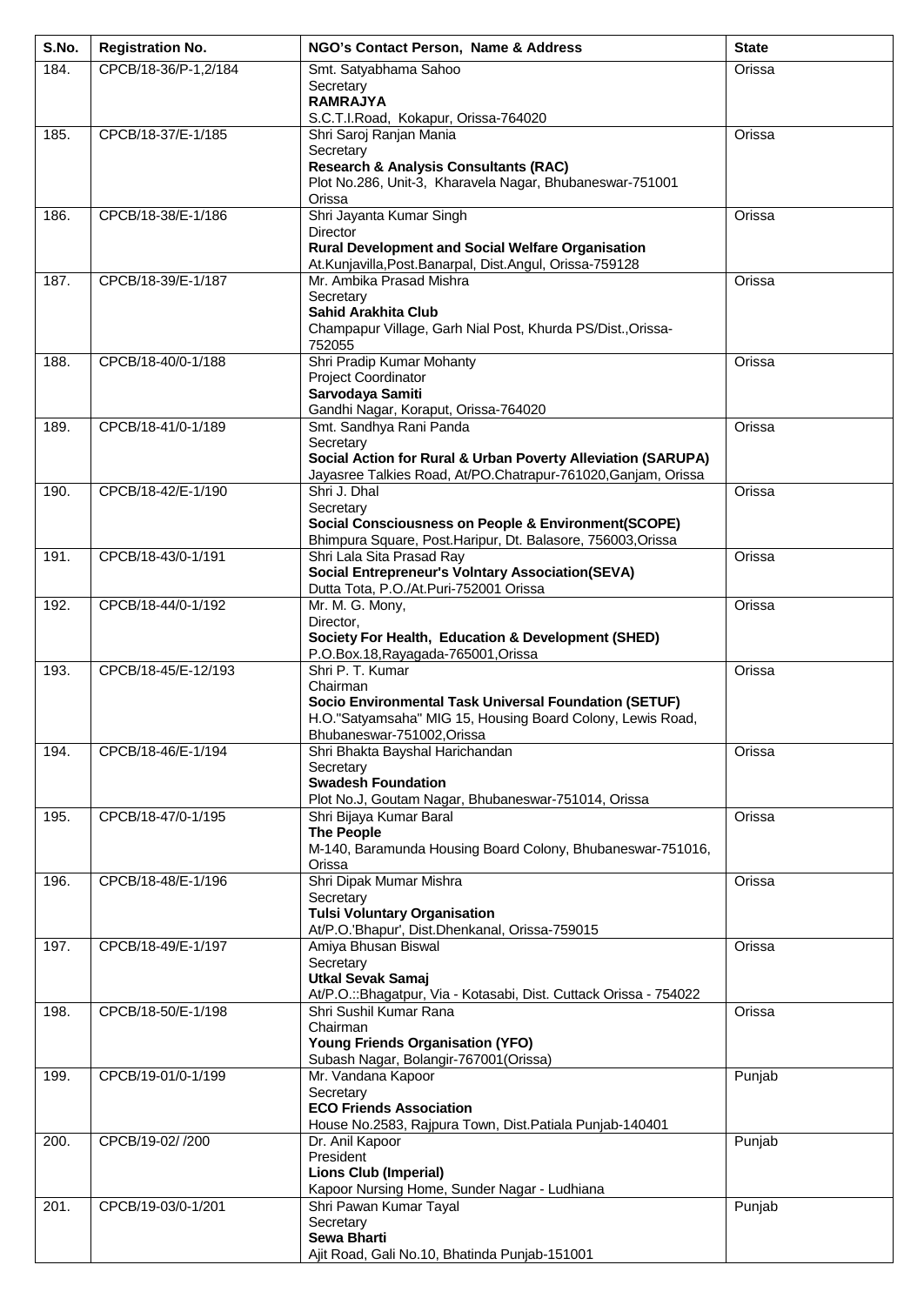| S.No. | <b>Registration No.</b> | NGO's Contact Person, Name & Address                                               | <b>State</b> |
|-------|-------------------------|------------------------------------------------------------------------------------|--------------|
| 202.  | CPCB/20-01/0-1/202      | Shri Aadesh Lal Meena                                                              | Rajasthan    |
|       |                         | President<br>Adarsh Manav Vikas Yuva Gramin Sewa Sansthan                          |              |
|       |                         | Vill/Post.Kaima, Tah.Naadoti, Dist.Sawal Madhopur Rajasthan-322                    |              |
|       |                         | 215                                                                                |              |
| 203.  | CPCB/20-02/0-1/203      | Shri Jagmohan Gupta<br>Amar Bharti Sewa Sansthan                                   | Rajasthan    |
|       |                         | Shukla Colony, Nahar Road, Gangapur City-322201 Sit. Sawai                         |              |
|       |                         | Madhopur, Rajasthan                                                                |              |
| 204.  | CPCB/20-03/0-1/204      | Shri Paatani Suman<br>Member                                                       | Rajasthan    |
|       |                         | <b>Benam Panchtatva</b>                                                            |              |
|       |                         | Jhun Jhunu Indira Nagar - 108 Km. Rajasthan                                        |              |
| 205.  | CPCB/20-04/S-1/205      | Shri Ajoy Kumar Sharma<br>Secretary                                                | Rajasthan    |
|       |                         | <b>Bal Vikas Samiti</b>                                                            |              |
|       |                         | Gram/Post - Nadbai, Dist - Bharatpur, Rajasthan, Pin-321602                        |              |
| 206.  | CPCB/20-05/S-1/206      | Shri Radha Govind Sharma<br><b>Bharatiya Vidya Mandir Samiti</b>                   | Rajasthan    |
|       |                         | Alooda, Dist. Dausa, Rajasthan, Pin-303 303                                        |              |
| 207.  | CPCB/20-06/0-1/207      | Shri N. K. Sharma                                                                  | Rajasthan    |
|       |                         | Secretary<br><b>Bal Avam Mahila Uttian Samiti</b>                                  |              |
|       |                         | Pawota, Teh.Kotiputti, Dist.Jaipur,Rajasthan-303106                                |              |
| 208.  | CPCB/20-07/0-1/208      | Shri Vinay Kumar Saraf                                                             | Rajasthan    |
|       |                         | President<br>Churu Chaatra Sewa Sansthan (CCSS)                                    |              |
|       |                         | Near Sham Chavigrah, Churu-331001, Rajasthan                                       |              |
| 209.  | CPCB/20-08/E-1,2/209    | Dr. Vijay Singh Panwar                                                             | Rajasthan    |
|       |                         | Secretary<br><b>Environment Conservation Society</b>                               |              |
|       |                         | 83, Adrash Nagar, Ajmer Road, Beawar - 305 901, Dist. Ajmer,                       |              |
|       |                         | Rajasthan                                                                          |              |
| 210.  | CPCB/20-09/E-1/210      | Shri Sharad Dhakad<br>Chairman                                                     | Rajasthan    |
|       |                         | <b>Green Peace Organisation</b>                                                    |              |
|       |                         | C-81, Prithvi Raj Road, Jaipur - 302 001                                           |              |
| 211.  | CPCB/20-10/0-1/211      | Shri Kedar Prasad Shrimal<br>Director                                              | Rajasthan    |
|       |                         | Gramodaya Samajic Sansthan                                                         |              |
|       | CPCB/20-11/S-1/212      | Vill/Post.Thali, Via Chaksu, Dist.Jaipur-303901,Rajasthan                          |              |
| 212.  |                         | Smt. Vidya Devi Sharma<br>Gandhi Shiksha Sansthan Samiti                           | Rajasthan    |
|       |                         | Purnima Bhawan, Ward No.17, Gangapur City - 322 201 Dist-                          |              |
|       | CPCB/20-12/0-1/213      | Sawai Madhopur, Rajasthan<br>Shri Ram Babu Sharma                                  | Rajasthan    |
| 213.  |                         | <b>Giramonthan Institute</b>                                                       |              |
|       |                         | Vill.Sawai, PO.Sawai Khera, Tah.Deeg, Dist.Bharatpur, Rajasthan                    |              |
| 214.  | CPCB/20-13/0-1/214      | Shri Hari Shankar Sharma                                                           | Rajasthan    |
|       |                         | Secreary                                                                           |              |
|       |                         | Gramin vikas Evam Paryavaran Sanstha                                               |              |
| 215.  | CPCB/20-14/0-1/215      | Snder Das Marg, Vausa-303303 Rajasthan<br>Shri Laadu Ram Verma                     | Rajasthan    |
|       |                         | Secretary                                                                          |              |
|       |                         | <b>Gandhi Vikas Samiti</b>                                                         |              |
|       |                         | Taamdia, Office - laiderpur, Post.Kaadera, Tah.Chaksu Jaipur-<br>303901 Rajasthan  |              |
| 216.  | CPCB/20-15/0-12/216     | Dr. M. M. Sheikh                                                                   | Rajasthan    |
|       |                         | President                                                                          |              |
|       |                         | Institute of Sustainable Development Environmental &<br><b>Scientific Research</b> |              |
|       |                         | Behind Girls College, Churu-331001, Rajasthan                                      |              |
| 217.  | CPCB/20-16/0-1/217      | Shri Ganesh Purohit                                                                | Rajasthan    |
|       |                         | Treasurer<br>Jagaran Jan Vikas Samiti                                              |              |
|       |                         | 282, Fateh Pura, Cheengi Naka, Udaipur-313001, Rajasthan                           |              |
| 218.  | CPCB/20-20/S-1/218      | Shri Harshvardhan Meena                                                            | Rajasthan    |
|       |                         | President<br><b>Jan Sevak Samiti</b>                                               |              |
|       |                         | P&V- Surand, Tah - Mindon, Dist - sawai Madhopur, Rajasthan -                      |              |
|       |                         | 322 252                                                                            |              |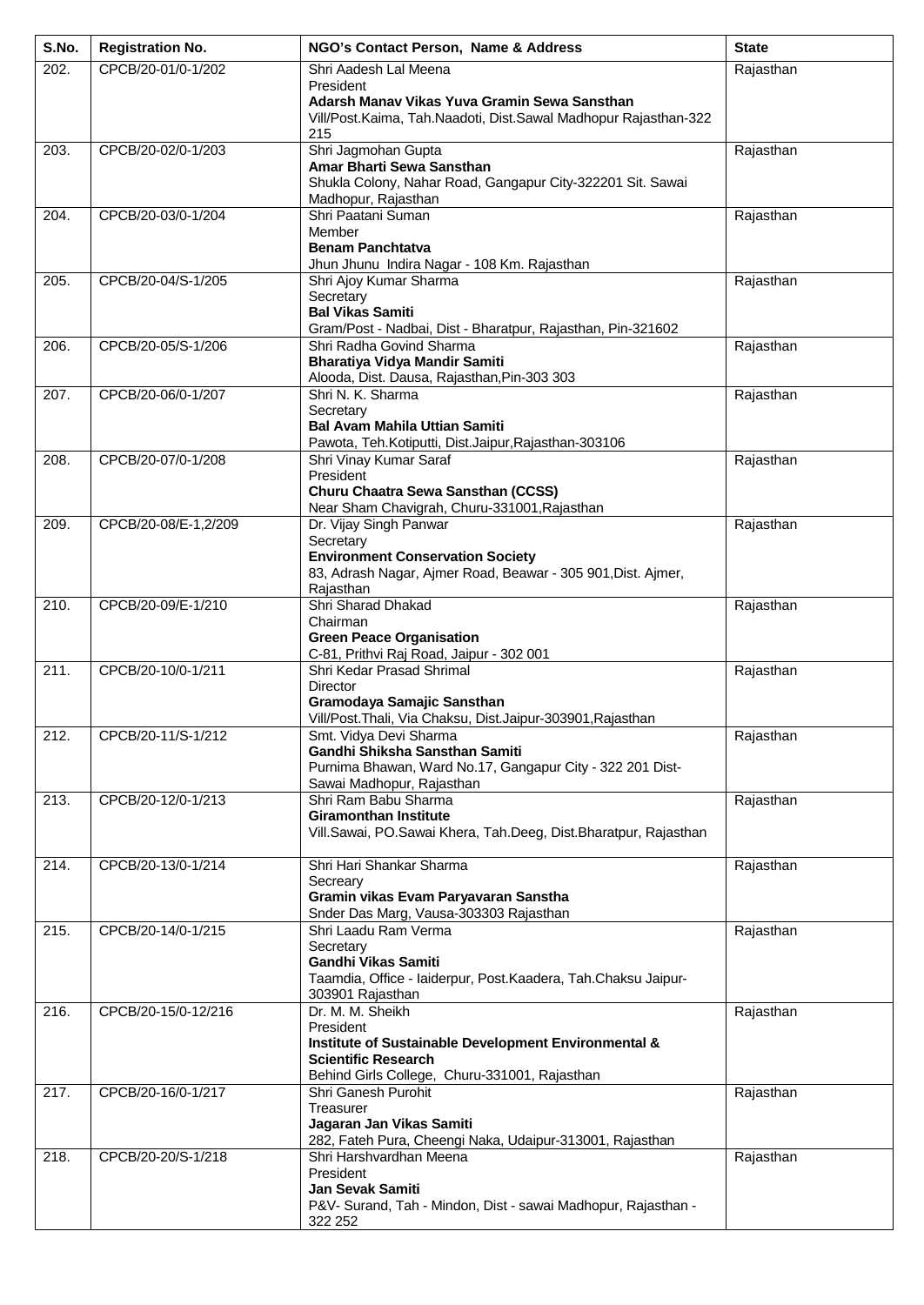| S.No.             | <b>Registration No.</b> | NGO's Contact Person, Name & Address                                                                                 | <b>State</b> |
|-------------------|-------------------------|----------------------------------------------------------------------------------------------------------------------|--------------|
| 219.              | CPCB/20-18/S-1/219      | Shri Ramji Lal Yadav                                                                                                 | Rajasthan    |
|                   |                         | Kisan Shiksha Samiti<br>Gram/Post - Kathmaana, Via - Diggi, Dist - Tonk Rajasthan                                    |              |
| 220.              | CPCB/20-19/E-1/220      | Shri G. S. Satsangi                                                                                                  | Rajasthan    |
|                   |                         | President<br>Manav Jan Kalyan Samiti                                                                                 |              |
|                   |                         | 02/131, Agarwal Farm, Mansarover, Jaipur, Rajasthan - 302020                                                         |              |
| 221.              | CPCB/20-20/0-1/221      | Shri Shashi Kant Sharma                                                                                              | Rajasthan    |
|                   |                         | Secretary<br><b>Manav Kalyan Samiti</b>                                                                              |              |
|                   |                         | Kayastha Pada, Bajaria Road, Dholpur, Rajasthan                                                                      |              |
| 222.              | CPCB/20-21/0-1/222      | Smt. Gita Rani Katara                                                                                                | Rajasthan    |
|                   |                         | President<br>Mahila/Purush Udyogik Prashikshan Sansthan                                                              |              |
|                   |                         | P.Box No.20, Bharatpur (Rajasthan)                                                                                   |              |
| 223.              | CPCB/20-22/E-1/223      | Dr. O.P. Sharma                                                                                                      | Rajasthan    |
|                   |                         | President<br>Marni-udyan Paryavaran Sanrakshan Samiti                                                                |              |
|                   |                         | C/o., Arun Clinic, Arjun Club Road, Sardar Shahar-331403                                                             |              |
| 224.              | CPCB/20-23/S-1/224      | Rajasthan<br>Mr. Yogesh Kumar Sharma                                                                                 | Rajasthan    |
|                   |                         | Coordinator                                                                                                          |              |
|                   |                         | Nehru Vidya Mandir Samiti                                                                                            |              |
| $\overline{2}25.$ | CPCB/20-24/0-1/225      | Kaman, Dist. Bharatpur, Rajasthan - 321022<br>Shri Shyoji Lal Khamo Kharia                                           | Rajasthan    |
|                   |                         | President                                                                                                            |              |
|                   |                         | Nehru Navyuvak Mandal                                                                                                |              |
| $\overline{2}26.$ | CPCB/20-25/E-1/226      | Vill.Chiranj, Post.Devli(Bhanchi) Dis./Tah.-Tonk, Rajasthan<br>Dr. P. L. Mehta                                       | Rajasthan    |
|                   |                         | <b>Director</b>                                                                                                      |              |
|                   |                         | National Applied Management Research & Training Academy<br>67/18C, Heera Path, Man Sarovar, Jaipur-302020, Rajasthan |              |
| $\overline{2}27.$ | CPCB/20-26/0-1/227      | Sh. Lal Chand Jabdoliya                                                                                              | Rajasthan    |
|                   |                         | Secretary                                                                                                            |              |
|                   |                         | Nehru Navyuvak Mandal - Taamdiya<br>P.O./Vill. Taamdiya, Tah.Chaksu, Jaipur, Rajasthan                               |              |
| 228.              | CPCB/20-27/0-1/228      | Shri Shambhu Dayal Sharma                                                                                            | Rajasthan    |
|                   |                         | Purvodaya Manav Vikas Samiti<br>Maasalpur, Post.Maasalpur, Tah.Karauli, Dist.Sawai Madhopur,                         |              |
|                   |                         | Rajasthan-322242                                                                                                     |              |
| 229.              | CPCB/20-28/S-1/229      | Shri Dev Narayan Jaiman                                                                                              | Rajasthan    |
|                   |                         | Prabandh Samiti Vivekanand Vidyalaya<br>Halwai Bazar, Dausa - 303 303, Rajasthan                                     |              |
| 230.              | CPCB/20-29/E-1/230      | Dr. R.L. Rathi                                                                                                       | Rajasthan    |
|                   |                         | President<br>Paryavaran Samasya Evam Samadhan Kendra                                                                 |              |
|                   |                         | Master Rohit - Mohit Rathi Samriti Sansthan, Rathi Niketan, Behind                                                   |              |
|                   |                         | Hotel Clarks Amer, Jaipur, Rajasthan                                                                                 |              |
| 231.              | CPCB/20-30/D-1/231      | Smt. Gita Rani Kaira<br>President                                                                                    | Rajasthan    |
|                   |                         | Pragati Evam Prerana Sansthan                                                                                        |              |
|                   |                         | Ramnagar, Sodala, House No.E-8, Jaipur, Rajasthan                                                                    |              |
| 232.              | CPCB/20-31/E-1/232      | Dr. D. S. Bhandari<br>Secretary                                                                                      | Rajasthan    |
|                   |                         | Rajasthan Rural And Livestock Development Trust                                                                      |              |
| 233.              | CPCB/20-32/0-1/233      | 2, Museum Road, Jaipur-302004 Rajasthan<br>Shri Suresh Goyal                                                         | Rajasthan    |
|                   |                         | <b>Director</b>                                                                                                      |              |
|                   |                         | <b>Rural Development Society And Vocational Training</b>                                                             |              |
|                   |                         | Organisation<br>82, "Bagda House", Adarsh Nagar 'A' Sawai Madhopur-322001,                                           |              |
|                   |                         | Rajasthan                                                                                                            |              |
| 234.              | CPCB/20-33/S-1/234      | Shri Sitaram Sharma<br>Rashtriya Adarsh Saraswati Vidayalaya Samiti                                                  | Rajasthan    |
|                   |                         | Lawaan, C/o. Sitaram Furniture Udyog, Gurudwara, Jaipur Road,                                                        |              |
|                   |                         | Dausa, Rajasthan                                                                                                     |              |
| 235.              | CPCB/20-34/S-1/235      | Shri Prahlad Kumar Upadhayay<br>Secretary                                                                            | Rajasthan    |
|                   |                         | Sarvodaya Vidyalaya Sancharan Samiti                                                                                 |              |
|                   |                         | Mahsawa (Nangal-Pahari), Tah-Todabhim Dist-Sawai Madhopur,<br>Rajasthan - 322 220                                    |              |
| 236.              | CPCB/20-35/S-1/236      | Shri Shivaji Ram Yadav                                                                                               | Rajasthan    |
|                   |                         | <b>Shiv Shiksha Samiti</b>                                                                                           |              |
|                   |                         | Gram/Post-Ranauli, Via-Diggi, Tah/Dist-Tonk, Rajasthan - 304 504                                                     |              |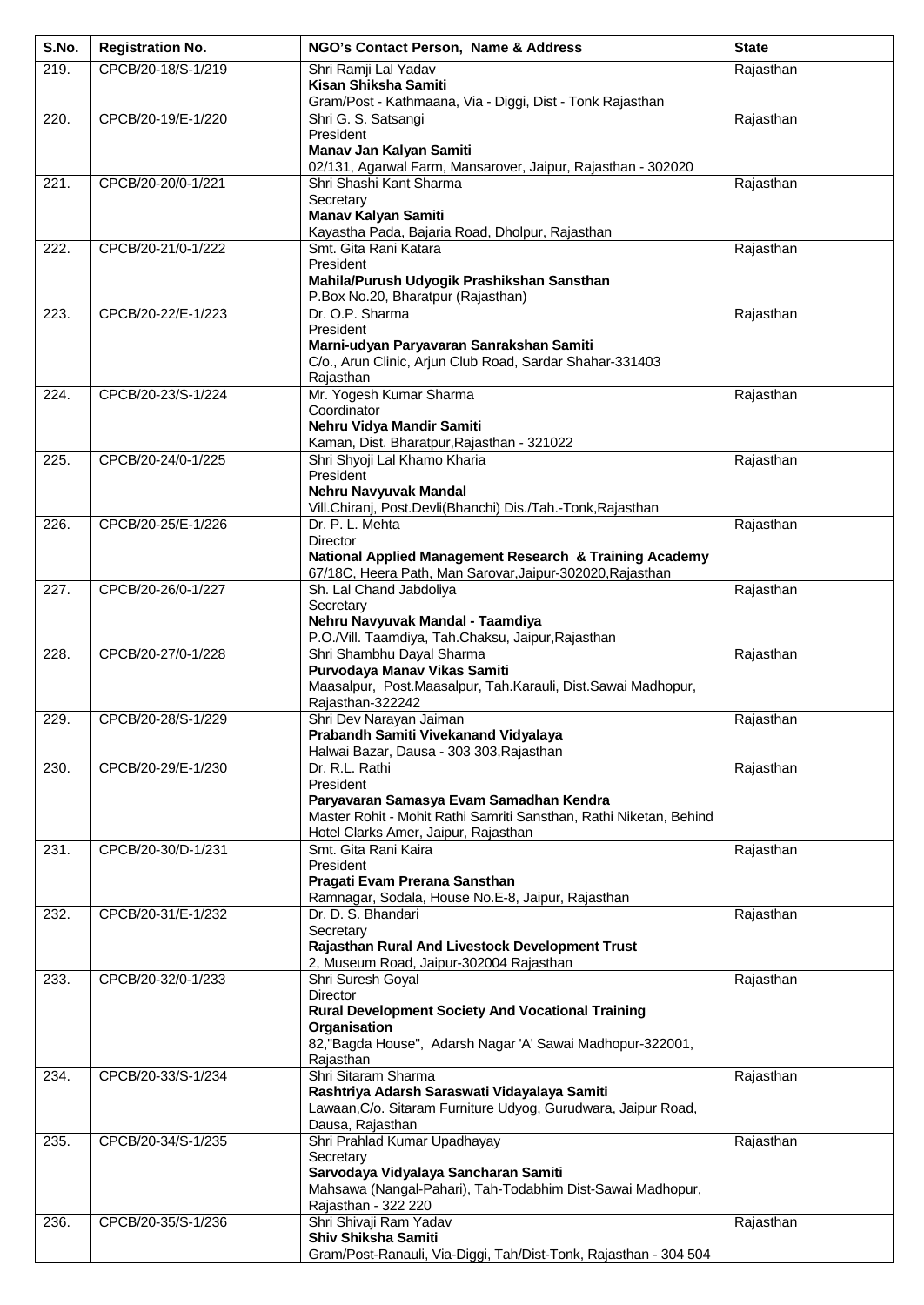| S.No. | <b>Registration No.</b> | NGO's Contact Person, Name & Address                                                                                     | <b>State</b>      |
|-------|-------------------------|--------------------------------------------------------------------------------------------------------------------------|-------------------|
| 237.  | CPCB/20-36/Ed-1/237     | Shri B. L. Sharma                                                                                                        | Rajasthan         |
|       |                         | Secretary<br>Sarojani Naidu Mahila Vikas Avam Kalyan Sansthan                                                            |                   |
|       |                         | Vill.Pawota, Teh.Kotiputli, Dist.Jaipur,- 303106 Rajasthan                                                               |                   |
| 238.  | CPCB/20-37/S-1,2/238    | Shri Prem Narayan                                                                                                        | Rajasthan         |
|       |                         | <b>General Secretary</b><br><b>Student's Relief Society</b>                                                              |                   |
|       |                         | 2116, First Crossing, Khezane Waloan Ka Rasta, Jaipur - 302 001                                                          |                   |
| 239.  | CPCB/20-38/S-1/239      | Shri Ram Bharosi Chaudhry                                                                                                | Rajasthan         |
|       |                         | Shri Mohan Happy English Hindi School Vyavasthapan Samiti<br>Surand, Teh-Hindon Dist-Sawai Madhopur, Rajasthan - 322 252 |                   |
| 240.  | CPCB/20-39/0-1/240      | Shri Satya Narayan Gautam                                                                                                | Rajasthan         |
|       |                         | Secretary<br>Swa-Sahyog Sanstha                                                                                          |                   |
|       |                         | VII/Post.Shilki-Doongari, Tah.Chaksu-303901 Dist.Jaipur,Rajasthan                                                        |                   |
| 241.  | CPCB/20-40/0-1/241      | Shri C. B. Dutta                                                                                                         | Rajasthan         |
|       |                         | President<br>Sahyog Shikshan Evam Prashikshan Sansthan                                                                   |                   |
|       |                         | 214, Krishna Nagar, Bharatpur-321001 Rajasthan                                                                           |                   |
| 242.  | CPCB/20-41/0-1/242      | Shri Nand Lal Haathuwala                                                                                                 | Rajasthan         |
|       |                         | President<br>Shri Ambedekar Navyuvak Mandal                                                                              |                   |
|       |                         | Ambedekar Colony, Raholi, Post.Raholi, Tah.Niwai, Dist.Tonk                                                              |                   |
|       |                         | Rajasthan-304022                                                                                                         |                   |
| 243.  | CPCB/20-42/S-1/243      | Shri S. P. Singh<br>President                                                                                            | Rajasthan         |
|       |                         | <b>Social Welfare Charitable Trust</b>                                                                                   |                   |
|       |                         | 638-A, Barkat Nagar, Tonk Phatak, Jaipur - 302 015, Rajasthan                                                            |                   |
| 244.  | CPCB/20-43/S-1/244      | Shri Rajesh Kumar Sharma<br>Shri Satya Dev Vidayalaya Samiti                                                             | Rajasthan         |
|       |                         | Chitra Gupta Colony(II), Kartar Pura Phatak, Jaipur - 302 005,                                                           |                   |
|       |                         | Rajasthan                                                                                                                |                   |
| 245.  | CPCB/20-44/0-1/245      | Shri Rajvir Singh<br>Secretary                                                                                           | Rajasthan         |
|       |                         | Society for Service Education Environment Welfare Action                                                                 |                   |
|       |                         | (SSEEWA)<br>Campus of "Aravali children Academy" Gulabi Bagh, Karauli-                                                   |                   |
|       |                         | 322241 Dist. Sawai Madhopur, Rajasthan                                                                                   |                   |
| 246.  | CPCB/20-45/0-1/246      | Dr. Vivek. S. Aggarwal                                                                                                   | Rajasthan         |
|       |                         | Secretary<br>Society of Indian Institute For Rural Development                                                           |                   |
|       |                         | E-22, Gokhle Marg, C-Scheme, Jaipur - 302001                                                                             |                   |
| 247.  | CPCB/20-46/E-1/247      | Shri R. K. Meena                                                                                                         | Rajasthan         |
|       |                         | Secretary<br>Upbhokta Adhikar Sanrakshan Seva Samiti                                                                     |                   |
|       |                         | Mlarana Chod, Dist. Swai Madhopur, Rajasthan-322030                                                                      |                   |
| 248.  | CPCB/20-47/0-1/248      | Shri Gangaprasad Gupta<br>President                                                                                      | Rajasthan         |
|       |                         | Upbhokta Sanrakshan Samiti                                                                                               |                   |
|       |                         | Gangapur city, Kasturi Sadan, Behind Bus Stand, Gangapur                                                                 |                   |
| 249.  | CPCB/20-48/S-1/249      | City, Dist. Sawai Madhopur-322201 Rajasthan<br>Shri B. L. Mishra                                                         | Rajasthan         |
|       |                         | Coordinator                                                                                                              |                   |
|       |                         | Vijay Sikchhan Sansthan<br>Sawai Madhopur Road, Gram-Mirjapur, Tah-Gangapur City, Dist-                                  |                   |
|       |                         | Sawai Madhopur, Rajasthan                                                                                                |                   |
| 250.  | CPCB/20-49/0-1/250      | Shri Yogi Manoj Dutt                                                                                                     | Rajasthan         |
|       |                         | Secretary<br>Vishwa Mitra Jan Seva Samiti                                                                                |                   |
|       |                         | House No.80 Back Side, Paltan Bazar, Ajmer, RAjasthan-305001                                                             |                   |
| 251.  | CPCB/20-50/0-1/251      | Shri P. K. Sharma                                                                                                        | Rajasthan         |
|       |                         | Secretary<br>Vikash Avum Prashikshan Sansthan                                                                            |                   |
|       |                         | Opp. Primary School, Jatwara-Mantown, Sawai Madhopur,                                                                    |                   |
|       |                         | Rajasthan                                                                                                                |                   |
| 252.  | CPCB/22-01/0-1/252      | Ms. Anita Varghese<br>Ecologist                                                                                          | <b>Tamil Nadu</b> |
|       |                         | Action for Community Organisation, Rehabilitation &                                                                      |                   |
|       |                         | <b>Development (ACCORD)</b><br>9/36, Rajagopala Puram, Gudalur, Nilgiris, Tamil Nadu-643211                              |                   |
|       |                         |                                                                                                                          |                   |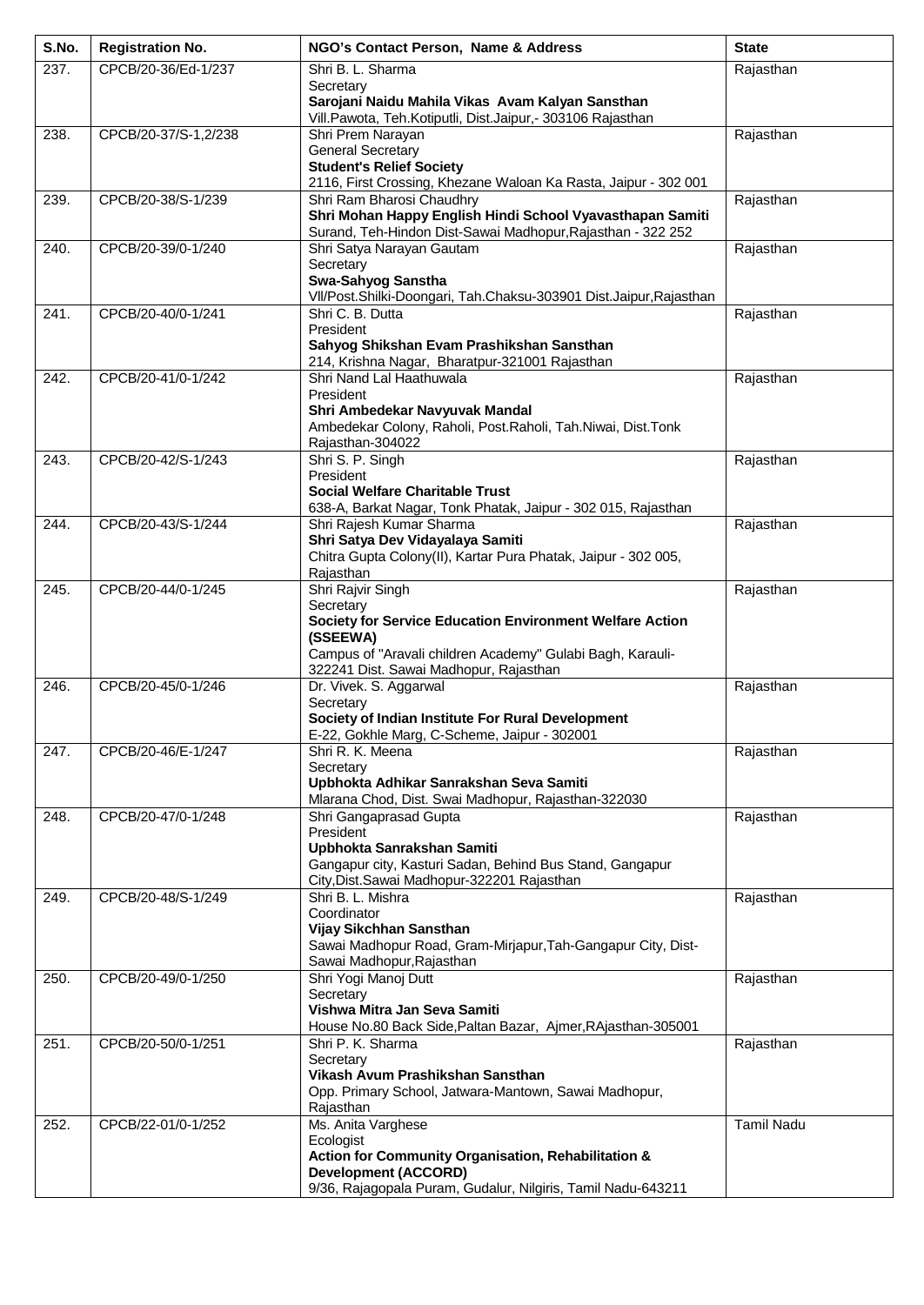| S.No. | <b>Registration No.</b> | NGO's Contact Person, Name & Address                                                                                                                                                         | <b>State</b>      |
|-------|-------------------------|----------------------------------------------------------------------------------------------------------------------------------------------------------------------------------------------|-------------------|
| 253.  | CPCB/22-02/E-1/253      | Shri M. Palanisamy                                                                                                                                                                           | <b>Tamil Nadu</b> |
|       |                         | Coordinator<br><b>Association for Bottom Strata (ABS)</b><br>21, Mamundimadam Street, Thiru Koharnam Post, Pudukkottai-<br>60002, Tamil Nadu                                                 |                   |
| 254.  | CPCB/22-03/E-1/254      | Shri S. Abdul Nazer                                                                                                                                                                          | <b>Tamil Nadu</b> |
|       |                         | <b>Executive Secreary</b><br><b>Axiom Social Service Society</b><br>66, South Car Street, Dindigul-624001                                                                                    |                   |
| 255.  | CPCB/22-04/0-1/255      | Shri S. Aruna                                                                                                                                                                                | <b>Tamil Nadu</b> |
|       |                         | Secretary<br>Azhagumani Mahalir Mantram<br>5-A, South Car Street, Vadiveeswaram, Nagercoil-629002, Tamil<br>Nadu                                                                             |                   |
| 256.  | CPCB/22-05/EPT-125/256  | Shri J. Paul Basker                                                                                                                                                                          | <b>Tamil Nadu</b> |
|       |                         | Chairman<br><b>Bhagavathi Environment And Development Institute</b><br>Police Housing Colony, Trichi Road, Dindigul - 624 009                                                                |                   |
| 257.  | CPCB/22-06/ET-125/257   | P.R.Y. Prithivirajan                                                                                                                                                                         | <b>Tamil Nadu</b> |
|       |                         | <b>Team Facilitator</b><br><b>Bharath Environment Seva Team (BEST)</b><br>B.E.S.T., P.O.Box No.72, Avvaiyor Eco Form & Training Centre,<br>Paulo Friere Village, Pudukkottai - 622 001(T.N.) |                   |
| 258.  | CPCB/22-07/0-1/258      | Shri C. Subramaniam                                                                                                                                                                          | <b>Tamil Nadu</b> |
|       |                         | Secretary<br><b>Centre for Sustainable Development (CSD) Organisation</b><br>Vellaiyammal Illam, Mullai Thidal, Thuvarankurichy, Manapparsi<br>Taluk, Trichy Dist. TamilNadu-621314          |                   |
| 259.  | CPCB/22-08/E-12/259     | Shri A. Elangovan                                                                                                                                                                            | <b>Tamil Nadu</b> |
|       |                         | Secretary<br><b>Centre For Development Education and Communisation</b><br>20, Periyamalayapan St., Royapettah Madras - 600 014                                                               |                   |
| 260.  | CPCB/22-09/E-1/260      | Shri C. M. Jeyaraam                                                                                                                                                                          | <b>Tamil Nadu</b> |
|       |                         | Secretary<br><b>Citizen's Voice Club</b>                                                                                                                                                     |                   |
|       |                         | 64, State Bank Road, Coimbatore, Tamil Nadu-641018                                                                                                                                           |                   |
| 261.  | CPCB/22-10/0-1/261      | Shri J. Celline<br>Secretary<br><b>Community Organisation for Action and Development (COAD)</b><br>No.51, MGR Nagar, Thirupporur-603110 Chengai MGR Dist. Tamil<br>Nadu                      | <b>Tamil Nadu</b> |
| 262.  | CPCB/22-11/E-1/262      | Mr. P. Duraisingam<br>President<br><b>Consumer Rights Protection Council</b><br>2/203, Gandhiji Road, Paramakudi-623707 Ramanathapuram Dist.<br><b>Tamil Nadu</b>                            | <b>Tamil Nadu</b> |
| 263.  | CPCB/22-12/E-12/263     | Shri E. Vellaichamy<br><b>Council For Health Education and Rural Upliftment (CHERU)</b><br>Vellabommanpatti, Vadomadurai-624802, Dindigul Anna Dist.,<br><b>Tamil Nadu</b>                   | <b>Tamil Nadu</b> |
| 264.  | CPCB/22-13/0-1/264      | Mrs. Sabari Laxmi<br>Secretary                                                                                                                                                               | <b>Tamil Nadu</b> |
|       |                         | <b>Country Woman Society</b><br>Seethapatti, Malaikudipatty Post, Illuppaur (via) Pin-622102<br>Pudukkottai District, Tamil Nadu                                                             |                   |
| 265.  | CPCB/22-14/E-1/265      | Dr. S.M.A. Swamy<br><b>Director</b><br>Develop The Rural Mass (DEMA Trust)<br>Fathima Illam, Kamarajar Salai, Anandagin, Kodaikanal - 624102<br><b>Tamil Nadu</b>                            | <b>Tamil Nadu</b> |
| 266.  | CPCB/22-15/0-1/266      | Mr. M. Edhumalai                                                                                                                                                                             | <b>Tamil Nadu</b> |
|       |                         | Secretary<br><b>Development Eduation and Community Action</b><br>Ayyarmalai Post, Kulithalai Taluk, Trichy Dist. Tamil Nadu-639124                                                           |                   |
| 267.  | CPCB/22-16/E-1/267      | Shri R. Seetharaman<br><b>Chief Executive</b><br>Development Education & Welfare Institute (DEWJ)<br>Sudha Bhavan, No.1, Annai Nagar, Selaiyur, Madras-600073 Tamil<br>Nadu                  | <b>Tamil Nadu</b> |
| 268.  | CPCB/22-17/EP-12/268    | Shri M. Manickam<br>President<br><b>Edappadi Youth Environmental Society (EYES)</b><br>Bama Studio, Edappadi (PO) - 637101, Salem Dist. Tamil Nadu                                           | <b>Tamil Nadu</b> |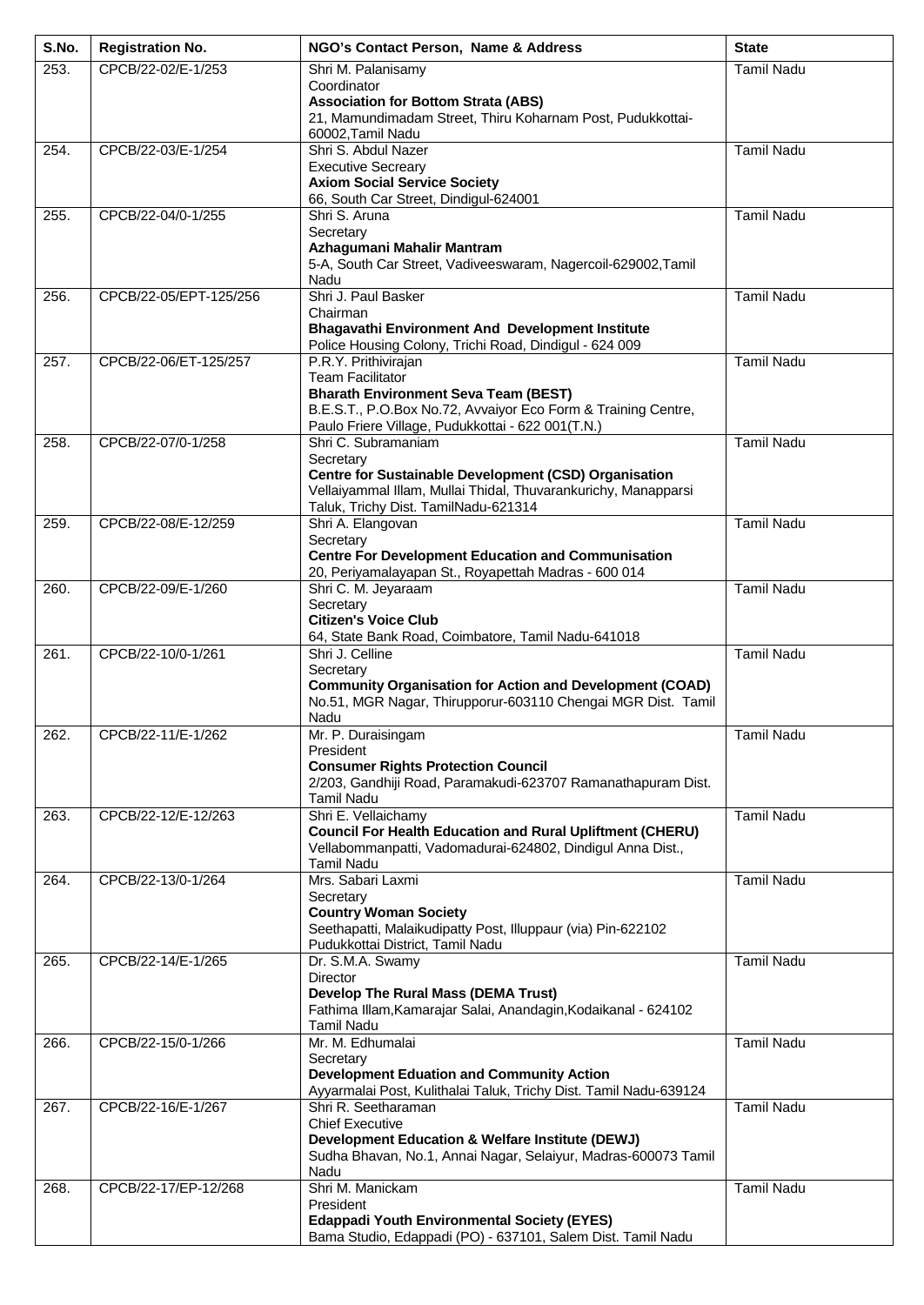| S.No.              | <b>Registration No.</b> | NGO's Contact Person, Name & Address                                                                            | <b>State</b>      |
|--------------------|-------------------------|-----------------------------------------------------------------------------------------------------------------|-------------------|
| 269.               | CPCB/22-18/E-12/269     | Shri M. Govindaraju                                                                                             | <b>Tamil Nadu</b> |
|                    |                         | Chairman<br><b>Environmental Protection Society</b>                                                             |                   |
|                    |                         | Maniyambadi(P.O.), Kadathur(Via), Dharmapuri(Dist), Pin-<br>635303, Tamil Nadu                                  |                   |
| 270.               | CPCB/22-19/0-1/270      | Shri Chandra Mohan                                                                                              | <b>Tamil Nadu</b> |
|                    |                         | Foundation for Fisheries Welfare & Management-India<br>1059, Housing Unit, Rajagopala Puram, Pudukkottai-622003 |                   |
| $\overline{271}$ . | CPCB/22-20/E-1/271      | Mrs. Celinal Paul Daniel<br>President                                                                           | <b>Tamil Nadu</b> |
|                    |                         | <b>Integrated Women Development Institute</b>                                                                   |                   |
|                    |                         | 14/57, Thirunagar, Phase-III, Villivakkam, Madras - 600 049                                                     |                   |
| $\overline{272}$ . | CPCB/22-21/S-1/272      | Mr. P. Madheswaran<br>Secretary                                                                                 | <b>Tamil Nadu</b> |
|                    |                         | Jothimani Educational & Charitable Society                                                                      |                   |
|                    |                         | 3, Madhapuram, Tiruchengodu Road, Pallipalayam, Erode-638--6,<br>Salem Dist., Tamil Nadu                        |                   |
| 273.               | CPCB/22-22/0-1/273      | Dr. M.A. Aleem,                                                                                                 | <b>Tamil Nadu</b> |
|                    |                         | Coordinator,<br>K.M. Foundation for Rural Health and Development (KMFRHD)                                       |                   |
|                    |                         | 55, Main Road, Thuvaranku Richy, Trichy Dist. 621314 Tamil                                                      |                   |
|                    |                         | Nadu                                                                                                            |                   |
| 274.               | CPCB/22-23/0-1/274      | Sri M. Karmegam<br>Secretary                                                                                    | <b>Tamil Nadu</b> |
|                    |                         | Movement For Economic Development & Literacy (MEDAL)                                                            |                   |
|                    |                         | No.6, Nallammal Chathiramm Road, Annevasal-622101<br>Pudukkottai Dist.                                          |                   |
| 275.               | CPCB/22-24/0-1/275      | Shri A. Kalaimani                                                                                               | <b>Tamil Nadu</b> |
|                    |                         | President                                                                                                       |                   |
|                    |                         | <b>Nehru Rural Development Society</b><br>No.1/10-I, K.S. Garden, Rahimanpettoi, Kannamangalam - 632 311        |                   |
|                    |                         | Tamil Nadu                                                                                                      |                   |
| 276.               | CPCB/22-25/E-1/276      | Mr. D. K. Raajendran<br>Secretary                                                                               | <b>Tamil Nadu</b> |
|                    |                         | The Society for Development of Human Abilities &                                                                |                   |
|                    |                         | <b>Environment (OAZOANE)</b><br>32-A, Agraharam, Aranthangi-614616 Pudukkottai District Tamil                   |                   |
|                    |                         | Nadu                                                                                                            |                   |
| 277.               | CPCB/22-26/0-1/277      | Shri D. T. Reji Chandra<br>Director                                                                             | <b>Tamil Nadu</b> |
|                    |                         | <b>Palmvrah Worker's Development Society</b>                                                                    |                   |
|                    |                         | Crystal Street, Martandam-629165 Kanyakumari Dist., Tamil Nadu                                                  |                   |
| 278.               | CPCB/22-27/0-1/278      | Shri J. Paul Bhasker<br>Chairman                                                                                | <b>Tamil Nadu</b> |
|                    |                         | <b>Peace Trust</b>                                                                                              |                   |
| 279.               | CPCB/22-28/D-1/279      | Police Housing Colony, Thiruchira Palli Road, Dindigul-624009<br>Shri E. Edward Sunder Singh                    | <b>Tamil Nadu</b> |
|                    |                         | <b>Executive Director</b>                                                                                       |                   |
|                    |                         | <b>People's Life Centre</b><br>Cauvery Cottage 'C' Sector, Kailasapuram, Trichy-620014 Tamil                    |                   |
|                    |                         | Nadu                                                                                                            |                   |
| 280.               | CPCB/22-29/E-1/280      | Shri V.R.S. Mani                                                                                                | <b>Tamil Nadu</b> |
|                    |                         | Project Director<br><b>People's Re-construction Movement (PRM-Project)</b>                                      |                   |
|                    |                         | H-33, New Housing Colony, Ph-II, Krishnagiri-635001 Tamil Nadu                                                  |                   |
| 281.               | CPCB/22-30/0-1/281      | Mr. P. Natrajan<br>Secretary                                                                                    | <b>Tamil Nadu</b> |
|                    |                         | Programme for Rural Integrated Development Education                                                            |                   |
|                    |                         | (PRIDE)<br>P.O.Neithalour Colony, Via-Nangavaram, Dist.Trichyappalli, Tamil                                     |                   |
|                    |                         | Nadu-639110                                                                                                     |                   |
| 282.               | CPCB/22-31/E-1/282      | Shri K. Avanseedran,                                                                                            | <b>Tamil Nadu</b> |
|                    |                         | Secretary,<br><b>Rural and Environmental Development Centre (REDC)</b>                                          |                   |
|                    |                         | 350, T.N.H.E. Colony, Virupashipuram, Dharmapuri-636705 Tamil                                                   |                   |
| 283.               | CPCB/22-32/0-1/283      | Nadu<br>Shri D. Joseph                                                                                          | <b>Tamil Nadu</b> |
|                    |                         | Secretary                                                                                                       |                   |
|                    |                         | <b>Rural Development Agency</b><br>Ananchicosu, Karungal P.O.-629157 Kanyakumari Dist. Tamil Nadu               |                   |
|                    |                         |                                                                                                                 |                   |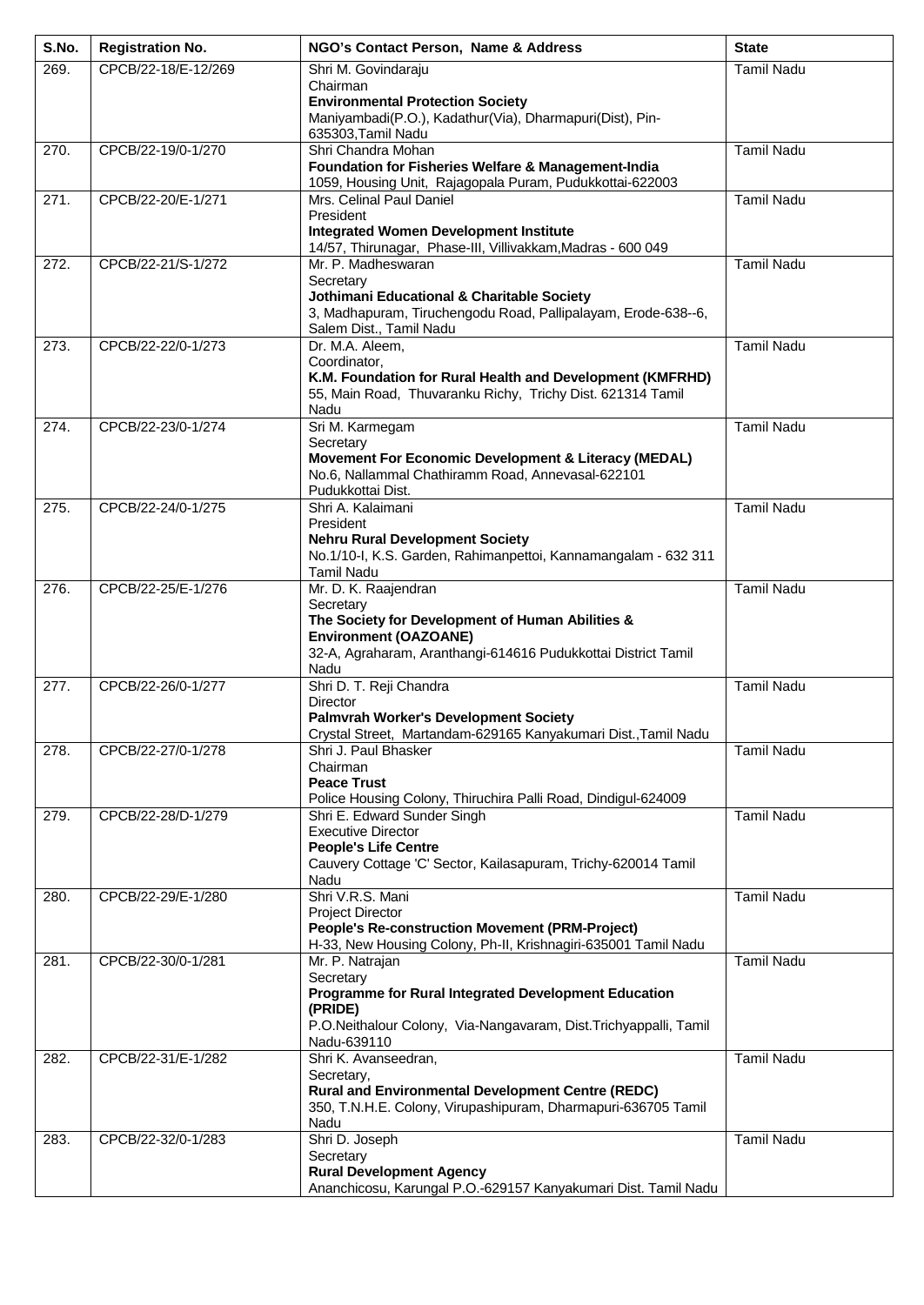| S.No. | <b>Registration No.</b> | NGO's Contact Person, Name & Address                                                                                                                       | <b>State</b>      |
|-------|-------------------------|------------------------------------------------------------------------------------------------------------------------------------------------------------|-------------------|
| 284.  | CPCB/22-33/0-1/284      | Shri S. Prabhdas                                                                                                                                           | <b>Tamil Nadu</b> |
|       |                         | Secretary<br><b>Rural Institute For Community Education (RICE)</b><br>No.36, Sedapalayam Road, Kundadam-post, Periyar Dist.-638702,                        |                   |
| 285.  | CPCB/22-34/E-1/285      | <b>Tamil Nadu</b><br>Mr. A. Mathiyalagan                                                                                                                   | <b>Tamil Nadu</b> |
|       |                         | <b>Managing Trustee</b><br>Rural Institute for community Health Trust (RICH)<br>Pandanallur-609807, Thiruvidaimarudur Tk., Tanjore Dist. (T.N.)            |                   |
| 286.  | CPCB/22-35/E-1/286      | Shri S. Uma                                                                                                                                                | <b>Tamil Nadu</b> |
|       |                         | Secretary<br>Samuka Kalvi Valarchi Nala Sangam (SKAVNS)<br>Shanthi Bhavan, Kadavasal, Sirkali - 609104, Tamil Nadu                                         |                   |
| 287.  | CPCB/22-36/ES-1/287     | Smt. M. Angamal Avaiyan                                                                                                                                    | <b>Tamil Nadu</b> |
|       |                         | President<br>Sarvodaya Ashram                                                                                                                              |                   |
|       |                         | Kanavaipatti-Post., Batlagundu-via, Dindigul Anna District, Tamil<br>Nadu-624203                                                                           |                   |
| 288.  | CPCB/22-37/ET-15/288    | Swami Satcidanda Saraswati<br>Chairman                                                                                                                     | <b>Tamil Nadu</b> |
|       |                         | <b>Shri Maha Sakti Foundation</b><br>P.BoxNo.1, M.Reddiapatti-626118 Tamil Nadu                                                                            |                   |
| 289.  | CPCB/22-38/S-1/289      | Shri S. Cletus Babu<br><b>Director</b>                                                                                                                     | <b>Tamil Nadu</b> |
|       |                         | <b>Social Change &amp; Development (SCAD)</b>                                                                                                              |                   |
|       |                         | Kalakad Road, Cheranmahadevi, Nellai Kattabomman District, Pin-<br>627414                                                                                  |                   |
| 290.  | CPCB/22-39/0-1/290      | Shri A. Krishnan                                                                                                                                           | <b>Tamil Nadu</b> |
|       |                         | Secretary                                                                                                                                                  |                   |
|       |                         | <b>Social Research &amp; Educational Service Association</b><br>Lakshmi Koil Street, Periya Kalayamputhur, Palani-624615 Dindigul<br>Anna Dist. Tamil Nadu |                   |
| 291.  | CPCB/22-40/E-1/291      | Shri E.P. Ramasamy                                                                                                                                         | <b>Tamil Nadu</b> |
|       |                         | President<br><b>Social Welfare Society</b>                                                                                                                 |                   |
|       |                         | 2A, Main Road, Tittagudi, SAV Dist. 606106                                                                                                                 |                   |
| 292.  | CPCB/22-41/0-1/292      | Shri R. Masilamani<br><b>Administrative Secretary</b>                                                                                                      | <b>Tamil Nadu</b> |
|       |                         | Society for Agricultural Development and Socio-Economics                                                                                                   |                   |
|       |                         | No.5-39/F, M. Ramasamypuram, (SEMPATTI), Village, Palayur<br>Post, Paraiyur Taluk, Mu Durai Dist. Tamil Nadu-625010                                        |                   |
| 293.  | CPCB/22-42/E-1/293      | Shri K. Dhoulath Basha                                                                                                                                     | <b>Tamil Nadu</b> |
|       |                         | Director                                                                                                                                                   |                   |
|       |                         | Society for Integrated Rural Development (SIRD)<br>Vaniyar Street, Pennagaram-636810, Dharmapuri Dist. Tamil Nadu                                          |                   |
| 294.  | CPCB/22-43/E-12/294     | Shri A. Stalin                                                                                                                                             | <b>Tamil Nadu</b> |
|       |                         | Secretary<br><b>Society for Rural Development</b>                                                                                                          |                   |
|       |                         | 123, TNHB Colony, Virupakashipuram, Dharmapuri-636705, Tamil                                                                                               |                   |
| 295.  | CPCB/22-44/0-1/295      | Nadu<br>Shri R. K. Prabakaran                                                                                                                              | <b>Tamil Nadu</b> |
|       |                         | <b>Executive Director</b>                                                                                                                                  |                   |
|       |                         | Society for Women Action and Rural Development<br>Jagadapi (Post), Vellyanai(Via), Karur(T.K.), Trichy (Dist.) Tamil                                       |                   |
|       |                         | Nadu-639118                                                                                                                                                |                   |
| 296.  | CPCB/22-45/S-1/296      | Mr. P. Gunasekaran                                                                                                                                         | <b>Tamil Nadu</b> |
|       |                         | <b>Shri Amman Education &amp; Social Welfare Trust</b><br>Sri Amman Industrial Training College Campus, Tiruchengodu                                       |                   |
|       |                         | Road, Pallipalayam, Erode-638006, Salem Dist., Tamil Nadu                                                                                                  |                   |
| 297.  | CPCB/22-46/S-1/297      | Mr. P. Madheswaran<br>Secretary                                                                                                                            | <b>Tamil Nadu</b> |
|       |                         | <b>Shri Shanmugam Educational Society</b>                                                                                                                  |                   |
|       |                         | Shri Shanmugam Industrial Training Institute Campus,<br>Tiruchengodu Road, Pallipalayam, Erode-638 006 Salem District,                                     |                   |
|       |                         | <b>Tamil Nadu</b>                                                                                                                                          |                   |
| 298.  | CPCB/22-47/E-12/298     | The Principal                                                                                                                                              | <b>Tamil Nadu</b> |
|       |                         | <b>Students Training and Action for Neighbourhood Development</b><br>(STAND)                                                                               |                   |
|       |                         | St. Xavier's College, Palayakottai - 627002, Tamil Nadu                                                                                                    |                   |
| 299.  | CPCB/22-48/0-1/299      | Dr. M. S. Jaya Chandra Babu<br><b>Tamil Nadu Village Consumer Protection Council</b>                                                                       | <b>Tamil Nadu</b> |
|       |                         | 2/145 Railway Station Road, Kavaraj Pettai - 601206                                                                                                        |                   |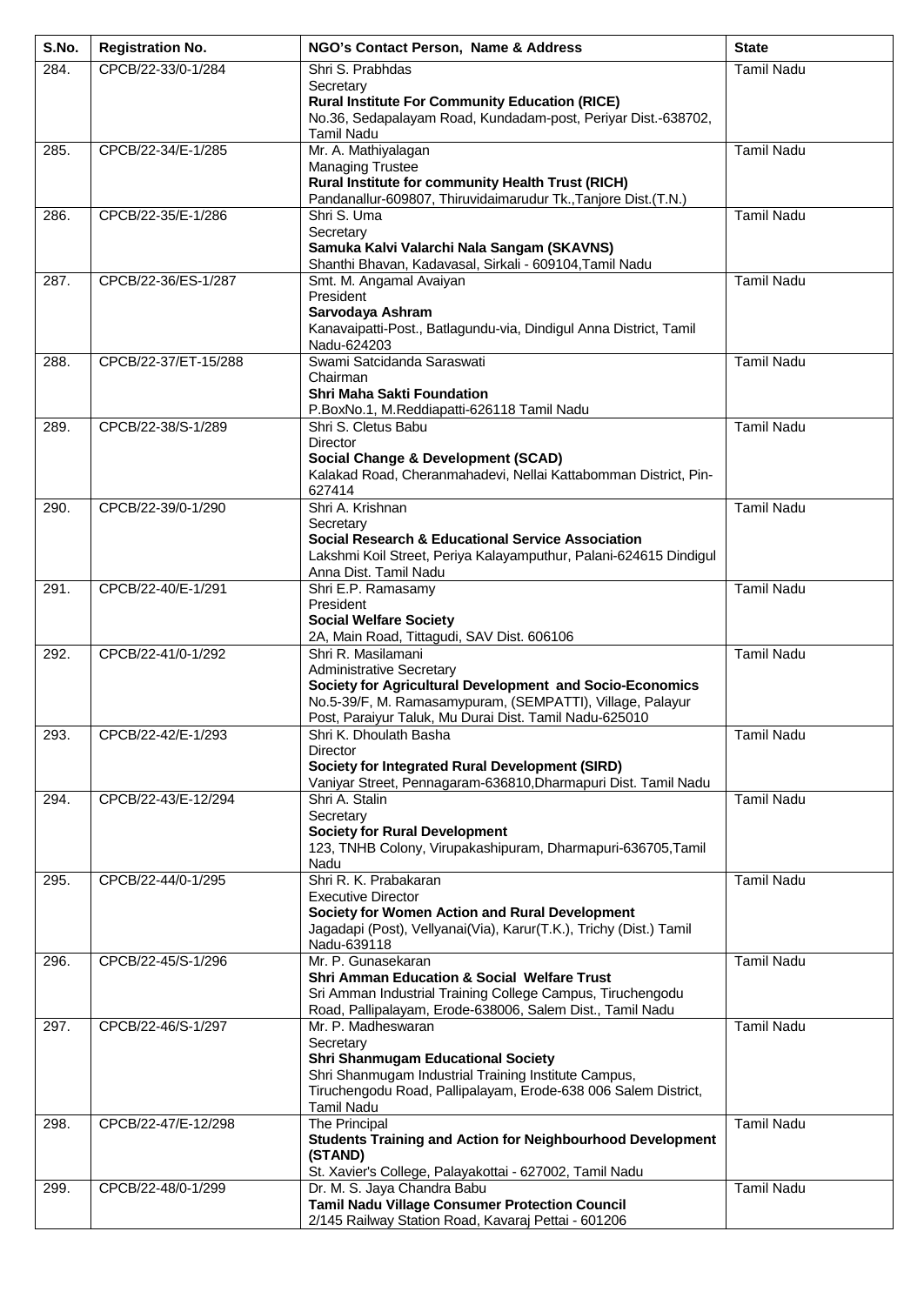| S.No. | <b>Registration No.</b> | NGO's Contact Person, Name & Address                                                                                     | <b>State</b>         |
|-------|-------------------------|--------------------------------------------------------------------------------------------------------------------------|----------------------|
| 300.  | CPCB/22-49/0-1/300      | Mr. S Jayaprakasam<br>Hon. Secretary                                                                                     | <b>Tamil Nadu</b>    |
|       |                         | <b>Textile Association (INDIA)</b>                                                                                       |                      |
|       |                         | Erode Unit, S.S.M.I.T.T. Campus, Komarabalayam-638183, Salem                                                             |                      |
| 301.  | CPCB/22-50/0-1/301      | Dist.(T.N.)<br>Shri S. Pradapan                                                                                          | <b>Tamil Nadu</b>    |
|       |                         | Project Coordinator                                                                                                      |                      |
|       |                         | Theerthamalai Environmental Awareness Movement (TEAM)<br>5/44-C, Krishnappa Nilayam, Pidamaneri, Dharmapuri-636703,      |                      |
|       |                         | <b>Tamil Nadu</b>                                                                                                        |                      |
| 302.  | CPCB/22-51/e-1/302      | Shri R. Murugesan<br>Secretary                                                                                           | <b>Tamil Nadu</b>    |
|       |                         | Village Development & Integrated Youth Action League                                                                     |                      |
|       |                         | (VIDIYAL)<br>Thottia Patty, Palayajayan Kondam Post, Krishnaraya Puram - Via-                                            |                      |
|       |                         | Kulithalai Tk. Trichy Dt.-639102, Tamil Nadu                                                                             |                      |
| 303.  | CPCB/22-52/0-1/303      | Shri P. Balu<br>Secretary                                                                                                | <b>Tamil Nadu</b>    |
|       |                         | <b>Village Development Society</b>                                                                                       |                      |
|       |                         | 59.D. Railway Station Road, Vaitheswarankoil-609117 Nagai-Q-M-<br>Dist., Tamil Nadu                                      |                      |
| 304.  | CPCB/22-53/E-1/304      | Shri K. Manoharan                                                                                                        | <b>Tamil Nadu</b>    |
|       |                         | Director                                                                                                                 |                      |
|       |                         | Village Education for Action and Development Trust (VEAD)<br>7/64, Fish Market Street, Paramakudi-623707 Ramanatha Puram |                      |
|       |                         | (Dist.) Tamil Nadu                                                                                                       |                      |
| 305.  | CPCB/22-54/E-1/305      | Shri S. Sundaresan<br>Secretary                                                                                          | <b>Tamil Nadu</b>    |
|       |                         | <b>Village Educational Service Association (VESA)</b>                                                                    |                      |
|       |                         | Killivabvan Street, Sembanarkoil, Tharongambady Tk. N.Q.M. Dist.<br>Tamil Nadu-609309                                    |                      |
| 306.  | CPCB/23-01/0-1/306      | Miss Paramita Chakrabarti                                                                                                | Tripura              |
|       |                         | Member<br><b>Bijnan Academy</b>                                                                                          |                      |
|       |                         | C/o Alka Bhattaharya Vill: Jagahahi Mura, PO: Agartala College,                                                          |                      |
| 307.  | CPCB/23-02/0-1/307      | Agartala, Tripura (west)<br>Sh. Atanu Saha                                                                               | Tripura              |
|       |                         | <b>General Secretary</b>                                                                                                 |                      |
|       |                         | Health & Environment Society of Tripura<br>PO. Melaghar, Dist. West Ripura - 799115                                      |                      |
| 308.  | CPCB/24-01/E-1/308      | Dr. Ayodhya Prasad Misra                                                                                                 | <b>Uttar Pradesh</b> |
|       |                         | President<br>All India Weaker Welfare Society                                                                            |                      |
|       |                         | F-838, Sangmarmar Kothi, Avas Vikal Colony, Raja Ji Puram,                                                               |                      |
|       |                         | Lucknow-226017<br>Shri Anil Kumar Singh                                                                                  |                      |
| 309.  | CPCB/24-02/0-1/309      | Avadh Yuva Kalyan Gramodyog Sansthan                                                                                     | <b>Uttar Pradesh</b> |
|       |                         | Vill.Fullpur, Post.Chajllat, Dist.Muradabad (UP)                                                                         |                      |
| 310.  | CPCB/24-03/E-1/310      | Shri Vidya Wati                                                                                                          | <b>Uttar Pradesh</b> |
|       |                         | Secretary<br><b>Bhartiya Sewa Sansthan</b>                                                                               |                      |
|       |                         | Shiv Vihar Colony, Opp. Sector-5, Vikas Nagar, Lucknow(UP)                                                               |                      |
| 311.  | CPCB/24-04/E-1/311      | Smt. Nivedita Sinha                                                                                                      | <b>Uttar Pradesh</b> |
|       |                         | Director<br><b>Bharat Jan Sewa Samiti</b>                                                                                |                      |
|       |                         | C-26/3, NAPS Township, Narora, Bulandshahar UP-202389                                                                    |                      |
| 312.  | CPCB/24-05/S-1/312      | Sri Jai Prakash Srivastava<br>Secretary                                                                                  | <b>Uttar Pradesh</b> |
|       |                         | <b>Bright Children's Educations and Cultural Committee</b>                                                               |                      |
| 313.  | CPCB/24-06/E-12/313     | 57/2, Old Labour Colony, Aish Bagh, Lucknow-226004<br>Dr. Pramod Singh                                                   | <b>Uttar Pradesh</b> |
|       |                         | <b>Director</b>                                                                                                          |                      |
|       |                         | <b>Centre For Study of Environmental Sciences</b><br>11, ADA Flat, Ashok Nagar, Allahabad - 211 011                      |                      |
| 314.  | CPCB/24-07/ES-1/314     | Dr. Rajendra Arya                                                                                                        | <b>Uttar Pradesh</b> |
|       |                         | Chairman<br>Dr. Veer Sen Shastri Memorial Charitable Trust                                                               |                      |
|       |                         | Town & P.O.-Murad Nagar, Distt. Ghaziabad(UP)                                                                            |                      |
| 315.  | CPCB/24-08/E-1/315      | Shri Kunwar Satish Chandra<br>Secretary                                                                                  | <b>Uttar Pradesh</b> |
|       |                         | <b>Eco-Restoration Club</b>                                                                                              |                      |
|       |                         | Bareilly College, Bareilly Uttar Pradesh                                                                                 |                      |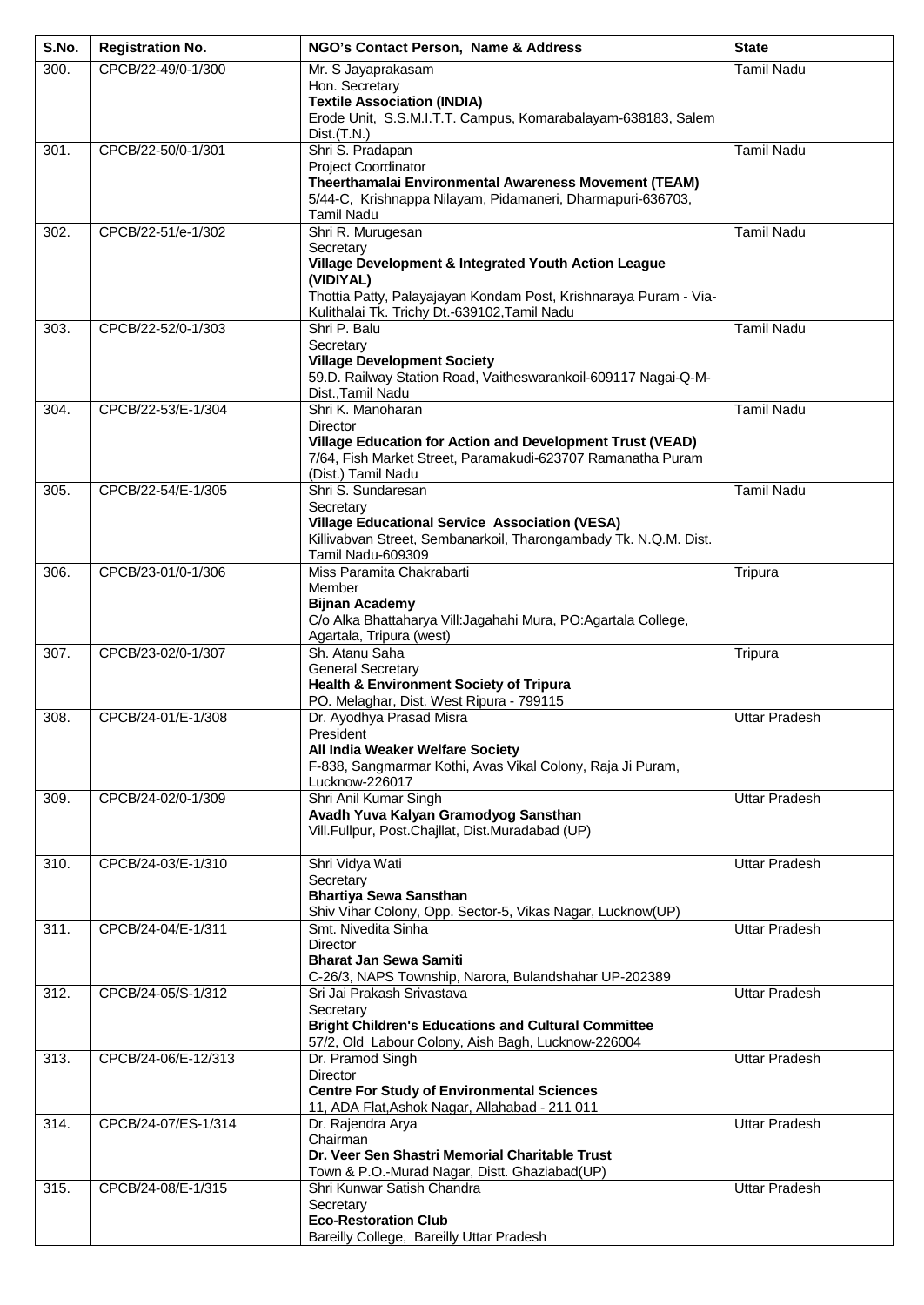| S.No.             | <b>Registration No.</b> | NGO's Contact Person, Name & Address                                                                            | <b>State</b>         |
|-------------------|-------------------------|-----------------------------------------------------------------------------------------------------------------|----------------------|
| 316.              | CPCB/24-09/EL-123/316   | Dr. S. N. Lal                                                                                                   | <b>Uttar Pradesh</b> |
|                   |                         | <b>Environmental Protection Society</b><br>326, Vivekanandpuri, Daudpur, Gorakhpur-273001, Uttar Pradesh        |                      |
| $\overline{3}17.$ | CPCB/24-10/E-12/317     | Dr. Shiraj A. Wajih                                                                                             | <b>Uttar Pradesh</b> |
|                   |                         | Secretary<br><b>Gorakhpur Environmental Action Group</b>                                                        |                      |
|                   |                         | 224, Purdilpur, M.G. College Road, PO Box-60, Gorakhpur-                                                        |                      |
|                   |                         | 273001(U.P.)                                                                                                    |                      |
| 318.              | CPCB/24-11/E-1/318      | Shri Lodeshwar Awasthi<br>Gramin Evam Samaj Seva Sansthan                                                       | <b>Uttar Pradesh</b> |
|                   |                         | Johwasharki-VII.& PO. Rai Barelliey, U.P.                                                                       |                      |
| 319.              | CPCB/24-12/0-1/319      | Shri Mehtab Alam                                                                                                | <b>Uttar Pradesh</b> |
|                   |                         | Secretary<br>Gramin Shiksha Evam Vikas Sansthan                                                                 |                      |
|                   |                         | Vill Khalispur, P.O. Shekhoopur, Dist. Azamgarh(UP)                                                             |                      |
| 320.              | CPCB/24-13/E-1/320      | Dr. Arvind Khare<br>Programme Director                                                                          | <b>Uttar Pradesh</b> |
|                   |                         | <b>Gramonati Sansthan</b>                                                                                       |                      |
|                   |                         | Gandhi Nagar, Near Narsingh Kuti, At/P.O.-Mahoba-210427 Dist.<br>Hamirpur, (U.P.)                               |                      |
| 321.              | CPCB/24-14/0-1/321      | Shri U.L. Bangerwal                                                                                             | <b>Uttar Pradesh</b> |
|                   |                         | Gen. Secretary                                                                                                  |                      |
|                   |                         | <b>Grass Root Environment &amp; Education Network - India</b><br>E-133, Sector-20, NOIDA-Ghaziabad, U.P.-201301 |                      |
| 322.              | CPCB/24-15/E-124/322    | Dr. V. K. Srivastava                                                                                            | <b>Uttar Pradesh</b> |
|                   |                         | President<br><b>International Society for Environmental Protection</b>                                          |                      |
|                   |                         | 23 Ka Hirapuri Colony, Gorakhpur University, Gorakhpur-273009                                                   |                      |
| 323.              | CPCB/24-16/E-1/323      | Dr. P. N. Tiwari                                                                                                | <b>Uttar Pradesh</b> |
|                   |                         | President<br>Jawahar Gramin Vikas Sansthan                                                                      |                      |
|                   |                         | Gram & Post - Sirjam (Gauri Bazar) Dist. Deoria(U.P.)                                                           |                      |
| 324.              | CPCB/24-17/S-1/324      | Mr. M. Afsar Isa<br>Secretary                                                                                   | <b>Uttar Pradesh</b> |
|                   |                         | Lok Shikshan Gramin Uthan Evam Anusandhan Samiti                                                                |                      |
|                   |                         | 358-A, Dariyabad, Allahabad-221003, U.P                                                                         |                      |
| 325.              | CPCB/24-18/ELP-134/325  | Dr. Anil Kumar Tewari                                                                                           | <b>Uttar Pradesh</b> |
|                   |                         | <b>General Secretary</b>                                                                                        |                      |
|                   |                         | <b>National Forum For Environmental Studies and Conservation</b><br>(NESCO)                                     |                      |
|                   |                         | 332/176, Himmat Ganj, Allahabad-211016, Uttar Pradesh                                                           |                      |
| 326.              | CPCB/24-19/E-1/326      | Dr. Parasidh Narayan Tiwari<br>Secretary                                                                        | <b>Uttar Pradesh</b> |
|                   |                         | PASAND - Jawahar Grameen Vikas Sansthan                                                                         |                      |
|                   |                         | Baitalpur, Dist. Deoria, Uttar Pradesh                                                                          |                      |
| $\overline{3}27.$ | CPCB/24-20/E-1/327      | Shri Bwan Kumar<br>Secretary                                                                                    | <b>Uttar Pradesh</b> |
|                   |                         | Rashtriya Paryavaran Evam Van Sanrakshan Samiti                                                                 |                      |
| $\overline{3}28.$ | CPCB/24-21/EL-1/328     | 125 - Manas Nagar, Shahganj, Agra - 10 (U.P.)<br>Smt. Rekha Rani                                                | <b>Uttar Pradesh</b> |
|                   |                         | Secretary                                                                                                       |                      |
|                   |                         | Rashtriya Samajik Vikas Sansthan<br>C-2386, Rajaji Puram, Lucknow, Uttar Pradesh                                |                      |
| 329.              | CPCB/24-22/Ed-1/329     | Shri Avdhash Kaushal                                                                                            | <b>Uttar Pradesh</b> |
|                   |                         | Chairperson                                                                                                     |                      |
|                   |                         | <b>Rural Litigation &amp; Entitlement Kenra (RLEK)</b><br>21 E.C. Road, Dehradun-248001                         |                      |
| 330.              | CPCB/24-23/S-1/330      | Sri Harjeet Singh                                                                                               | Uttar Pradesh        |
|                   |                         | Sahbhagi Shikshan Kendra<br>4/487, Vivek Khand, Gomti Nagar, Lucknow-10, U.P.                                   |                      |
| 331.              | CPCB/24-24/0-1/331      | Shri Kamala Kant Rai                                                                                            | <b>Uttar Pradesh</b> |
|                   |                         | Secretary                                                                                                       |                      |
|                   |                         | Samagra Gram Vikas Samiti<br>At/P.O. - Baijabari, Dist. Azamgarh (U.P.) Pin - 276122                            |                      |
| 332.              | CPCB/24-25/E-1/332      | Shri H.P. Tripathi                                                                                              | Uttar Pradesh        |
|                   |                         | Managing Director<br>Samaj Kalyan Evam Krishi Vikas Sansthan                                                    |                      |
|                   |                         | Shiv Vihar Colony (Near Gyaneshwar Mandir) Sector-5, Vikas                                                      |                      |
|                   | CPCB/24-26/E-1/333      | Nagar, Lucknow-(U.P.)<br>Dr. Ram Murat Upadhyay                                                                 | <b>Uttar Pradesh</b> |
| 333.              |                         | Manager                                                                                                         |                      |
|                   |                         | Shiksha Avam Jan Kalyan Samiti                                                                                  |                      |
|                   |                         | PO - Bharsar (via Sahjanwa), Dist. Gorakhpur (U.P.) Pin - 273 209                                               |                      |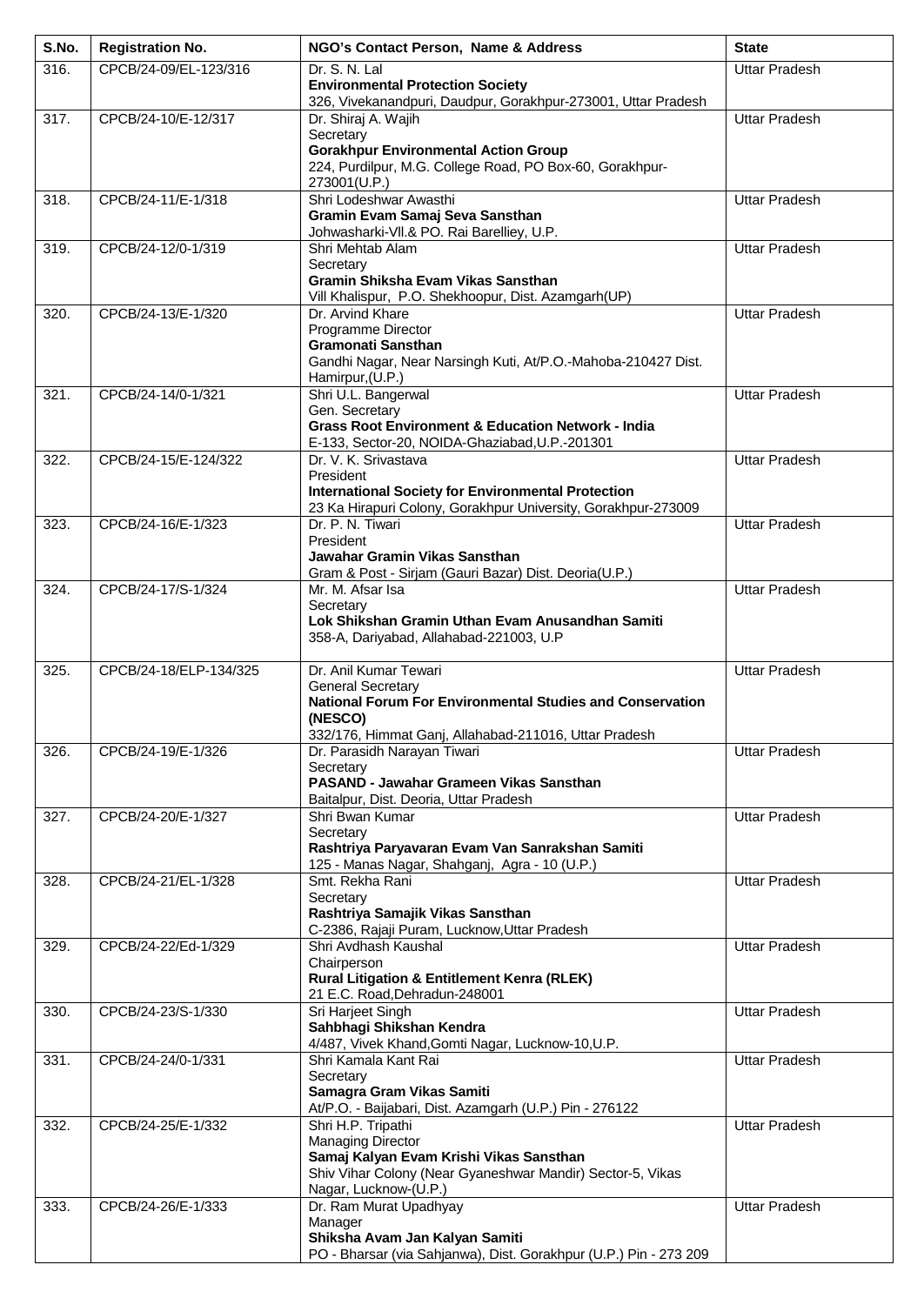| S.No. | <b>Registration No.</b> | NGO's Contact Person, Name & Address                                                                                       | <b>State</b>         |
|-------|-------------------------|----------------------------------------------------------------------------------------------------------------------------|----------------------|
| 334.  | CPCB/24-27/0-1/334      | Shri Praveen K. Das                                                                                                        | <b>Uttar Pradesh</b> |
|       |                         | President<br><b>Sneha Samiti</b>                                                                                           |                      |
|       |                         | 355, Avas Vikas Colony, Mirjapur (U.P.)                                                                                    |                      |
| 335.  | CPCB/24-28/EP-124/335   | Prof. V. Shankar                                                                                                           | <b>Uttar Pradesh</b> |
|       |                         | <b>Executive Director</b><br>Society for Environmental Conservation and Development                                        |                      |
|       |                         | H-15A, HIG Flats, Shivlok Colony, (Near Ranipur Turn), Hardwar -                                                           |                      |
|       |                         | 249 403<br>Shri Vedanand                                                                                                   |                      |
| 336.  | CPCB/24-29/E-1/336      | Secretary                                                                                                                  |                      |
|       |                         | Society for Integrated Development of Farming Community                                                                    |                      |
|       |                         | (SIDFC)<br>B-189, GTB Nagar, Allahabad-211003(U.P.)                                                                        |                      |
| 337.  | CPCB/24-30/E-1/337      | Shri Bwan K. Gupta,                                                                                                        | <b>Uttar Pradesh</b> |
|       |                         | Director,                                                                                                                  |                      |
|       |                         | Society for Integrated Development of Himalayas (SIDH)<br>Hazelwood Cottage, P.B.No.19, Landour Cantt., Mussoorie (U.P.) - |                      |
|       |                         | 248179                                                                                                                     |                      |
| 338.  | CPCB/24-31/EP-2/338     | Dr. A. K. Sinha<br><b>Secretary General</b>                                                                                | <b>Uttar Pradesh</b> |
|       |                         | South Asian Academy of Environment and Rural Development                                                                   |                      |
|       |                         | 'Shakti Niwas' Satya Nagar, Rae Bareli - 229 001                                                                           |                      |
| 339.  | CPCB/24-32/0-1/339      | Shri Narendra Rantela<br>Secretary                                                                                         | <b>Uttar Pradesh</b> |
|       |                         | Voluntary Association for the Development of the Hills of                                                                  |                      |
|       |                         | <b>Uttarakhand (VADHU)</b><br>Dogra Estate, Ganiadeoli, Ranikhet - 263645 Dist. Almora, U.P.                               |                      |
| 340.  | CPCB/24-33/EL-124/340   | Dr. Bhartendu Prakash                                                                                                      | <b>Uttar Pradesh</b> |
|       |                         | Convenor                                                                                                                   |                      |
|       |                         | Vigyan Shiksha Kendra<br>Civil Lines, Lajvantika, Near Roadways Bus Stand Banda - 210 001                                  |                      |
| 341.  | CPCB/24-34/0-1/341      | Dr. Sriethi Shukla                                                                                                         | <b>Uttar Pradesh</b> |
|       |                         | Coordinator<br>Women in Need Institute (WINI)                                                                              |                      |
|       |                         | H-1, Ashok Vihar Colony, Ph-II, Pahadia, P.O. Sarnath, Varanasi-                                                           |                      |
|       |                         | 221007                                                                                                                     |                      |
| 342.  | CPCB/25-01/0-1/342      | Shri Somenath Roy<br>Secretary                                                                                             | West Bengal          |
|       |                         | <b>Angel Nature Club of India</b>                                                                                          |                      |
|       |                         | 'Kamala Kutir', Gopal Math, Durgapur-3, Burdwan, W.B. Pin-<br>713345                                                       |                      |
| 343.  | CPCB/25-02/0-1/343      | Shri Hrishi Kesh Chandra                                                                                                   | West Bengal          |
|       |                         | Secretary<br><b>Bhawanipur Multipurpose Rural Welfare Society</b>                                                          |                      |
|       |                         | Vill. Bhawanipur, P.O. Chitrasenpur, Dist. Howrah, (W.B.)                                                                  |                      |
| 344.  | CPCB/25-03/EP-24/344    | Sri Arup Haldar                                                                                                            | West Bengal          |
|       |                         | Secretary<br><b>Calcutta Wildlife Society</b>                                                                              |                      |
|       |                         | 9, Iswar Ganguly Street, Calcutta - 700 026                                                                                |                      |
| 345.  | CPCB/25-04/0-1/345      | Dr. S. N. Chaudhuri<br><b>Director</b>                                                                                     | West Bengal          |
|       |                         | <b>Child In Need Institute (CINI)</b>                                                                                      |                      |
|       |                         | Vill.Daulatpur, Post Pailan, Via - Joka, 24 Parganas(s) West Bengal                                                        |                      |
| 346.  | CPCB/25-05/EL-14/346    | $-743512$<br>Shri Tapan Kumar Pandit                                                                                       | West Bengal          |
|       |                         | Secretary                                                                                                                  |                      |
|       |                         | Dr. Ambedkar Society for Socio - Economic Welfare &<br><b>Development</b>                                                  |                      |
|       |                         | Mirbazar, Nabinabag, PO & Dist - Midnapore - 721101 West Bengal                                                            |                      |
| 347.  | CPCB/25-06/E-1/347      | Shri Bijay Krishna Pramanik                                                                                                | West Bengal          |
|       |                         | <b>General Secretary</b><br>Durganagar Sabuj Sangha                                                                        |                      |
|       |                         | Vill. Durganagar, P.O.-Kulpi, Dist. South 24 Parganas, West Bengal                                                         |                      |
| 348.  | CPCB/25-07/E-1/348      | $-743.351$<br>Mr. Madhu Basu                                                                                               | West Bengal          |
|       |                         | <b>General Secretary</b>                                                                                                   |                      |
|       |                         | <b>Economic Rural Development Society</b>                                                                                  |                      |
|       |                         | 6, Kiron Sankar Roy Road, Ground Floor, Room No.3, Calcutta -<br>700 001                                                   |                      |
|       |                         |                                                                                                                            |                      |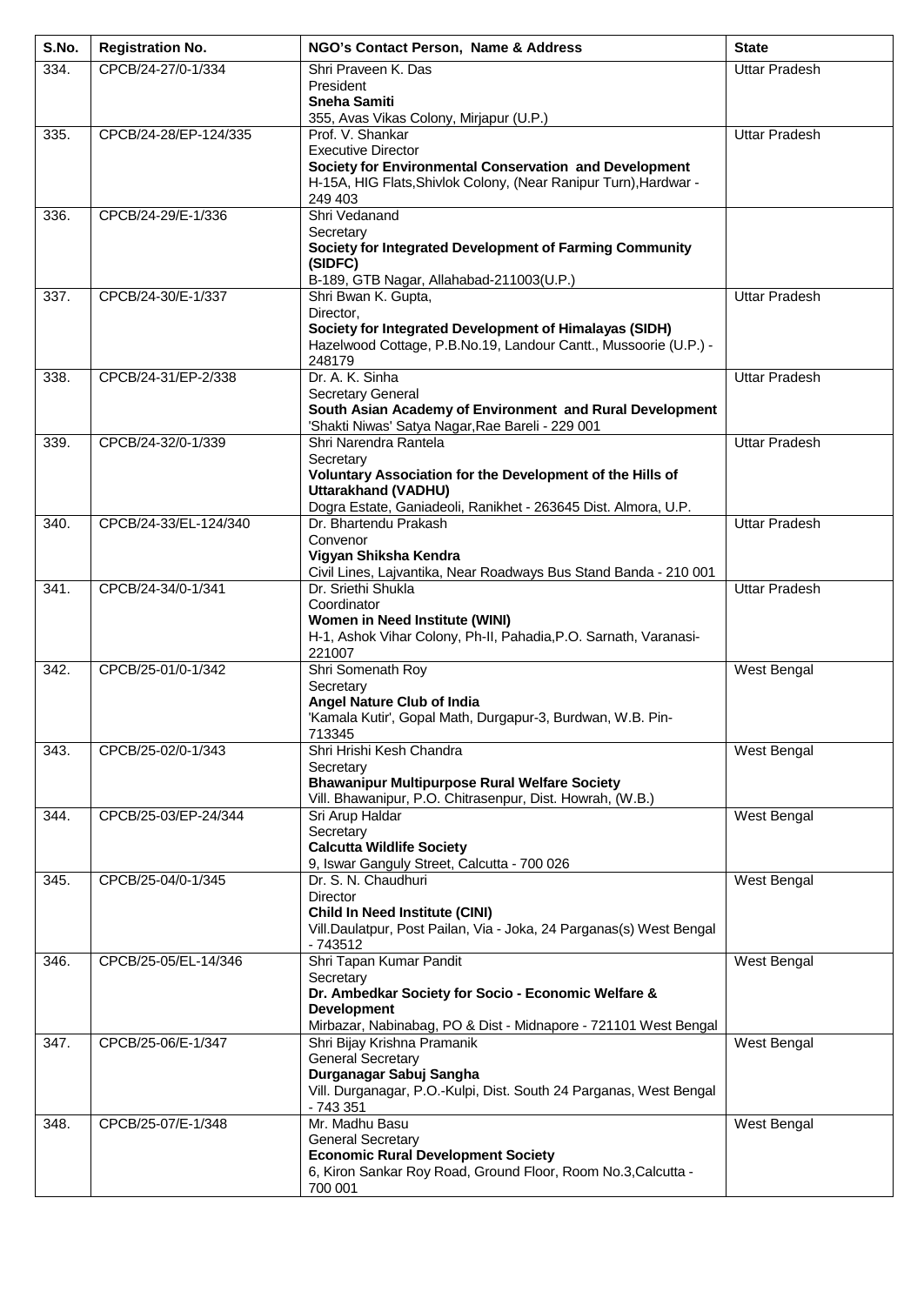| S.No. | <b>Registration No.</b> | NGO's Contact Person, Name & Address                                                                                                                                                                                                 | <b>State</b> |
|-------|-------------------------|--------------------------------------------------------------------------------------------------------------------------------------------------------------------------------------------------------------------------------------|--------------|
| 349.  | CPCB/25-08/ES-1/349     | Dr. D. C. Pal<br>Secretary<br><b>Gram Seva Sangha</b><br>Sachindra Kargupta Path, P.O. Hatthuba, Habra, Dist. North 24 -<br>Parganas, West Bengal - 743269                                                                           | West Bengal  |
| 350.  | CPCB/25-09/0-1/350      | Shri Babla Sarkar<br><b>General Secretary</b><br>Ichapur Jankalyan Parshad<br>Anandamath "A" Block, Khapur-Nawabganj, North-24-Parganas-<br>743144, West Bengal                                                                      | West Bengal  |
| 351.  | CPCP/25-10/ET-145/351   | Shri S. K. Neogi<br>Secretary General<br><b>Institution of Public Health Engineers - India</b><br>IPHE Hall, CK-58, Salt Lake, Calcutta - 700 091 West Bengal                                                                        | West Bengal  |
| 352.  | CPCB/25-11/E-1/352      | Dr. Ratan Sarkar<br>Secretary<br><b>Rural Health Development Centre</b><br>Vill. Jamuna, P.O.-Baragram, Dist. Didinajpur, West Bengal-733128                                                                                         | West Bengal  |
| 353.  | CPCB/25-12/0-1/353      | Shri Sajal Chakraborty<br>Secretary<br>Samaj Bibortan Karma Kuthir<br>Vill. & P.O.-Uttar Manashree P.S. - Udayanarayanpur, Dist -<br>Howrah West Bengal-711412                                                                       | West Bengal  |
| 354.  | CPCB/25-13/0-1/354      | Fr. Valerian Nazareth<br>Seva Kendra Calcutta<br>52-B, Radhanath Chowdhury Road, Calcutta - 700 015 West<br>Bengal                                                                                                                   | West Bengal  |
| 355.  | CPCB/25-14/EL-1/355     | Shri Asok Ghosh<br><b>General Secretary</b><br><b>Society for Equitable Voluntary Actions</b><br>3C Milan Apartments, 52/3 Vidyayatan Sarani, Calcutta - 700035                                                                      | West Bengal  |
| 356.  | CPCB/25-15/E-1/356      | Sri Tushar Kanjilal<br>Secretary<br><b>Tagore Society for Rural Development</b><br>14, Khudiram Bose Road, Calcutta - 700 006                                                                                                        | West Bengal  |
| 357.  | CPCB/25-16/E-1/357      | Shri Debasis Biswas<br>Co-ordinator<br>The Mandate for Life on Earth<br>Roynagar, Diamond Harbour, 24, Parganas (South) West Bengal -<br>743 331                                                                                     | West Bengal  |
| 358.  | CPCB/25-17/0-1/358      | Shri Haradhan Konch<br>Secretary<br>Udaynarayanpur Block Gram Unnayan Parishad<br>Vill & P.O.-Udayanarayanpur, Dist. Howrah - 711226 W.B.                                                                                            | West Bengal  |
| 359.  | CPCB/25-18/0-1/359      | Shri Pronab Roy<br>Secretary<br>Vasundhara<br>Vill & P.O. Salsala Bari, Dist. Jalpaiguri, West Bengal - 736208                                                                                                                       | West Bengal  |
| 360.  | CPCB/25-19/0-1/360      | Shri A. K. Maity<br><b>Village Welfare Society</b><br>P.O. Pancharul, Dist. Howrah, West Bengal-711225                                                                                                                               | West Bengal  |
| 361.  | CPCB/30-01/E-1/361      | Shri Vijay Prabhat<br><b>General Secretary</b><br>A.I.D. Development Research Institute<br>F5/12, Krishna Nagar, Delhi-110051                                                                                                        | Delhi        |
| 362.  | CPCB/30-02/0-1/362      | Shri R. K. Chauhan<br>Secretary<br>Akhil Bhartiya Jan Kalyan Samiti<br>A-7, Kondli, P.O. Khichri Pur, Delhi-91                                                                                                                       | Delhi        |
| 363.  | CPCB/30-03/0-1/363      | Shri Maheshwar Dutt<br>President<br>Akhil Bhartiya Manav Kalyan Sangh<br>1053, DDA(J) Flats, G.T.B. Enclave, Nand Nagri, Delhi-110 093                                                                                               | Delhi        |
| 364.  | CPCB/30-04/ELP-134/364  | Sh. S. G. Gandhi<br><b>Centre for Environment Education and Development (CEED)</b><br>26/25, Il floor, Rajendra Nagar, P.O.Box-2827, New Delhi - 110 060                                                                             | Delhi        |
| 365.  | CPCB/30-05/0-1/365      | Shri V. K. Agarwal<br><b>Executive Director</b><br><b>Centre for Total Integration of Engineering Contracts</b><br><b>Construction Technologies and Services for Development</b><br>'Tribhuvan', B-5/121, Yamuna Vihar, Delhi-110053 | Delhi        |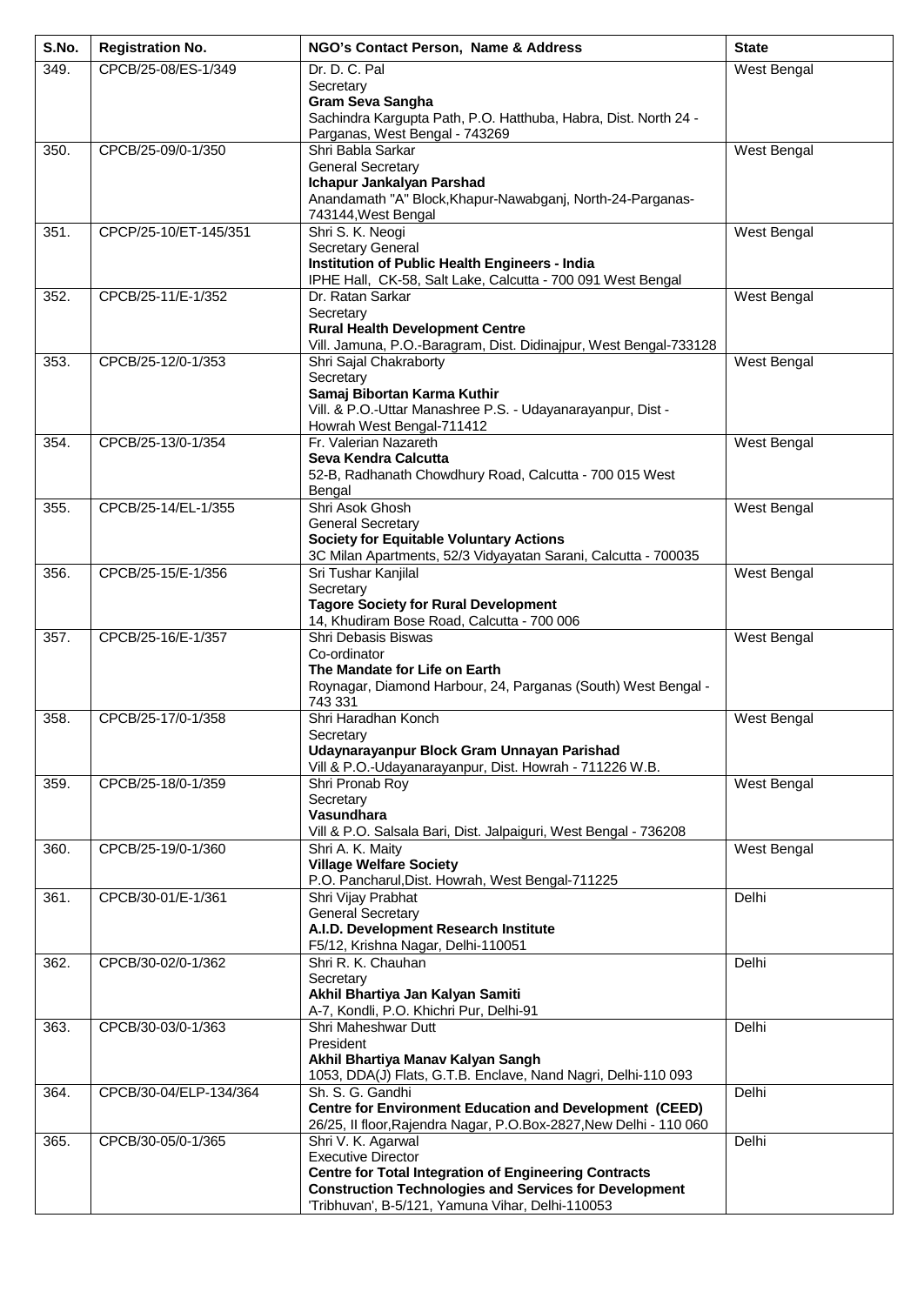| S.No. | <b>Registration No.</b> | NGO's Contact Person, Name & Address                                                                           | <b>State</b> |
|-------|-------------------------|----------------------------------------------------------------------------------------------------------------|--------------|
| 366.  | CPCB/30-06/E-1/366      | Shri H. B. Singh                                                                                               | Delhi        |
|       |                         | Secretary<br>Eco-Transformation Centre for Environment & Rural                                                 |              |
|       |                         | <b>Upliftment</b>                                                                                              |              |
| 367.  | CPCB/30-07/E-12/367     | C-9/156, Sector-VII, Rohini, Delhi- 110 085<br>Dr. Sudhirendar Sharma                                          | Delhi        |
|       |                         | Director                                                                                                       |              |
|       |                         | <b>Energy and Environment Group</b>                                                                            |              |
| 368.  | CPCB/30-08/E-14/368     | Post Bag No.4, New Delhi - 110 024<br>Dr. Desh Bandhu                                                          | Delhi        |
|       |                         | President                                                                                                      |              |
|       |                         | <b>Indian Environmental Society</b><br>U-112 (III Floor), Vidhata House, Vikasmarg, Shakarpur, Delhi - 110     |              |
|       |                         | 092                                                                                                            |              |
| 369.  | CPCB/30-09/0-12/369     | Shri Prabhakar Rao                                                                                             | Delhi        |
|       |                         | <b>Kalpa Vriksh</b><br>C-17/A, Munirka, New Delhi- 110 067                                                     |              |
| 370.  | CPCB/30-10/E-1/370      | Dr. Subhan Khan                                                                                                | Delhi        |
|       |                         | President<br><b>Mewat Development Society</b>                                                                  |              |
|       |                         | 309/II, Kirti Apartments, Mayur Vihar, Phase I Extn. Delhi-91                                                  |              |
| 371.  | CPCB/30-11/E-1/371      | Mrs. Sontosh                                                                                                   | Delhi        |
|       |                         | Gen. Secretary<br>Nari Utthan Samiti                                                                           |              |
|       |                         | 185/31-A, Main Krishna Gali No.5, Maujpur, Delhi-53                                                            |              |
| 372.  | CPCB/30-12/E-1/372      | Miss Harbinder Kaur                                                                                            | Delhi        |
|       |                         | Co-ordinator<br>National Institute of Culture (Saint Soldier Educ. Society)                                    |              |
|       |                         | M-13, Rajouri Garden, New Delhi - 110 027                                                                      |              |
| 373.  | CPCB/30-13/E-1/373      | Dr. N. K. Sehgal<br>Chairman                                                                                   | Delhi        |
|       |                         | <b>NCSTC-Network</b>                                                                                           |              |
|       |                         | C/o DST, Technology Bhawan, New Delhi-16                                                                       |              |
| 374.  | CPCB/30-14/S-1/374      | Mr. I.P. Katyal<br>President                                                                                   | Delhi        |
|       |                         | <b>New Asim Educational Society</b>                                                                            |              |
| 375.  | CPCB/30-15/S-1/375      | D-1/65, Janakpuri, New Delhi - 110 058<br>Shri R. P. Khendelwal                                                | Delhi        |
|       |                         | Principal                                                                                                      |              |
|       |                         | Nutan Marathi Sr. Sec. School                                                                                  |              |
| 376.  | CPCB/30-16/E-1/376      | Aram Bagh Road, Pahar Ganj, New Delhi - 55<br>Shri Navin Saxena                                                | Delhi        |
|       |                         | Coordinator                                                                                                    |              |
|       |                         | <b>Organisation for Weaker Section</b><br>81, Krishna Street, Pahar Ganj, New Delhi-110055                     |              |
| 377.  | CPCB/30-17/E-34/377     | Dr. Khawar Hashmi                                                                                              | Delhi        |
|       |                         | <b>Executive Secretary</b>                                                                                     |              |
|       |                         | <b>Organisation for Young Scientific and Technical Talents</b><br>138, P.K. Vishwakarma Nagar, Delhi - 110 095 |              |
| 378.  | CPCB/30-1B/0-1/378      | Shri Anupam Mishra,                                                                                            | Delhi        |
|       |                         | Paryavaran Kaksh<br>Gandhi Shanti Pratishdan, 221, Deendayal Upadhya Marg, New                                 |              |
|       |                         | Delhi - 110 002                                                                                                |              |
| 379.  | CPCB/30-19/EL-4/379     | Dr. C. D. Parasher                                                                                             | Delhi        |
|       |                         | <b>Director</b><br><b>PMR Research Centre</b>                                                                  |              |
|       |                         | 6-104, Kaushiya Park, Hauz Khas, New Delhi - 110 016                                                           |              |
| 380.  | CPCB/30-20/E-1/380      | Dr. A. K. Singh<br>Director                                                                                    | Delhi        |
|       |                         | <b>Sai Development Consultancy Services (SDCS)</b>                                                             |              |
|       |                         | 90, New Mangla Puri (Near Mahrauli) Delhi-110030                                                               |              |
| 381.  | CPCB/30-21/E-12/381     | Shri Om Prakash<br><b>General Secretary</b>                                                                    | Delhi        |
|       |                         | Samaj Sewa Sangh                                                                                               |              |
| 382.  | CPCB/30-22/0-1/382      | N-69/10, Gali No.16, Brahmpuri, Delhi - 110 053<br>Shri Ranjeet Singh                                          | Delhi        |
|       |                         | Secretary                                                                                                      |              |
|       |                         | Sankalap Sanghthan                                                                                             |              |
|       |                         | Ranjeet Singh,<br>Member-WWF-India, Department of Geography, Dyal Singh                                        |              |
|       |                         | College(M) Delhi University, Lodhi Road, New Delhi - 110 003                                                   |              |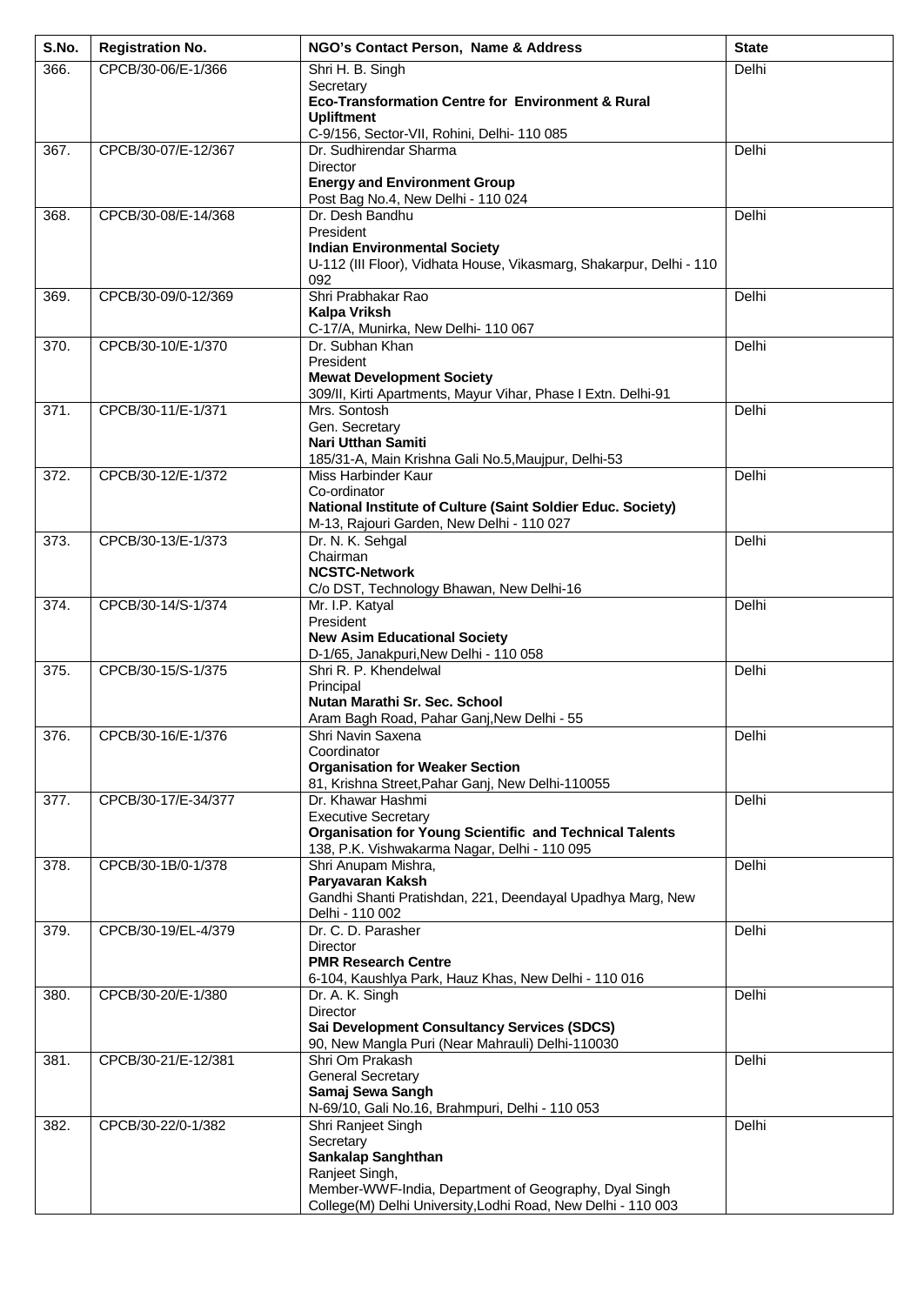| S.No. | <b>Registration No.</b> | NGO's Contact Person, Name & Address                                                                                | <b>State</b>            |
|-------|-------------------------|---------------------------------------------------------------------------------------------------------------------|-------------------------|
| 383.  | CPCB/30-23/E-1/383      | Mr. Philip Shepherd                                                                                                 | Delhi                   |
|       |                         | Director General<br>Shepherd of Philadelphia Gospel Mission Trust (SPGM-Co-                                         |                         |
|       |                         | Programme for Pollution Control in the Air)                                                                         |                         |
|       |                         | Post Box No.5011, R.K. Puram, Sector 5 Post Office, New Delhi -<br>22                                               |                         |
| 384.  | CPCB/30-24/E-124/384    | Dr. A. T. Dudani                                                                                                    | Delhi                   |
|       |                         | President                                                                                                           |                         |
|       |                         | <b>Society For Citizen Concerns</b><br>C/85 Panchsheel Enclave, New Delhi - 17                                      |                         |
| 385.  | CPCB/30-25/ELTP-345/385 | Dr.(Mrs.) K. Vijayalakshmi                                                                                          | Delhi                   |
|       |                         | Sr. Env. Scientist<br><b>Society for Development Alternatives</b>                                                   |                         |
|       |                         | B-32, Tara Crescent, Qutab Institutional Area, New Mehrauli                                                         |                         |
|       |                         | Road, New Delhi -- 110 016                                                                                          |                         |
| 386.  | CPCB/30-26/E-4/386      | Mr. Anshu Sharma<br>Secretary                                                                                       | Delhi                   |
|       |                         | <b>Sustainable Environment &amp; Ecological Development Society</b>                                                 |                         |
|       |                         | (SEEDS)<br>315, Kailash Tower 1, Mount Kailash, New Delhi - 110 065                                                 |                         |
| 387.  | CPCB/30-27/0-1/387      | Shri Mohan Sharma                                                                                                   | Delhi                   |
|       |                         | President                                                                                                           |                         |
|       |                         | Upbhokta Manch Delhi Pradesh<br>167/1, East Moti Bagh, Sarai Rohilla, Delhi-110007                                  |                         |
| 388.  | CPCB/30-28/S-1/388      | Shri S. R. Ayde                                                                                                     | Delhi                   |
|       |                         | Staff Advisor<br><b>Wildlife Society</b>                                                                            |                         |
|       |                         | St. Stephen's College, Delhi - 110 007                                                                              |                         |
| 389.  | CPCB/30-29/0-1/389      | Shri C. K. Pandey                                                                                                   | Delhi                   |
|       |                         | <b>General Secretary</b><br>Yamuna Vihar (Block B-5) Residents Welfare Association -                                |                         |
|       |                         | <b>Delhi</b>                                                                                                        |                         |
|       |                         | 13-5/113 Yamuna Vihar, Delhi-110053                                                                                 |                         |
| 390.  | CPCB/30-30/E-1/391      | Dr. R. Kishore<br>President                                                                                         | Delhi                   |
|       |                         | <b>Society for Environmental Awareness</b>                                                                          |                         |
| 391.  | CPCB/30-31/E-1/393      | 132-F, Pocket-IV., Mayur Vihar-I, New Delhi - 110 091<br>Shri Pawan Kumar                                           | Delhi                   |
|       |                         | Vice Chairman                                                                                                       |                         |
|       |                         | <b>Centre for Ecological Futurology &amp; Environment</b>                                                           |                         |
| 392.  | CPCB/22-56/E-1/394      | 55-A, Bapu Park Kotla Mubarak Pur, New Delhi - 110 003<br>Shri N. Lalitha                                           | <b>Tamil Nadu</b>       |
|       |                         | <b>Director</b>                                                                                                     |                         |
|       |                         | Anthodaya (Yourth, Women & Child Development Project)<br>1-1/58, Hospital Road, Alanganallur-625501 Mudurai Dist.   |                         |
| 393.  | CPCB/03-05/E-1/395      | Shri K.M. Baharul Islam                                                                                             | Assam                   |
|       |                         | Coordinator                                                                                                         |                         |
|       |                         | <b>Environment Education Resource Centre (EERC)</b><br>Department of Humanities P.O.Regional Engineering College,   |                         |
|       |                         | Silchar-739010, Assam                                                                                               |                         |
| 394.  | CPCB/03-06/Ed-1/396     | Shri K. M. Baharul Islam<br>Director                                                                                | Assam                   |
|       |                         | <b>Professor Fokhrul Islam Foundation</b>                                                                           |                         |
|       |                         | P.O. Berenga, Silchar-788005, Assam                                                                                 |                         |
| 395.  | CPCB/13-44/S-1/397      | Shri Jagdish Sadhu Khandekar<br>President                                                                           | Maharashtra             |
|       |                         | Jagruti Gramin Vikas Sanstha - Eklari                                                                               |                         |
|       |                         | At Eklari Post, Bhandara Road, Tah-Mohadi, Dist-Bhandara,<br>Maharashtra - 441 905                                  |                         |
| 396.  | CPCB/13-45/E-1/398      | Shri T. S. Bhasarkar                                                                                                | Maharashtra             |
|       |                         | Secretary                                                                                                           |                         |
|       |                         | <b>Young Men's Environment Protection Circle (YMEPC)</b><br>Chanderpur Dist Paryavaran Vahini, 80, Siddharth Nagar, |                         |
|       |                         | Balharpur, Tah/Dist. Chanderpur, Maharashtra - 442 701                                                              |                         |
| 397.  | CPCB/30-32/S-1/399      | Shri Swatantar Bharat Shiksha Samiti<br>B-55/56, East Azadnagar, Delhi - 51                                         | Delhi                   |
| 398.  | CPCB/03-07/0-1/400      | Shri Ashish Kumar Dey                                                                                               | Assam                   |
|       |                         | Secretary                                                                                                           |                         |
|       |                         | Gharoa<br>616/A, Accounts Colony, P.O. Lumding, Dist - Nagaon, Assam-                                               |                         |
|       |                         | 782447                                                                                                              |                         |
| 399.  | CPCB/08-02/E-1/401      | Shri Mehar Chand Thakur<br>Arohi Environment and Nature Conservation                                                | <b>Himachal Pradesh</b> |
|       |                         | The Mall, Manali-175131 Dist-Kullu Himachal Pradesh                                                                 |                         |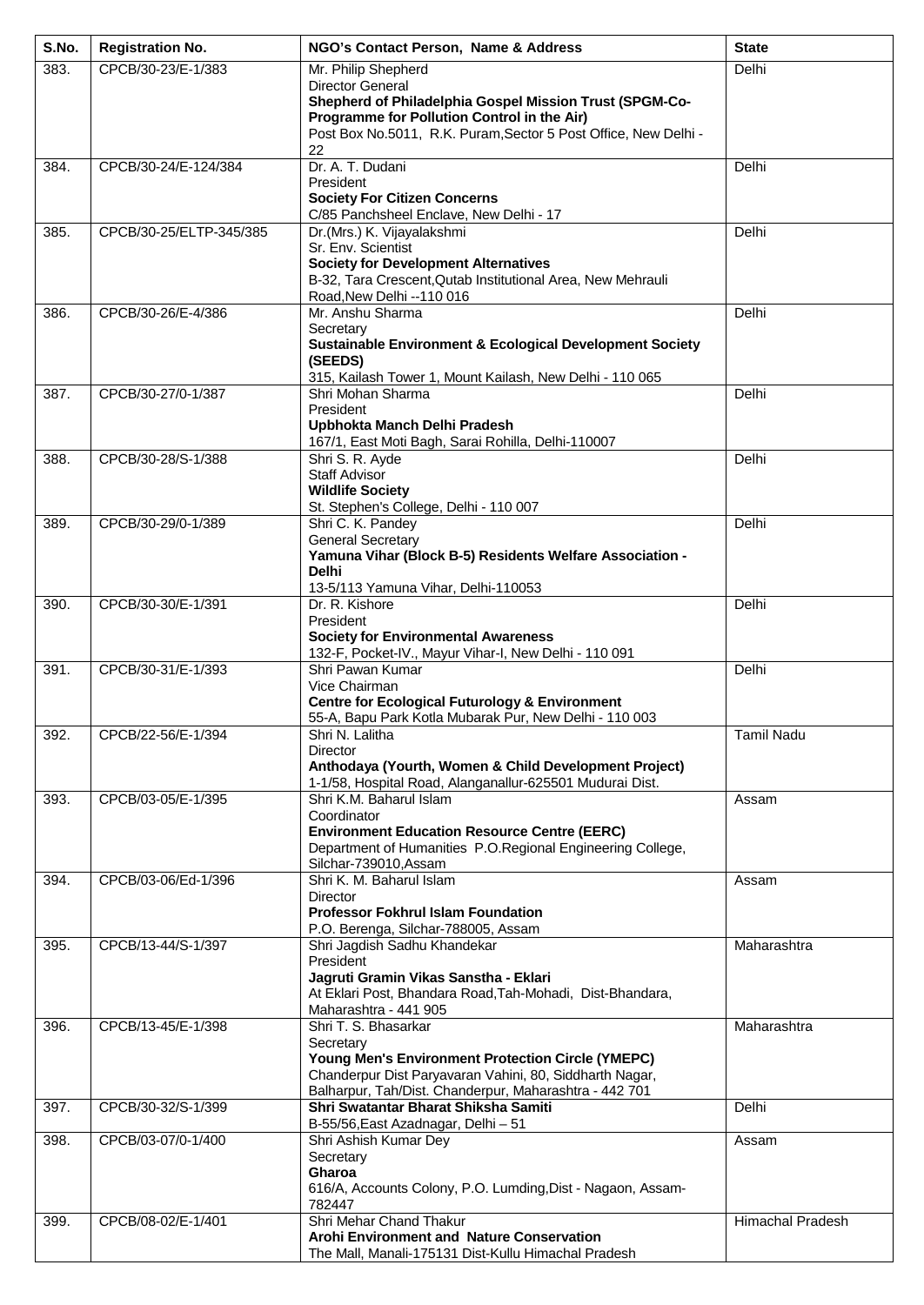| S.No. | <b>Registration No.</b> | NGO's Contact Person, Name & Address                                                                          | <b>State</b>         |
|-------|-------------------------|---------------------------------------------------------------------------------------------------------------|----------------------|
| 400.  | CPCB/03-08/E-1/402      | Dr. Bhaben Choudhury                                                                                          | Assam                |
|       |                         | Secretary<br><b>Bor Asom Gosthi</b>                                                                           |                      |
|       |                         | Kharghuli, Guwahati-781004, Assam                                                                             |                      |
| 401.  | CPCB/30-33/E-1/403      | Shri Ashok Bhayare                                                                                            | Delhi                |
|       |                         | Secretary<br>Environment Science, Technology & Heritage Society                                               |                      |
|       |                         | P-38, South Extn-II, New Delhi - 110 049                                                                      |                      |
| 402.  | CPCB/22-57/0-1/404      | Shri D. Selvaraj                                                                                              | <b>Tamil Nadu</b>    |
|       |                         | Secretary<br><b>Association for Rural Development (ARD)</b>                                                   |                      |
|       |                         | 38, Sannathi Street, Sriperumbudur-602105 Tamil Nadu                                                          |                      |
| 403.  | CPCB/23-03/0-1/405      | Mr. Atanu Saha                                                                                                | Tripura              |
|       |                         | <b>General Secretary</b><br>Health & Environment Society of Tripura                                           |                      |
|       |                         | P.O.-Melaghar, Dist. West Tripura, Pin-799115                                                                 |                      |
| 404.  | CPCB/01-18/S-1/406      | Shri P. V. Seetaramamurty                                                                                     | Andhra Pradesh       |
|       |                         | <b>Head Master</b><br>A.E. School                                                                             |                      |
|       |                         | Vankayalapodu, Prakasam Dist., A.P. Pin-523190                                                                |                      |
| 405.  | CPCB/12-013/E-1/407     | Shri S. P. Singh Nim                                                                                          | Madhya Pradesh       |
|       |                         | Secretary<br>Shriom Rajshri Shiksha & Samaj Kalyan Samiti                                                     |                      |
|       |                         | New Basti Mohan Nagar, Thatipur, Gwalior-474011 M.P.                                                          |                      |
| 406.  | CPCB/14-03/E-1/408      | Shri Moirangthem Jamuna                                                                                       | Manipur              |
|       |                         | Secretary<br><b>Centre for Integrated Development Activities (CIDA)</b>                                       |                      |
|       |                         | Uripok Gopalji Leirak, Imphal-795001, Manipur                                                                 |                      |
| 407.  | CPCB/22-58/E-1/409      | Dr. Juliana                                                                                                   | <b>Tamil Nadu</b>    |
|       |                         | Secretary<br><b>Multipurpose Community Development Society</b>                                                |                      |
|       |                         | Pavitiram - Vill. Tiruvannamalai T.S.R.-Dist - 605806, Tamil Nadu                                             |                      |
| 408.  | CPCB/24-35/E-1/410      | Shri Ram Harakh Chaudhary<br>Secretary                                                                        | <b>Uttar Pradesh</b> |
|       |                         | Paryavaran Sudhar Avam Pradushan Nityantran Sewa Samiti                                                       |                      |
|       |                         | C-4850, Sector-12, Rajaji Puram, Lucknow-226017                                                               |                      |
| 409.  | CPCB/24-36/E-1/411      | Shri Praveen Kumar Srivastava<br>Secretary                                                                    | <b>Uttar Pradesh</b> |
|       |                         | Dashmesh Sewa Sansthan                                                                                        |                      |
|       |                         | E-5222, Rajaji Puram, Lucknow-226017                                                                          |                      |
| 410.  | CPCB/06-35/0-1/412      | Smt. Kamal D Iyer<br>President                                                                                | Gujarat              |
|       |                         | Mankind Welfare Protection & Research Organisation Trust                                                      |                      |
|       |                         | 52, Somnath Society, Aerodrome Road, Keshod-362220 Dist.                                                      |                      |
| 411.  | CPCB/24-37/E-1/413      | Junagarh, Gujarat<br>Shri Govind Prasad                                                                       | <b>Uttar Pradesh</b> |
|       |                         | President                                                                                                     |                      |
|       |                         | Janta Garamoudyog Sewa Samiti                                                                                 |                      |
|       |                         | C-6/4364, Sapna Colony, Raja Ji Puram, Lucknow-17, Uttar<br>Pradesh                                           |                      |
| 412.  | CPCB/20-52/0-1/414      | Dr. Aaij Ali                                                                                                  | Rajasthan            |
|       |                         | Swasthya Kalyan Sansthan                                                                                      |                      |
|       |                         | S-1, Brij Vihar, Opp Gandhi Dhramshala, City Road, Madan Ganj,<br>Kishan Garh - 305801 Dist Ajmer (Rajasthan) |                      |
| 413.  | CPCB/10-08/0-1/415      | Shri C. F. Ziauddin                                                                                           | Karnataka            |
|       |                         | <b>General Secretary</b><br><b>Farmers Development Agency</b>                                                 |                      |
|       |                         | 240, First Cross, Nagarathpet, Chickballapur-562101 Karnataka                                                 |                      |
| 414.  | CPCB/24-38/E-1/416      | Dr. O.P. Sharma                                                                                               | <b>Uttar Pradesh</b> |
|       |                         | Secretary                                                                                                     |                      |
|       |                         | Aryavart Utthan Avam Paryavaran Sanrakshan Samiti<br>C-5648, Rajaji Puram, Lucknow-226017                     |                      |
| 415.  | CPCB/24-39/E-1/417      | Dr. S. P. Pandey                                                                                              | <b>Uttar Pradesh</b> |
|       |                         | <b>Director</b><br><b>Pandit Govind Ballabh Pant Institute of Studies in Rural</b>                            |                      |
|       |                         | <b>Development</b>                                                                                            |                      |
|       |                         | 51, Shivani Vihar, Kalyanpur, Lucknow-226022                                                                  |                      |
| 416.  | CPCB/22-59/E-1/418      | Shri L.M.H. Abdul Salaam<br>Secretary                                                                         | <b>Tamil Nadu</b>    |
|       |                         | <b>Research &amp; Appropriate Technology Institute (RATI)</b>                                                 |                      |
|       |                         | 4/8-1, Small Mosque Street, Tiruvarur-610 001 Nagai-Quaid-E-                                                  |                      |
|       |                         | Milleth (DT), Tamil nadu                                                                                      |                      |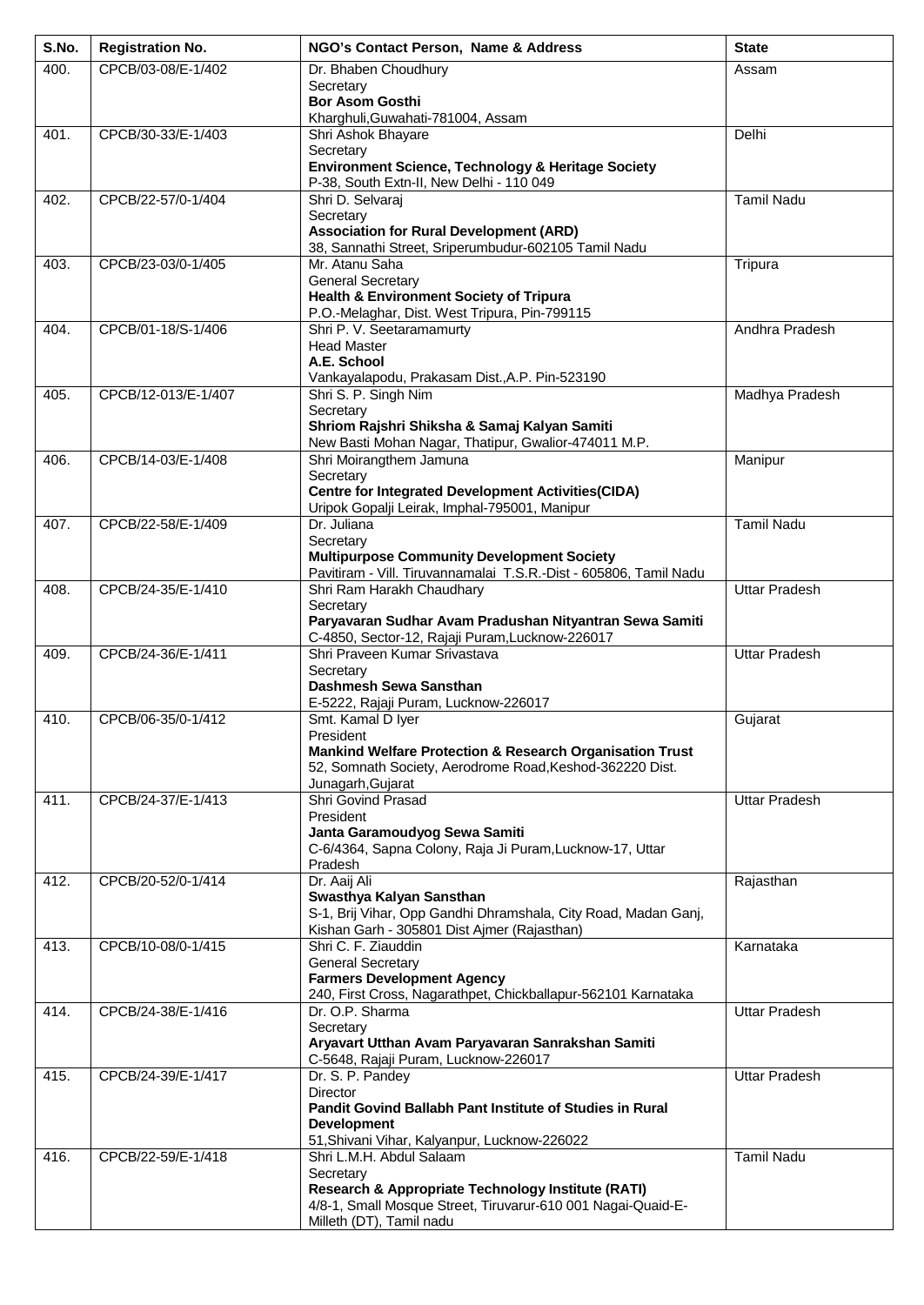| S.No. | <b>Registration No.</b>  | NGO's Contact Person, Name & Address                                                                       | <b>State</b>         |
|-------|--------------------------|------------------------------------------------------------------------------------------------------------|----------------------|
| 417.  | CPCB/24-40/ET-15/419     | Shri Narendra Kumar Rai                                                                                    | <b>Uttar Pradesh</b> |
|       |                          | Gen. Secretary<br><b>Ashok Sansthan</b>                                                                    |                      |
|       |                          | Kundesar, Ghazipur, U.P.-233234                                                                            |                      |
| 418.  | CPCB/22-60/ES-1/420      | Mr. Ashok Kumar                                                                                            | <b>Tamil Nadu</b>    |
|       |                          | Programme Director<br>Jawahar Lal Nehru Educational Scientific Cultural                                    |                      |
|       |                          | Organisation                                                                                               |                      |
|       |                          | 79, Sriganna Street, Ist Floor, Mount Road, Madras-600 002(T.N.)                                           |                      |
| 419.  | CPCB/30-34/ELPT-2345/421 | Mr. R.K. Banerji<br>Deputy Director                                                                        | Delhi                |
|       |                          | Shriram Institute for Industrial Research                                                                  |                      |
|       | CPCB/03-09/Ed-1/422      | 19, University Road, Delhi - 110 007,<br>Dr. Bhaben Choudhury                                              | Assam                |
| 420.  |                          | Secretary                                                                                                  |                      |
|       |                          | <b>State Organising Council</b>                                                                            |                      |
| 421.  | CPCB/24-41/E-1/423       | Dighali Pukhuri East, Guwahati-781001, Assam<br>Dr. P.N. Pandey                                            | <b>Uttar Pradesh</b> |
|       |                          | <b>Project Director</b>                                                                                    |                      |
|       |                          | Kisan Sewa Samiti                                                                                          |                      |
| 422.  | CPCB/22-61/O-1/425       | Vill-Sarhasbah(Samuda) P.O.Chhpolli Dist. Deoria U.P.<br>Dr. M.S. Jayachandra Babu                         | <b>Tamil Nadu</b>    |
|       |                          | President                                                                                                  |                      |
|       |                          | <b>Village Consumer Protection Council</b><br>No.2/145, Railway Station Road, Kavaraipettai, T.N. - 601206 |                      |
| 423.  | CPCB/03-10/E-4/426       | Miss Jyoti Dutta                                                                                           | Assam                |
|       |                          | Secretary                                                                                                  |                      |
|       |                          | Manav Shakti Jagaran<br>Gopal Bazar Dist-Nalbari, Assam - 781353                                           |                      |
| 424.  | CPCB/22-62/O-1/427       | REV. Dr. Jayachandran                                                                                      | <b>Tamil Nadu</b>    |
|       |                          | <b>General Secretary/Director</b>                                                                          |                      |
|       |                          | <b>World Life Conservation Centre</b><br>P.O. Box-5, 29/462-A, M.G.R. Nagar, Valparai, Tamil Nadu -        |                      |
|       |                          | 642127                                                                                                     |                      |
| 425.  | CPCB/30-35/E-1/428       | Sh. Sudhir Kumar                                                                                           | Delhi                |
|       |                          | <b>General Secretary</b><br>Shri Swatantra Bharat Shiksha Samiti                                           |                      |
|       |                          | B-55/56, East Azad Nagar, Delhi -51                                                                        |                      |
| 426.  | CPCB/08-03/O-1/429       | Dr. Kuldeep Chand Agnihotri                                                                                | Himachal Pradesh     |
|       |                          | <b>Director</b><br><b>Himachal Research Institute Chakmoh</b>                                              |                      |
|       |                          | Hamirpur, Himachal Pradesh - 176039                                                                        |                      |
| 427.  | CPCB/01-19/E-1/430       | B. Sanjeeva Rayudu<br>Secretary                                                                            | Andhra Pradesh       |
|       |                          | <b>People Social Service &amp; Educational Development Society</b>                                         |                      |
|       |                          | Post-Erraguduru, Pamulapadu, Dist-Kurnool, A.P.- 518442                                                    |                      |
| 428.  | CPCB/22-63/O-1/431       | Mr. L. Rajamant<br>President                                                                               | <b>Tamil Nadu</b>    |
|       |                          | <b>SVL Educational &amp; Medical Foundation (SWELL Foundation)</b>                                         |                      |
|       |                          | 144, Kutchery Street, Gobichettipalayam, T.N.-638452                                                       |                      |
| 429.  | CPCB/22-64/O-1/432       | Mr. P. Karuppanan<br>Advocate                                                                              | <b>Tamil Nadu</b>    |
|       |                          | <b>Bhavani River Protection Joint Council</b>                                                              |                      |
| 430.  | CPCB/22-65/EL-4/433      | 9, Kambar Street, Gobichettipalayam, Periyar Dist., T.N.-638452<br>Dr. T.K. Sivaraj                        | <b>Tamil Nadu</b>    |
|       |                          | Co-ordinator                                                                                               |                      |
|       |                          | <b>Centre For Environmental Consevation &amp; Rural Development</b>                                        |                      |
|       |                          | (CECARD)<br>Development Campus, Dr. Krishnasamy Puram, Pappakudi P.O.,                                     |                      |
|       |                          | Tirunelveli Dist, Tamil Nadu - 627602                                                                      |                      |
| 431.  | CPCB/13-46/E-31/434      | Mr. R.S. Rajput                                                                                            | Maharashtra          |
|       |                          | President<br><b>Biosphere (Group Of Environmentalist and Naturalists)</b>                                  |                      |
|       |                          | 20, Bharat Nagar (Tulshiram Nagar), Deopur, Dhule, Maharashtra -                                           |                      |
| 432.  | CPCB/10-9/O-1/435        | 424002<br>Mr. Ramesh Padmaua Bhan                                                                          | Karnataka            |
|       |                          | <b>Rotary Club of Bangalore Central</b>                                                                    |                      |
|       |                          | C/o Sampath Kumaran & Co. 28,29-I Floor, Shringar Shoping-                                                 |                      |
| 433.  | CPCB/13-47/O-1/436       | centre, M.G. Road Bangalore-560001<br>Mr. K.V. Subramanian                                                 | Maharashtra          |
|       |                          | <b>Cheif Executive Officer</b>                                                                             |                      |
|       |                          | <b>Muniwar Abad Charitable Trust</b>                                                                       |                      |
|       |                          | 405 A/409, Jolly Bhavan No.1, 10, New Marine Lines, Bombay-<br>400020                                      |                      |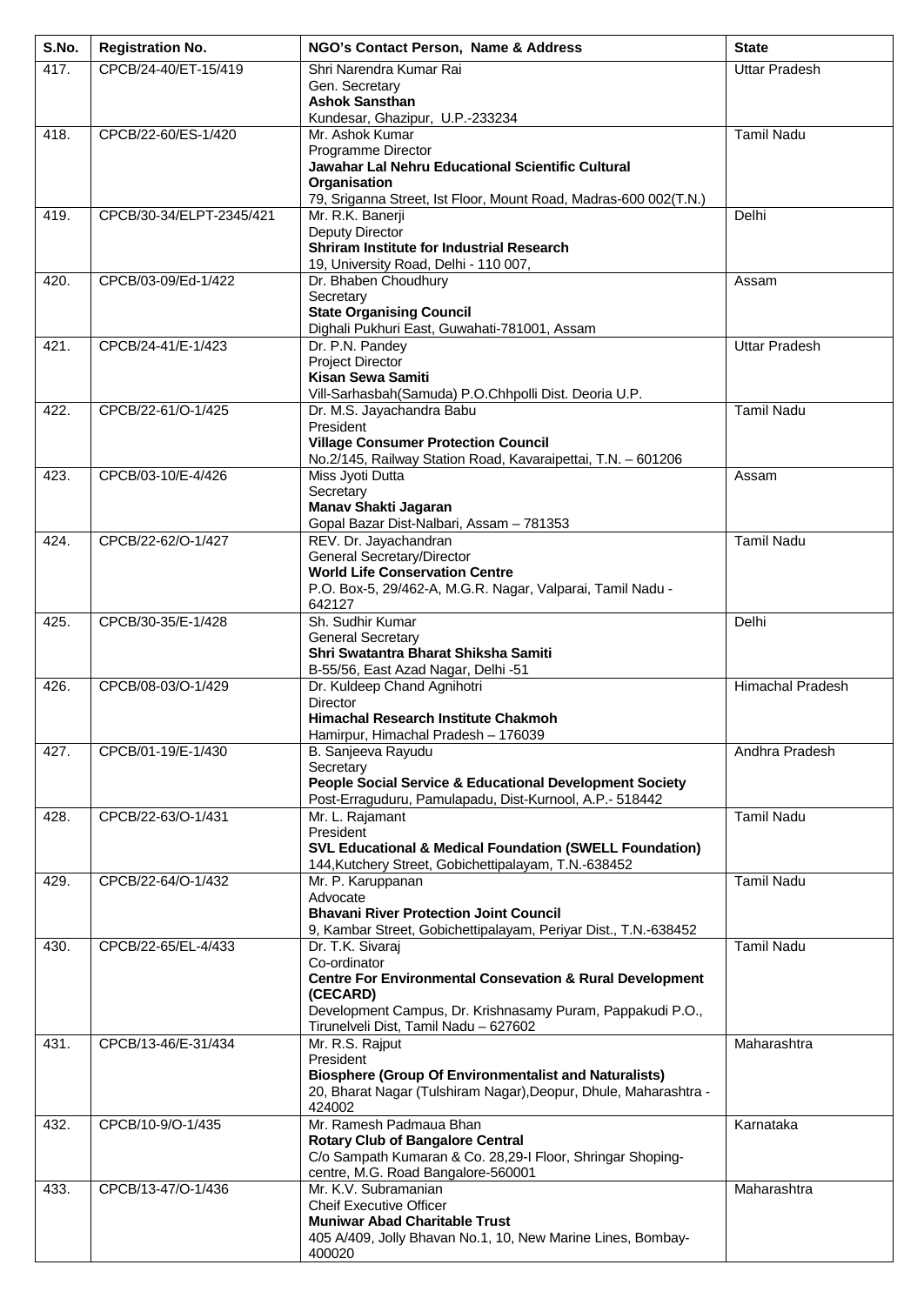| 434.<br>CPCB/03-11/ELP-34/437<br>Assam<br>Sr. Lecturer,<br>Zoo Deptt. M.C. College Science Forum<br>Gobindra Audhikari Road, Galiahati-1, Barpetha, Assam -781301<br>CPCB/22-66/O-1/438<br>435.<br><b>Tamil Nadu</b><br>G. Basakaran<br>Secretary<br><b>Sustainable Development Centre</b><br>5, Arasamara Theru, Uthangarai, Dharmapuri District, Tamil Nadu-<br>635207<br>Dr. Jayashree Deshpande<br>Maharashtra<br>436.<br>CPCB/13-48/EL-13/439<br>Incharge<br>Paryavaran Mandal (Environment Club)<br>S.B.E.S. College of Science Saraswati Nagar, Aurangpura,<br>Aurangabad, Maharashtra - 431001<br>CPCB/20-53/EL-1/440<br>Sh. Anil Sharma<br>Rajasthans<br>437.<br>Centre for Pollution Control - Paryavarn Sanrakshan Evam Van<br><b>Vikas Samiti</b><br>Karuli, District Sawai Madhopur, Rajasthan<br>CPCB/24-43/E-1/441<br>Uttar Pradesh<br>438.<br>Dr. P.K. Srivastava<br><b>Secretary General</b><br>Society for Management of Environment & Health (SMEH)<br>3/83, Vishwas Khand-II, Gomti Nagar, Lucknow<br>Mr. Biswajit Mohanty<br>CPCB/18-51/E-1/442<br>Orissa<br>439.<br>Secretary<br><b>Wildlife Society of Orissa</b><br>Link Road, Cuttack, Orissa, Pin-753012<br>CPCB/23-4/O-1/443<br>Sh. Mihirlal Roy<br>Tripura<br>440.<br>Secretary<br><b>Centre for Social Work &amp; Research</b><br>2nd Flat, Ground Floor, 158, C, h.g. Basak Road Melarmath,<br>Agartala, West Tripura Pin-799001<br>M. Narsimha Murthy<br>441.<br>CPCB/10-10/E-1/444<br>Karnataka<br>Samanvaya Sewa Kendra<br>Trust No.250/I, II 'C', Main-I Phase Additional, Giri-Nagar, Bangalore<br>Pin -560085<br>442.<br>CPCB/24-44/O-4/445<br>Dr. Brij Mohan Sharma<br><b>Uttar Pradesh</b><br>Secretary<br>Society of Pollution & Environmental Conservation Scientists<br>(SPECS)<br>7-A, East Rest Camp, Dehra Dun, Uttar Pradesh - 248001<br>Dr. S. Shanmuganandan<br><b>Tamil Nadu</b><br>CPCB/22-67/E-1/446<br>443.<br>Secretary<br>India Society for Environmental Health (ISEH)<br>Ishwarya, Plot No:72, Pasupathy Nagar, Madurai, T.N.- 625014<br>CPCB/13-49/O-1/447<br>V.B. Choudhary<br>Maharashtra<br>444.<br>Director<br><b>Environmental Education Centre</b><br>Samarth Vidyalaya, EKURKA Road, Tq-Udgir, District-Latur,<br>Maharashtra State - 413517<br>445.<br>CPCB/24-45/E-1/448<br>Sh.Fahim Uddin<br><b>Uttar Pradesh</b><br>Secretary<br>Raza Saghan Chhetra Samiti<br>Faridpur, District-Bareilly, Uttar Pradesh - 243503<br>CPCB/24-46/O-1/449<br>Sh. Umesh Chandra Gaur<br><b>Uttar Pradesh</b><br>446.<br>Sh. Mahesh Chandra Smarak Manav Vikas Sansthan Gunnor<br>Dist.-Badaun, Uttar Pradesh<br>CPCB/04-8/L-1/450<br>Sh. Manoranjan Singh<br><b>Bihar</b><br>447.<br><b>General Secretary</b> | S.No. | <b>Registration No.</b> | NGO's Contact Person, Name & Address | <b>State</b> |
|----------------------------------------------------------------------------------------------------------------------------------------------------------------------------------------------------------------------------------------------------------------------------------------------------------------------------------------------------------------------------------------------------------------------------------------------------------------------------------------------------------------------------------------------------------------------------------------------------------------------------------------------------------------------------------------------------------------------------------------------------------------------------------------------------------------------------------------------------------------------------------------------------------------------------------------------------------------------------------------------------------------------------------------------------------------------------------------------------------------------------------------------------------------------------------------------------------------------------------------------------------------------------------------------------------------------------------------------------------------------------------------------------------------------------------------------------------------------------------------------------------------------------------------------------------------------------------------------------------------------------------------------------------------------------------------------------------------------------------------------------------------------------------------------------------------------------------------------------------------------------------------------------------------------------------------------------------------------------------------------------------------------------------------------------------------------------------------------------------------------------------------------------------------------------------------------------------------------------------------------------------------------------------------------------------------------------------------------------------------------------------------------------------------------------------------------------------------------------------------------------------------------------------------------------------------------------------------------------------------------------------------------------------------------------------------------------------------|-------|-------------------------|--------------------------------------|--------------|
|                                                                                                                                                                                                                                                                                                                                                                                                                                                                                                                                                                                                                                                                                                                                                                                                                                                                                                                                                                                                                                                                                                                                                                                                                                                                                                                                                                                                                                                                                                                                                                                                                                                                                                                                                                                                                                                                                                                                                                                                                                                                                                                                                                                                                                                                                                                                                                                                                                                                                                                                                                                                                                                                                                                |       |                         | Dr. Rajit Hazarika                   |              |
|                                                                                                                                                                                                                                                                                                                                                                                                                                                                                                                                                                                                                                                                                                                                                                                                                                                                                                                                                                                                                                                                                                                                                                                                                                                                                                                                                                                                                                                                                                                                                                                                                                                                                                                                                                                                                                                                                                                                                                                                                                                                                                                                                                                                                                                                                                                                                                                                                                                                                                                                                                                                                                                                                                                |       |                         |                                      |              |
|                                                                                                                                                                                                                                                                                                                                                                                                                                                                                                                                                                                                                                                                                                                                                                                                                                                                                                                                                                                                                                                                                                                                                                                                                                                                                                                                                                                                                                                                                                                                                                                                                                                                                                                                                                                                                                                                                                                                                                                                                                                                                                                                                                                                                                                                                                                                                                                                                                                                                                                                                                                                                                                                                                                |       |                         |                                      |              |
|                                                                                                                                                                                                                                                                                                                                                                                                                                                                                                                                                                                                                                                                                                                                                                                                                                                                                                                                                                                                                                                                                                                                                                                                                                                                                                                                                                                                                                                                                                                                                                                                                                                                                                                                                                                                                                                                                                                                                                                                                                                                                                                                                                                                                                                                                                                                                                                                                                                                                                                                                                                                                                                                                                                |       |                         |                                      |              |
|                                                                                                                                                                                                                                                                                                                                                                                                                                                                                                                                                                                                                                                                                                                                                                                                                                                                                                                                                                                                                                                                                                                                                                                                                                                                                                                                                                                                                                                                                                                                                                                                                                                                                                                                                                                                                                                                                                                                                                                                                                                                                                                                                                                                                                                                                                                                                                                                                                                                                                                                                                                                                                                                                                                |       |                         |                                      |              |
|                                                                                                                                                                                                                                                                                                                                                                                                                                                                                                                                                                                                                                                                                                                                                                                                                                                                                                                                                                                                                                                                                                                                                                                                                                                                                                                                                                                                                                                                                                                                                                                                                                                                                                                                                                                                                                                                                                                                                                                                                                                                                                                                                                                                                                                                                                                                                                                                                                                                                                                                                                                                                                                                                                                |       |                         |                                      |              |
|                                                                                                                                                                                                                                                                                                                                                                                                                                                                                                                                                                                                                                                                                                                                                                                                                                                                                                                                                                                                                                                                                                                                                                                                                                                                                                                                                                                                                                                                                                                                                                                                                                                                                                                                                                                                                                                                                                                                                                                                                                                                                                                                                                                                                                                                                                                                                                                                                                                                                                                                                                                                                                                                                                                |       |                         |                                      |              |
|                                                                                                                                                                                                                                                                                                                                                                                                                                                                                                                                                                                                                                                                                                                                                                                                                                                                                                                                                                                                                                                                                                                                                                                                                                                                                                                                                                                                                                                                                                                                                                                                                                                                                                                                                                                                                                                                                                                                                                                                                                                                                                                                                                                                                                                                                                                                                                                                                                                                                                                                                                                                                                                                                                                |       |                         |                                      |              |
|                                                                                                                                                                                                                                                                                                                                                                                                                                                                                                                                                                                                                                                                                                                                                                                                                                                                                                                                                                                                                                                                                                                                                                                                                                                                                                                                                                                                                                                                                                                                                                                                                                                                                                                                                                                                                                                                                                                                                                                                                                                                                                                                                                                                                                                                                                                                                                                                                                                                                                                                                                                                                                                                                                                |       |                         |                                      |              |
|                                                                                                                                                                                                                                                                                                                                                                                                                                                                                                                                                                                                                                                                                                                                                                                                                                                                                                                                                                                                                                                                                                                                                                                                                                                                                                                                                                                                                                                                                                                                                                                                                                                                                                                                                                                                                                                                                                                                                                                                                                                                                                                                                                                                                                                                                                                                                                                                                                                                                                                                                                                                                                                                                                                |       |                         |                                      |              |
|                                                                                                                                                                                                                                                                                                                                                                                                                                                                                                                                                                                                                                                                                                                                                                                                                                                                                                                                                                                                                                                                                                                                                                                                                                                                                                                                                                                                                                                                                                                                                                                                                                                                                                                                                                                                                                                                                                                                                                                                                                                                                                                                                                                                                                                                                                                                                                                                                                                                                                                                                                                                                                                                                                                |       |                         |                                      |              |
|                                                                                                                                                                                                                                                                                                                                                                                                                                                                                                                                                                                                                                                                                                                                                                                                                                                                                                                                                                                                                                                                                                                                                                                                                                                                                                                                                                                                                                                                                                                                                                                                                                                                                                                                                                                                                                                                                                                                                                                                                                                                                                                                                                                                                                                                                                                                                                                                                                                                                                                                                                                                                                                                                                                |       |                         |                                      |              |
|                                                                                                                                                                                                                                                                                                                                                                                                                                                                                                                                                                                                                                                                                                                                                                                                                                                                                                                                                                                                                                                                                                                                                                                                                                                                                                                                                                                                                                                                                                                                                                                                                                                                                                                                                                                                                                                                                                                                                                                                                                                                                                                                                                                                                                                                                                                                                                                                                                                                                                                                                                                                                                                                                                                |       |                         |                                      |              |
|                                                                                                                                                                                                                                                                                                                                                                                                                                                                                                                                                                                                                                                                                                                                                                                                                                                                                                                                                                                                                                                                                                                                                                                                                                                                                                                                                                                                                                                                                                                                                                                                                                                                                                                                                                                                                                                                                                                                                                                                                                                                                                                                                                                                                                                                                                                                                                                                                                                                                                                                                                                                                                                                                                                |       |                         |                                      |              |
|                                                                                                                                                                                                                                                                                                                                                                                                                                                                                                                                                                                                                                                                                                                                                                                                                                                                                                                                                                                                                                                                                                                                                                                                                                                                                                                                                                                                                                                                                                                                                                                                                                                                                                                                                                                                                                                                                                                                                                                                                                                                                                                                                                                                                                                                                                                                                                                                                                                                                                                                                                                                                                                                                                                |       |                         |                                      |              |
|                                                                                                                                                                                                                                                                                                                                                                                                                                                                                                                                                                                                                                                                                                                                                                                                                                                                                                                                                                                                                                                                                                                                                                                                                                                                                                                                                                                                                                                                                                                                                                                                                                                                                                                                                                                                                                                                                                                                                                                                                                                                                                                                                                                                                                                                                                                                                                                                                                                                                                                                                                                                                                                                                                                |       |                         |                                      |              |
|                                                                                                                                                                                                                                                                                                                                                                                                                                                                                                                                                                                                                                                                                                                                                                                                                                                                                                                                                                                                                                                                                                                                                                                                                                                                                                                                                                                                                                                                                                                                                                                                                                                                                                                                                                                                                                                                                                                                                                                                                                                                                                                                                                                                                                                                                                                                                                                                                                                                                                                                                                                                                                                                                                                |       |                         |                                      |              |
|                                                                                                                                                                                                                                                                                                                                                                                                                                                                                                                                                                                                                                                                                                                                                                                                                                                                                                                                                                                                                                                                                                                                                                                                                                                                                                                                                                                                                                                                                                                                                                                                                                                                                                                                                                                                                                                                                                                                                                                                                                                                                                                                                                                                                                                                                                                                                                                                                                                                                                                                                                                                                                                                                                                |       |                         |                                      |              |
|                                                                                                                                                                                                                                                                                                                                                                                                                                                                                                                                                                                                                                                                                                                                                                                                                                                                                                                                                                                                                                                                                                                                                                                                                                                                                                                                                                                                                                                                                                                                                                                                                                                                                                                                                                                                                                                                                                                                                                                                                                                                                                                                                                                                                                                                                                                                                                                                                                                                                                                                                                                                                                                                                                                |       |                         |                                      |              |
|                                                                                                                                                                                                                                                                                                                                                                                                                                                                                                                                                                                                                                                                                                                                                                                                                                                                                                                                                                                                                                                                                                                                                                                                                                                                                                                                                                                                                                                                                                                                                                                                                                                                                                                                                                                                                                                                                                                                                                                                                                                                                                                                                                                                                                                                                                                                                                                                                                                                                                                                                                                                                                                                                                                |       |                         |                                      |              |
|                                                                                                                                                                                                                                                                                                                                                                                                                                                                                                                                                                                                                                                                                                                                                                                                                                                                                                                                                                                                                                                                                                                                                                                                                                                                                                                                                                                                                                                                                                                                                                                                                                                                                                                                                                                                                                                                                                                                                                                                                                                                                                                                                                                                                                                                                                                                                                                                                                                                                                                                                                                                                                                                                                                |       |                         |                                      |              |
|                                                                                                                                                                                                                                                                                                                                                                                                                                                                                                                                                                                                                                                                                                                                                                                                                                                                                                                                                                                                                                                                                                                                                                                                                                                                                                                                                                                                                                                                                                                                                                                                                                                                                                                                                                                                                                                                                                                                                                                                                                                                                                                                                                                                                                                                                                                                                                                                                                                                                                                                                                                                                                                                                                                |       |                         |                                      |              |
|                                                                                                                                                                                                                                                                                                                                                                                                                                                                                                                                                                                                                                                                                                                                                                                                                                                                                                                                                                                                                                                                                                                                                                                                                                                                                                                                                                                                                                                                                                                                                                                                                                                                                                                                                                                                                                                                                                                                                                                                                                                                                                                                                                                                                                                                                                                                                                                                                                                                                                                                                                                                                                                                                                                |       |                         |                                      |              |
|                                                                                                                                                                                                                                                                                                                                                                                                                                                                                                                                                                                                                                                                                                                                                                                                                                                                                                                                                                                                                                                                                                                                                                                                                                                                                                                                                                                                                                                                                                                                                                                                                                                                                                                                                                                                                                                                                                                                                                                                                                                                                                                                                                                                                                                                                                                                                                                                                                                                                                                                                                                                                                                                                                                |       |                         |                                      |              |
|                                                                                                                                                                                                                                                                                                                                                                                                                                                                                                                                                                                                                                                                                                                                                                                                                                                                                                                                                                                                                                                                                                                                                                                                                                                                                                                                                                                                                                                                                                                                                                                                                                                                                                                                                                                                                                                                                                                                                                                                                                                                                                                                                                                                                                                                                                                                                                                                                                                                                                                                                                                                                                                                                                                |       |                         |                                      |              |
|                                                                                                                                                                                                                                                                                                                                                                                                                                                                                                                                                                                                                                                                                                                                                                                                                                                                                                                                                                                                                                                                                                                                                                                                                                                                                                                                                                                                                                                                                                                                                                                                                                                                                                                                                                                                                                                                                                                                                                                                                                                                                                                                                                                                                                                                                                                                                                                                                                                                                                                                                                                                                                                                                                                |       |                         |                                      |              |
|                                                                                                                                                                                                                                                                                                                                                                                                                                                                                                                                                                                                                                                                                                                                                                                                                                                                                                                                                                                                                                                                                                                                                                                                                                                                                                                                                                                                                                                                                                                                                                                                                                                                                                                                                                                                                                                                                                                                                                                                                                                                                                                                                                                                                                                                                                                                                                                                                                                                                                                                                                                                                                                                                                                |       |                         |                                      |              |
|                                                                                                                                                                                                                                                                                                                                                                                                                                                                                                                                                                                                                                                                                                                                                                                                                                                                                                                                                                                                                                                                                                                                                                                                                                                                                                                                                                                                                                                                                                                                                                                                                                                                                                                                                                                                                                                                                                                                                                                                                                                                                                                                                                                                                                                                                                                                                                                                                                                                                                                                                                                                                                                                                                                |       |                         |                                      |              |
|                                                                                                                                                                                                                                                                                                                                                                                                                                                                                                                                                                                                                                                                                                                                                                                                                                                                                                                                                                                                                                                                                                                                                                                                                                                                                                                                                                                                                                                                                                                                                                                                                                                                                                                                                                                                                                                                                                                                                                                                                                                                                                                                                                                                                                                                                                                                                                                                                                                                                                                                                                                                                                                                                                                |       |                         |                                      |              |
|                                                                                                                                                                                                                                                                                                                                                                                                                                                                                                                                                                                                                                                                                                                                                                                                                                                                                                                                                                                                                                                                                                                                                                                                                                                                                                                                                                                                                                                                                                                                                                                                                                                                                                                                                                                                                                                                                                                                                                                                                                                                                                                                                                                                                                                                                                                                                                                                                                                                                                                                                                                                                                                                                                                |       |                         |                                      |              |
|                                                                                                                                                                                                                                                                                                                                                                                                                                                                                                                                                                                                                                                                                                                                                                                                                                                                                                                                                                                                                                                                                                                                                                                                                                                                                                                                                                                                                                                                                                                                                                                                                                                                                                                                                                                                                                                                                                                                                                                                                                                                                                                                                                                                                                                                                                                                                                                                                                                                                                                                                                                                                                                                                                                |       |                         |                                      |              |
|                                                                                                                                                                                                                                                                                                                                                                                                                                                                                                                                                                                                                                                                                                                                                                                                                                                                                                                                                                                                                                                                                                                                                                                                                                                                                                                                                                                                                                                                                                                                                                                                                                                                                                                                                                                                                                                                                                                                                                                                                                                                                                                                                                                                                                                                                                                                                                                                                                                                                                                                                                                                                                                                                                                |       |                         |                                      |              |
|                                                                                                                                                                                                                                                                                                                                                                                                                                                                                                                                                                                                                                                                                                                                                                                                                                                                                                                                                                                                                                                                                                                                                                                                                                                                                                                                                                                                                                                                                                                                                                                                                                                                                                                                                                                                                                                                                                                                                                                                                                                                                                                                                                                                                                                                                                                                                                                                                                                                                                                                                                                                                                                                                                                |       |                         |                                      |              |
|                                                                                                                                                                                                                                                                                                                                                                                                                                                                                                                                                                                                                                                                                                                                                                                                                                                                                                                                                                                                                                                                                                                                                                                                                                                                                                                                                                                                                                                                                                                                                                                                                                                                                                                                                                                                                                                                                                                                                                                                                                                                                                                                                                                                                                                                                                                                                                                                                                                                                                                                                                                                                                                                                                                |       |                         |                                      |              |
|                                                                                                                                                                                                                                                                                                                                                                                                                                                                                                                                                                                                                                                                                                                                                                                                                                                                                                                                                                                                                                                                                                                                                                                                                                                                                                                                                                                                                                                                                                                                                                                                                                                                                                                                                                                                                                                                                                                                                                                                                                                                                                                                                                                                                                                                                                                                                                                                                                                                                                                                                                                                                                                                                                                |       |                         |                                      |              |
|                                                                                                                                                                                                                                                                                                                                                                                                                                                                                                                                                                                                                                                                                                                                                                                                                                                                                                                                                                                                                                                                                                                                                                                                                                                                                                                                                                                                                                                                                                                                                                                                                                                                                                                                                                                                                                                                                                                                                                                                                                                                                                                                                                                                                                                                                                                                                                                                                                                                                                                                                                                                                                                                                                                |       |                         |                                      |              |
|                                                                                                                                                                                                                                                                                                                                                                                                                                                                                                                                                                                                                                                                                                                                                                                                                                                                                                                                                                                                                                                                                                                                                                                                                                                                                                                                                                                                                                                                                                                                                                                                                                                                                                                                                                                                                                                                                                                                                                                                                                                                                                                                                                                                                                                                                                                                                                                                                                                                                                                                                                                                                                                                                                                |       |                         |                                      |              |
|                                                                                                                                                                                                                                                                                                                                                                                                                                                                                                                                                                                                                                                                                                                                                                                                                                                                                                                                                                                                                                                                                                                                                                                                                                                                                                                                                                                                                                                                                                                                                                                                                                                                                                                                                                                                                                                                                                                                                                                                                                                                                                                                                                                                                                                                                                                                                                                                                                                                                                                                                                                                                                                                                                                |       |                         |                                      |              |
|                                                                                                                                                                                                                                                                                                                                                                                                                                                                                                                                                                                                                                                                                                                                                                                                                                                                                                                                                                                                                                                                                                                                                                                                                                                                                                                                                                                                                                                                                                                                                                                                                                                                                                                                                                                                                                                                                                                                                                                                                                                                                                                                                                                                                                                                                                                                                                                                                                                                                                                                                                                                                                                                                                                |       |                         |                                      |              |
|                                                                                                                                                                                                                                                                                                                                                                                                                                                                                                                                                                                                                                                                                                                                                                                                                                                                                                                                                                                                                                                                                                                                                                                                                                                                                                                                                                                                                                                                                                                                                                                                                                                                                                                                                                                                                                                                                                                                                                                                                                                                                                                                                                                                                                                                                                                                                                                                                                                                                                                                                                                                                                                                                                                |       |                         |                                      |              |
|                                                                                                                                                                                                                                                                                                                                                                                                                                                                                                                                                                                                                                                                                                                                                                                                                                                                                                                                                                                                                                                                                                                                                                                                                                                                                                                                                                                                                                                                                                                                                                                                                                                                                                                                                                                                                                                                                                                                                                                                                                                                                                                                                                                                                                                                                                                                                                                                                                                                                                                                                                                                                                                                                                                |       |                         |                                      |              |
|                                                                                                                                                                                                                                                                                                                                                                                                                                                                                                                                                                                                                                                                                                                                                                                                                                                                                                                                                                                                                                                                                                                                                                                                                                                                                                                                                                                                                                                                                                                                                                                                                                                                                                                                                                                                                                                                                                                                                                                                                                                                                                                                                                                                                                                                                                                                                                                                                                                                                                                                                                                                                                                                                                                |       |                         |                                      |              |
|                                                                                                                                                                                                                                                                                                                                                                                                                                                                                                                                                                                                                                                                                                                                                                                                                                                                                                                                                                                                                                                                                                                                                                                                                                                                                                                                                                                                                                                                                                                                                                                                                                                                                                                                                                                                                                                                                                                                                                                                                                                                                                                                                                                                                                                                                                                                                                                                                                                                                                                                                                                                                                                                                                                |       |                         | <b>Prithivi Foundation</b>           |              |
| 34, Aryapur, Ratu Road, Ranchi, Bihar - 834002                                                                                                                                                                                                                                                                                                                                                                                                                                                                                                                                                                                                                                                                                                                                                                                                                                                                                                                                                                                                                                                                                                                                                                                                                                                                                                                                                                                                                                                                                                                                                                                                                                                                                                                                                                                                                                                                                                                                                                                                                                                                                                                                                                                                                                                                                                                                                                                                                                                                                                                                                                                                                                                                 |       |                         |                                      |              |
| CPCB/13-50/O-1/451<br>Jwahar Chavar<br>Maharshtra<br>448.<br><b>General Secretary</b>                                                                                                                                                                                                                                                                                                                                                                                                                                                                                                                                                                                                                                                                                                                                                                                                                                                                                                                                                                                                                                                                                                                                                                                                                                                                                                                                                                                                                                                                                                                                                                                                                                                                                                                                                                                                                                                                                                                                                                                                                                                                                                                                                                                                                                                                                                                                                                                                                                                                                                                                                                                                                          |       |                         |                                      |              |
| <b>Rastriya Student Union</b>                                                                                                                                                                                                                                                                                                                                                                                                                                                                                                                                                                                                                                                                                                                                                                                                                                                                                                                                                                                                                                                                                                                                                                                                                                                                                                                                                                                                                                                                                                                                                                                                                                                                                                                                                                                                                                                                                                                                                                                                                                                                                                                                                                                                                                                                                                                                                                                                                                                                                                                                                                                                                                                                                  |       |                         |                                      |              |
| 26, B, Gita Kiran Society, V.P. Road, Andheri (West), Bommay,                                                                                                                                                                                                                                                                                                                                                                                                                                                                                                                                                                                                                                                                                                                                                                                                                                                                                                                                                                                                                                                                                                                                                                                                                                                                                                                                                                                                                                                                                                                                                                                                                                                                                                                                                                                                                                                                                                                                                                                                                                                                                                                                                                                                                                                                                                                                                                                                                                                                                                                                                                                                                                                  |       |                         |                                      |              |
| Maharashtra<br>Sh. Dan Singh Bisth<br>CPCB/24-47/E-1/452<br>449.<br><b>Uttar Pradesh</b>                                                                                                                                                                                                                                                                                                                                                                                                                                                                                                                                                                                                                                                                                                                                                                                                                                                                                                                                                                                                                                                                                                                                                                                                                                                                                                                                                                                                                                                                                                                                                                                                                                                                                                                                                                                                                                                                                                                                                                                                                                                                                                                                                                                                                                                                                                                                                                                                                                                                                                                                                                                                                       |       |                         |                                      |              |
| President                                                                                                                                                                                                                                                                                                                                                                                                                                                                                                                                                                                                                                                                                                                                                                                                                                                                                                                                                                                                                                                                                                                                                                                                                                                                                                                                                                                                                                                                                                                                                                                                                                                                                                                                                                                                                                                                                                                                                                                                                                                                                                                                                                                                                                                                                                                                                                                                                                                                                                                                                                                                                                                                                                      |       |                         |                                      |              |
| Pitthaura Sanskratic Evam Samajic Samiti<br>V.P. Deewan Niwas, Tildugari, Pitthuargarh, U.P.- 262501                                                                                                                                                                                                                                                                                                                                                                                                                                                                                                                                                                                                                                                                                                                                                                                                                                                                                                                                                                                                                                                                                                                                                                                                                                                                                                                                                                                                                                                                                                                                                                                                                                                                                                                                                                                                                                                                                                                                                                                                                                                                                                                                                                                                                                                                                                                                                                                                                                                                                                                                                                                                           |       |                         |                                      |              |
| Mrs Meena Viswanathan<br>CPCB/11-15/O-1/453<br>Kerala<br>450.                                                                                                                                                                                                                                                                                                                                                                                                                                                                                                                                                                                                                                                                                                                                                                                                                                                                                                                                                                                                                                                                                                                                                                                                                                                                                                                                                                                                                                                                                                                                                                                                                                                                                                                                                                                                                                                                                                                                                                                                                                                                                                                                                                                                                                                                                                                                                                                                                                                                                                                                                                                                                                                  |       |                         |                                      |              |
| Principal                                                                                                                                                                                                                                                                                                                                                                                                                                                                                                                                                                                                                                                                                                                                                                                                                                                                                                                                                                                                                                                                                                                                                                                                                                                                                                                                                                                                                                                                                                                                                                                                                                                                                                                                                                                                                                                                                                                                                                                                                                                                                                                                                                                                                                                                                                                                                                                                                                                                                                                                                                                                                                                                                                      |       |                         |                                      |              |
| <b>Bhavans Vidya Mandir</b><br>Elamakkara, Cochin -26 Kerala                                                                                                                                                                                                                                                                                                                                                                                                                                                                                                                                                                                                                                                                                                                                                                                                                                                                                                                                                                                                                                                                                                                                                                                                                                                                                                                                                                                                                                                                                                                                                                                                                                                                                                                                                                                                                                                                                                                                                                                                                                                                                                                                                                                                                                                                                                                                                                                                                                                                                                                                                                                                                                                   |       |                         |                                      |              |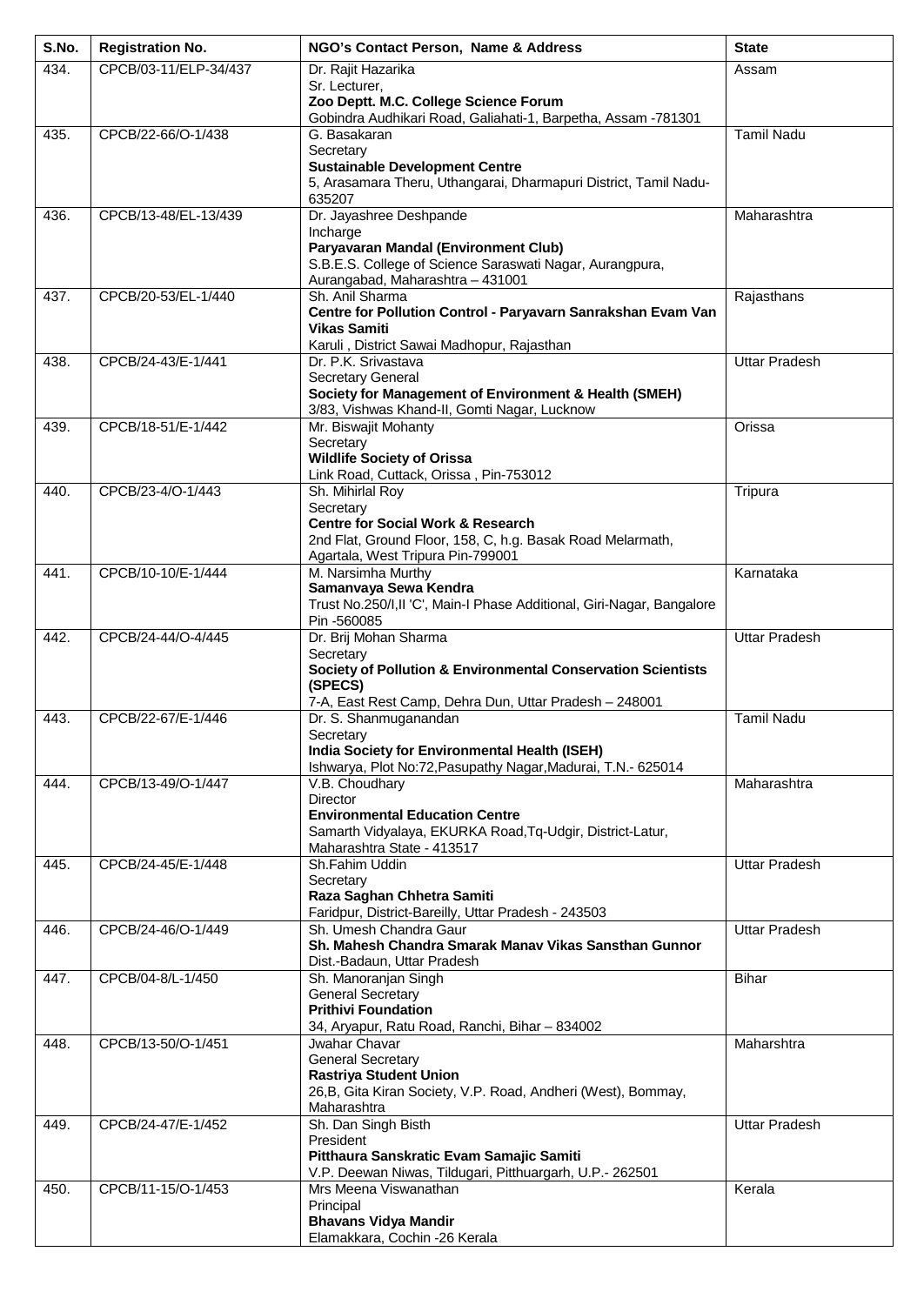| S.No. | <b>Registration No.</b> | NGO's Contact Person, Name & Address                                                                     | <b>State</b>         |
|-------|-------------------------|----------------------------------------------------------------------------------------------------------|----------------------|
| 451.  | CPCB/32-1/EL-1/454      | Prof. M. Lakshmanam                                                                                      | Pondicherry          |
|       |                         | President<br><b>Sudha English School</b>                                                                 |                      |
|       |                         | M.L. Nagar, Thirukkanur, Pondicherry State - 605501                                                      |                      |
| 452.  | CPCB/20-54/O-1/455      | Sh. Prahlad Sharma Godhania                                                                              | Rajasthan            |
|       |                         | Vidya Mandir<br>Post-Ghaghran, Byana, Distt-Bharatpr, Rajasthan                                          |                      |
| 453.  | CPCB/01-20/O-1/456      | Dr. M. Kailash Pathi Founder                                                                             | Andhra Pradesh       |
|       |                         | President                                                                                                |                      |
|       |                         | <b>Centre for Science &amp; Environmental Communications</b><br>Chembrole, Guntur (Dt.), Andhra Pradesh. |                      |
| 454.  | CPCB/12-14/E-12/457     | Sh. Yatish Jain                                                                                          | Madhya Pradesh       |
|       |                         | President<br>Prakriti Mitra Paryavaran Samiti                                                            |                      |
|       |                         | H.No.3, Kendriya Vidyalaya No.1 G.C.F. Estate, Jabalpur, M.P.-                                           |                      |
|       |                         | 482011                                                                                                   |                      |
| 455.  | CPCB/24-48/ES-1/458     | Sh. Shrvan Kumar Devedi<br>Jai Gayatri Ma Bal Vidya Mandir Samiti                                        | <b>Uttar Pradesh</b> |
|       |                         | Rajender Nagar, Karmer Road, Urai, Janpad-Jallon, U.P.                                                   |                      |
| 456.  | CPCB/12-15/ET-145/459   | Dr. Vijay Gupta                                                                                          | Madhya Pradesh       |
|       |                         | Hony. Secretary<br><b>Centre for Integrated Developoment</b>                                             |                      |
|       |                         | F-1, Park Hotel Padav, M.L.B. Road, Gwalior-474007                                                       |                      |
| 457.  | CPCB/24-49/O-1/460      | Sh. Bhragupati Kumar Tiwari<br><b>PIRI</b>                                                               | <b>Uttar Pradesh</b> |
|       |                         | Vill-Ram Ka Poora P.O.-Piri Karchana Allahbad, U.P.                                                      |                      |
| 458.  | CPCB/24-50/SE-1/461     | Sh. Devrat Sharma                                                                                        | <b>Uttar Pradesh</b> |
|       |                         | Secretary<br>Shrimati Bhu Devi Mahili Evam Bal Vikas Shikshan Sansthan                                   |                      |
|       |                         | Nirala Nagar, Nagla Padi, Agara-5, U.P.                                                                  |                      |
| 459.  | CPCB/20-55/O-1/462      | Sh. Surender Sharma                                                                                      | Rajasthan            |
|       |                         | Chairman<br>Rashtriya Jan Jagran Chintan Yagn Sansthan                                                   |                      |
|       |                         | B-70, Janta Colony, Jaipur Rajasthan                                                                     |                      |
| 460.  | CPCB/22-68/O-1/463      | Sh. P.Natarajan<br>Secretary                                                                             | <b>Tamil Nadu</b>    |
|       |                         | Programme for Rural Integrated Development Education                                                     |                      |
|       |                         | (PRIDE)                                                                                                  |                      |
|       |                         | Neithalur Colony, Nanga waram Via, Trichy Distt.-639110, Tamil<br>Nadu                                   |                      |
| 461.  | CPCB/6-36/E-1/464       | Sh. Bhulabhai N. Patel                                                                                   | Gujarat              |
|       |                         | <b>Gramya Vikas Mandal</b><br>Sarauavamahudi, Post-Chatkabely, Tu-Lunawada, Dist-                        |                      |
|       |                         | Panchamahals, Gujrat -389230                                                                             |                      |
| 462.  | CPCB/24-51/S-1/465      | Sh. B.N. Devedi                                                                                          | <b>Uttar Pradesh</b> |
|       |                         | President<br>Gyan Bharti Mahila Evam Bal Vikas Trust                                                     |                      |
|       |                         | Gopal Ganj, Urai, Jallon, U.P.-285001                                                                    |                      |
| 463.  | CPCB/01-21/O-1/466      | Mr. Ch. Satyanarayana                                                                                    | Andhra Pradesh       |
|       |                         | Secretary<br><b>Bharathi Social Educational Society</b>                                                  |                      |
|       |                         | Pedaboddepalli, Narsipatnam Dist., Andhra Pradesh - 531116                                               |                      |
| 464.  | CPCB/25-20/O-1/467      | Sh. Mariganka Sekhar Roy<br>Director (Admn.)                                                             | West Bengal          |
|       |                         | <b>Wave of Environment</b>                                                                               |                      |
|       | CPCB/24-52/E-1/468      | Rabindranagar, Post & Dist-Midnapore, West Bengal -721101<br>Sh. Vijaya Nand Devedi                      | <b>Uttar Pradesh</b> |
| 465.  |                         | Manager                                                                                                  |                      |
|       |                         | Bal Sadan & Bal Vadi Kendra                                                                              |                      |
| 466.  | CPCB/20-56/O-1/469      | Civil Line Road, Fatahan PArk, Mirzapur-231001, U.P.<br>Sh. Gokul Ram Saini                              | Rajasthan            |
|       |                         | Secretary                                                                                                |                      |
|       |                         | Radha Bal Mandir Vidhyalay Academy                                                                       |                      |
| 467.  | CPCB/24-53/E-1/470      | Bus Stand, Pipar City, Dist-Jodhpur, Rajasthan-342601<br>Smt. Chandrawati                                | <b>Uttar Pradesh</b> |
|       |                         | Manager                                                                                                  |                      |
|       |                         | Maa Dhanraji Hunswahini J.H. School<br>Samiti Vill-Bihari, Post-Nebadia Ghat, Dist-Mirzapur, U.P.        |                      |
| 468.  | CPCB/24-54/O-1/471      | Sh. Krishnan Tiwari                                                                                      | <b>Uttar Pradesh</b> |
|       |                         | Satyanarayan Sewa Samiti Evam Samaj Kalyan Sansthan                                                      |                      |
|       |                         | Kanhawalia, Kanchanpur, Deoria, U.P.                                                                     |                      |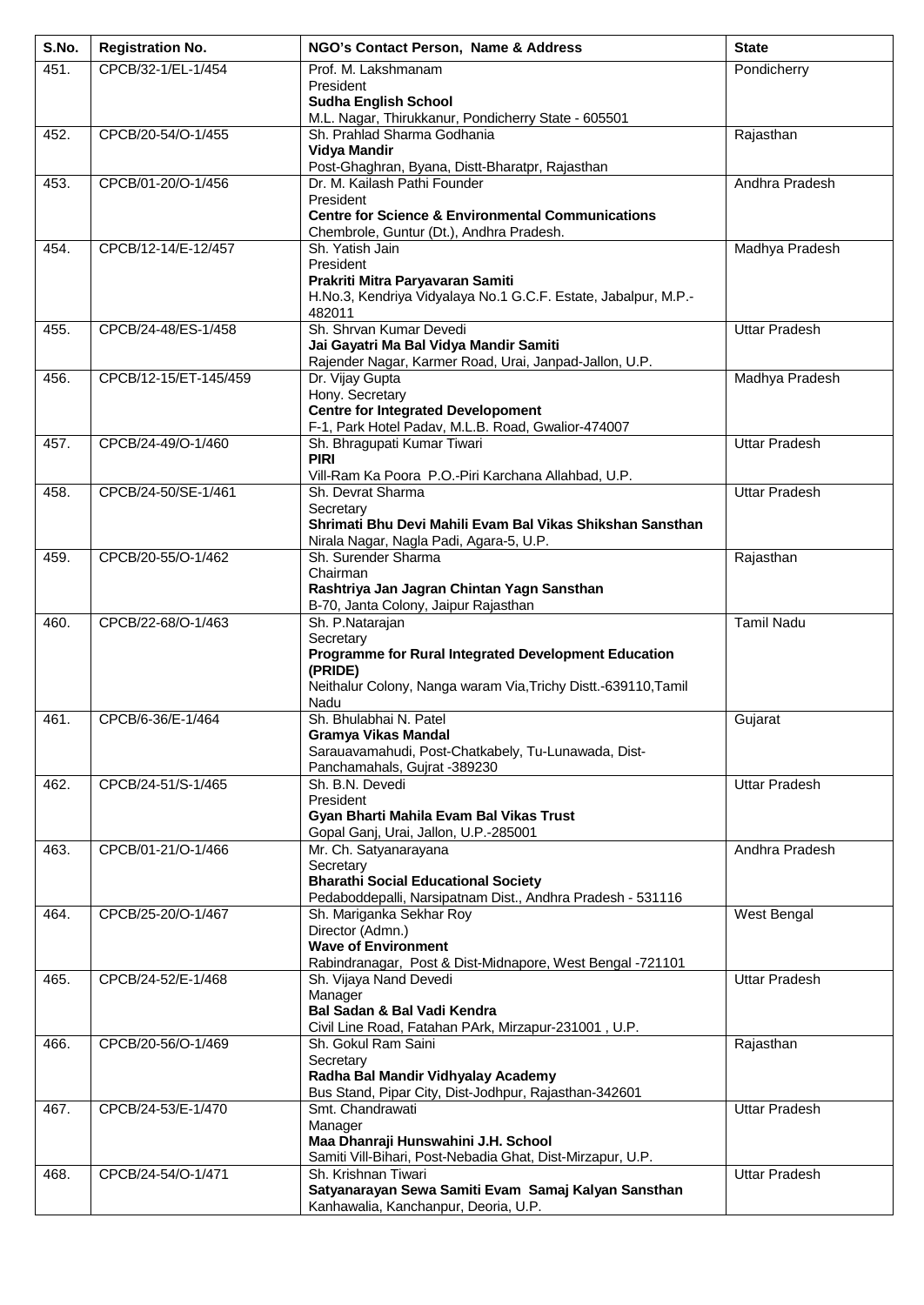| S.No. | <b>Registration No.</b> | NGO's Contact Person, Name & Address                                                                            | <b>State</b>         |
|-------|-------------------------|-----------------------------------------------------------------------------------------------------------------|----------------------|
| 469.  | CPCB/23-5/O-1/472       | Sh. Deb Kumar Bhowmik                                                                                           | Tripura              |
|       |                         | Secretary<br><b>Bhartiyam</b>                                                                                   |                      |
|       |                         | First Lane Road No.4, Agartala-799007, Tripura West                                                             |                      |
| 470.  | CPCB/07-05/E-1/473      | Sh. R.A. Goel                                                                                                   | Haryana              |
|       |                         | Chairman                                                                                                        |                      |
|       |                         | <b>People's Voice</b><br>630 Sector-16 A, Faridabad -121002, Haryana                                            |                      |
| 471.  | CPCB/25-21/O-1/474      | Sh. Ranjan Kumar Das                                                                                            | West Bengal          |
|       |                         | <b>General Secretary</b>                                                                                        |                      |
|       |                         | Sabang Vivekananda Club<br>Vill + P.O. + P.S. + Block-Sabang, Dist-Midnapore -721144, West                      |                      |
|       |                         | Bengal                                                                                                          |                      |
| 472.  | CPCB/22-69/E-1/475      | Sh. P. Andichamy                                                                                                | <b>Tamil Nadu</b>    |
|       |                         | Programme Officer<br><b>Natinal Environment and Education Development (NEED)</b>                                |                      |
|       |                         | Kariyur Post Thirukokarnam Via, Pudukkottai Dist-622002                                                         |                      |
| 473.  | CPCB/24-55/L-1/476      | Dr. Anil Joshi                                                                                                  | <b>Uttar Pradesh</b> |
|       |                         | <b>Director</b>                                                                                                 |                      |
|       |                         | Himalayan Environmental Studies & Conservation<br>Organisation                                                  |                      |
|       |                         | Vigyan prastha, Vill-Gwar Choki, P.O.-Gholtir-246436, Chamoli                                                   |                      |
|       |                         | Garhwal, U.P.                                                                                                   |                      |
| 474.  | CPCB/01-22/E-1/477      | Sh. S.A. Chelladurai<br><b>Executive Secretary</b>                                                              | Andhra Pradesh       |
|       |                         | Annai Therasa Social Works Association Madanambeu                                                               |                      |
|       |                         | Vill. & Post, Sathyavedu Mandal, Chittor Dist., Andhra Pradesh-                                                 |                      |
|       | CPCB/24-56/E-1/478      | 517588                                                                                                          | <b>Uttar Pradesh</b> |
| 475.  |                         | Sh. Ramgopal Sharma<br>Secretary                                                                                |                      |
|       |                         | Om Sewa Sansthan                                                                                                |                      |
|       |                         | Raj Street, Chandausi, Dist-Muradabad, U.P.                                                                     | <b>Tamil Nadu</b>    |
| 476.  | CPCB/22-70/E-1/479      | Sh. M. Subramani<br>Secretary                                                                                   |                      |
|       |                         | <b>Share Education Rural Among People Health Society</b>                                                        |                      |
|       |                         | Nelvoy Village & Post, Uthukkottai-Taluk, Chengai M.G.R. Dist.                                                  |                      |
| 477.  | CPCB/24-57/O-1/480      | Tamil Nadu -602023<br>Sh. Sudhesh Kumar                                                                         | <b>Uttar Pradesh</b> |
|       |                         | Secretary                                                                                                       |                      |
|       |                         | Anant Gramodyog Vikas Sansthan<br>Vill-Madara, Post-Behjoi, Tah-Chandausi, Dist-Muradabad, U.P.                 |                      |
| 478.  | CPCB/22-71/O-15/481     | Sh. S.V. Baskara Sethupathy                                                                                     | Tamil Nadu           |
|       |                         | Hony. Director                                                                                                  |                      |
|       |                         | <b>Institute of Environmental Education (IEE)</b><br>M-329, Row Type, Ellis Nagar, Madurai -625016, Tamil Nadu. |                      |
| 479.  | CPCB/23-06/E-1/482      | Sh. Kamal Kant                                                                                                  | Tripura              |
|       |                         | <b>Executive Secretary</b>                                                                                      |                      |
|       |                         | <b>Dishari</b>                                                                                                  |                      |
| 480.  | CPCB/24-58/L-1/483      | Belonia, South Tripura Pin-799155, Tripura.<br>Sh. Pramod Kumar Aggarwal                                        | <b>Uttar Pradesh</b> |
|       |                         | President                                                                                                       |                      |
|       |                         | <b>Sanchetna</b>                                                                                                |                      |
| 481.  | CPCB/24-59/E-1/484      | Bazar Naunidhrai, Chandausi, Dist-Muradabad, U.P.<br>Smt. Rama Bajpei                                           | <b>Uttar Pradesh</b> |
|       |                         | Secretary                                                                                                       |                      |
|       |                         | Swadeshi Jan Kalyan Sewa Samiti                                                                                 |                      |
| 482.  | CPCB/24-60/E-1/485      | Plot No.656, Jawahar Vihar, Malik Mau, Rae Bareli, Uttar Pradesh<br>Sh. Krishan Murari Bajpei                   | Uttar Pradesh        |
|       |                         | Secretary                                                                                                       |                      |
|       |                         | Kalyanam                                                                                                        |                      |
| 483.  | CPCB/30-36/E-13/486     | Vill & Post-Pihani, Janpad-Hardoi, Uttar Pradesh - 241 001<br>Sh. Ravi Agarwal                                  | Delhi                |
|       |                         | Co-ordinator (Executive Committee)                                                                              |                      |
|       |                         | <b>Srishti</b>                                                                                                  |                      |
| 484.  | CPCB/01-23/O-1/487      | 111, Golf Links, New Delhi-110003<br>Sh. Samala Babu                                                            | Andhra Pradesh       |
|       |                         | Chairman                                                                                                        |                      |
|       |                         | <b>Centre for Human Activity in Rural Development (CHARD)</b>                                                   |                      |
| 485.  | CPCB/24-61/S-1/488      | H.No.5-3-29, Pakabanda Bazar, Khammam - 507001, A.P.<br>Sh. Kulwant Singh                                       | Uttar Pradesh        |
|       |                         | Manager                                                                                                         |                      |
|       |                         | Murli Bal Vidya Mandir                                                                                          |                      |
|       |                         | Vill & Post-Nigohi, Janpad-Shajhanpur, Uttar Pradesh-242207                                                     |                      |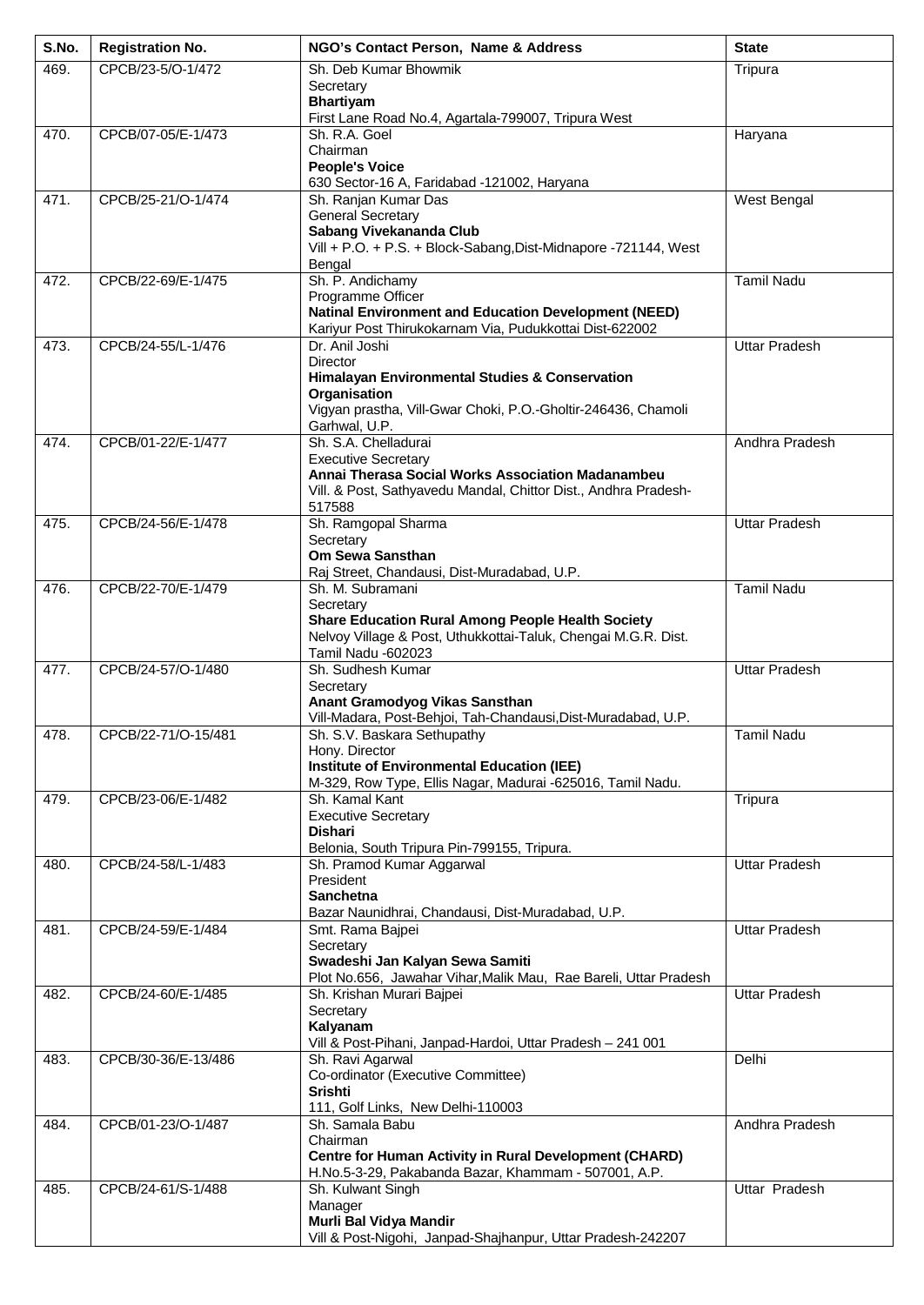| S.No. | <b>Registration No.</b> | NGO's Contact Person, Name & Address                                                                      | <b>State</b>         |
|-------|-------------------------|-----------------------------------------------------------------------------------------------------------|----------------------|
| 486.  | CPCB/12-16/O-1/489      | Miss. Kalpana Mradugul                                                                                    | Madhya Pradesh       |
|       |                         | Secretary<br>Kalpana Shiksha Prasar Samiti                                                                |                      |
|       |                         | Netural Green Agrotech Research Ltd. Ganeshpura, Muraina,                                                 |                      |
|       |                         | Madhya Pradesh.                                                                                           |                      |
| 487.  | CPCB/30-37/O-1/490      | Dr. Vandana Singh                                                                                         | Delhi                |
|       |                         | Chairperson<br>Akhil Bhartiya Mahila Udyog Kalyan & Shiksha Samiti                                        |                      |
|       |                         | B-290, New Ashok Nagar, Opp. East End Appartment, New Delhi-                                              |                      |
|       |                         | 110096                                                                                                    |                      |
| 488.  | CPCB/01-24/E-1/491      | Mr. N.K. Mohideen                                                                                         | Andhra Pradesh       |
|       |                         | Secretary<br><b>Victory Rural Development Society</b>                                                     |                      |
|       |                         | 10-16, Reddy Street, Nagalapuram, Chittoor Distt., Andhra                                                 |                      |
|       |                         | Pradesh-517589                                                                                            |                      |
| 489.  | CPCB/22-72/O-1/492      | Mr. E. James Rajsekaran                                                                                   | <b>Tamil Nadu</b>    |
|       |                         | Alex Centre for Ecological Training (PARD) Peoples<br><b>Association for Rural Development</b>            |                      |
|       |                         | Post Box no. 87, Madurai-625020, Tamil Nadu.                                                              |                      |
| 490.  | CPCB\13-52/EL-134/493   | Dr. S.D. Madnaik Principal                                                                                | <b>Tamil Nadu</b>    |
|       |                         | <b>Walchand Institute of Technology</b>                                                                   |                      |
|       |                         | Seth Walchand Hirachand Marg, Ashok Chowk Post Box No. 634,<br>Solapur-413006, Maharashtra                |                      |
| 491.  | CPCB/24-62/E-1/494      | Sh. Shambhu Dyal Vaghish                                                                                  | <b>Uttar Pradesh</b> |
|       |                         | Manager                                                                                                   |                      |
|       |                         | Shambhu Dyal Vagish Senior Basic School<br>Vill-Chapartala, Post-Maigalganj, Janpad-Lakhimpur Khiri, U.P. |                      |
| 492.  | CPCB/24-63/E-1/495      | Sh. K.K. Singh                                                                                            | <b>Uttar Pradesh</b> |
|       |                         | Secretary                                                                                                 |                      |
|       |                         | <b>Bhartiya Association for Rural Development</b>                                                         |                      |
| 493.  | CPCB/24-64/E-1/496      | Sadar Pur, Noida, Distt-Ghaziabad, Uttar Pradesh<br>Sh. Gangaram Khushwah                                 | <b>Uttar Pradesh</b> |
|       |                         | Secretary                                                                                                 |                      |
|       |                         | Swami Gangeshwar Adarsh Vidyalaya                                                                         |                      |
| 494.  | CPCB/24-65/O-1/497      | Vill-Lona: Post-Chainna, Janpad-Hardoi, Uttar Pradesh<br>Sh. R.P. Tiwari                                  | <b>Uttar Pradesh</b> |
|       |                         | Secretary                                                                                                 |                      |
|       |                         | Sramik Kalyan Sansthan                                                                                    |                      |
|       |                         | Vill-Tanda: Post-Gangaganj, Distt-Raebareli, Uttar Pradesh                                                |                      |
| 495.  | CPCB\22-73/O-1/498      | Mr. A. Jaffer Ali<br>Secretary                                                                            | <b>Tamil Nadu</b>    |
|       |                         | <b>Peoples Education For Development Organisation</b>                                                     |                      |
|       |                         | 53, Panchayat Road, Ariya Nachipalayam, Jothampatti Post,                                                 |                      |
| 496.  | CPCB\04-09/O-1/499      | Coimbatore District, Tamil Nadu<br>Sh. Ajay Kumar                                                         | <b>Bihar</b>         |
|       |                         | Secretary                                                                                                 |                      |
|       |                         | Deepa Devi Kalyan Sansthan                                                                                |                      |
|       |                         | Ajay Bhavan, Post-Siwan, Distt-Siwan, Bihar-841226                                                        |                      |
| 497.  | CPCB\22-74/O-1/500      | Mr. L. Peter<br>Secretary                                                                                 | <b>Tamil Nadu</b>    |
|       |                         | <b>Rural Education and Action for Liberation</b>                                                          |                      |
|       |                         | M-137, R.M. Colony, Near Pilliyar Palayam, Dindigul-7, Anna Distt.,                                       |                      |
| 498.  | CPCB\18-52/E-1/501      | Tamil Nadu (South India)<br>Mr. Laxman Pal                                                                | Orissa               |
|       |                         | Director                                                                                                  |                      |
|       |                         | <b>Rural Women Development Service Centre</b>                                                             |                      |
| 499.  | CPCB\24-66/EL-135/502   | At/Po-Khalari, Distt-Angul, Orissa-759122<br>Dr. Ravi Chopra                                              | <b>Uttar Pradesh</b> |
|       |                         | <b>Director</b>                                                                                           |                      |
|       |                         | <b>Peoples Science Institute</b>                                                                          |                      |
|       | CPCB\18-53/O-1/503      | 252, Vasant Vihar Phase-I, Dehradun-248006, Uttar Pradesh                                                 | Orissa               |
| 500.  |                         | Mr. Raghunath<br><b>Member Secretary</b>                                                                  |                      |
|       |                         | Asha                                                                                                      |                      |
|       |                         | At/Po-Kamakhyanagar, Distt-Dhenkanal, Orissa - 759018                                                     |                      |
| 501.  | CPCB/13-53/O-1/504      | Sh. M.B. Gangapure<br>Secretary                                                                           | Maharashtra          |
|       |                         | Shivjagriti Bahuudeshiya Vikas Mandal                                                                     |                      |
|       |                         | Bherolkar Building Main Road Nalegaon, Tah-Chakoor, Distt- Latur,                                         |                      |
|       |                         | Maharashtra                                                                                               |                      |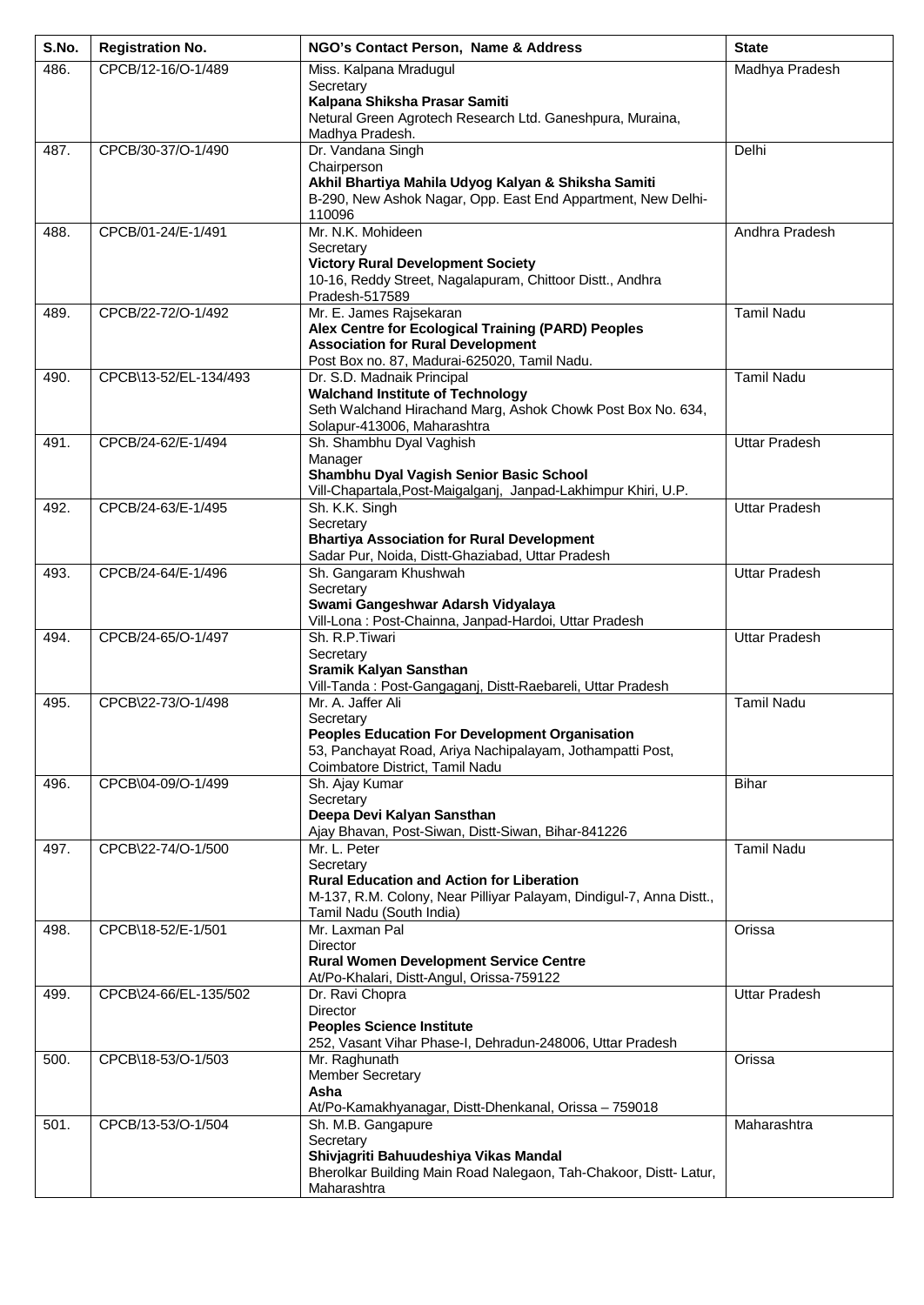| S.No.             | <b>Registration No.</b> | NGO's Contact Person, Name & Address                                                    | <b>State</b>         |
|-------------------|-------------------------|-----------------------------------------------------------------------------------------|----------------------|
| 502.              | CPCB/18-54/O-1/505      | Sh. Mahesh Kumar                                                                        | Orissa               |
|                   |                         | <b>Cheif Executive</b><br><b>Centre for Education &amp; Integrated Development</b>      |                      |
|                   |                         | Vill.-Dangapal, P.O/Via-Kankadahad, Distt-Dhenkanal-759028,                             |                      |
| 503.              | CPCB/22-75/E-1/506      | Orissa<br>Mr. A.C. Prabakaran                                                           | <b>Tamil Nadu</b>    |
|                   |                         | <b>Executive Director</b>                                                               |                      |
|                   |                         | <b>Development Activities for Rural People</b>                                          |                      |
|                   |                         | 4/400-2, Avin Nagar, Surveyar Colony, K. Pudur, Madurai-625007<br><b>Tamil Nadu</b>     |                      |
| 504.              | CPCB/01-25/E-1/507      | Sh. N. Bala Raju                                                                        | Andhra Pradesh       |
|                   |                         | Project Adviser                                                                         |                      |
|                   |                         | <b>Resource Educational Society</b><br>Snehanilayam,                                    |                      |
|                   |                         | Budithi # 532427 Srikakulam Dist., Andhra Pradesh.                                      |                      |
| 505.              | CPCB/19-04/O-1/508      | Dr. B.S. Mann                                                                           | Punjab               |
|                   |                         | President<br>The Centre for Development Action                                          |                      |
|                   |                         | 4325 Urban Estate, Phase-II, Patiala, Punjab - 147002                                   |                      |
| 506.              | CPCB/01-26/O-1/509      | Sh. N.A. Koteswara Rao<br><b>Lecturer of Botany Environment Protection Council</b>      | Andhra Pradesh       |
|                   |                         | 4-III, ILTD Colony, Chirala, Prakasam Dist., Andhra Pradesh-                            |                      |
|                   |                         | 523157                                                                                  |                      |
| 507.              | CPCB/13-54/ELT-345/510  | Sh. M.M. Dharwadkar<br>Head of Applied Sc. Dept.                                        | Maharashtra          |
|                   |                         | Environment Protection Wing Marathwada Institute of                                     |                      |
|                   |                         | <b>Technology</b>                                                                       |                      |
| 508.              | CPCB/25-22/E-1/E-13/511 | Post Box No.-327, Satara Road, Aurangabad, Maharashtra-431005<br>Sh. Sandeep Karak      | West Bengal          |
|                   |                         | Chairman                                                                                |                      |
|                   |                         | <b>Environment &amp; Rural Development Authority (ERDA)</b>                             |                      |
|                   |                         | D-184, Shastri Avenue, Bidhanagar, Durgapur, Dist-Burdwan -<br>713212, W.B.             |                      |
| 509.              | CPCB/10-11/E-245/512    | Prof. B. Bhaskara Rao,                                                                  | Karnataka            |
|                   |                         | <b>Executive Director</b><br>Centre for Symbiosis of Technology environment &           |                      |
|                   |                         | <b>Management</b>                                                                       |                      |
|                   |                         | No.35, 17th Main, 6th Block, Karamangala, Bangalore-560095                              |                      |
| $\overline{5}10.$ | CPCB/30-38/O-1/513      | Sh. Bal Gokhale<br>Trustee & Member                                                     | Delhi                |
|                   |                         | <b>Western India Foundation for Environment</b>                                         |                      |
| $\overline{5}11.$ |                         | B-55, Pashimi Marg, Vasant Vihar, New Delhi-110057<br>Sh. Harihar Azad                  |                      |
|                   | CPCB/04-10/L-1/514      | Saheed Bachchan Pustakalaya                                                             | <b>Bihar</b>         |
|                   |                         | P.O.-Thepoha Bazar, Dist.-Siwan, Bihar, Pin-841245                                      |                      |
| 512.              | CPCB/18-55/E-124/515    | Sh. Chitta Behera<br><b>Director Project</b>                                            | Orissa               |
|                   |                         | Swarajya                                                                                |                      |
|                   |                         | Moti Bhawan, Kesharpur, Bixi Bazar, Cuttack, Orissa- 753001                             |                      |
| 513.              | CPCB/20-57/O-13/516     | Sh. Vinod Meena<br><b>General Secretary</b>                                             | Rajasthan            |
|                   |                         | Society for Promotion of Environment and Sustainable                                    |                      |
|                   |                         | <b>Development</b><br>A-26 (C-1), Bhartiya Path, Kanti Chandra Road, Bani Park, Jaipur- |                      |
|                   |                         | 302016, Rajasthan                                                                       |                      |
| 514.              | CPCB/12-17/E-15/517     | Sh. Suresh Gotekar                                                                      | Madhya Pradesh       |
|                   |                         | <b>General Secretary</b><br>Anusuchit Jati-Janjati Viksa Sangthan                       |                      |
|                   |                         | 41, Pampapur, Harshwardhan Nagar, Bhopal (M.P.)                                         |                      |
| 515.              | CPCB/24-67/O-1/518      | Mr. Anil Jaggi                                                                          | <b>Uttar Pradesh</b> |
|                   |                         | President<br>Society for Environment Wildlife Action & Awareness                        |                      |
|                   |                         | (SEWAA)                                                                                 |                      |
| 516.              | CPCB/30-39/E-1/519      | 68 Anekant Palace, 29 Rajpura Road Dehru-Dun, U.P.- 248001<br>Mr. Ramesh Chandra        | Delhi                |
|                   |                         | Secretary                                                                               |                      |
|                   |                         | Jai Prakash Research Institute                                                          |                      |
| 517.              | CPCB/20-58/ES-1/520     | 5861, Jawahar Nagar, Delhi - 110 007<br>Mrs. Om Chaudhary                               | Rajasthan            |
|                   |                         | Secretary                                                                               |                      |
|                   |                         | Child Home Public School Sikhsha Samiti                                                 |                      |
|                   |                         | Plot No.28, Udai Nagar 'A' P.O. Shyam Nagar, Jaipur Rajasthan -<br>302019               |                      |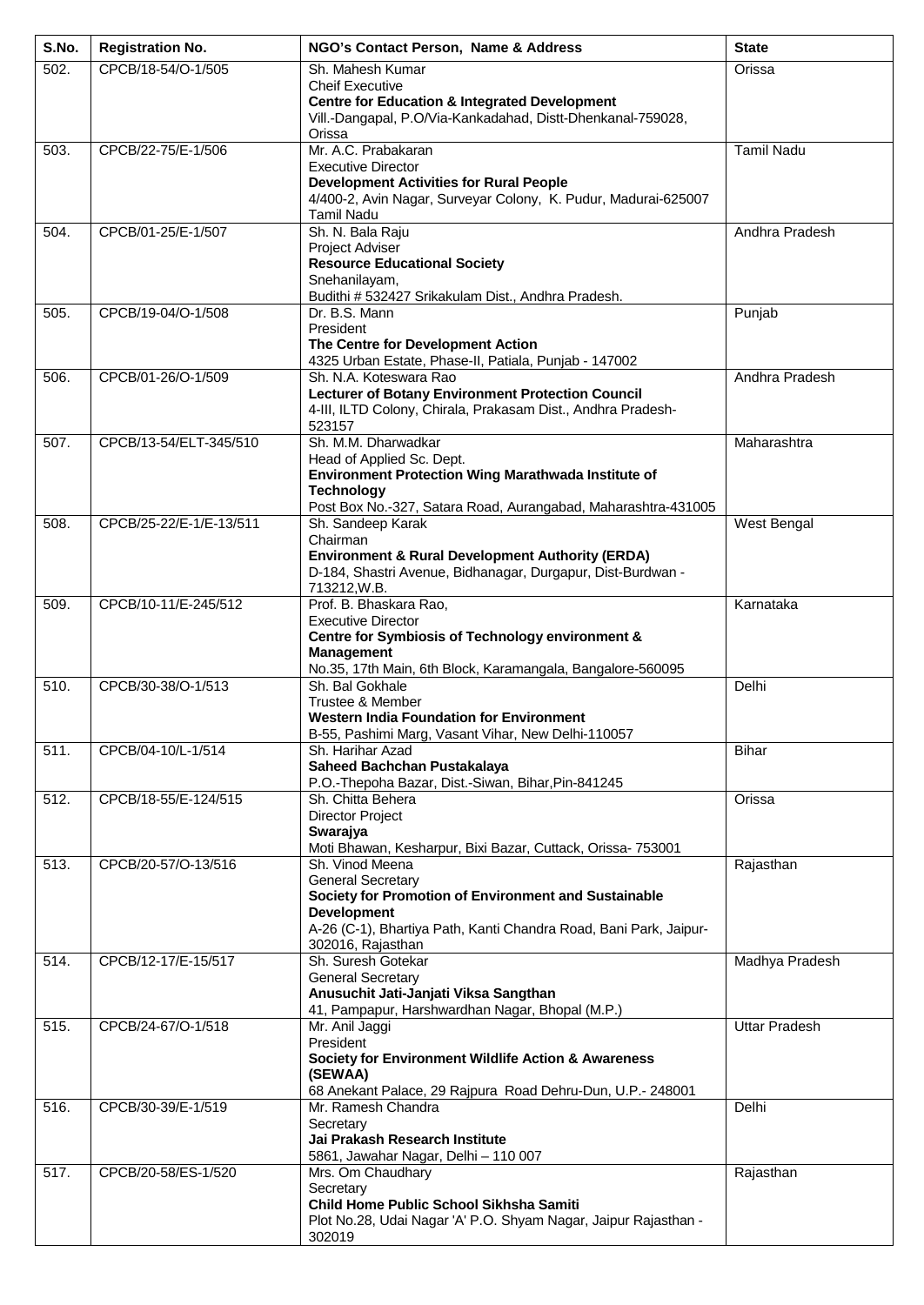| S.No. | <b>Registration No.</b> | NGO's Contact Person, Name & Address                                                                      | <b>State</b>         |
|-------|-------------------------|-----------------------------------------------------------------------------------------------------------|----------------------|
| 518.  | CPCB/20-59/S-1/521      | Sh. Rajendra Kumar                                                                                        | Rajasthan            |
|       |                         | Chairman<br><b>Suraj Memorial Society</b>                                                                 |                      |
|       |                         | 1-C-18, Kamala Nehru Nagar, Ajmer Road, Jaipur, Rajasthan                                                 |                      |
| 519.  | CPCB/25-23/ES-13/522    | Sr. Sheuli Chatterjee<br>Secretary General                                                                | West Bengal          |
|       |                         | <b>Sea Explorers Institute</b>                                                                            |                      |
|       |                         | Outram Ghat, Calcutta - 700 021, West Bengal                                                              |                      |
| 520.  | CPCB/24-68/ES-1/523     | Sh. Ramesh Bhai Vinoba<br>Sewa Ashram                                                                     | <b>Uttar Pradesh</b> |
|       |                         | Vill-Bartara, Post-Gurari, Shahjahanpur, U.P.-22306                                                       |                      |
| 521.  | CPCB/24-69/E-1/524      | Sh. K.L. Sharma                                                                                           | <b>Uttar Pradesh</b> |
|       |                         | President<br><b>Institute of Family Welfare</b>                                                           |                      |
|       |                         | Khurja Gate, Chandausi, Distt.-Moradabad, U.P.-202412                                                     |                      |
| 522.  | CPCB/01-27/E-1/525      | Sh. D. Kruna Kumar                                                                                        | Andhra Pradesh       |
|       |                         | President<br><b>Health &amp; Welfare Service Centre</b>                                                   |                      |
|       |                         | Goddipadu Village, Pedakakani (Mandal), GUNTUR, Andhra                                                    |                      |
| 523.  | CPCB/04-11/E-1/526      | Pradesh-522001<br>Sh. Jayant Kumar Jha                                                                    | <b>Bihar</b>         |
|       |                         | Secretary                                                                                                 |                      |
|       |                         | Abhiyan Samiti                                                                                            |                      |
|       |                         | Flat No. 12, Ganeshalaya, Near Carmel School, Jharudih-<br>Dhanbad, Bihar - 826001                        |                      |
| 524.  | CPCB/18-56/O-1/527      | Sh. Manoranjan Panigrahi                                                                                  | Orissa               |
|       |                         | <b>Member Secretary</b>                                                                                   |                      |
|       |                         | <b>Kasturibala Womens Centre</b><br>N 1/287, Nayapalli, I.R.C. Village, Bhubaneswar, Orissa- 751015       |                      |
| 525.  | CPCB/12-18/E-1/528      | Sh. Rajendra Chandrakant Rai                                                                              | Madhya Pradesh       |
|       |                         | <b>Director</b>                                                                                           |                      |
|       |                         | Ankur<br>1234 JP.Nagar, Adhartal, JABALPUR, Madhya Pradesh -482004                                        |                      |
| 526.  | CPCB/24-70/E-1/529      | Mr. Sunil Kumar                                                                                           | <b>Uttar Pradesh</b> |
|       |                         | Secretary<br>Hariyali                                                                                     |                      |
|       |                         | 53, Tulsi Vihar, Near New Poser House of Sector -14, Indira Nagar,                                        |                      |
|       |                         | Lucknow, U.P. - 226016                                                                                    |                      |
| 527.  | CPCB/06-37/O-1/530      | Sh. J.R. Parmar<br><b>IFS Director</b>                                                                    | Gujarat              |
|       |                         | <b>Gujrat Ecological Education and Research (GEER) Foundation</b>                                         |                      |
|       |                         | G-1, 194/3 Sector-30, Gandhinagar-382030, Gujrat                                                          |                      |
| 528.  | CPCB/13-55/O-1/531      | Sh. Patil Vilas Ramachandra<br>Patil Vilas Ramachandra (Sole Association) 'PITRUCAHYA'                    | Maharashtra          |
|       |                         | At & P.O.-Rave, Tal-Raigad-402123, Maharashtra                                                            |                      |
| 529.  | CPCB/04-12/E-1/532      | Sh. S. Pankaj<br><b>Organisation for Socio-Economic and Rural Development</b>                             | <b>Bihar</b>         |
|       |                         | Haridaspur Bungalow, North Patel Nagar, Patna-800024, Bihar                                               |                      |
| 530.  | CPCB/30-40/LE-134/533   | Dr. J.P. Shrivastava                                                                                      | Delhi                |
|       |                         | Director<br><b>Environmental Technical Services</b>                                                       |                      |
|       |                         | C-14-D, Gangotri Enclave Alaknanda, New Delhi-110 019                                                     |                      |
| 531.  | CPCB/24-71/O-1/534      | Sh.B.S. Kushwaha                                                                                          | <b>Uttar Pradesh</b> |
|       |                         | Secretary<br><b>Upkaram Sansthan</b>                                                                      |                      |
|       |                         | Vill. & Post - Nagohi, Shahjahanpur - 242407 (U.P.)                                                       |                      |
| 532.  | CPCB/24-72/O-1/535      | Sh. Rishi Pal Gautam                                                                                      | <b>Uttar Pradesh</b> |
|       |                         | <b>City Reporter</b><br><b>Gunjan Friends Club</b>                                                        |                      |
|       |                         | Peer Nagar Soodna, Post.-Hapur, Dist.-Ghazaibad, U.P.-245 101                                             |                      |
| 533.  | CPCB/24-73/O-1/536      | Secretary<br>Jan Sewa Samiti                                                                              | <b>Uttar Pradesh</b> |
|       |                         | Garhawa Kala Baraon Karachana, Allahabad,-212 301 (U.P.)                                                  |                      |
| 534.  | CPCB/25-24/ES-125/537   | Dr. Sovan Roy                                                                                             | West Bengal          |
|       |                         | Chairman<br>Durgapur Bidhanagar Cente for Ecology & Natural Resource                                      |                      |
|       |                         | <b>Management</b>                                                                                         |                      |
|       |                         | D-231, Chaffe Street, Bidhanagar, Durgapur-713 212 (West<br>Bengal)                                       |                      |
| 535.  | CPCB/12-19/O-1/538      | Sh.M.P. Pandey                                                                                            | Chhattisgarh         |
|       |                         | Secretary                                                                                                 |                      |
|       |                         | <b>Jaya Prakash Memorial Centre</b><br>361, Ward No. 4, Bastar Division, Distt. Dantewada, Kirandul - 494 |                      |
|       |                         | 556 (Chhattisgarh)                                                                                        |                      |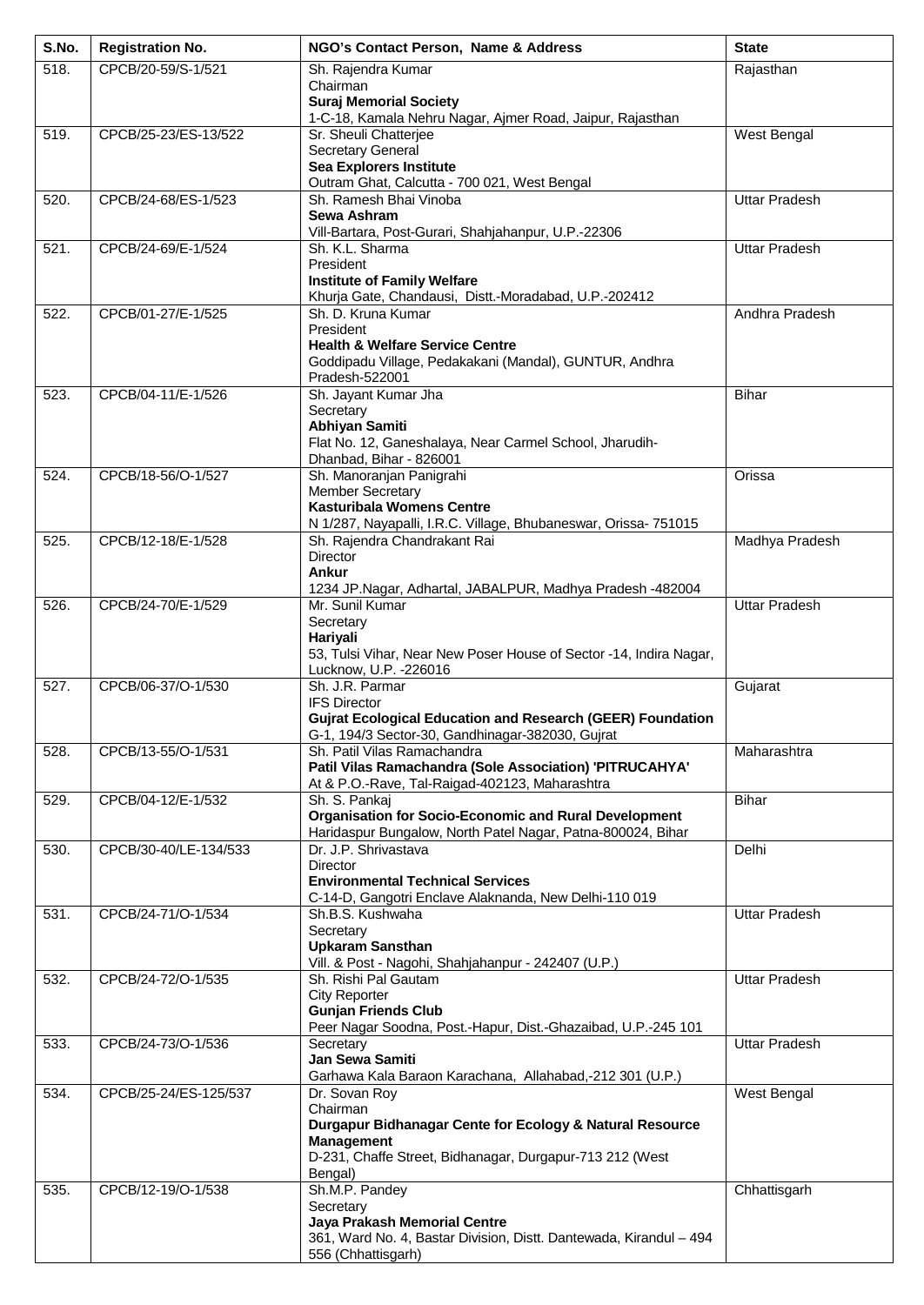| S.No. | <b>Registration No.</b> | NGO's Contact Person, Name & Address                                                               | <b>State</b>         |
|-------|-------------------------|----------------------------------------------------------------------------------------------------|----------------------|
| 536.  | CPCB/24-74/O-1/539      | Sh. Surya Kumar                                                                                    | <b>Uttar Pradesh</b> |
|       |                         | Chairman                                                                                           |                      |
|       |                         | Vimukt Janjati Kalyan Samiti<br>D-124, LDA-Colony, Aeshbag, Lucknow-4 (U.P.)                       |                      |
| 537.  | CPCB/04-13/O-1/540      | Mrs. Tara Gupta                                                                                    | <b>Bihar</b>         |
|       |                         | Secretary                                                                                          |                      |
|       |                         | Tara Mahila Udyogik Kalyan Samiti                                                                  |                      |
| 538.  | CPCB/24-76/O-1/542      | Opp. L.C.T. Ghat, Mainpura, Patna-800 001, Bihar<br>Dr. Aditya K. Gaur                             | <b>Uttar Pradesh</b> |
|       |                         | <b>Managing Trustee</b>                                                                            |                      |
|       |                         | <b>Helping Hand Trust</b>                                                                          |                      |
|       | CPCB/20-60/O-1/543      | A-155, Block-9, M.I.G. Flats, Brij Vihar, Ghaziabad (U.P.)<br>Sh. M.M. Bhandari                    |                      |
| 539.  |                         | Principal Investigator                                                                             | Rajasthan            |
|       |                         | <b>The School of Desert Science</b>                                                                |                      |
|       |                         | 109, Nehru Park, Jodhpur-342 003 Rajasthan                                                         |                      |
| 540.  | CPCB/20-61/O-1/544      | Dr.L.M. Bhandari<br>Hony. Secretary                                                                | Rajasthan            |
|       |                         | <b>Society for Environment Education &amp; Research</b>                                            |                      |
|       |                         | 26, Dent Magri (Behind NCC Office) Udaipur-312 3001, Rajasthan                                     |                      |
| 541.  | CPCB/30-41/E-1/545      | Dr. Kalpana Shree                                                                                  | Delhi                |
|       |                         | President<br>Radha Mohan International Health Foundation                                           |                      |
|       |                         | Deepak Sadan, A-1/81, Paschim Vihar, New Delhi                                                     |                      |
| 542.  | CPCB/24-77/E-12/546     | Sh. Atul Chauhan                                                                                   | <b>Uttar Pradesh</b> |
|       |                         | Secretary<br><b>National Environment Pollution Safety Society</b>                                  |                      |
|       |                         | 532, Street Bazar, Behind S.B.I. Jaspur, Distt.-Udham Singh Nagar-                                 |                      |
|       |                         | 244712                                                                                             |                      |
| 543.  | CPCB/20-62/O-1/547      | Shri Vinod Agrawal                                                                                 | Rajasthan            |
|       |                         | President<br>Aravali Research & Development Society                                                |                      |
|       |                         | 161, Sarva Ritu Vilas, Udaipur, Rajasthan-313 001                                                  |                      |
| 544.  | CPCB/30-42/EL-1/548     | Sh. B.D. Sharma                                                                                    | Delhi                |
|       |                         | Chairman                                                                                           |                      |
|       |                         | <b>Mother Earth Environmental Dogma</b><br>M-51, Saket, NewDelhi-110 017                           |                      |
| 545.  | CPCB/30-43/E-1/549      | Er. M. Kumar                                                                                       | Delhi                |
|       |                         | Secretary                                                                                          |                      |
|       |                         | Development of Indian Society & Culture<br>224-D, J & K Pocket, Dilshad Garden, Delhi-110 095      |                      |
|       |                         | Mobl:9312229853                                                                                    |                      |
| 546.  | CPCB/24-78/O-1/550      | Ms. Madhuram Kaushik                                                                               | <b>Uttar Pradesh</b> |
|       |                         | <b>Executive Director</b><br>Bhawani Shiksh Prasar Parishad                                        |                      |
|       |                         | Free Ganj Road, Opp. Railway Park, Hapur-245 101 (U.P.)                                            |                      |
| 547.  | CPCB/30-44/E-12/551     | Ms. Kiran Wadhera                                                                                  | Delhi                |
|       |                         | President                                                                                          |                      |
|       |                         | Asian Centre for Organisation Reserach & Development<br>(ACORD)                                    |                      |
|       |                         | C-126, Greater Kailash-I, New Delhi-48                                                             |                      |
| 548.  | CPCB/30-45/O-1/552      | Mr. R.P. Sharma                                                                                    | Delhi                |
|       |                         | Preseident<br>Bhartiya Shiksha Prasar Awam Nagric Kalyan Samiti                                    |                      |
|       |                         | B-657, M.I.G., DDA Flats, Chitrakot - 110 093 Delhi                                                |                      |
| 549.  | CPCB/30-46/E-1/553      | Mr. R.K. Sharma                                                                                    | Delhi                |
|       |                         | President<br><b>Bhartiya Upbhokta Sanraction Samiti</b>                                            |                      |
|       |                         | ED-Pocket, 75-C, MIG Flat, Pitam Pura, Delhi-110 034                                               |                      |
| 550.  | CPCB/24-79/T-15/554     | Dr. Amod Chandra Lakhotia                                                                          | <b>Uttar Pradesh</b> |
|       |                         | President                                                                                          |                      |
|       |                         | <b>Gram Vikas Sewa Sansthan</b><br>Shri Ram Puram Near Ramlila Ground, Jagdishpur (N.R. Nihalgarh) |                      |
|       |                         | Distt.-Sultanpur-227 809 (UP)                                                                      |                      |
| 551.  | CPCB/12-20/E-1/555      | Smt. Mamta Chaturvedi                                                                              | Madhya Pradesh       |
|       |                         | Secretary                                                                                          |                      |
|       |                         | Usha Smariti Mahila Mandal<br>Gram-Mahishpura, Morar, Tah.-Gird, Dist.-Gwalior, M.P.               |                      |
| 552.  | CPCB/30-47/O-1/556      | Sh. Shailesh Kumar                                                                                 | Delhi                |
|       |                         | <b>Member Secretary</b>                                                                            |                      |
|       |                         | <b>Council for Ecological Futurology &amp; Environment</b>                                         |                      |
|       |                         | 2/8 - B, Jangpura - A, New Delhi-110 014                                                           |                      |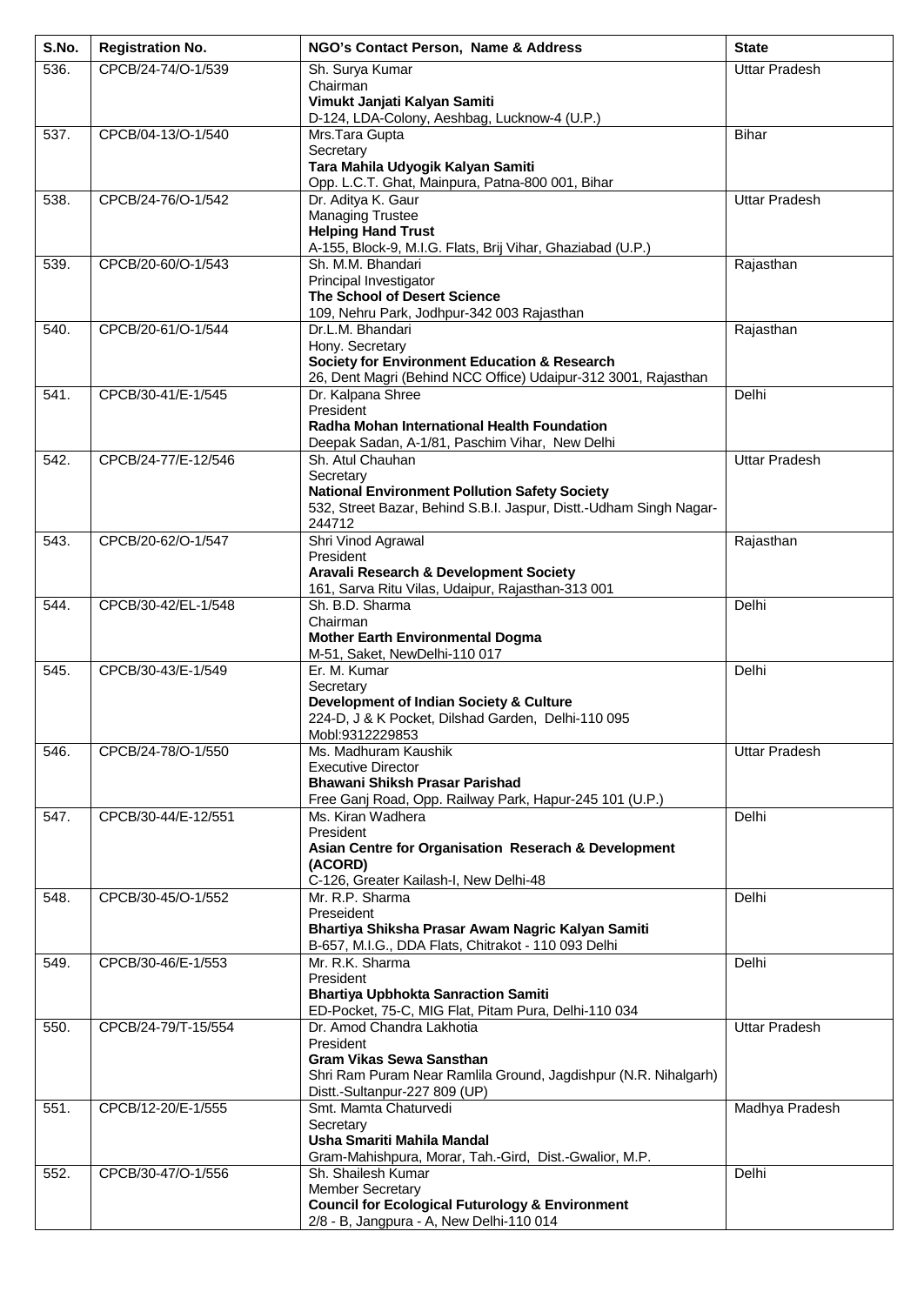| S.No. | <b>Registration No.</b> | NGO's Contact Person, Name & Address                                                                                                                                     | <b>State</b>         |
|-------|-------------------------|--------------------------------------------------------------------------------------------------------------------------------------------------------------------------|----------------------|
| 553.  | CPCB/30-48/O-1/557      | Dr. Ajay Kumar Mishra<br>Chairman<br><b>Sankalp</b>                                                                                                                      | Delhi                |
|       |                         | B-5/95, Safdarjung Enclave, New Delhi-110 029                                                                                                                            |                      |
| 554.  | CPCB/12-21/E-1/558      | Smt. Shanti Sharma<br>Secretary<br><b>Mamta Shiksha Samiti</b>                                                                                                           | Madhya Pradesh       |
| 555.  | CPCB/30-49/E-1/559      | Bhim Nagar, Morar, Gwalior, M.P.<br>Mr. Chander Singh Rahi                                                                                                               | Delhi                |
|       |                         | President<br>Dev Bhoomi Vikas Sansthan<br>S-106 B, Sunder Block, Shakarpur, Delhi-110 092                                                                                |                      |
| 556.  | CPCB/13-56/E-1/560      | Dr. A. M. Deshmukh<br>Secretary<br><b>Microbiologist Society</b><br>A-8, Kalpatara Housing Society, Karve Road, At & Post-Kapil,<br>Goleshwar, Karad-415 110 Maharashtra | Maharastra           |
| 557.  | CPCB/4-14/EL-134/561    | Sh. Alabh Anand,<br>Secretary<br>Vasundhara<br>Professor's Colony, Anugrahpuri, Shastrinagar, Patna-800 023,<br>Bihar                                                    | <b>Bihar</b>         |
| 558.  | CPCB/12-22/E-1/562      | Shri J.P. Palharya<br>Secretary<br>Narmada Valley Research Centre<br>Bandrabhan M.I.G. Flat No.301, Mukharji Complex, Station Road<br>Hoshangabad-461 001 (M.P.)         | Madhya Pradesh       |
| 559.  | CPCB/12-23/E-1/563      | Prof. K.K. Paliwal<br>Secretary<br>Doordarshan Gyandeep Mandal<br>F-9, R.A.K. Agriculture - College Colony, Sehore-466 001 (M.P.)                                        | Madhya Pradesh       |
| 560.  | CPCB/20-63/O-1/564      | Sh. Ram Prasad Meena<br>President<br>Samajik Aarthik Vikas Samiti<br>Post-Garvdwasi, Teh.-Chaksu, Jaipur (Rajasthan)                                                     | Rajasthan            |
| 561.  | CPCB/12-24/E-1/565      | Sh. Nirmal Kumar Jain<br>Project Officer<br><b>Peace Organisation</b><br>D-16, Sainath Nagar, Near Sarva Dharma, Kolar Road, Bhopal<br>M.P.-562 016                      | Madhya Pradesh       |
| 562.  | CPCB/12-25/O-1/566      | Sh. V. Sundarajan<br>President<br><b>Bhel Senior Citizen Forum</b><br>A-1, Sai Lakshmi, Sahakari Parisar, Kalpana Nagar, Raisen Road,<br>Bhopal, (M.P.)                  | Madhya Pradesh       |
| 563.  | CPCB/04-15/O-1/567      | Shri Anand Kumar Verma<br>Secretary<br>Van Paryavaran Pradushan Niantran Evam Vibhag Kendra<br>Hasua Godam Par Durga Place, Distt.-Navada, Bihar                         | <b>Bihar</b>         |
| 564.  | CPCB/24-80/ET-15/568    | Sh. Y.K. Saxena<br>Secretary<br><b>Society for Environmental Education</b><br>A-79, Sector-19, Noida-201 301, Gautam Budh Nagar, Uttar<br>Pradesh                        | <b>Uttar Pradesh</b> |
| 565.  | CPCB/24-81/O-1/569      | Shri Ishwari Datt Joshi<br>Secretary<br>Paryavaran<br>Gram Reshal, P.O.-Sunoli Distt.-Almora (U.P.)                                                                      | <b>Uttar Pradesh</b> |
| 566.  | CPCB/30-50/O-1/570      | Sh. Laxmi Narian Modi<br><b>Managing Trustee</b><br><b>Nation Building Forum</b><br>305, Bakshi House, 40-41, Mehru Place, New Delhi-110 019                             | Delhi                |
| 567.  | CPCB/01-28/E-1/571      | Shri P. Vinod Reddy<br>President<br><b>Tirumala Sai Society</b><br>D.No.1-4-880/2/45/A, Gandhinagar, Hyderabad A.P.-500301                                               | Andhra Pradesh       |
| 568.  | CPCB/01-29/E-1/572      | Mrs. V.Bharathi Ram<br>President<br>Vijaya Voluntary Organisation<br>H.No.13-74, Dr. Ram Reddy Complex, Jadcherla-509 301, Distt.<br>Mahabubnagar, A.P.                  | Andhra Pradesh       |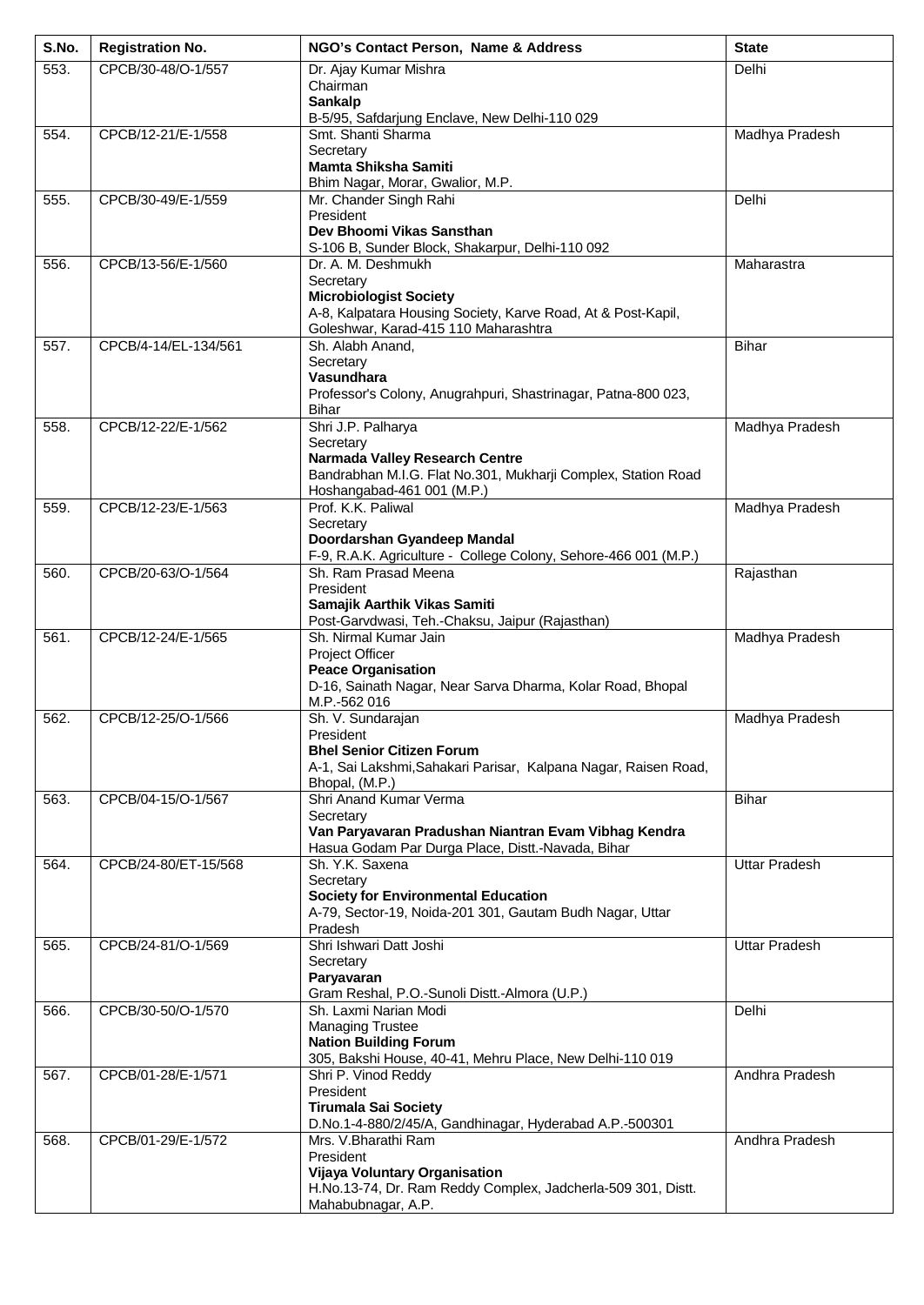| S.No. | <b>Registration No.</b> | NGO's Contact Person, Name & Address                                                   | <b>State</b>         |
|-------|-------------------------|----------------------------------------------------------------------------------------|----------------------|
| 569.  | CPCB/24-82/ES-1/573     | Mr. Balak Ram Prajapati                                                                | <b>Uttar Pradesh</b> |
|       |                         | President<br>Manav Samaj Kalyan Sewa Samiti                                            |                      |
|       |                         | 119, Sarai Khair Nagar, Merrut-250 002 (U.P.)                                          |                      |
| 570.  | CPCB/18-57/O-1/574      | Er. H.S. Pradhan                                                                       | Orissa               |
|       |                         | Secretary<br>Jagaran                                                                   |                      |
|       |                         | At.-Kantamal, P.O.-Utkela, Distt.-Kalahandi-766 011, Orissa                            |                      |
| 571.  | CPCB/9-3/O-1/575        | Sh. Shafiq-ur-Rehman                                                                   | Jammu & Kashmir      |
|       |                         | Chairman<br>Awaan                                                                      |                      |
|       |                         | Court Road, Srinagar, Kashmir                                                          |                      |
| 572.  | CPCB/25-25/O-1/576      | Shri Sitangshu Das                                                                     | West Bengal          |
|       |                         | <b>General Secretary</b>                                                               |                      |
|       |                         | <b>Tarun Sangha</b><br>Vill.-Phakirchak, P.O.-Barabari (South), Distt.-Midnapore, West |                      |
|       |                         | Bengal-721 430                                                                         |                      |
| 573.  | CPCB/30-51/E-1/577      | Dr.S.K. Biswas                                                                         | Delhi                |
|       |                         | President<br><b>Centre for Social and Environmental Care</b>                           |                      |
|       |                         | 342, Nirman Apartment Mayur Vihar, Phase-I Extension, Delhi-110                        |                      |
|       |                         | 091                                                                                    |                      |
| 574.  | CPCB/24-83/O-1/578      | Shri Ranjit Kumar Singh<br>Secretary                                                   | <b>Uttar Pradesh</b> |
|       |                         | Paristhikia Evam Paryavaran Shodh Sansthan                                             |                      |
|       |                         | Shanti Bhawan, Tagdishpur, Ballia, U.P.-277 001                                        |                      |
| 575.  | CPCB/30-52/E-1/579      | Ms. Anita Ahuja<br>President                                                           | Delhi                |
|       |                         | <b>Conserve</b>                                                                        |                      |
|       |                         | A-116, Madhuban, Vikas Marg, Delhi-110 092                                             |                      |
| 576.  | CPCB/12-26/O-1/580      | Shri Vamanrao Wagdre<br>President                                                      | Madhya Pradesh       |
|       |                         | <b>Gramodyog Welfare Sanstha</b>                                                       |                      |
|       |                         | Vill-Gauna, Post.-Sirdi, Teh.-Multai, Distt.-Betul, M.P.-460 668                       |                      |
| 577.  | CPCB/12-27/E-1/581      | Dr. B.K. Rai<br>Paryavaran Sanrakshan Evam Adivasi Vikas Kendra (PSAVK)                | Madhya Pradesh       |
|       |                         | YMCA Campus, Modla Road, Sadar, Jabalpur-482 001 (M.P.)                                |                      |
|       |                         |                                                                                        |                      |
| 578.  | CPCB/12-28/S-1/582      | Ms. Sheela Tiwari                                                                      | Madhya Pradesh       |
|       |                         | Secretary                                                                              |                      |
|       |                         | <b>Anupama Education Society</b>                                                       |                      |
| 579.  | CPCB/13-57/O-1/583      | Bharhut Nagar, Satna M.P.-485 001<br>Prof. Patil D.V.                                  | Maharashtra          |
|       |                         | Secretary                                                                              |                      |
|       |                         | Vasundhara Sevarth Samajik Sansodhan ani Vikas Seva                                    |                      |
|       |                         | <b>Sansthan</b><br>At Post-Nanand, T.Q.-Ausa, Distt.-Latur-413521, Maharashtra         |                      |
| 580.  | CPCB/30-53/ELTP-145/585 | Prof. S. Ramachandran                                                                  | Delhi                |
|       |                         | Director General                                                                       |                      |
|       |                         | Sulabh International Institute of Technical Research &<br><b>Training</b>              |                      |
|       |                         | Sulabh Bhawan, RZ-83, Mahavir Enclave, Palam-Dabri Road,                               |                      |
|       |                         | New Delhi-110 045                                                                      |                      |
| 581.  | CPCB/25-26/O-1/586      | Dr. Bharat Roy<br>Secretary                                                            | West Bengal          |
|       |                         | Durgapur Indira Pragati Society                                                        |                      |
|       |                         | Gopalmath, Kamala Kutir, P.O.-Oyaria, Dist-Burdwan-713345,                             |                      |
| 582.  | CPCB/30-54/O-1/587      | West Bengal<br>Mr. Shipra Sahai                                                        | Delhi                |
|       |                         | President                                                                              |                      |
|       |                         | <b>Delhi Environmental Education Project</b>                                           |                      |
| 583.  | CPCB/30-55/O-1/588      | B-390, Sarita Vihar, New Delhi-110 044<br>Dr. K.S. Subudhi                             | Delhi                |
|       |                         | Secretary                                                                              |                      |
|       |                         | Kalinga Vysya Samaj                                                                    |                      |
| 584.  | CPCB/30-56/E-1/589      | 1223, Sector-A, Pocket-A, Vasant Kunj, New Delhi-110 070<br>Shri N.S. Sharma           | Delhi                |
|       |                         | Secretary                                                                              |                      |
|       |                         | <b>General Human Environments Action League (HEAL)</b>                                 |                      |
|       |                         | D-262, Niraman Vihar, Vikas Marg, Delhi-110 092                                        |                      |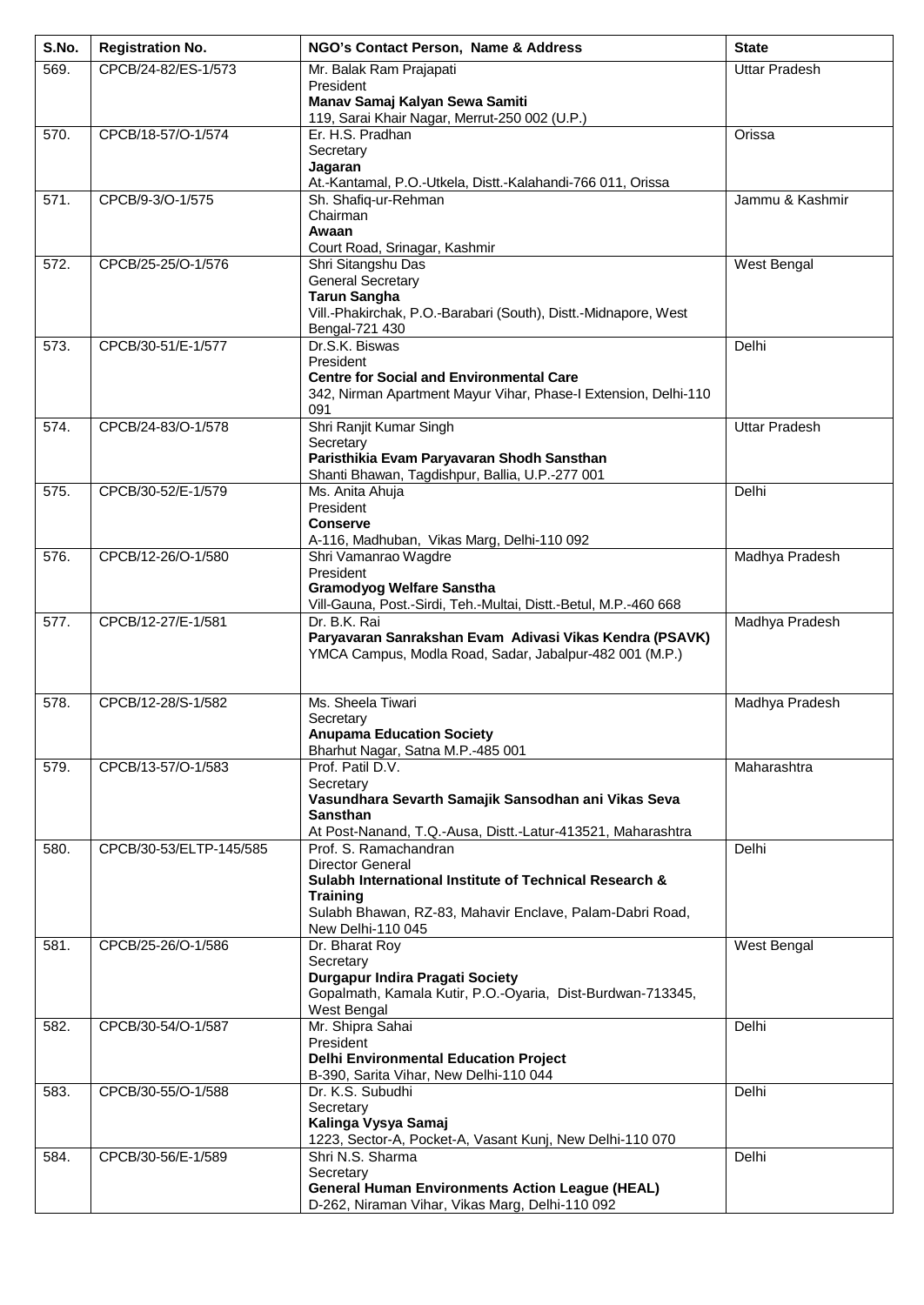| S.No. | <b>Registration No.</b> | NGO's Contact Person, Name & Address                                                                  | <b>State</b>         |
|-------|-------------------------|-------------------------------------------------------------------------------------------------------|----------------------|
| 585.  | CPCB/12-29/O-1/590      | Shri Mahendra Bhardwaj                                                                                | Madhya Pradesh       |
|       |                         | Secretary                                                                                             |                      |
|       |                         | Shariya Vikas Parishad<br>Mahendra Pura road, Behind Doordarshan Relay Centre, Mandi                  |                      |
|       |                         | Vijaipur, Shivpur-Kala, M.P.                                                                          |                      |
| 586.  | CPCB/04-16/O-1/591      | Shri Chandra Prakash                                                                                  | <b>Bihar</b>         |
|       |                         | Secretary                                                                                             |                      |
|       |                         | Akhil Bhartiya Sajal Shradhha Samudayik Vikas Samiti                                                  |                      |
| 587.  | CPCB/24-85/E-13/592     | B/29, Sector-III, P.O.-Dhurwa, Ranchi, Bihar-834 004<br>Dr. Shridhar                                  | <b>Uttar Pradesh</b> |
|       |                         | <b>Managing Director</b>                                                                              |                      |
|       |                         | <b>Sharp Development</b>                                                                              |                      |
|       |                         | L-124, Sector-XI (11) Noida-201 301 Dist-Gautam Budh Nagar,                                           |                      |
| 588.  | CPCB/24-86/O-1/593      | U.P.<br>Mrs. Raj Bala                                                                                 | <b>Uttar Pradesh</b> |
|       |                         | Secretary                                                                                             |                      |
|       |                         | Prakash All India Human Educational & Welfare Society                                                 |                      |
|       |                         | 1550, Nehru Nagar, Khalashi Line, Saharanpur, U.P.                                                    |                      |
| 589.  | CPCB/24-87/O-1/594      | Shri Devkinandan Sharma<br>Chairman                                                                   | <b>Uttar Pradesh</b> |
|       |                         | <b>Sarv-Bhom Sanskrit Sansthanam</b>                                                                  |                      |
|       |                         | Vill & Post-Goverdhan, Distt-Mathura-281 502 (U.P.)                                                   |                      |
| 590.  | CPCB/24-88/E-13/595     | Shri Kamlesh Shukla                                                                                   | <b>Uttar Pradesh</b> |
|       |                         | Secretary                                                                                             |                      |
|       |                         | <b>National Eco-Health Society</b><br>Vill & Post-Birampur (OZH) Distt-Santravidas Nagar, Bhadohi-221 |                      |
|       |                         | 308, U.P.                                                                                             |                      |
| 591.  | CPCB/20-64/E-1/596      | Shri K.K. Gupta                                                                                       | Rajasthan            |
|       |                         | President                                                                                             |                      |
|       |                         | <b>Consumer Problem Solution Society</b><br>4/8, Malviya Nagar, Jaipur-302 017, Rajasthan             |                      |
| 592.  | CPCB/25-27/E-1/597      | Dr. Tarit Kumar Datta                                                                                 | West Bengal          |
|       |                         | <b>General Secretary</b>                                                                              |                      |
|       |                         | Joka Organisation for Protection of Environment &                                                     |                      |
|       |                         | <b>Development</b>                                                                                    |                      |
|       |                         | 29, James Long Sarani, Nabapally, P.O. Joka, Distt-South 24<br>Parganas-743 512, W.B.                 |                      |
| 593.  | CPCB/06-38/O-1/598      | Shri C.B. Patani                                                                                      | Gujarat              |
|       |                         | Secretary                                                                                             |                      |
|       |                         | Patani Sheri Seva Sangh                                                                               |                      |
| 594.  | CPCB/12-30/E-1/599      | 1453, Pragati Chowk, Raikhad, Ahmedabad, Gujarat-380 001<br>Ms. Seema Chaturvedi                      | Madhya Pradesh       |
|       |                         | Secretary                                                                                             |                      |
|       |                         | <b>Usha Smriti Khel Sansthan</b>                                                                      |                      |
|       |                         | Chaturvedi Sadan, Baijal Kothi, Morar, Gwalior, M.P.                                                  |                      |
| 595.  | CPCB/12-31/E-1/600      | Smt. Gettadevi Garg<br>Secretary                                                                      | Madhya Pradesh       |
|       |                         | Hevanti Bai Mahila Mandal                                                                             |                      |
|       |                         | 1 <sup>st</sup> floor, Vikas Electrical, Shikarwari Bazari, Subal Road,                               |                      |
|       |                         | Moreana, M.P.                                                                                         |                      |
| 596.  | CPCB/24-89/O-1/601      | Shri Shyam Babu Das<br>Secretary                                                                      | <b>Uttar Pradesh</b> |
|       |                         | Manav Kalyan & Samaj Utthan Sansthan                                                                  |                      |
|       |                         | Sukhdev Nagar, Sankh Road, Post-Krishna Nagar, Mathura, U.P.                                          |                      |
| 597.  | CPCB/30-57/E-13/602     | Dr. Rekha Saxena                                                                                      | Delhi                |
|       |                         | President<br><b>Society for Environment &amp; Development</b>                                         |                      |
|       |                         | B-122, 3 <sup>rd</sup> floor, Shivkunj, Shakarpur, Delhi-110 092                                      |                      |
| 598.  | CPCB/12-32/O-1/603      | Dr. Vipin Vyas                                                                                        | Madhya Pradesh       |
|       |                         | Secretary                                                                                             |                      |
|       |                         | <b>Society for Environmental Conservation</b><br>E-4/177, Arera Colony, Bhopal-462 016, M.P.          |                      |
| 599.  | CPCB/23-7/E-1/604       | Shri Chinmoy Das                                                                                      | Tripura              |
|       |                         | Secretary                                                                                             |                      |
|       |                         | Youth Unit of Voluntary Action                                                                        |                      |
|       |                         | Vill-Ramthakur Para, P.O.-Belonia-799 155, Distt-South Tripura,                                       |                      |
| 600.  | CPCB/25-28/O-1/605      | Tripura<br>Shri Nirmalendu Bag                                                                        | West Bengal          |
|       |                         | Secretary                                                                                             |                      |
|       |                         | Susunia Dakshin Roy Kishore Club                                                                      |                      |
|       |                         | Vill. & Post - Susunia, Block-Egra-II, Distt-Midnapore-721 429,                                       |                      |
|       |                         | W.B.                                                                                                  |                      |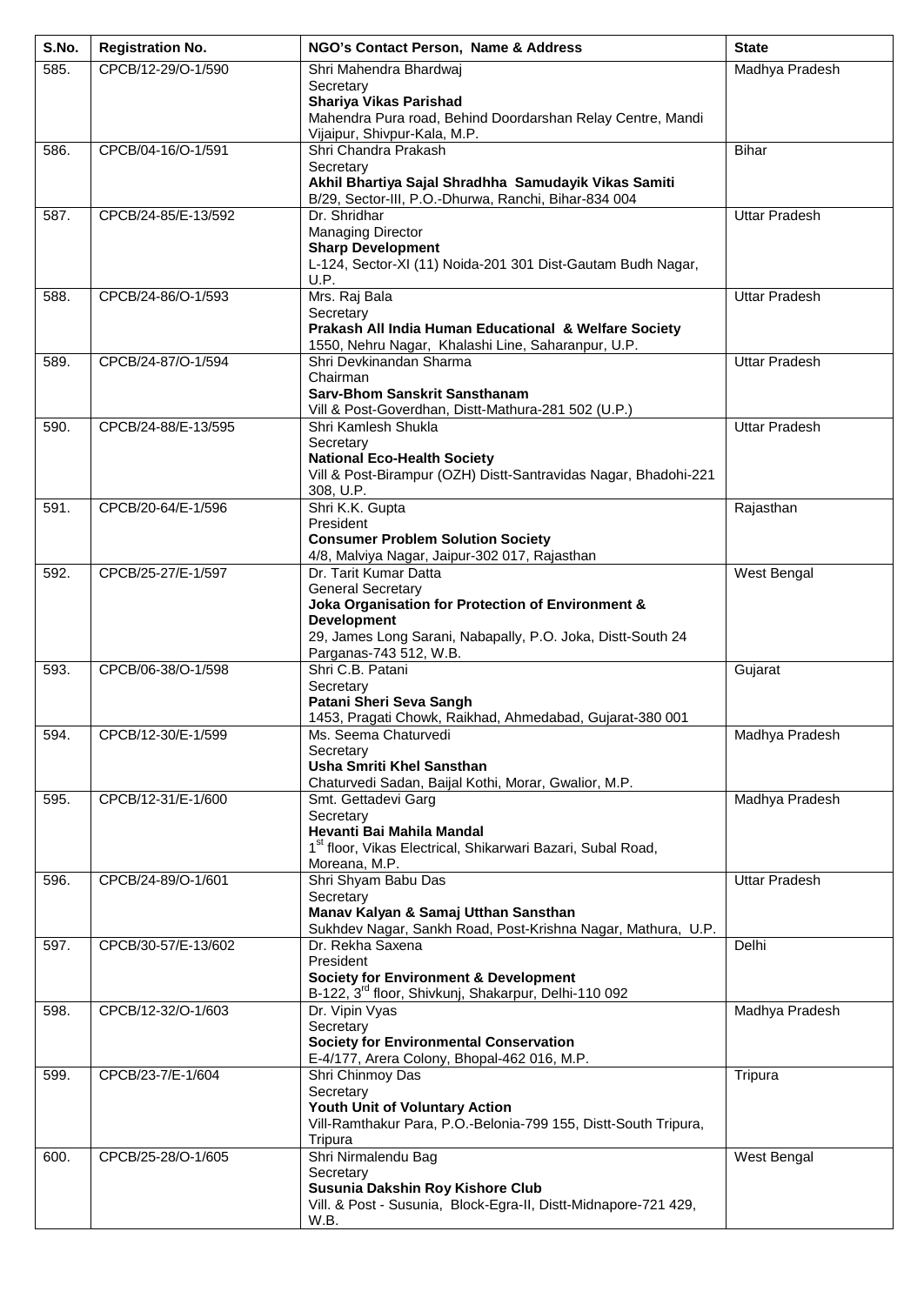| S.No. | <b>Registration No.</b> | NGO's Contact Person, Name & Address                                                                  | <b>State</b>         |
|-------|-------------------------|-------------------------------------------------------------------------------------------------------|----------------------|
| 601.  | CPCB/12-33/O-1/606      | Ms. Kalpana Mraudugal                                                                                 | Madhya Pradesh       |
|       |                         | Secretary                                                                                             |                      |
|       |                         | Kalpana Mahila Mandal<br>B.D. Memorial School, Railway Crossing Out, Muraina,-460 012,                |                      |
|       |                         | M.P.                                                                                                  |                      |
| 602.  | CPCB/18-58/O-1/607      | Shri Jagannath Bastia                                                                                 | Orissa               |
|       |                         | President                                                                                             |                      |
|       |                         | <b>Beach Protection Council of Orissa</b><br>Post Box No.35, Dolamandap Sahi, 1, Puri-752 001, Orissa |                      |
| 603.  | CPCB/24-90/O-1/608      | Shri S.D. Misra                                                                                       | <b>Uttar Pradesh</b> |
|       |                         | Secretary                                                                                             |                      |
|       |                         | Surya Gramodyog Vikas Samiti                                                                          |                      |
| 604.  | CPCB/18-59/O-1/609      | Vill & Post-Sari, Distt.-Faizabad, U.P.<br>Shri Susant Kumar Sabat                                    | Orissa               |
|       |                         | Chairman                                                                                              |                      |
|       |                         | <b>Mahan Sangh</b>                                                                                    |                      |
|       |                         | Hillpatna, Berhampur, Ganjam, Orissa-760 005                                                          |                      |
| 605.  | CPCB/13-58/E-1/610      | Shri Sanjeev Unhale<br>Secretary                                                                      | Maharashtra          |
|       |                         | Dilasa Janvikas Pratishthan                                                                           |                      |
|       |                         | Sanjau-Ray Building, 1 <sup>st</sup> floor, Near Kushal Nagar Post Office,                            |                      |
|       |                         | Behind Kushal Mangal Karyalaya, Kushal Nagar, Jalna Road,                                             |                      |
| 606.  | CPCB/12-34/E-1/611      | Aurangabad-431 005 (M.S.)<br>Prof. Santosh Saxena                                                     | Madhya Pradesh       |
|       |                         | Secretary                                                                                             |                      |
|       |                         | <b>Geological Association &amp; Research Centre</b>                                                   |                      |
|       |                         | D.D.U.A. Museum Opp. Circuit House, Balghat-481 001, M.P.                                             |                      |
| 607.  | CPCB/24-91/E-1/612      | Shri Dinesh Kumar<br>President                                                                        | <b>Uttar Pradesh</b> |
|       |                         | <b>Jan Seva Samiti</b>                                                                                |                      |
|       |                         | Vill. & Post-Kutilia Sardei, Dist-Pratapgarh-230 129 Uttar Pradesh                                    |                      |
| 608.  | CPCB/12-35/O-1/613      | Smt. Seema                                                                                            | Madhya Pradesh       |
|       |                         | Chairperson<br><b>Mansi Educational &amp; Social Development Organsiation</b>                         |                      |
|       |                         | C-433, Shahpura, Bhopal-462 039, M.P.                                                                 |                      |
| 609.  | CPCB/12-36/O-1/614      | Shri B.K. Sharma                                                                                      | Madhya Pradesh       |
|       |                         | Chairman                                                                                              |                      |
|       |                         | Shreyasi Janhit Sansthan<br>M-223, Gautam Nagar, Bhopal-462 023, M.P.                                 |                      |
| 610.  | CPCB/24-92/O-1/615      | Mr. Mohd. Shafique                                                                                    | Uttarakhand          |
|       |                         | President                                                                                             |                      |
|       |                         | Rashtriya Paryavaran Pradushan Suraksha Samiti                                                        |                      |
|       |                         | Lalpur Baxora, P.O.-Kunda, Kashipur, Udham Singh Nagar,<br>Uttarakhand -244 713                       |                      |
| 611.  | CPCB/01-30/O-1/616      | Dr. V. Ram Reddy                                                                                      | Andhra Pradesh       |
|       |                         | President                                                                                             |                      |
|       |                         | Help                                                                                                  |                      |
|       |                         | H.No.5-6-58/1, Gandhi Statue, Dobhiwada, Patha Palamoor,<br>Mahabubnagar, A.P.                        |                      |
| 612.  | CPCB/30-58/O-1/617      | The Secretary                                                                                         | Delhi                |
|       |                         | <b>Centre for Science and Technology Development</b>                                                  |                      |
|       |                         | E-23, Plot No.114, Indraprastha Apartment, Patparganj, Delhi-<br>110 092                              |                      |
| 613.  | CPCB/24-93/O-1/618      | Shri Subhodh Nandan Sharma                                                                            | Uttar Pradesh        |
|       |                         | Secretary                                                                                             |                      |
|       |                         | <b>Hareetima Environmental Action Group</b>                                                           |                      |
| 614.  | CPCB/24-94/O-1/619      | M-34, Mahavir Park, Aligarh-202 001, U.P.<br>Shri Yogesh K. Bhatia                                    | <b>Uttar Pradesh</b> |
|       |                         | Secretary                                                                                             |                      |
|       |                         | <b>Life India Society</b>                                                                             |                      |
|       |                         | 156, Awas Vikas, G.T. Road, Aligarh, U.P.                                                             |                      |
| 615.  | CPCB/22-76/E-1/620      | Shri Pashi Kapur<br>Coordinator                                                                       | <b>Tamil Nadu</b>    |
|       |                         | <b>Auroville's Future Centre for Urban Research</b>                                                   |                      |
|       |                         | Bharat Nivas, Auroville-605 101, T.N.                                                                 |                      |
| 616.  | CPCB/30-59/O-1/621      | Ms. Prema Singh                                                                                       | Delhi                |
|       |                         | President<br><b>Sarokar</b>                                                                           |                      |
|       |                         | Block-1, H.No.-349, Sector-6, Dr. Ambedkar Nagar, New Delhi-110                                       |                      |
|       |                         | 006                                                                                                   |                      |
|       |                         |                                                                                                       |                      |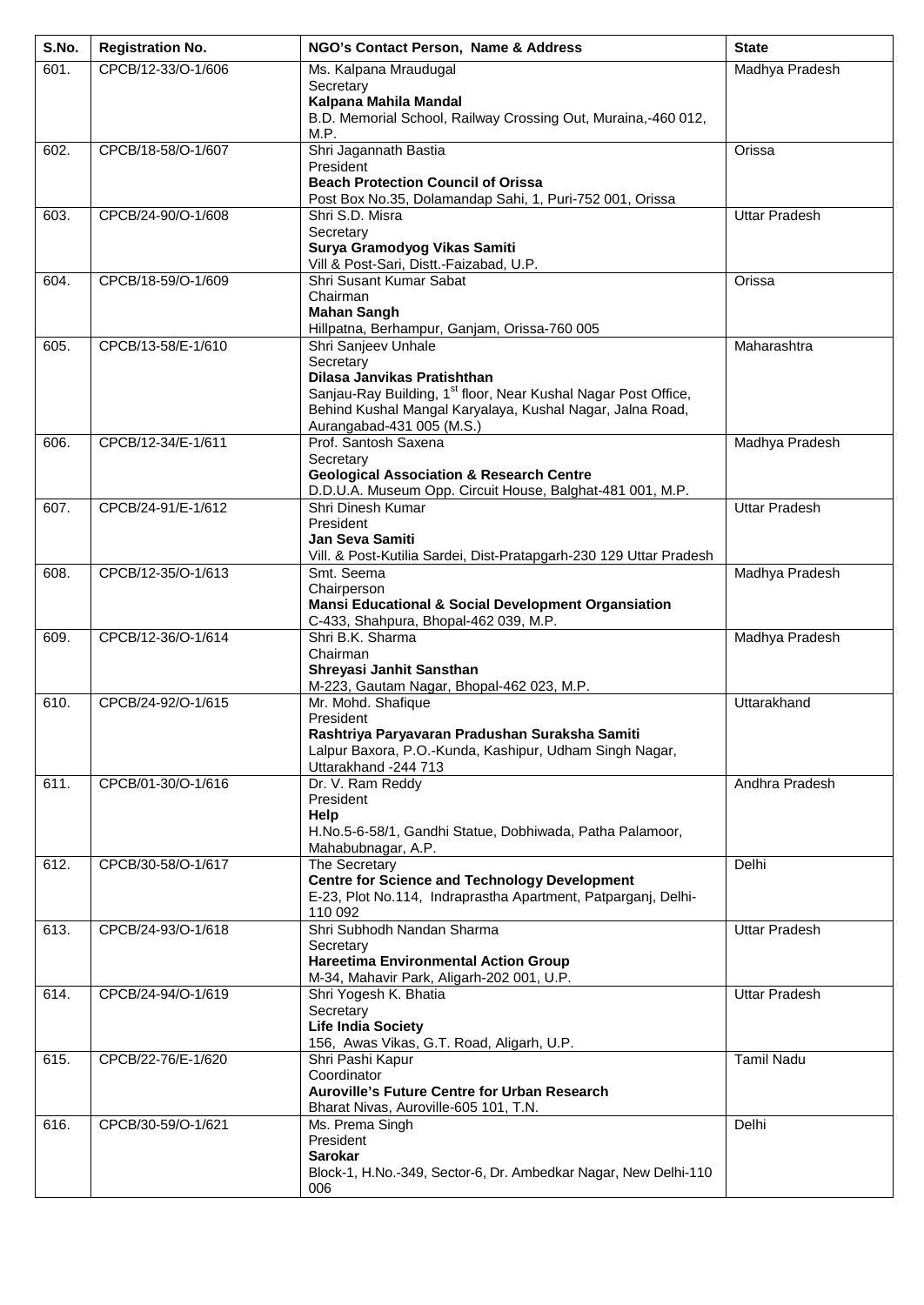| S.No. | <b>Registration No.</b> | NGO's Contact Person, Name & Address                                                                                                                                             | <b>State</b>         |
|-------|-------------------------|----------------------------------------------------------------------------------------------------------------------------------------------------------------------------------|----------------------|
| 617.  | CPCB/4-17/O-1/622       | Shri Ajay Kumar                                                                                                                                                                  | <b>Bihar</b>         |
|       |                         | Secretary<br>Green Level Organisation for Better Environment. (GLOBE)<br>C/o Somya Telecom Rajendra Chowk, Hajipur, Distt-Vaishali,<br>Bihar-844101                              |                      |
| 618.  | CPCB/24-95/O-1/623      | Shri Rakesh Kumar Tripathi<br>Secretary<br>Jai Ambe Kali Samaj Seva Shiksha Prasar Samiti<br>Javahar Nagar, Rampura, Jalaun, U.P.                                                | <b>Uttar Pradesh</b> |
| 619.  | CPCB/30-60/O-1/624      | Shri P.K. Tiwari<br>Manager<br><b>Ganga Devi Shaikshik Society</b><br>E 1/300, Shivram Park, Najafgarh Road, Nagloi, New Delhi-110<br>041                                        | Delhi                |
| 620.  | CPCB/7-6/E-1/625        | Mr. Abhay Chawla<br>Secretary<br><b>Gurgaonharyana.com Society</b><br>311, 1 <sup>st</sup> Floor, Sector-4, Gurgaon-122001                                                       | Haryana              |
| 621.  | CPCB/24-96/O-1/626      | Shri Patiram Mishra<br>Manager<br>Gram Udyog Vidya Bal Niketan Samiti<br>Vikas Colony, Chirgaon, Jhansi Dist, U.P.                                                               | <b>Uttar Pradesh</b> |
| 622.  | CPCB/24-97/O-1/627      | Shri Vinod Kumar Mishra<br>Manager<br>Vikas Udyog Samiti<br>Vikas Colony, Chirgaon, Dist-Jhansi, U.P.                                                                            | <b>Uttar Pradesh</b> |
| 623.  | CPCB/7-7/E-12/628       | Mr. Sunil Sabharwal<br>President<br>Haryana Environmental Management Society<br>Khandsa Road, Post Box-2, Gurgaon-122001                                                         | Haryana              |
| 624.  | CPCB/14-4/E-1/629       | Ms. R.K. Harimati Dev<br>Secretary<br><b>Human Services Centre</b><br>Sagolband Meino Leirak, Machin, Imphal West, Manipur-795001                                                | Manipur              |
| 625.  | CPCB/19-5/E-12/630      | Shri Umendra Dutt<br><b>Director</b><br><b>Kheti Virasat</b><br>Street No.1, Kamala Colony, Patiala Gate, Nabha, Distt-Patiala,<br>Punjab                                        | Punjab               |
| 626.  | CPCB/30-61/E-13/631     | Ms. Ruchita Khurana<br><b>Information Coordinator</b><br><b>Toxic Links</b><br>H-2, Ground Floor, Jungpura Entension, New Delhi-110014                                           | Delhi                |
| 627.  | CPCB/30-62/O-1/632      | Mr. Ashwini Shastri<br>President<br><b>Manav Seva Samaj</b><br>IX/6442, Mukherji Street, Gandhi Nagar, Delhi-110031                                                              | Delhi                |
| 628.  | CPCB/24-98/EL-13/633    | Dr. B.D. Tripathi<br>President<br><b>National Environmental Conservation Association</b><br>210, Saket Nagar, Varanasi-221005 (U.P.)                                             | <b>Uttar Pradesh</b> |
| 629.  | CPCB/24-99/O-1/634      | Dr. Aftab Alam<br><b>General Secretary</b><br>Raza Husain Memorial Charitable Society<br>P.O.-Majhawan, Distt-Kanpur (N), U.P.                                                   | <b>Uttar Pradesh</b> |
| 630.  | CPCB/20-65/O-1/635      | Shri Mahesh Kumar Meena<br>Secretary<br>Samajik Sashatikaran & Sodh Sansthan<br>185, Prem Nagar, New Sanganer Road, Jaipur-302019, Rajasthan                                     | Rajasthan            |
| 631.  | CPCB/30-63/O-1/636      | Dr. Kalpana Shree<br>President<br>Return to Nature Holistic Health Research Foundation of India<br>C-27, 1 <sup>st</sup> Floor, Sawan Park, Ashok Nagar-Phase-III, Delhi-110 052 | Delhi                |
| 632.  | CPCB/24-100/E-1/637     | Shri Rajeev Chauhan<br><b>Secretary General</b><br><b>Society for Conservation of Nature (SCON)</b><br>576, Karamganj, Punjab Colony, Etawah, U.P.-206001                        | <b>Uttar Pradesh</b> |
| 633.  | CPCB/4-18/O-1/638       | Dr. Chandra Bhan<br>Chairman Cum MD<br><b>Public Health Environmental Eng. Trust (PHEET)</b><br>HEM-Plaza, 409, Frazer Road, Patna-800 001                                       | Bihar                |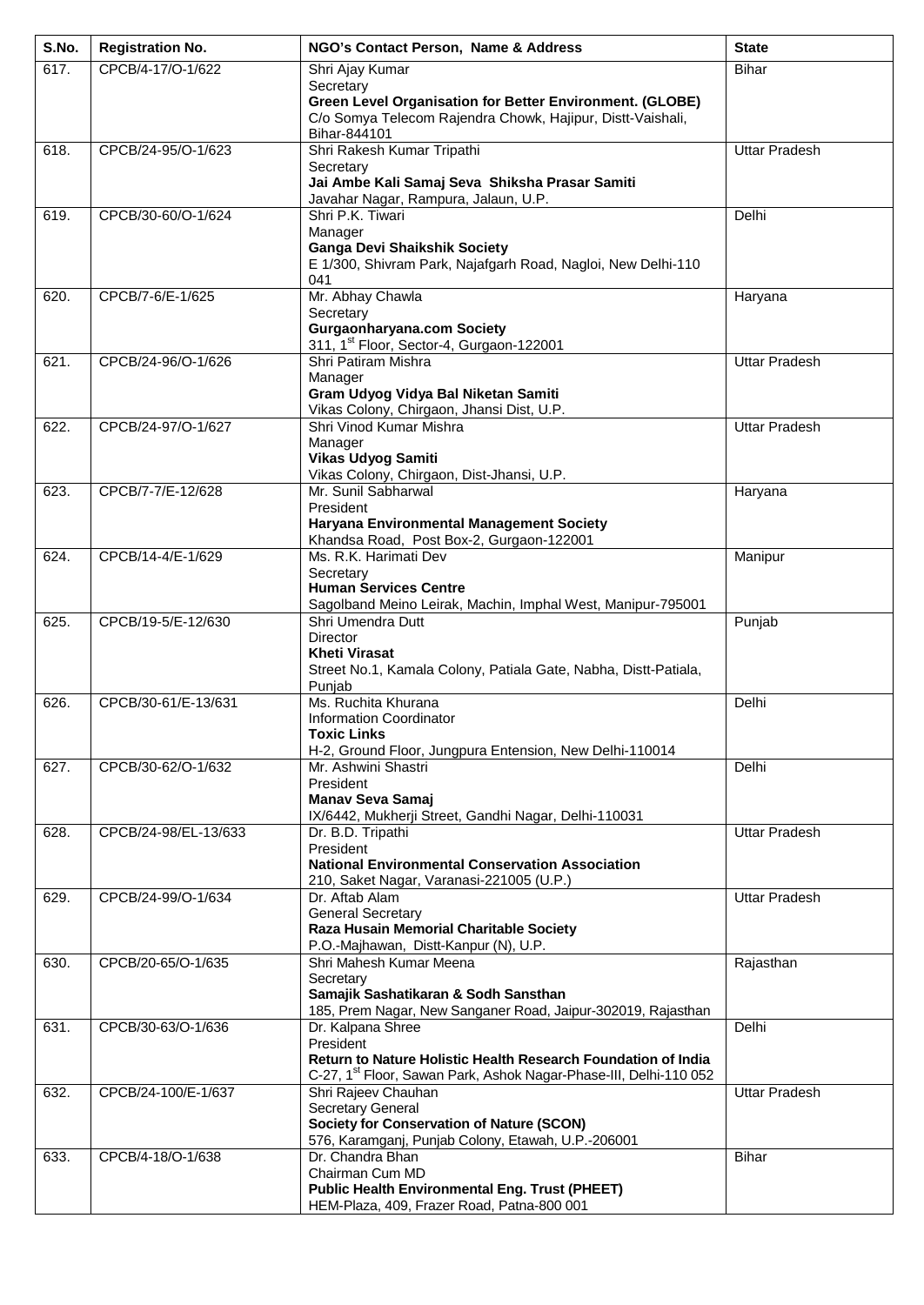| S.No. | <b>Registration No.</b> | NGO's Contact Person, Name & Address                                                                                                 | <b>State</b>         |
|-------|-------------------------|--------------------------------------------------------------------------------------------------------------------------------------|----------------------|
| 634.  | CPCB/24-101/E-1/639     | Shri Rakesh K. Jaiswal                                                                                                               | <b>Uttar Pradesh</b> |
|       |                         | <b>Executive Secretary</b><br><b>Eco Friends Society</b>                                                                             |                      |
|       |                         | 25-A (5), Tari Khana, Om Purwa, Lal Bangla, Kanpur-208007 (U.P.)                                                                     |                      |
| 635.  | CPCB/24-102/O-1/640     | Shri Tumul Vijay<br><b>Shree Ram Mohan Sewa Ashram</b>                                                                               | <b>Uttar Pradesh</b> |
|       |                         | Bara Bazar, Chandausi, Moradabad-202412 (U.P.)                                                                                       |                      |
| 636.  | CPCB/13-59/EL-13/641    | Dr. Swami Hardas<br>Founder & President                                                                                              | Maharashtra          |
|       |                         | <b>Health &amp; Peace Foundation</b>                                                                                                 |                      |
|       |                         | Shaktidara, Siddhanagar, Old Mundhawa Road, Vadgaonsheri,                                                                            |                      |
| 637.  | CPCB/13-60/O-1/642      | Pune-411014 (Maharashtra)<br>Dr. Nikhil J. Gupta                                                                                     | Maharashtra          |
|       |                         | DCP & President-EIF,                                                                                                                 |                      |
|       |                         | <b>Environment India Foundation</b>                                                                                                  |                      |
|       |                         | Office of the Dy. Commissioner of Police, Mill Corner,<br>Aurangabad-431001 (Maharashtra)                                            |                      |
| 638.  | CPCB/13-61/E-1/643      | Dr. Sandeep R. Pipare                                                                                                                | Maharashtra          |
|       |                         | Secretary<br>Harshal Gramin Vikas Bahuudeshiya Sanstha                                                                               |                      |
|       |                         | Dhaba Dental Clinic, Vivek Nagar, Mul Road, Chandrapur,                                                                              |                      |
| 639.  | CPCB/30-64/O-1/644      | Maharashtra<br>Shri K.K. Sinhas                                                                                                      | Delhi                |
|       |                         | Secretary                                                                                                                            |                      |
|       |                         | <b>Chetna Janhit Society</b>                                                                                                         |                      |
| 640.  | CPCB/30-65/O-1/645      | Pocket-R-70-D (LIG), DDA Flats, Dilshad Garden, Delhi-110 095<br>Shri Ajay Kumar                                                     | Delhi                |
|       |                         | Director                                                                                                                             |                      |
|       |                         | <b>Manav Marg Darshan Samiti</b><br>168 - A, Nyaya Khand - II Indirapuram, Ghaziabad                                                 |                      |
| 641.  | CPCB/12-39/E-1/646      | Shri Sudhir Misra                                                                                                                    | Madhya Pradesh       |
|       |                         | Secretary                                                                                                                            |                      |
|       |                         | <b>Centre for Environment Protection, Research &amp; Development</b><br>2/2, Asha Kiran Apartment Chainsingh Ka Bagicha New Palasai, |                      |
|       |                         | Indore Madhya Pradesh - 452 001                                                                                                      |                      |
| 642.  | CPCB/30-66/O-1/647      | Ms. Maya Bharti<br>President                                                                                                         | Delhi                |
|       |                         | Maya Vikas Samiti                                                                                                                    |                      |
| 643.  | CPCB/24-103/O-1/648     | E-340, Gali No.- 6 West Vinod Nagar Delhi - 110 092<br>Shri Umakant Bajpei                                                           | <b>Uttar Pradesh</b> |
|       |                         | Secretary                                                                                                                            |                      |
|       |                         | Bhartiya Samaj Kalyan Evan Gramothan Santhan                                                                                         |                      |
|       |                         | Village & Post: Beebeepur, Thana-Jaidpur, IVikas Khand,<br>Siddhaur, Haidargarh, Distt-Barabanki, U.P.                               |                      |
| 644.  | CPCB/30-67/O-1/649      | Sh. Raj Purohit                                                                                                                      | Delhi                |
|       |                         | Secretary<br><b>Pratibha Educational and Welfare Society</b>                                                                         |                      |
|       |                         | N-58, Laxmi Nagar Delhi - 110092                                                                                                     |                      |
| 645.  | CPCB/30-68/O-1/650      | Smt. Neema<br>President                                                                                                              | Delhi                |
|       |                         | Manav Uthan Ayan Gramudyog Paryawaran Sanstha                                                                                        |                      |
|       |                         | A-572, Gharoli Dairy Farm Mayur Vihar Phase - III Delhi -                                                                            |                      |
| 646.  | CPCB/25-29/T-1/651      | 110092<br>Shri Basudeb Giri                                                                                                          | West Bengal          |
|       |                         | Secretary                                                                                                                            |                      |
|       |                         | Akshaynagar Pallisri Sangha<br>Village & Post - Akshaynagar P.S. Kahdwip, Distt. - Sonth 24                                          |                      |
|       |                         | Parganas, West Bengal - 743347                                                                                                       |                      |
| 647.  | CPCB/15-02/E-1/652      | Shri Gideon Kharhongor<br><b>General Secretary</b>                                                                                   | Meghalaya            |
|       |                         | North East Educational and Development Society                                                                                       |                      |
|       |                         | 'ROILANG', Lummawrie Laithumkhrah, Shilong- 3 Meghalaya                                                                              |                      |
| 648.  | CPCB/03-12/E-1/653      | Mr. Dulalch Medhi<br>President                                                                                                       | Assam                |
|       |                         | <b>Dr. Ambedkar Mission</b>                                                                                                          |                      |
|       |                         | Vill.- Dhopatari, P.O. - Changsar, Distt. - Kamrup, Assam -<br>781101                                                                |                      |
| 649.  | CPCB/24-104/O-1/654     | Shri R.P. Shrinug                                                                                                                    | <b>Uttar Pradesh</b> |
|       |                         | Chariman<br>Sukrati Samajothan Sansthan                                                                                              |                      |
|       |                         | 225/6, Shastri Nagar Meerut-250004 Uttar Pradesh                                                                                     |                      |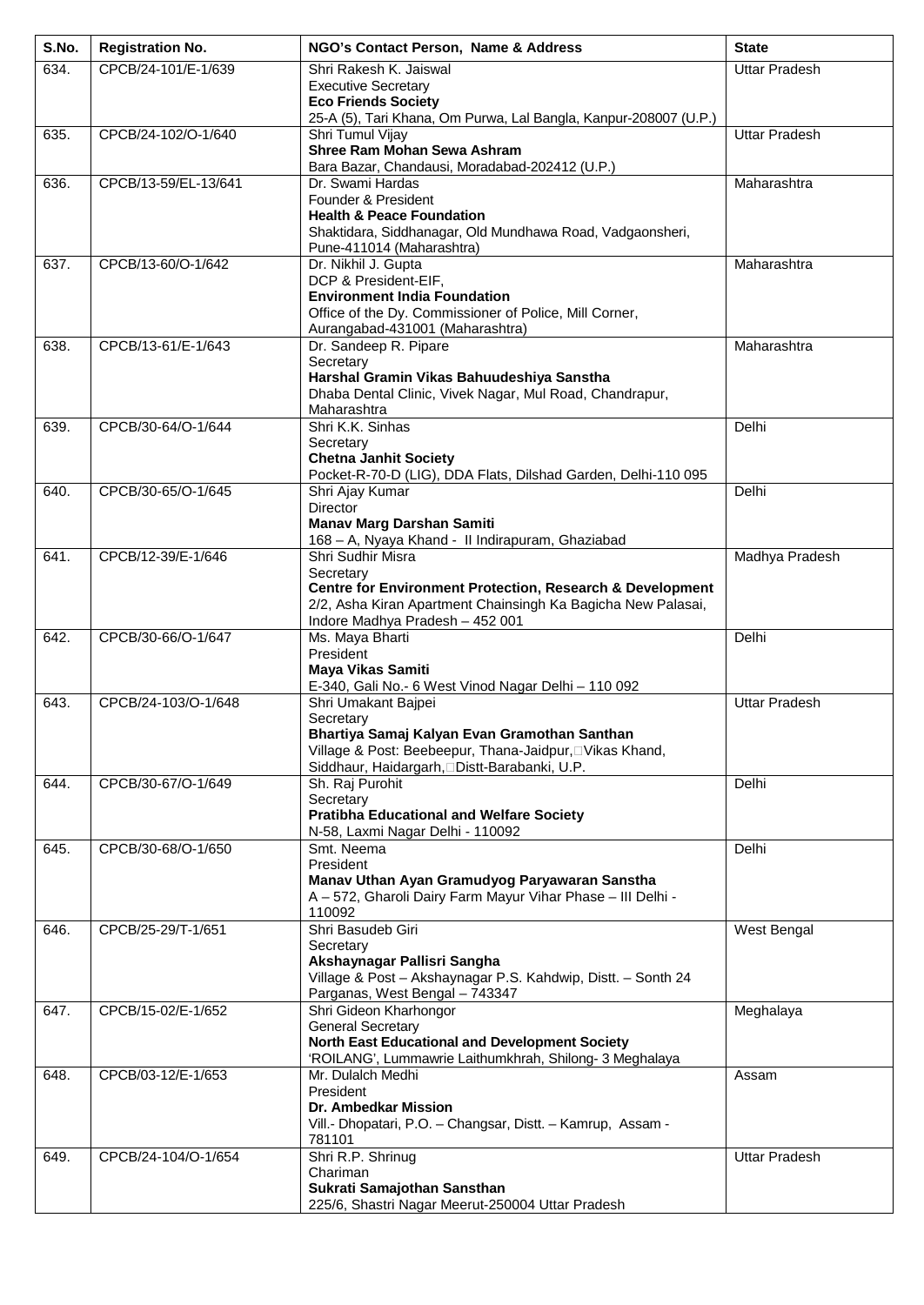| S.No. | <b>Registration No.</b> | NGO's Contact Person, Name & Address                                                                         | <b>State</b>         |
|-------|-------------------------|--------------------------------------------------------------------------------------------------------------|----------------------|
| 650.  | CPCB/30-69/E-1/655      | Mr.Rakesh Kumar                                                                                              | Delhi                |
|       |                         | Sr. Project Officer<br><b>Human Development Society</b>                                                      |                      |
|       |                         | AM-212, Abhimanyu Apartments, 65, Vasundhara Enclave, Delhi-                                                 |                      |
|       |                         | 110 096                                                                                                      |                      |
| 651.  | CPCB/23-8/O-1/656       | Shri Sanker De<br><b>Director</b>                                                                            | Tripura              |
|       |                         | <b>Purbanchal Welfare Centre</b>                                                                             |                      |
|       |                         | Ramath Akur Road Agartala - 799 001 West Tripura                                                             |                      |
| 652.  | CPCB/24-105/O-1/657     | Mohd. Khakir Hussain<br>President                                                                            | <b>Uttar Pradesh</b> |
|       |                         | <b>Student Social Organisation</b>                                                                           |                      |
|       |                         | Village - Rampur Post - Gauri Bazaar, Dewaria U.P. - 274 202                                                 |                      |
| 653.  | CPCB/24-106/LT-15/658   | Shri Smt. Manorama<br>Secretary                                                                              | <b>Uttar Pradesh</b> |
|       |                         | Sh. Madhoram Dixit Jan Kalyan & Shiksha Samiti                                                               |                      |
|       |                         | Gali No. - 5, Balaji Puram Mainpuri (U.P.)                                                                   |                      |
| 654.  | CPCB/24-107/T-15/659    | Shri Manoj Kumar Mishra<br>President                                                                         | <b>Uttar Pradesh</b> |
|       |                         | Sarvabhaumik Manav Krishi Vikas Sansthan                                                                     |                      |
|       |                         | M-217/2, Vinay Khand Gomti Nagar, Lucknow Uttar Pradesh                                                      |                      |
| 655.  | CPCB/24-108/T-15/660    | Shri Alok Kumar Mishra                                                                                       | <b>Uttar Pradesh</b> |
|       |                         | President<br>Asha Mahila Kalyan Seva Samiti                                                                  |                      |
|       |                         | Mohalla - Khandwa Post+Teh.+Distt. - Balrampur Uttar Pradesh                                                 |                      |
| 656.  | CPCB/24-109/O-1/661     | Shri Imamuddin                                                                                               | <b>Uttar Pradesh</b> |
|       |                         | Secretary<br><b>Chirag Seva Samiti</b>                                                                       |                      |
|       |                         | Mohalla - Purainiya Talab Balrampur, U.P. - 271 201                                                          |                      |
| 657.  | CPCB/24-110/L-1/662     | Shri Devtadeen Pandya                                                                                        | <b>Uttar Pradesh</b> |
|       |                         | President<br>Bhatiya Jan kalyan Seva Sansthan                                                                |                      |
|       |                         | Shivgarh khurd, Post- Birpur Sirsiya, Srastwati, U.P.                                                        |                      |
| 658.  | CPCB/24-111/LT-15/663   | Dr. Versha Verama                                                                                            | <b>Uttar Pradesh</b> |
|       |                         | Secretary<br>Lalaji Siyaram Smarak Madhyamik Vidyalay                                                        |                      |
|       |                         | E-1986, Rajaji Puram Lucknow (U.P.)                                                                          |                      |
| 659.  | CPCB/24-112/T-15/664    | Shri Gaurav Pandey                                                                                           | <b>Uttar Pradesh</b> |
|       |                         | Secretary<br><b>Karm Foundation</b>                                                                          |                      |
|       |                         | 57, Maruti Puram Faizabad Road Lucknow - 16                                                                  |                      |
| 660.  | CPCB/24-113/O-1/665     | Shri R. Chand                                                                                                | <b>Uttar Pradesh</b> |
|       |                         | Manager<br><b>Grameen Shikshan Sansthan</b>                                                                  |                      |
|       |                         | Shop No.- 219 Lekhraj Gold near Munshi Pulia Indira Nagar,                                                   |                      |
|       |                         | Lucknow                                                                                                      |                      |
| 661.  | CPCB/23-9/T-1/667       | Shri Uttam Choudhari<br>Secretary                                                                            | Tripura              |
|       |                         | Sanghadip                                                                                                    |                      |
|       |                         | Sripur, Dewanpasha, Dharmanagar, Tripura (N)                                                                 |                      |
| 662.  | CPCB/25-30/T-1/668      | Shri Sanjib Kumar Maity<br>Secretary                                                                         | West Bengal          |
|       |                         | Maligram Sahid Kshudiram Social Welfare Society                                                              |                      |
|       |                         | Vill + Post - Maligram Distt. - Paschim Medinipur West Bengal -<br>721 140                                   |                      |
| 663.  | CPCB/29-70/O-13/669     | Sh. Manoj Kumar Misra                                                                                        | Delhi                |
|       |                         | <b>Chief Executive Officer</b>                                                                               |                      |
|       |                         | <b>Peace Institute Charitable Trust</b>                                                                      |                      |
| 664.  | CPCB/24-114/L-1/670     | 178-F, Pocket - 4, Mayur Vihar, Phase - I, Delhi - 110 091<br>Sh. Prabhashankar Pathak                       | <b>Uttar Pradesh</b> |
|       |                         | President                                                                                                    |                      |
|       |                         | Samadhan Vikas Gramudyog Sansthan                                                                            |                      |
|       |                         | Gram - Karari Bhadoli, Post - Lokmanpur, Dist. - Allahabad,<br><b>Uttar Pradesh</b>                          |                      |
| 665.  | CPCB/24-115/LT-1/671    | Sh. Ramachari Mishra                                                                                         | <b>Uttar Pradesh</b> |
|       |                         | President                                                                                                    |                      |
|       |                         | Ramachari Paryavaran Vidyalaya Shiksha Samiti<br>Gram - Ganeshpur, Post - Shivpura Bazaar, Teh. - Balrampur, |                      |
|       |                         | Dist. - Allahabad, Uttar Pradesh                                                                             |                      |
| 666.  | CPCB/24-116/T-1/672     | Sh. Ratnakar Dayal                                                                                           | <b>Uttar Pradesh</b> |
|       |                         | Manager<br>Abhinay Kala Prashikshan Kendra                                                                   |                      |
|       |                         | 39, Old Boarding House, Hardoi, Uttar Pradesh                                                                |                      |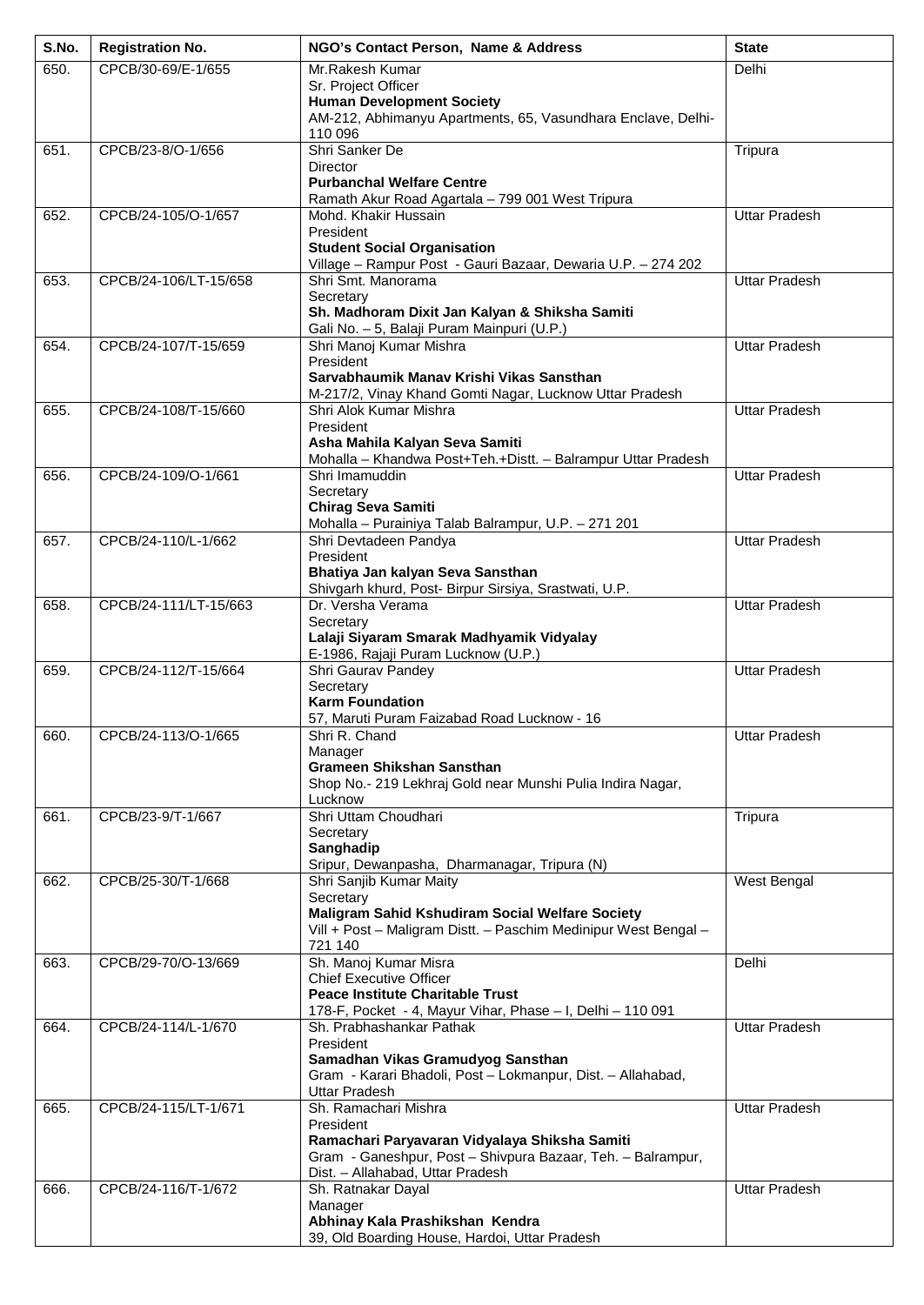| S.No. | <b>Registration No.</b> | NGO's Contact Person, Name & Address                                                                         | <b>State</b>         |
|-------|-------------------------|--------------------------------------------------------------------------------------------------------------|----------------------|
| 667.  | CPCB/24-117/O-1/673     | Sh. Rajneesh Rathod                                                                                          | <b>Uttar Pradesh</b> |
|       |                         | Secretary                                                                                                    |                      |
|       |                         | <b>Subhash Memorial Society</b><br>B-73, Shivpuri, Kalyanpuri, Lucknow, Uttar Pradesh                        |                      |
| 668.  | CPCB/24-118/T-1/674     | Sh. Naveen Prakash                                                                                           | <b>Uttar Pradesh</b> |
|       |                         | President                                                                                                    |                      |
|       |                         | Sankalp Sewa Sansthan                                                                                        |                      |
| 669.  | CPCB/24-119/O-1/675     | 5/1149, Viram Khand, Gomti Nagar, Lucknow, Uttar Pradesh<br>Sh. J.P. Singh                                   | <b>Uttar Pradesh</b> |
|       |                         | Secretary                                                                                                    |                      |
|       |                         | <b>Srijan Society</b>                                                                                        |                      |
|       |                         | Gram/Post - Taudhakpur, Kanpur Nagar, Uttar Pradesh - 208 021                                                |                      |
| 670.  | CPCB/24-120/O-1/676     | Ms. Sneha Tiwari<br>Secretary                                                                                | <b>Uttar Pradesh</b> |
|       |                         | <b>Sahas Foundation</b>                                                                                      |                      |
|       |                         | Gram + Post - Amrai Village, Distt - Lucknow, Uttar Pradesh                                                  |                      |
| 671.  | CPCB/24-121/E-1/677     | Sh. Kaushal Kishore Rai                                                                                      | <b>Uttar Pradesh</b> |
|       |                         | Secretary<br>Srijana                                                                                         |                      |
|       |                         | C-19, Trimurti Gram Ring Road, Kalyanpur, Behind Jagarani                                                    |                      |
|       |                         | Hospital, Lucknow - 226 022                                                                                  |                      |
| 672.  | CPCB/24-122/O-1/678     | Smt. Uma Gupta<br>Manager                                                                                    | <b>Uttar Pradesh</b> |
|       |                         | <b>Umang Sewa Sansthan</b>                                                                                   |                      |
|       |                         | 2/233, Vijay Khand - 2, Gomti Nagar Lucknow, Uttar Pradesh                                                   |                      |
| 673.  | CPCB/24-123/O-1/679     | Smt. Richa Varshey                                                                                           | <b>Uttar Pradesh</b> |
|       |                         | President<br><b>Sambhav Welfare Foundation</b>                                                               |                      |
|       |                         | 2nd Floor, Bansal Complex, Near Nilgiri Complex, Faizabad                                                    |                      |
|       |                         | Road, Lucknow, Uttar Pradesh                                                                                 |                      |
| 674.  | CPCB/24-124/O-1/680     | Sh. Anil Kumar Pal                                                                                           | <b>Uttar Pradesh</b> |
|       |                         | Secretary<br>Vishwa Manav Kalyan Sansthan                                                                    |                      |
|       |                         | E-6/N-2/176, Kursi Road, Aliganj Lucknow - 24, Uttar Pradesh                                                 |                      |
| 675.  | CPCB/24-125/O-1/681     | Sh. Arvind Kumar Soni                                                                                        | <b>Uttar Pradesh</b> |
|       |                         | President<br><b>Humanity &amp; Social Service Society</b>                                                    |                      |
|       |                         | 529/610, New Raheem Nagar, Picnic Spot Road, Mahanagar,                                                      |                      |
|       |                         | Lucknow, Uttar Pradesh                                                                                       |                      |
| 676.  | CPCB/24-126/O-1/682     | Smt. Anita<br>President                                                                                      | <b>Uttar Pradesh</b> |
|       |                         | Dr. Bheemrao Ambedkar Paramedical Science & Shikshan                                                         |                      |
|       |                         | Sanstha                                                                                                      |                      |
|       |                         | S-10/125, Geeta Nagar Colony, Hukulganj, Varanasi, Uttar<br>Pradesh                                          |                      |
| 677.  | CPCB/24-127/O-1/683     | Sh. Sunil Sharma                                                                                             | <b>Uttar Pradesh</b> |
|       |                         | President                                                                                                    |                      |
|       |                         | Jyoti Women & Children Development Society<br>S-10/125, Geeta Nagar Colony, Hukulganj, Varanasi, Uttar       |                      |
|       |                         | Pradesh                                                                                                      |                      |
| 678.  | CPCB/24-128/O-1/684     | Sh. Ajay Kumar                                                                                               | <b>Uttar Pradesh</b> |
|       |                         | Manager/Secretary                                                                                            |                      |
|       |                         | Akhil Bhartiya Mahila Evam Bal Kalyan Samiti<br>Siddhart Nagar, Gauri Bazaar, Sarojini Nagar, Lucknow, Uttar |                      |
|       |                         | Pradesh                                                                                                      |                      |
| 679.  | CPCB/24-129/O-1/685     | Ms. Shabana Begam                                                                                            | <b>Uttar Pradesh</b> |
|       |                         | President<br>Shilp Shree Mahila Sewa Samiti                                                                  |                      |
|       |                         | Village & Post - Anwari, Distt. - Barabanki, Uttar Pradesh                                                   |                      |
| 680.  | CPCB/24-130/O-1/686     | Sh. Surem Prajapati                                                                                          | <b>Uttar Pradesh</b> |
|       |                         | Secretary/Director                                                                                           |                      |
|       |                         | Dalit Utthan Evam Samaj Kalyan Samiti<br>Paranpur, P.O. - Kataria (Muvarakpur) Distt. - Ghazipur, Uttar      |                      |
|       |                         | Pradesh - 233 301                                                                                            |                      |
| 681.  | CPCB/24-131/O-1/687     | Smt. Krishna Singh                                                                                           | <b>Uttar Pradesh</b> |
|       |                         | Secretary<br>Vivekanand Gramothan Sansthan                                                                   |                      |
|       |                         | Saketnagar, Lalganj, Raebareli, Uttar Pradesh                                                                |                      |
| 682.  | CPCB/25-31/O-1/689      | The Secretary                                                                                                | West Bengal          |
|       |                         | <b>Methodal</b>                                                                                              |                      |
|       |                         | Village + P.O.: Satgachia Memari Road, Burdwan West Bengal                                                   |                      |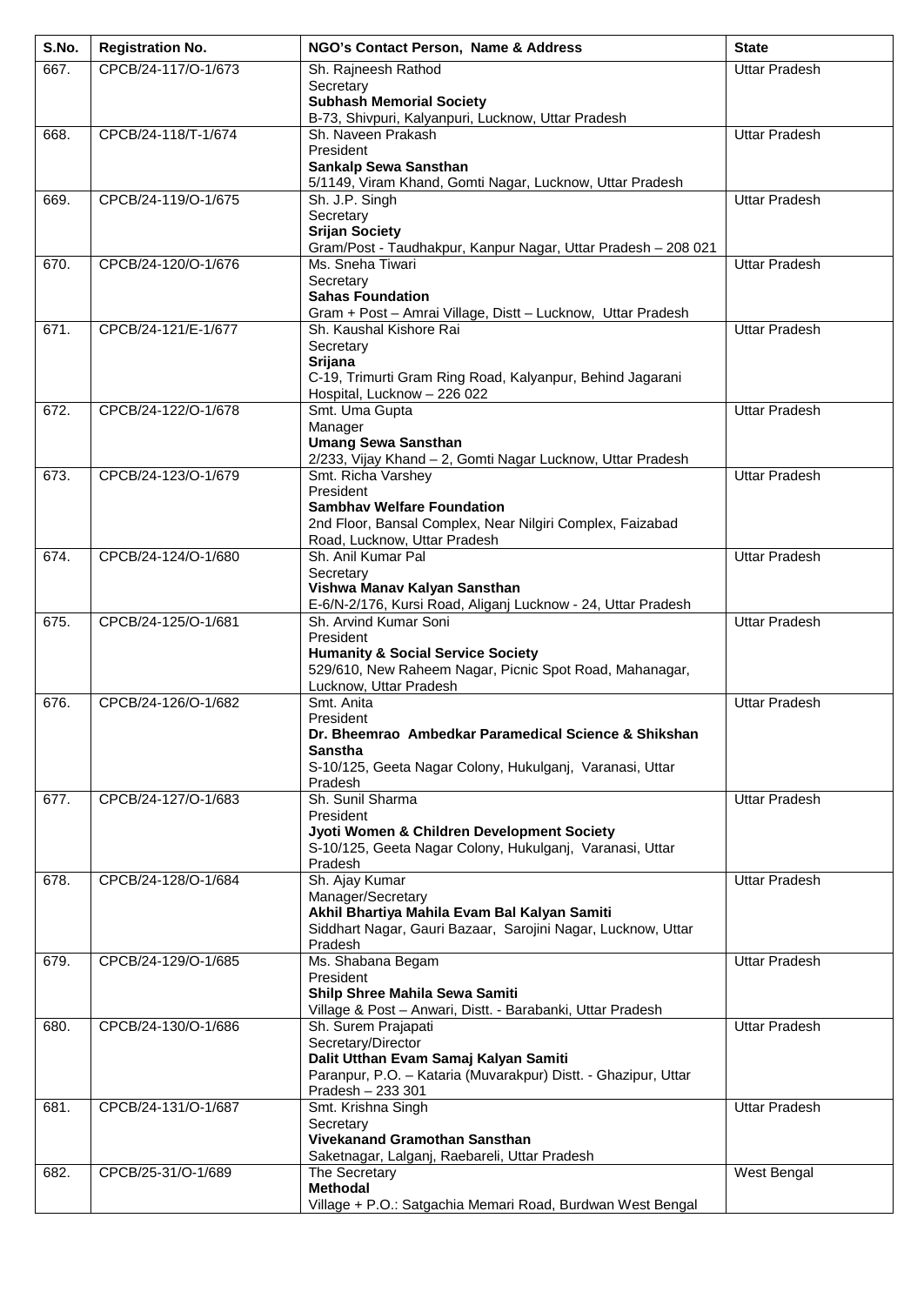| S.No. | <b>Registration No.</b> | NGO's Contact Person, Name & Address                                               | <b>State</b>         |
|-------|-------------------------|------------------------------------------------------------------------------------|----------------------|
| 683.  | CPCB/29-71/O-1/690      | Sh. Harish Narula                                                                  | Delhi                |
|       |                         | Chairman<br><b>Bharat Shakti Spritual Cultural &amp; Educational Society</b>       |                      |
|       |                         | 4th Floor, World Trade Tower, Barakhamba Avenue, Connaught                         |                      |
|       |                         | Place New Delhi - 110001                                                           |                      |
| 684.  | CPCB/29-72/O-1/692      | Sh. Beena Devi                                                                     | Delhi                |
|       |                         | President<br>Shiv Jan Jagaran Avam Kalyan Samiti                                   |                      |
|       |                         | 138, Majboor Nagar, J.J. Camp Near Old Police Station, I.P. Ext                    |                      |
|       |                         | Delhi - 110092                                                                     |                      |
| 685.  | CPCB/25-32/E-1/693      | The Secretary<br><b>Prantik Jana Vikash Samity</b>                                 | West Bengal          |
|       |                         | EC-163, Salt Lake City Kolkata - 700 064                                           |                      |
| 686.  | CPCB/29-74/EL-134/695   | Dr. Dheeraj Kumar Singh                                                            | Delhi                |
|       |                         | Chairman<br><b>SEARCH Foundation</b>                                               |                      |
|       |                         | G-52, Kalkaji, New Delhi - 110 019                                                 |                      |
| 687.  | CPCB/29-75/O-1/696      | Smt. Neelam Sharma                                                                 | Delhi                |
|       |                         | <b>General Secretary</b><br>Saarvbhom Rishi Sewa Sansthan                          |                      |
|       |                         | CH-1/A, Hari Nagar, Clock Tower, New Delhi - 110 064                               |                      |
| 688.  | CPCB/24-133/O-1/697     | Sh. Dhirendra Kumar Verma                                                          | <b>Uttar Pradesh</b> |
|       |                         | President<br>Late Kunhulal Chaudhary Jan Sewa Kalyan Samiti                        |                      |
|       |                         | F-1842, RAjajipuram Colony Lucknow, Uttar Pradesh - 226 017                        |                      |
| 689.  | CPCB/24-134/T-1/698     | Sh. P.K. Chak                                                                      | <b>Uttar Pradesh</b> |
|       |                         | Chairperson                                                                        |                      |
|       |                         | Institute of Enterpreneurship Development & Management<br><b>Studies</b>           |                      |
|       |                         | H.No.42, Damodar Nagar, Kanpur, Uttar Pradesh - 208027                             |                      |
| 690.  | CPCB/24-135/O-1/699     | Sh. Pradeep Awasthi                                                                | <b>Uttar Pradesh</b> |
|       |                         | Manager / Secretary<br><b>Ashok Sewa Sansthan</b>                                  |                      |
|       |                         | Mohalla - Bhatan Tola, Pihani Distt. - Hardoi                                      |                      |
| 691.  | CPCB/24-136/O-1/700     | Sh. V.K. Singh                                                                     | <b>Uttar Pradesh</b> |
|       |                         | Secretary                                                                          |                      |
|       |                         | National Association for Voluntary Initiative & Co-operation<br>(NAVIC)            |                      |
|       |                         | E-2, Spinning Mill, Siddiquepur Jaunpur, Uttar Pradesh - 222 001                   |                      |
| 692.  | CPCB/24-137/O-1/701     | Sh. Suraj Bodh                                                                     | <b>Uttar Pradesh</b> |
|       |                         | Secretary<br>Yuva Bodh Samaj Vikas Samiti                                          |                      |
|       |                         | Vivek Vihar Colony, Mainpuri Uttar Pradesh - 205 001                               |                      |
| 693.  | CPCB/24-138/O-1/702     | Dr. Sangram Maurya                                                                 | <b>Uttar Pradesh</b> |
|       |                         | Director<br>Rashtriya Gramin Vikas Awam Mahila Kalyan Sansthan                     |                      |
|       |                         | Vill. - Deorar, Post - Mariyari Distt. - Ballia, Uttar Pradesh                     |                      |
| 694.  | CPCB/24-139/O-1/703     | Sh. Vivek Mishra                                                                   | <b>Uttar Pradesh</b> |
|       |                         | Secretary<br><b>GANGA</b>                                                          |                      |
|       |                         | 32, Ameer Nagar Lucknow, Uttar Pradesh                                             |                      |
| 695.  | CPCB/24-140/O-1/704     | Sh. Virendra Kumar                                                                 | <b>Uttar Pradesh</b> |
|       |                         | President<br><b>UNNAYAN</b>                                                        |                      |
|       |                         | Fatehpur, Bajaria Distt. - Mahoba, Uttar Pradesh                                   |                      |
| 696.  | CPCB/24-141/O-1/705     | Sh. Jagdish Kumar                                                                  | Delhi, Uttar Pradesh |
|       |                         | <b>General Secretary</b><br>Devi Ramshree Social & Educational Development Society |                      |
|       |                         | 532, West Guru Angad Nagar, Street No. 16 Delhi - 110 092                          |                      |
| 697.  | CPCB/32-1/O-1/706       | Sh. P.M. Chandola                                                                  | Uttaranchal          |
|       |                         | President<br><b>Bhartiya Gramothan Sanstha</b>                                     |                      |
|       |                         | Gramothan Bhawan Upper Road - Dhalwala, Muni-Ki-Reti                               |                      |
|       |                         | (Hrishikesh) Distt. Tehri Garhwal, Uttarakhand                                     |                      |
| 698.  | CPCB/24-142/O-1/707     | Sh. Ramesh Chandra Tiwari<br>Secretary                                             | <b>Uttar Pradesh</b> |
|       |                         | Manav Kalyan Pratishthan                                                           |                      |
|       |                         | 72, Ismail Ganj, Distt. - Fatehpur Uttar Pradesh - 212 601                         |                      |
| 699.  | CPCB/24-143/O-1/708     | Sh. Iqbal Husain<br>President                                                      | <b>Uttar Pradesh</b> |
|       |                         | <b>Shilp Sewa Sansthan</b>                                                         |                      |
|       |                         | 25, Arvind Nagar, Nainital Road Bareilly, Uttar Pradesh - 243 005                  |                      |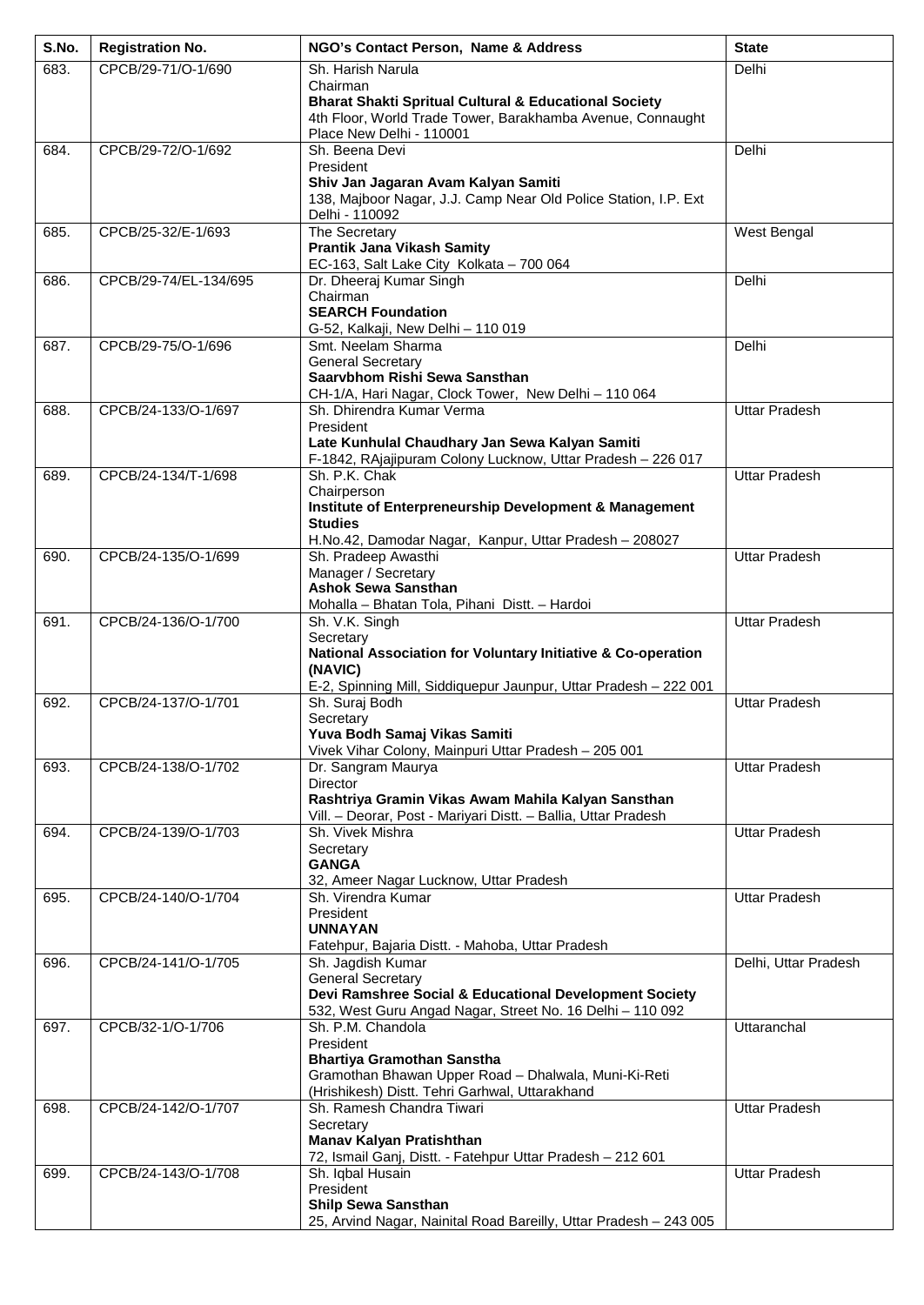| S.No. | <b>Registration No.</b> | NGO's Contact Person, Name & Address                                                                                   | <b>State</b>         |
|-------|-------------------------|------------------------------------------------------------------------------------------------------------------------|----------------------|
| 700.  | CPCB/24-144/O-1/709     | Mrs. Rabia Khatoon                                                                                                     | <b>Uttar Pradesh</b> |
|       |                         | President<br>Rabia Mahila Sewa Sansthan                                                                                |                      |
|       |                         | Vill. & Post - Baheri, Distt. - Balia Uttar Pradesh - 277 001                                                          |                      |
| 701.  | CPCB/24-145/O-1/710     | Sh. Arif Khan<br>President                                                                                             | <b>Uttar Pradesh</b> |
|       |                         | Samaj Kalyan Samiti                                                                                                    |                      |
|       |                         | 19, Babu Khan Market, Nainital Road Bareilly, Uttar Pradesh -                                                          |                      |
| 702.  | CPCB/24-146/O-1/711     | 243 005<br>Sh. Arif Khan                                                                                               | <b>Uttar Pradesh</b> |
|       |                         | President                                                                                                              |                      |
|       |                         | National Welfare Gramudyog Sansthan<br>116, Quila, Deoband, Distt - Saharanpur Uttar Pradesh - 247 554                 |                      |
| 703.  | CPCB/24-147/O-1/712     | Sh. Sanjay Awasthi                                                                                                     | <b>Uttar Pradesh</b> |
|       |                         | Manager                                                                                                                |                      |
|       |                         | Bhartiya Gramotthan Seva Vikas Sansthan<br>929, Nazimpur, Teh.&Post - Bahraich Uttar Pradesh                           |                      |
| 704.  | CPCB/24-148/O-1/713     | Sh. Mukesh Kumar                                                                                                       | <b>Uttar Pradesh</b> |
|       |                         | <b>Minister</b><br><b>Ujjaval Vikas Sansthan</b>                                                                       |                      |
|       |                         | 2/281-C, Viraj Khand, Gomit Nagar Lucknow, Uttar Pradesh                                                               |                      |
| 705.  | CPCB/24-149/O-1/714     | Sh. Rajesh Upadhayay                                                                                                   | <b>Uttar Pradesh</b> |
|       |                         | <b>General Secretary</b><br>Ujala Society for Human Resource & Development                                             |                      |
|       |                         | M.B. - 50, Basement, Regalia High Market Shipra Suncity,                                                               |                      |
| 706.  | CPCB/12-41/E-1/715      | Indrapuram Ghaziabad, Uttar Pradesh<br>Sh. Anoop Goynar                                                                | Madhya Pradesh       |
|       |                         | Secretary                                                                                                              |                      |
|       |                         | Late Sri Baboolal Shiksha Prasar Evam Samaj Kalyan Samiti<br>194/D, Rajved Colony, Kolar Road Bhopal, Madhya Pradesh - |                      |
|       |                         | 462 042                                                                                                                |                      |
| 707.  | CPCB/25-33/O-1/716      | Sh. Harendra Nath Bera                                                                                                 | West Bengal          |
|       |                         | President<br><b>Bachurdoba Social Development Society</b>                                                              |                      |
|       |                         | At - Raghunathpur (Raj College Road), Post - Jhargram Distt -                                                          |                      |
| 708.  | CPCB/25-34/O-1/717      | West Midnapore, W.B. - 721 507<br>Sh. Debabrata Satpathy                                                               | West Bengal          |
|       |                         | Secretary                                                                                                              |                      |
|       |                         | <b>Raghunathpur Spot Light</b>                                                                                         |                      |
|       |                         | At - Raghunathpur (Opp. Text Print), Post - Jhargram Distt -<br>Midnapore, W.B. - 721 507                              |                      |
| 709.  | CPCB/25-35/O-1/718      | Smt. Mahua De                                                                                                          | West Bengal          |
|       |                         | <b>General Secretary</b><br>Bhadrakali Socio-Eco-Cultural Centre for the Development of                                |                      |
|       |                         | <b>Women &amp; Children</b>                                                                                            |                      |
|       |                         | 80/A, Br. B.G.T. Road, Bhadrakali, Hoogly West Bengal - 712<br>232                                                     |                      |
| 710.  | CPCB/25-36/O-1/719      | Sh. Arun Kumar Adhikary                                                                                                | West Bengal          |
|       |                         | Secretary                                                                                                              |                      |
|       |                         | <b>Jhargram Hunger Seva Society</b><br>At. Nunnungeria (Near Stone Crasher) P.O. - Jhargram, Dist. -                   |                      |
|       |                         | West Midnapore West Bengal - 721 507                                                                                   |                      |
| 711.  | CPCB/25-36/O-1/720      | Sh. S.K. Singh<br>President                                                                                            | Jharkhand            |
|       |                         | Paryavaran Vimarsh                                                                                                     |                      |
| 712.  | CPCB/4-19/E-1/721       | Qr. No. B-2653, Sector - 2, Site - 5, Dhurwa, Ranchi, Jharkhand<br>Sh. I.N. Jha                                        | <b>Bihar</b>         |
|       |                         | Managing Director                                                                                                      |                      |
|       |                         | Institute of Environment and Eco Development (IEED)                                                                    |                      |
|       |                         | Ground Floor, Shyam Nagar Colony, Maurya Path, Khajpura, P.O.<br>$- B.V.$ College, Patna, Bihar $- 800014$             |                      |
| 713.  | CPCB/24-150/O-1/724     | Ms. Shikha Prakash                                                                                                     | <b>Uttar Pradesh</b> |
|       |                         | President<br><b>Janta Technical Educational Society</b>                                                                |                      |
|       |                         | Shop No. 8, B-21, Kaushal Puri, Gomti Nagar Extension,                                                                 |                      |
|       |                         | Lucknow Uttar Pradesh<br><b>Present Address:</b>                                                                       |                      |
|       |                         | E-3/508, Vinay Khand, Gomti Nagar, Lucknow, Uttar Pradesh                                                              |                      |
| 714.  | CPCB/24-151/O-1/725     | Sh. Chaman Lal                                                                                                         | <b>Uttar Pradesh</b> |
|       |                         | Secretary<br><b>Manas Sansthan</b>                                                                                     |                      |
|       |                         | Village - Dhakiya Kaustaul, Post - Mitauli, District - Lakhimpur                                                       |                      |
|       |                         | Kheri, Uttar Pradesh                                                                                                   |                      |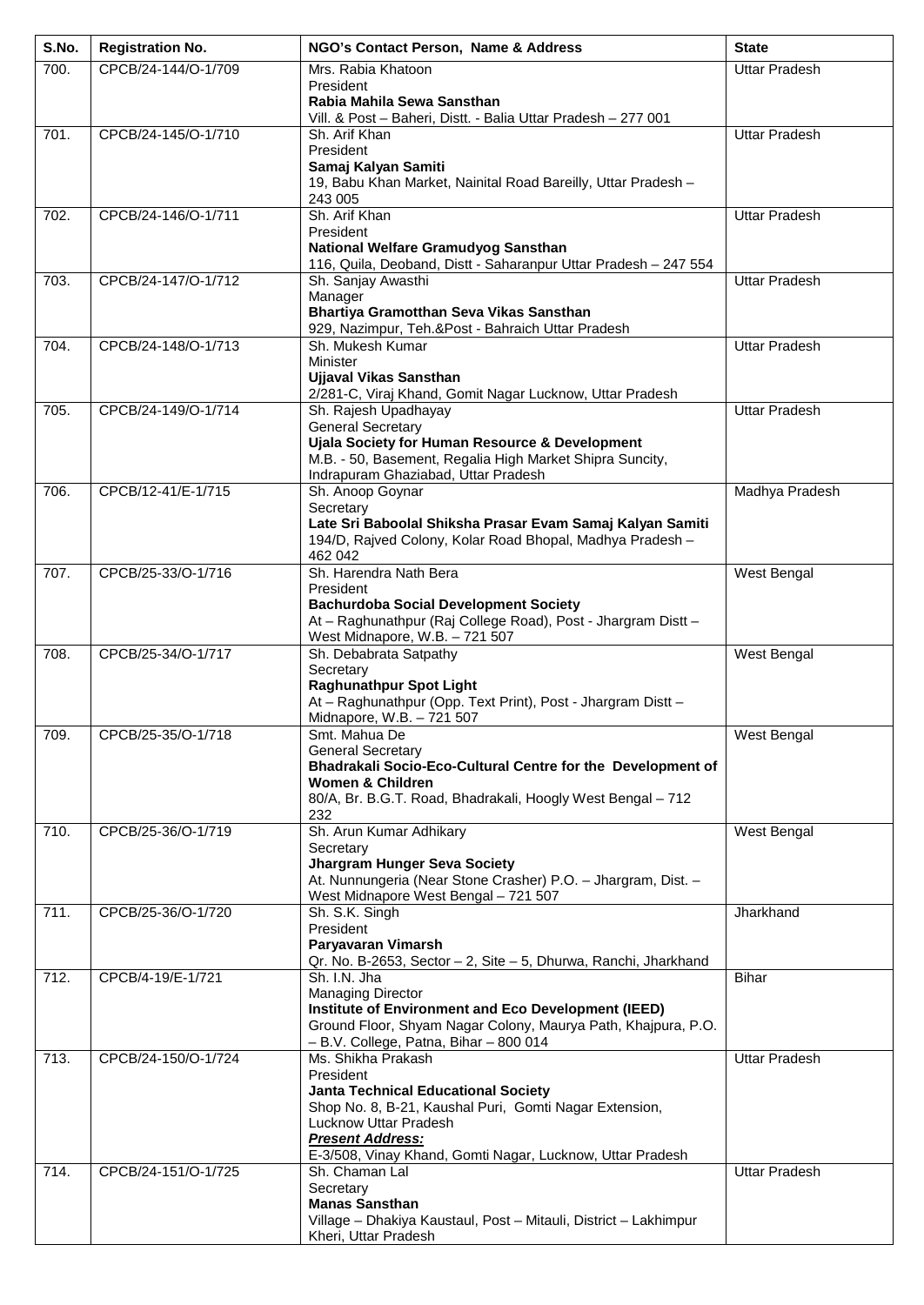| S.No. | <b>Registration No.</b> | NGO's Contact Person, Name & Address                                                                  | <b>State</b>         |
|-------|-------------------------|-------------------------------------------------------------------------------------------------------|----------------------|
| 715.  | CPCB/24-152/O-1/726     | Dr. Ajay Kumar                                                                                        | <b>Uttar Pradesh</b> |
|       |                         | President<br>Bhartiya Samajik Kalyan Sansthan                                                         |                      |
|       |                         | 19/987, Indira Nagar Lucknow, Uttar Pradesh - 226 016                                                 |                      |
| 716.  | CPCB/24-153/O-1/727     | Ms. Kamrun Nisha<br>Secretary                                                                         | <b>Uttar Pradesh</b> |
|       |                         | Suraiya Shikshan Avam Samajik Vikas Samiti                                                            |                      |
|       |                         | Purani Kachahri, Yusufpur, Po+Teh. Mohammadabad Distt. -                                              |                      |
| 717.  | CPCB/24-154/T-1/728     | Gazipur, Uttar Pradesh<br>Smt. Chitra Singh                                                           | <b>Uttar Pradesh</b> |
|       |                         | Secretary                                                                                             |                      |
|       |                         | Doordarshi Gramdodyog Sewa Sansthan (DGSS)                                                            |                      |
|       |                         | C-1/497, Sector - G, Jankipuram Lucknow, Uttar Pradesh - 226<br>021                                   |                      |
| 718.  | CPCB/24-155/O-1/729     | Sh. B.N. Gupta                                                                                        | <b>Uttar Pradesh</b> |
|       |                         | Minister<br>Shri Devi Charan Lok Kalyan Samiti                                                        |                      |
|       |                         | Opp. Gauri Shankar Dharamshala Katra Fateh Mohammad Khan,                                             |                      |
|       |                         | Etawah Uttar Pradesh                                                                                  |                      |
| 719.  | CPCB/24-156/O-1/730     | Sh. Sarvjeet Singh<br>Secretary                                                                       | <b>Uttar Pradesh</b> |
|       |                         | Maa Pateshwary Jan Kalyan Samiti                                                                      |                      |
|       |                         | 106, Bala Palace, Awadha Kunj Faridi Nagar, Near Picnic Spot<br>Road Lucknow, Uttar Pradesh - 226 016 |                      |
| 720.  | CPCB/24-157/O-1/731     | Ms. Sandhya Singh                                                                                     | <b>Uttar Pradesh</b> |
|       |                         | President                                                                                             |                      |
|       |                         | Sandhya Sewa Sansthan<br>268, Nausad Chowk, Near Police Station, Gorakhpur Uttar                      |                      |
|       |                         | Pradesh                                                                                               |                      |
| 721.  | CPCB/24-158/O-1/732     | Sh. C. Joseph Perianayagam<br><b>Managing Trustee</b>                                                 | <b>Uttar Pradesh</b> |
|       |                         | <b>Development Services International (DESI) Trust</b>                                                |                      |
|       |                         | B-152, Surya Nagar, Chander Nagar, Distt. - Ghaziabad Uttar                                           |                      |
| 722.  | CPCB/24-159/O-1/733     | Pradesh - 201 011<br>Sh. Satish Jaiswal                                                               | <b>Uttar Pradesh</b> |
|       |                         | Manager                                                                                               |                      |
|       |                         | <b>Tatsat Educational Association</b><br>Greedganj, Dewa Road, Barabanki, Uttar Pradesh               |                      |
| 723.  | CPCB/24-160/O-1/734     | Sh. Devvrat Sharma                                                                                    | <b>Uttar Pradesh</b> |
|       |                         | Secretary                                                                                             |                      |
|       |                         | Sankalp Sewa Sansthan<br>Moh. Pachghara, Tehsil - Fatehpur Distt. Barabanki Uttar                     |                      |
|       |                         | Pradesh - 225 305                                                                                     |                      |
| 724.  | CPCB/24-161/O-1/735     | Sh. Manoj Kumar Bajpai<br>President                                                                   | <b>Uttar Pradesh</b> |
|       |                         | <b>Shyama Memorial Society</b>                                                                        |                      |
| 725.  | CPCB/24-162/O-1/736     | F-1330, Rajaji Puram Lucknow, Uttar Pradesh<br>Sh. Chandrasekhar Yadav                                | <b>Uttar Pradesh</b> |
|       |                         | President                                                                                             |                      |
|       |                         | Ram Nidhi Jan Kalyan Sewa Samiti                                                                      |                      |
| 726.  | CPCB/24-163/O-1/737     | Kotwa Sarak, Hathaundha Barabanki, Uttar Pradesh<br>Sh. Ramu Kumar                                    | <b>Uttar Pradesh</b> |
|       |                         | Secretary                                                                                             |                      |
|       |                         | <b>Help Zone Society</b><br>538-Ka/537, Triveni Nagar Second Ekta Puram, Lucknow Uttar                |                      |
|       |                         | Pradesh                                                                                               |                      |
| 727.  | CPCB/24-164/O-1/738     | Sh. Sanjay Verma                                                                                      | <b>Uttar Pradesh</b> |
|       |                         | Secretary<br><b>Anjali Social Welfare Society</b>                                                     |                      |
|       |                         | 456, Village - Dhakauli, Post - Soamiya Nagar Near State Bank                                         |                      |
| 728.  | CPCB/24-165/O-1/739     | of India, Barabanki Uttar Pradesh - 225 123<br>Sh. Neeraj Sharma                                      | <b>Uttar Pradesh</b> |
|       |                         | Secretary                                                                                             |                      |
|       |                         | Sri Ganesh Prasad Smarak Sewa Sansthan                                                                |                      |
|       |                         | 330/148, Adarsh Vihar Colony Kalyanpur West, Lucknow Uttar<br>Pradesh                                 |                      |
| 729.  | CPCB/24-166/O-1/740     | Sh. Arun Kumar Pal                                                                                    | <b>Uttar Pradesh</b> |
|       |                         | Secretary<br>Karmavati Pal Memorial Society                                                           |                      |
|       |                         | 5/822, Viram Khand, Gomti Nagar Lucknow, Uttar Pradesh                                                |                      |
| 730.  | CPCB/12-44/T-1/742      | Sh. K.L. Yadav                                                                                        | Madhya Pradesh       |
|       |                         | Secretary<br>Shri Krishna Shiksha Prasar Samiti                                                       |                      |
|       |                         | 64 (A), Ambedkar Nagar, Bhopal, M.P.                                                                  |                      |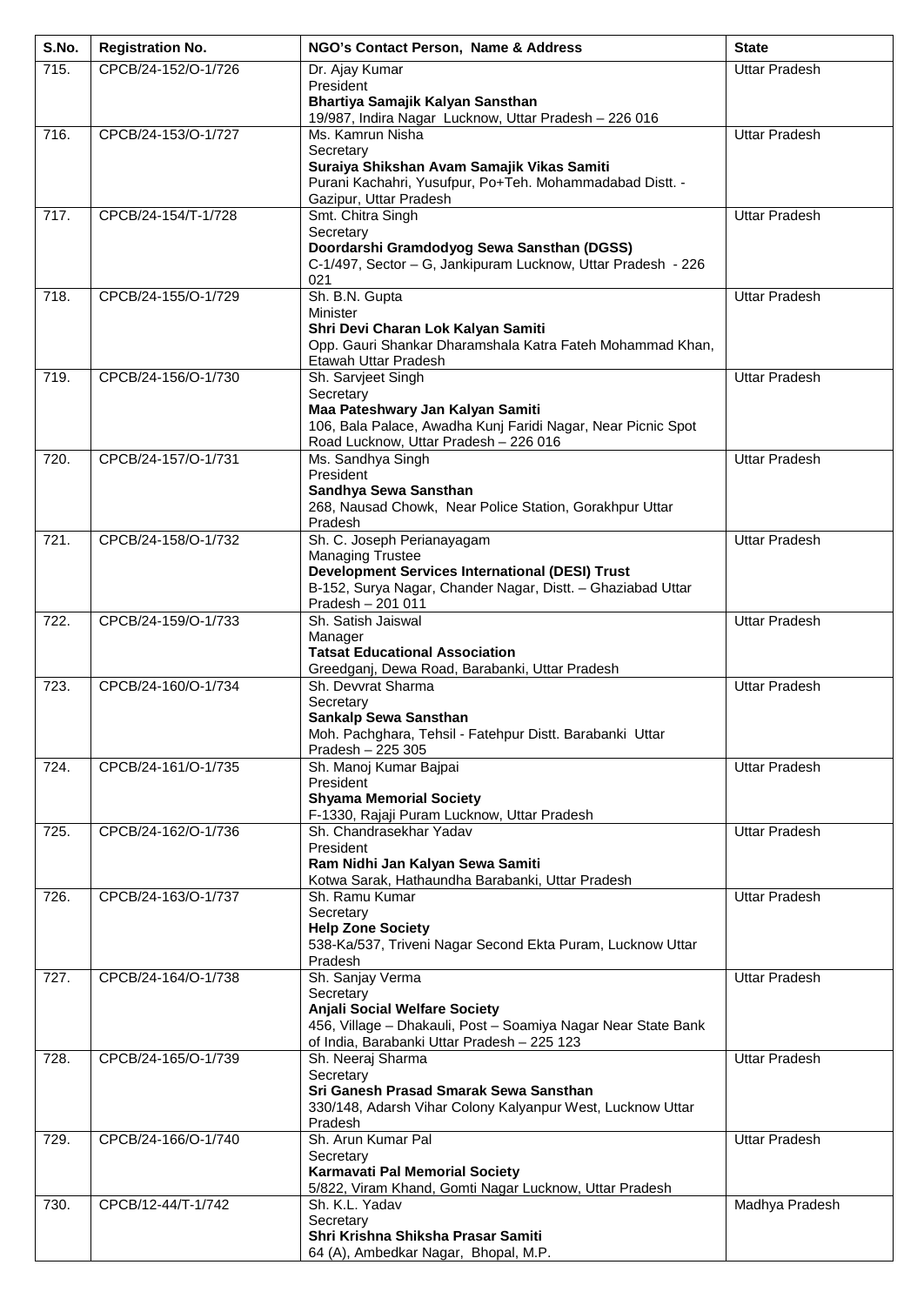| S.No. | <b>Registration No.</b> | NGO's Contact Person, Name & Address                                                      | <b>State</b>         |
|-------|-------------------------|-------------------------------------------------------------------------------------------|----------------------|
| 731.  | CPCB/12-45/T-1/743      | Ms. Shakti Yadav                                                                          | Madhya Pradesh       |
|       |                         | Secretary<br>Krishna Coaching Institute Samiti                                            |                      |
|       |                         | Opp. BSNL Office, Murar Road, Gole ka Mandir Chowk, Gwalior,                              |                      |
| 732.  | CPCB/24-168/O-1/744     | M.P.<br>Smt. Uttama Devi                                                                  | <b>Uttar Pradesh</b> |
|       |                         | President                                                                                 |                      |
|       |                         | Uttam Kala Kendra                                                                         |                      |
| 733.  | CPCB/24-169/O-1/745     | L-2/501 Vineet Khand, Gomti Nagar, Lucknow - 226 010<br>Sh. Gulshan Kumar Bhola           | <b>Uttar Pradesh</b> |
|       |                         | Secretary                                                                                 |                      |
|       |                         | <b>Mother India Educational &amp; Technical Welfare Society</b>                           |                      |
|       |                         | 41 - Durvijai Ganj Sarai Post Office - Rajendra Nagar Lucknow -<br>226 004                |                      |
| 734.  | CPCB/24-170/O-1/746     | Sh. Praveen Singh                                                                         | <b>Uttar Pradesh</b> |
|       |                         | President<br>Anuragini                                                                    |                      |
|       |                         | 273, Patel Nagar, Near Water Corporation Office, Urai, Uttar                              |                      |
| 735.  | CPCB/24-171/O-1/747     | Pradesh - 285 001<br>Sh. Omkar Nath Upadhyay                                              | <b>Uttar Pradesh</b> |
|       |                         | President                                                                                 |                      |
|       |                         | Jan Jagaran Sansthan                                                                      |                      |
|       |                         | Village - Uska, P.O. Bankata, District - Basti Uttar Pradesh -<br>272 002                 |                      |
| 736.  | CPCB/24-172/O-1/748     | Sh. Mahendra Singh                                                                        | <b>Uttar Pradesh</b> |
|       |                         | Secretary<br>Pragati Jan Kalyan Samiti                                                    |                      |
|       |                         | Village - Ishwariganj, Post - Udaipur, Distt. - Kanpur Nagar,                             |                      |
|       |                         | <b>Uttar Pradesh</b>                                                                      |                      |
| 737.  | CPCB/29-76/O-1/749      | Sh. Vivek Vashistha<br>President                                                          | Delhi                |
|       |                         | <b>Prothsahan Team</b>                                                                    |                      |
|       |                         | T-301, 3rd Floor, Chetak Complex, Pkt. B&E, Dilshad Garden,<br>Delhi - 110 095            |                      |
| 738.  | CPCB/24-173/O-1/750     | Sh. Ramesh Kumar                                                                          | <b>Uttar Pradesh</b> |
|       |                         | President<br>Uday Gramodyog Samajik Sewa Sansthan                                         |                      |
|       |                         | Village - Tirpari, Post - Nakur, Distt. - Saharanpur, Uttar                               |                      |
|       |                         | Pradesh                                                                                   |                      |
| 739.  | CPCB/24-174/O-1/751     | Sh. Sarvjeet Yadav<br>President                                                           | <b>Uttar Pradesh</b> |
|       |                         | <b>Pyare Lal Educational Society</b>                                                      |                      |
|       |                         | Village - Douli Khera, Mohan Road, Badagawan, Kakori,<br>Lucknow, Uttar Pradesh - 227 107 |                      |
| 740.  | CPCB/24-175/O-1/752     | Sh. Bajrang Prasad Bajpai                                                                 | <b>Uttar Pradesh</b> |
|       |                         | Secretary<br><b>Brijlal Memorial Society</b>                                              |                      |
|       |                         | Village - Bajpai Khera, Post - Kushmoura Lucknow, Uttar                                   |                      |
|       |                         | Pradesh - 227 305                                                                         |                      |
| 741.  | CPCB/24-176/O-1/753     | Sh. Anil Kumar Chopra<br>Secretary                                                        | <b>Uttar Pradesh</b> |
|       |                         | Bhartiya Mahila Evam Bal Kalyan Samiti                                                    |                      |
| 742.  | CPCB/29-77/E-1/754      | 41- Durvijai Ganj Sarai, Lucknow, Uttar Pradesh - 226 017<br>Sh. Umesh Chandra Gaur       | Delhi                |
|       |                         | Chairman                                                                                  |                      |
|       |                         | <b>Confederation of Community Based Organisation of India</b><br>(CCBOS)                  |                      |
|       |                         | 7, Vijay Block, Laxmi Nagar, Delhi - 110 092                                              |                      |
| 743.  | CPCB/29-78/O-1/755      | Dr. M.Q. Nayyar                                                                           | Delhi                |
|       |                         | President<br><b>Association of Naturopathy &amp; Yoga Medical Science</b>                 |                      |
|       |                         | 477, Gali No. 21, Jafrabad, Delhi - 110 053                                               |                      |
| 744.  | CPCB/24-177/O-1/756     | Sh. Dina Nath Pandey<br>President                                                         | <b>Uttar Pradesh</b> |
|       |                         | Sewagram Shiksha Sansthan                                                                 |                      |
| 745.  | CPCB/24-178/O-1/757     | Vill. Borepur, Post - Kinhupur, Faizabad, Uttar Pradesh                                   | <b>Uttar Pradesh</b> |
|       |                         | Sh. Suresh Chandra Gupta<br>President                                                     |                      |
|       |                         | Om Sai Sewa Sansthan                                                                      |                      |
|       |                         | Moh. - Kazipur, Tehsil - Fatehpur, District - Barabanki, Uttar<br>Pradesh - 225 305       |                      |
|       |                         |                                                                                           |                      |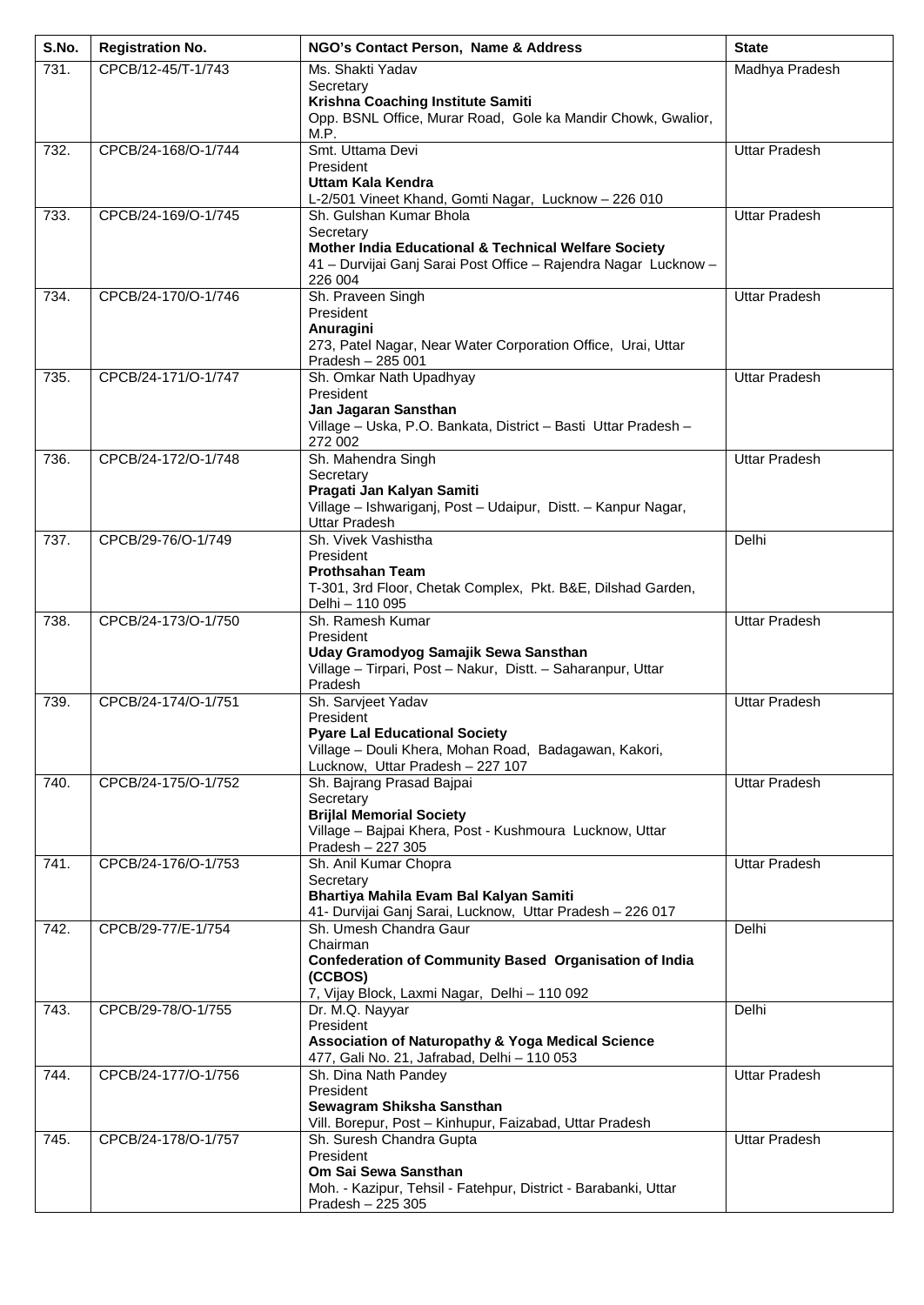| S.No. | <b>Registration No.</b> | NGO's Contact Person, Name & Address                                                                                                  | <b>State</b>         |
|-------|-------------------------|---------------------------------------------------------------------------------------------------------------------------------------|----------------------|
| 746.  | CPCB/24-179/O-1/758     | Sh. Anirudh Kumar                                                                                                                     | <b>Uttar Pradesh</b> |
|       |                         | President<br>Jan Prerna Samaj Kalyan Samiti                                                                                           |                      |
|       |                         | 379/57, Purana Pan Dariba, Saadat Ganj, Lucknow - 226 003<br><b>Uttar Pradesh</b>                                                     |                      |
| 747.  | CPCB/24-183/S-1/762     | Ms. H. Nisha                                                                                                                          | <b>Uttar Pradesh</b> |
|       |                         | Manager<br><b>National Public School Samiti</b>                                                                                       |                      |
|       |                         | 476/14, Purani Bans Mandi, Sitapur Road, Lucknow - 20                                                                                 |                      |
| 748.  | CPCB/24-184/O-1/763     | Dr. Shiv Lal Singh<br>Chairman                                                                                                        | <b>Uttar Pradesh</b> |
|       |                         | Arpit Gramin Vikas Sansthan                                                                                                           |                      |
|       |                         | Vill. Kirawn, Post - Kotara Makarandpur, Kanpur Nagar, Uttar<br>Pradesh - 209 206                                                     |                      |
| 749.  | CPCB/24-185/O-1/764     | Ms. Sunita Singh                                                                                                                      | <b>Uttar Pradesh</b> |
|       |                         | Secretary<br>Sri Gopal Sewa Sansthan                                                                                                  |                      |
|       |                         | 8/176, Vikas Nagar, Lucknow, Uttar Pradesh                                                                                            |                      |
| 750.  | CPCB/24-186/O-1/765     | Ms. Tirthwati Verma<br>Secretary                                                                                                      | <b>Uttar Pradesh</b> |
|       |                         | T. C. L. Nurture Association                                                                                                          |                      |
| 751.  | CPCB/24-187/O-1/766     | Vill. Bhikhapurwa, Bakshi Ka Talab, Distt. Lucknow, Uttar Pradesh<br>Sh. Ashwani Dwivedi                                              | <b>Uttar Pradesh</b> |
|       |                         | <b>General Secretary</b>                                                                                                              |                      |
|       |                         | Dristi - The Vision<br>233-B, Basharatpur East, Arogya Mandir, Gorakhpur, Uttar                                                       |                      |
|       |                         | Pradesh                                                                                                                               |                      |
| 752.  | CPCB/24-188/O-1/767     | Sh. Ramu Mishra<br>Secretary                                                                                                          | <b>Uttar Pradesh</b> |
|       |                         | Upkar Samajik Sewa Sansthan                                                                                                           |                      |
|       |                         | 51/2, NLC, Babupurwa, Kidwai Nagar, Kanpur, Uttar Pradesh -<br>208 011                                                                |                      |
| 753.  | CPCB/29-79/O-1/768      | Sh. Rahul Bharti                                                                                                                      | Delhi                |
|       |                         | President<br><b>Anupam Sansar</b>                                                                                                     |                      |
|       |                         | Ram Johri Mandir, Sector - 1, Dwarka, New Delhi - 110 075                                                                             |                      |
| 754.  | CPCB/29-80/O-1/769      | Sh. Deepak Kumar Jha<br>President                                                                                                     | Delhi                |
|       |                         | Sanjeevni Parivar                                                                                                                     |                      |
|       |                         | DDA Flat No. 592, Pocket 13, Phase - I, Mangalapuri, Dwarka,<br>New Delhi - 110 075                                                   |                      |
| 755.  | CPCB/29-81/E-1234/770   | Sh. Ashish Jain                                                                                                                       | Delhi                |
|       |                         | <b>Director</b><br><b>Indian Pollution Control Association</b>                                                                        |                      |
|       |                         | 4, DDA Shopping Complex, Hargobind Enclave, Vikas Marg,                                                                               |                      |
|       |                         | Delhi - 110 092<br><b>Registered Address:-</b>                                                                                        |                      |
|       |                         | 450/1/B1, Street No. 14A, Vishwas Nagar, Shahdara, Delhi - 110                                                                        |                      |
| 756.  | CPCB/4-20/T-1/771       | 032<br>Sh. Uday Shankar Prasad Singh                                                                                                  | <b>Bihar</b>         |
|       |                         | Secretary                                                                                                                             |                      |
|       |                         | <b>Simanchal Technical &amp; Educational Development Institution</b><br>Prabhat Colony, Ward No. 22, District Purnea, Bihar - 854 301 |                      |
| 757.  | CPCB/29-82/O-1/772      | Sh. Devender Kumar                                                                                                                    | Delhi                |
|       |                         | <b>General Secretary</b><br>Rhythm Children & Women Welfare Society                                                                   |                      |
|       |                         | 4/44B, 2nd Floor, Moti Nagar, New Delhi - 110 005                                                                                     |                      |
| 758.  | CPCB/29-83/O-1/773      | Ms. Farhana Khan<br>President                                                                                                         | Delhi                |
|       |                         | Jan Sewa Mahila Samiti Jagatpuri                                                                                                      |                      |
| 759.  | CPCB/29-84/O-1/774      | F/40, Jagatpuri, Krishna Nagar, Delhi - 110 051<br>Sh. Rakesh Kumar                                                                   | Delhi                |
|       |                         | Secretary                                                                                                                             |                      |
|       |                         | <b>Social Empowerment Villagers Association (SEVA)</b><br>Basti Vikas Kendra, Nehru Camp, N.H. 24, Patparganj, Delhi -                |                      |
|       |                         | 110 092                                                                                                                               |                      |
| 760.  | CPCB/29-85/O-1/775      | Ms. Sangeeta Singh<br>President                                                                                                       | Delhi                |
|       |                         | <b>Children &amp; Women Grievance Research Foundation</b>                                                                             |                      |
| 761.  | CPCB/29-86/O-1/776      | E-97 A, Kondli, Delhi - 110 096<br>Sh. Shamsuddeen A.K.                                                                               | Delhi                |
|       |                         | Secretary / Director                                                                                                                  |                      |
|       |                         | <b>Green Institute for Research and Development (GIRD)</b><br>129, Flat No. 8, Gautam Nagar, New Delhi - 110 049                      |                      |
|       |                         |                                                                                                                                       |                      |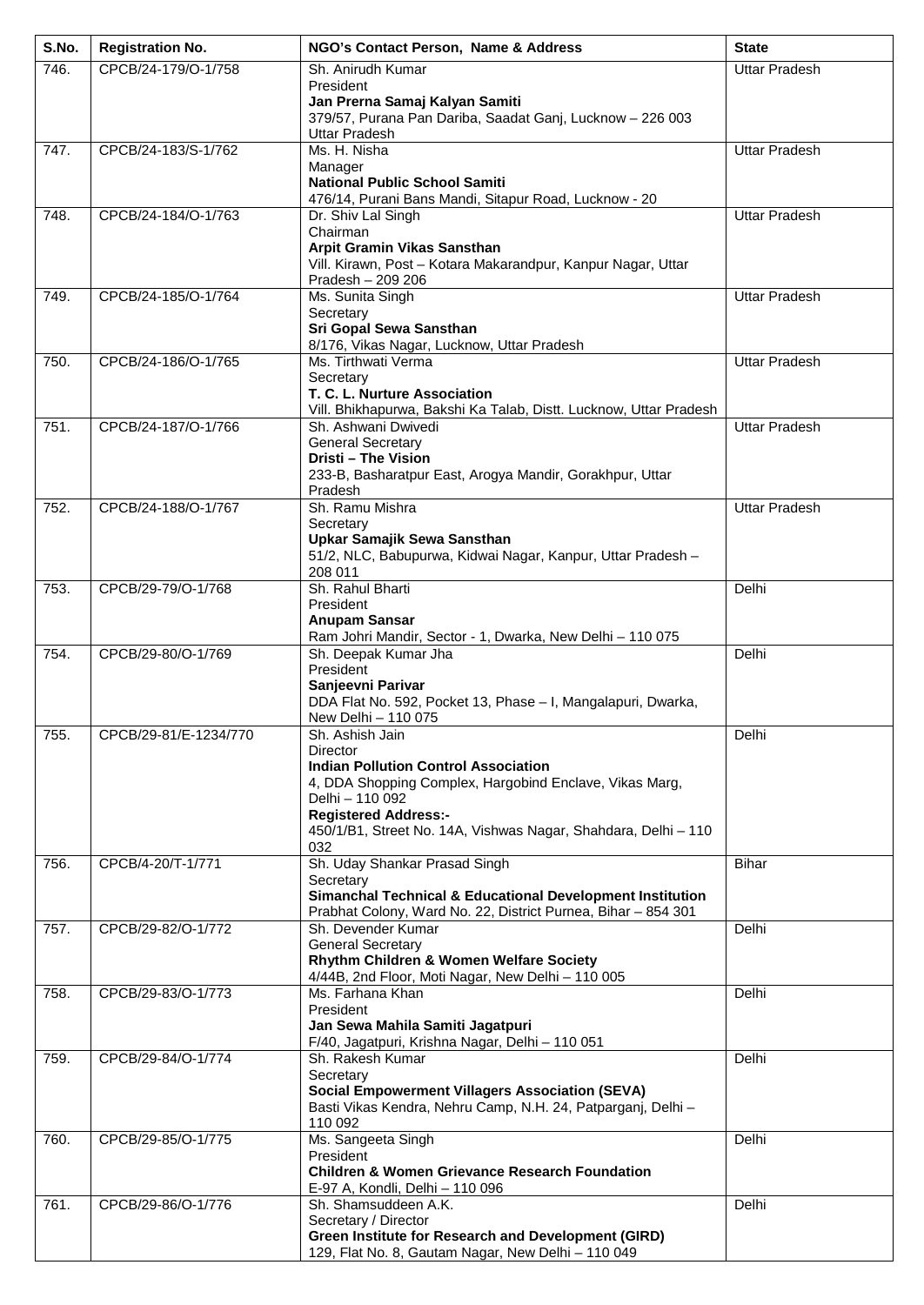| S.No. | <b>Registration No.</b> | NGO's Contact Person, Name & Address                                                                        | <b>State</b>         |
|-------|-------------------------|-------------------------------------------------------------------------------------------------------------|----------------------|
| 762.  | CPCB/29-87/O-1/777      | Mrs. Rekha Goyal                                                                                            | Delhi                |
|       |                         | Secretary<br>All India Society of Education                                                                 |                      |
|       |                         | AISE Bhawan, B-1/348, Sector 17, Rohini, Delhi - 110 085                                                    |                      |
| 763.  | CPCB/24-189/O-1/778     | Sh. Ram Kishor<br>Chairman                                                                                  | <b>Uttar Pradesh</b> |
|       |                         | Kartavya Shila Mahila Evam Bal Vikas Sansthan                                                               |                      |
|       |                         | D-261, New Colony, Para Road, Rajaji Puram, Lucknow - 226                                                   |                      |
| 764.  | CPCB/24-190/O-1/779     | 017, Uttar Pradesh<br>Sh. Neeraj Shukla                                                                     | <b>Uttar Pradesh</b> |
|       |                         | Secretary / Manager                                                                                         |                      |
|       |                         | Maa Poorna Jan Kalyan Sewa Sansthan                                                                         |                      |
|       |                         | New Civil Lines (Peepal Wali Gali), Pihani Chungi, Hardoi, Uttar<br>Pradesh - 241 001                       |                      |
| 765.  | CPCB/24-191/O-1/780     | Sh. Arif Hasan                                                                                              | <b>Uttar Pradesh</b> |
|       |                         | Secretary<br><b>Add Race India Foundation</b>                                                               |                      |
|       |                         | Miranpura, Tanda, Distt. - Ambedkar Nagar, Uttar Pradesh - 224                                              |                      |
|       |                         | 190                                                                                                         |                      |
| 766.  | CPCB/24-192/O-1/781     | Sh. Pawan Singh<br>Secretary                                                                                | <b>Uttar Pradesh</b> |
|       |                         | Prerana Sewa Samiti                                                                                         |                      |
| 767.  | CPCB/24-193/O-1/782     | Vill. - Kashipur, P.O. Saghai Behta, Distt. Hardoi, U. P.<br>Smt. Usha Mishra                               | <b>Uttar Pradesh</b> |
|       |                         | President                                                                                                   |                      |
|       |                         | Manav Jagrati Sewa Sansthan                                                                                 |                      |
| 768.  | CPCB/24-194/O-1/783     | H. No. 392, Adarsh Nagar, Unnao, Uttar Pradesh<br>Smt. Nilofer Malik                                        | <b>Uttar Pradesh</b> |
|       |                         | President                                                                                                   |                      |
|       |                         | Nilofer Mahila Vikas Samiti                                                                                 |                      |
|       |                         | 216, Ajaz Nagar, Near Noori Masjid, Old City, Bareilly, Uttar<br>Pradesh                                    |                      |
| 769.  | CPCB/12-46/O-1/784      | Sh. Umesh C. Mishra                                                                                         | Madhya Pradesh       |
|       |                         | President<br>Sankalp Jan Seva Samiti                                                                        |                      |
|       |                         | SR-4, Shri Ram Kunj, E-8, Bharat Nagar, Shahpura, Bhopal,                                                   |                      |
|       |                         | Madhya Pradesh - 462 039                                                                                    |                      |
| 770.  | CPCB/34-1/O-1/785       | Sh. Nilesh Chowbey<br>President                                                                             | Chhattisgarh         |
|       |                         | Nirman Seva Samiti                                                                                          |                      |
|       |                         | 114/F, Rishali Sector, Bhilai Nagar, Distt. Durg, Chhattisgarh -<br>490 006                                 |                      |
| 771.  | CPCB/24-195/O-1/786     | Shri Kunwar Munish Singh Parihar                                                                            | <b>Uttar Pradesh</b> |
|       |                         | President<br>Amar Shaheed Paramveer Chakra Nayak Jadunath Singh                                             |                      |
|       |                         | Jan Kalyan Seva Sansthan                                                                                    |                      |
|       |                         | 315, Anandipuram, Parihar Cottege, Shahjahanpur, U.P.                                                       |                      |
| 772.  | CPCB/24-196/O-1/787     | Shri Santosh Mani Shukla<br>Secretary                                                                       | <b>Uttar Pradesh</b> |
|       |                         | Surya Narayan Jan Seva Sansthan                                                                             |                      |
| 773.  | CPCB/12-47/O-1/788      | Ibrahimpur Katka, Trivenipuram, Jhoonsi, Allahbad, Uttar Pradesh<br>Ms. Mansi                               | Madhya Pradesh       |
|       |                         | Project Officer                                                                                             |                      |
|       |                         | P.C. Samajik Samiti,                                                                                        |                      |
|       |                         | C-433, Shahpura, Bhopal,<br>Madhya Pradesh - 462 039                                                        |                      |
| 774.  | CPCB/24-197/O-1/789     | Shri Amritlal Dixit                                                                                         | <b>Uttar Pradesh</b> |
|       |                         | Chairman<br>Bramhaleen Paramhans Swami Babu Ramanandji                                                      |                      |
|       |                         | Maharaj Parmarath Ashram,                                                                                   |                      |
|       |                         | Tapo Bhumi Ramashram Ishwardham, Vill. / Post - Ishwarpursai,                                               |                      |
| 775.  | CPCB/24-198/S-1/790     | Distt. Hardoi, Uttar Pradesh<br>Shri Amritlal Dixit                                                         | <b>Uttar Pradesh</b> |
|       |                         | Secretary                                                                                                   |                      |
|       |                         | Adarsh Convent School Samiti,<br>Vill. / Post - Mallawan, Distt. Hardoi, Uttar Pradesh                      |                      |
| 776.  | CPCB/29-88/O-1/791      | Smt. Rajni Sharma                                                                                           | Delhi                |
|       |                         | President                                                                                                   |                      |
|       |                         | <b>Smile Education and Cultural Society,</b><br>21/69, Ground Floor, Old Rajinder Nagar, New Delhi - 110060 |                      |
|       |                         |                                                                                                             |                      |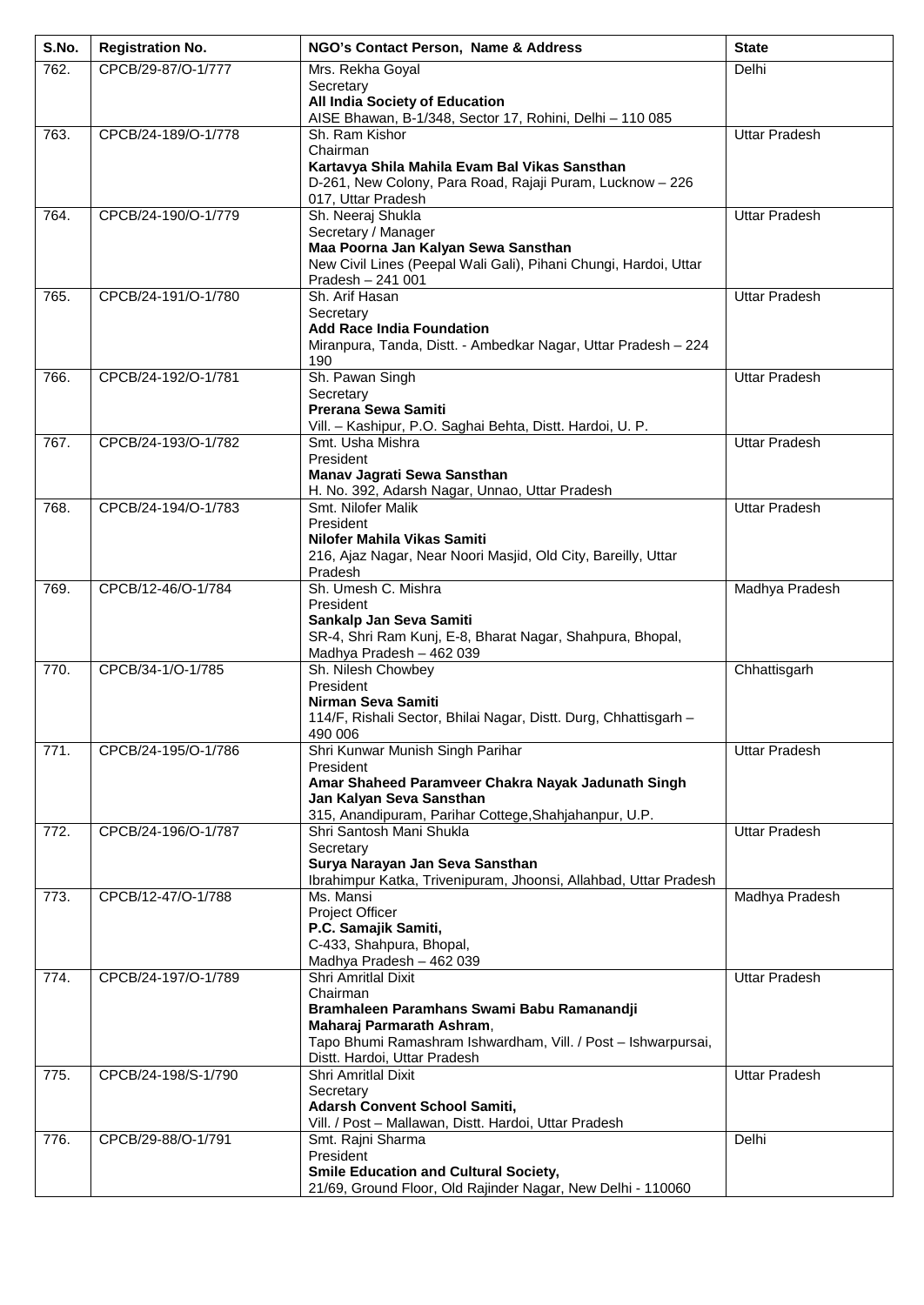| S.No. | <b>Registration No.</b> | NGO's Contact Person, Name & Address                                                                                                                                | <b>State</b>   |
|-------|-------------------------|---------------------------------------------------------------------------------------------------------------------------------------------------------------------|----------------|
| 777.  | CPCB/11-16/O-1/792      | Shri V.V. Babu Joseph<br>Chairman<br><b>Pollution Control Federation,</b><br>Blue Moon Charitable Trust, Kottayi, Kallur, Thrissur, Kerala -<br>680317              | Kerala         |
| 778.  | CPCB/29-89/O-1/793      | Shri Mohit Jain<br>Director<br>Delhi Oil & Waste Management,<br>153, Veer Jain Colony, Malka Ganj, New Delhi - 100007                                               | Delhi          |
| 779.  | CPCB/12-48/O-1/794      | Sh. Ashish Diwan,<br>President<br><b>IDEAL - Global, Social and Welfare Organization</b><br>E-2/213, Arera Colony, Bhopal, M.P. - 462 016                           | Madhya Pradesh |
| 780.  | CPCB/29-90/O-1/795      | Shri Syed Zaki Haider<br>Director<br><b>Islamic Welfare Educational &amp; Social Trust,</b><br>173-B1, Ward No. 3, Vikas Hospital, Mehrauli, Delhi - 110030         | Delhi          |
| 781.  | CPCB/29-91/O-1/796      | Ms. Kiran Dubey<br><b>General Secretary</b><br><b>Rosary Foundation</b><br>8555, Roshanara Road, Delhi - 110007                                                     | Delhi          |
| 782.  | CPCB/29-92/O-1/797      | Sh. Lallu Ram<br>President<br>Indoriya Jan Kalyan Samaj Sewa Sanstha<br>B-42A, DDA Flats, Near Shivaji Enclave, Raghubir Nagar, Delhi -<br>110027                   | Delhi          |
| 783.  | CPCB/29-93/O-1/798      | Sh. Syed Zaki Haider,<br><b>National President</b><br>Jan Manav Kalyan Sewa Samiti<br>173, B-1, Ward No. 3, Near Vikas Hospital, Mehrauli,<br>Delhi - 110030        | Delhi          |
| 784.  | CPCB/29-94/O-1/799      | Ms. Madhu Dhondiyal,<br>President<br>Jagrukta Jan Kalyan Samiti<br>D-33/2, Laxmi Nagar,<br>Delhi - 110092                                                           | Delhi          |
| 785.  | CPCB/29-95/O-1/800      | Ms. Farhana Khan,<br>President<br>Jan Seva Mahila Samiti<br>F-40/2, Jagat Puri, Krishna Nagar,<br>Delhi - 110051                                                    | Delhi          |
| 786.  | CPCB/29-96/O-1/801      | Sh. Pushpesh Arya,<br>President<br>Arya Yuva Kendra<br>H.No. 103, Khera Khurd,<br>Delhi - 110082                                                                    | Delhi          |
| 787.  | CPCB/12-49/O-1/802      | Sh. Dileep Tiwari,<br>Secretary<br>Koushki Social Welfare and Environment Society,<br>Village & Post Gaswani,<br>Tehsil Vijaypur, Distt. Sheopur,<br>Madhya Pradesh | Madhya Pradesh |
| 788.  | CPCB/12-50/O-1/803      | Sh. Dhruv Parashar,<br>Secretary<br><b>Suryauday Welfare Society</b><br>Kilagate Golpada,<br>Gwalior $-3$ (M.P.)                                                    | Madhya Pradesh |
| 789.  | CPCB/12-51/O-1/804      | Sh. Nathuram Sharma,<br>President<br>Sameer Tanay Shiksha Prasar Samiti<br>Rajendra Road, Near Post Office,<br>Mehgaon, Distt. Bhind,<br>Madhya Pradesh             | Madhya Pradesh |
| 790.  | CPCB/12-52/O-1/805      | Smt. Manju Dantre,<br>President<br>Konhar Mahila Mandal Samiti<br>Vill. & Post Konhar, Tehsil Mehgaon,<br>Distt. Bhind, Madhya Pradesh                              | Madhya Pradesh |
| 791.  | CPCB/12-53/O-1/806      | Sh. Nagendra Singh,<br>Secretary<br>Swargiya Meena Smriti Kanya Shiksha Samiti<br>Hanuman Ghati, Shabdpratap Ashram Road,<br>Distt. Gwalior, Madhya Pradesh         | Madhya Pradesh |